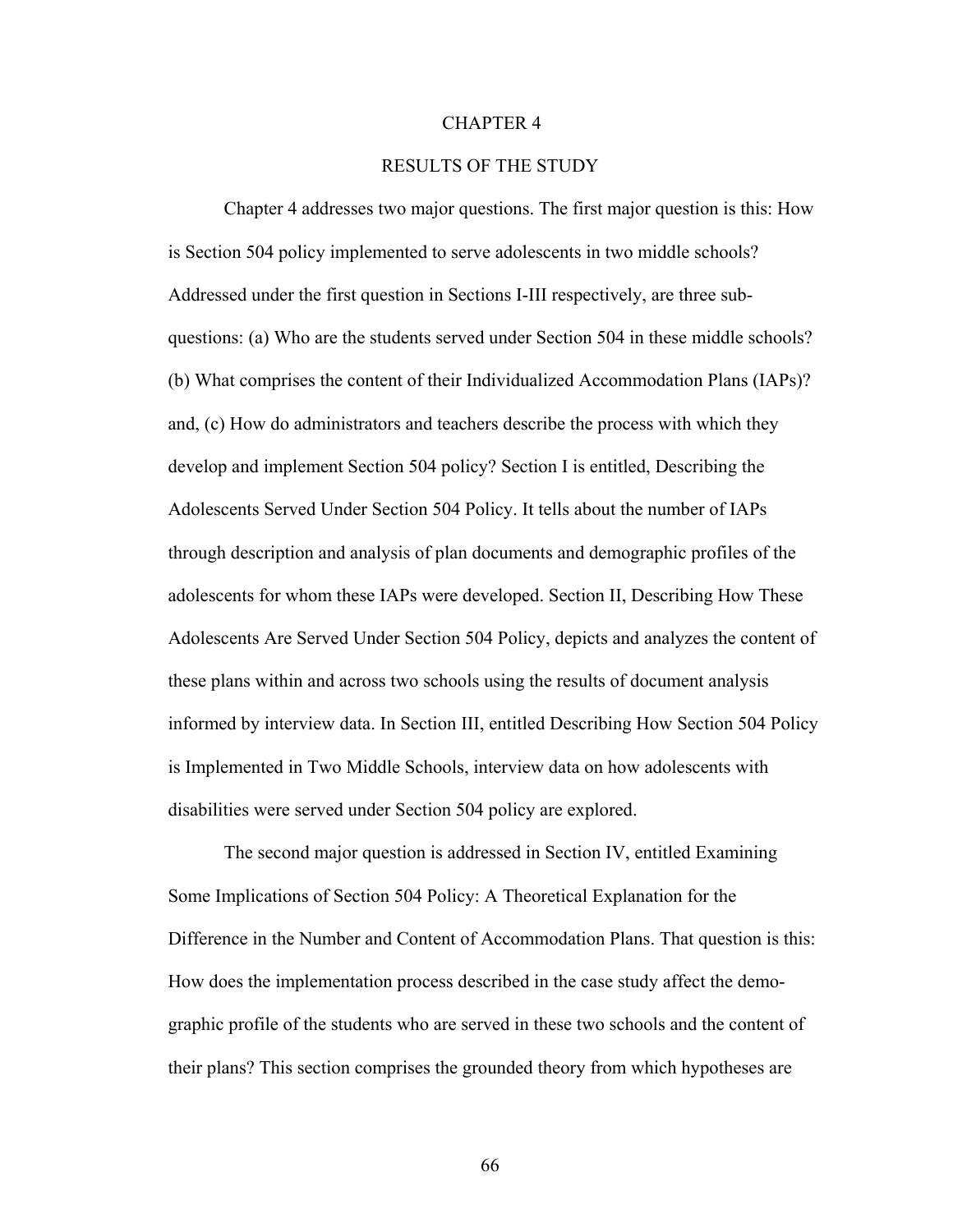derived based on the case study of the implementation process and how it may affect the number and demographic profile of the students served, and the content of their accommodation plans. A description of how the results address these hypotheses is provided. Under this portion of the study, prepositions brought forth offer possible explanations for differences in the number and content of accommodation plans found in the two schools. Data gathered from each school through the examination of records and the conduction of interviews with administrators and teachers are reported. These findings help to ascertain how adolescents were assisted in gaining equal access to educational opportunities and the impact of the implementation process, if any, on the number and content of plans in each middle school.

 The chapter concludes with Section V, Relevant Factors Associated With Section 504 Implementation. Based on the findings from Sections I-IV, this section compiles factors believed to be most influential on the number, content, and decisionmaking process pertaining to the implementation of the Section 504 mandate. Propositions are brought forth to offer explanations about the implementation of the Section 504 process.

Section I: Describing The Adolescents Served Under Section 504

 The two middle schools in this study were chose because of their difference in number of students served under IAPs. Entry gained to both schools occurred through contact made with each school's principal. After gaining entry, data were gathered through the examination of pertinent records and the conduction of interviews with administrators and teachers. This section reports the findings of those explorations. Data from students' confidential files (i.e., Section 504 IAPs, records of retention,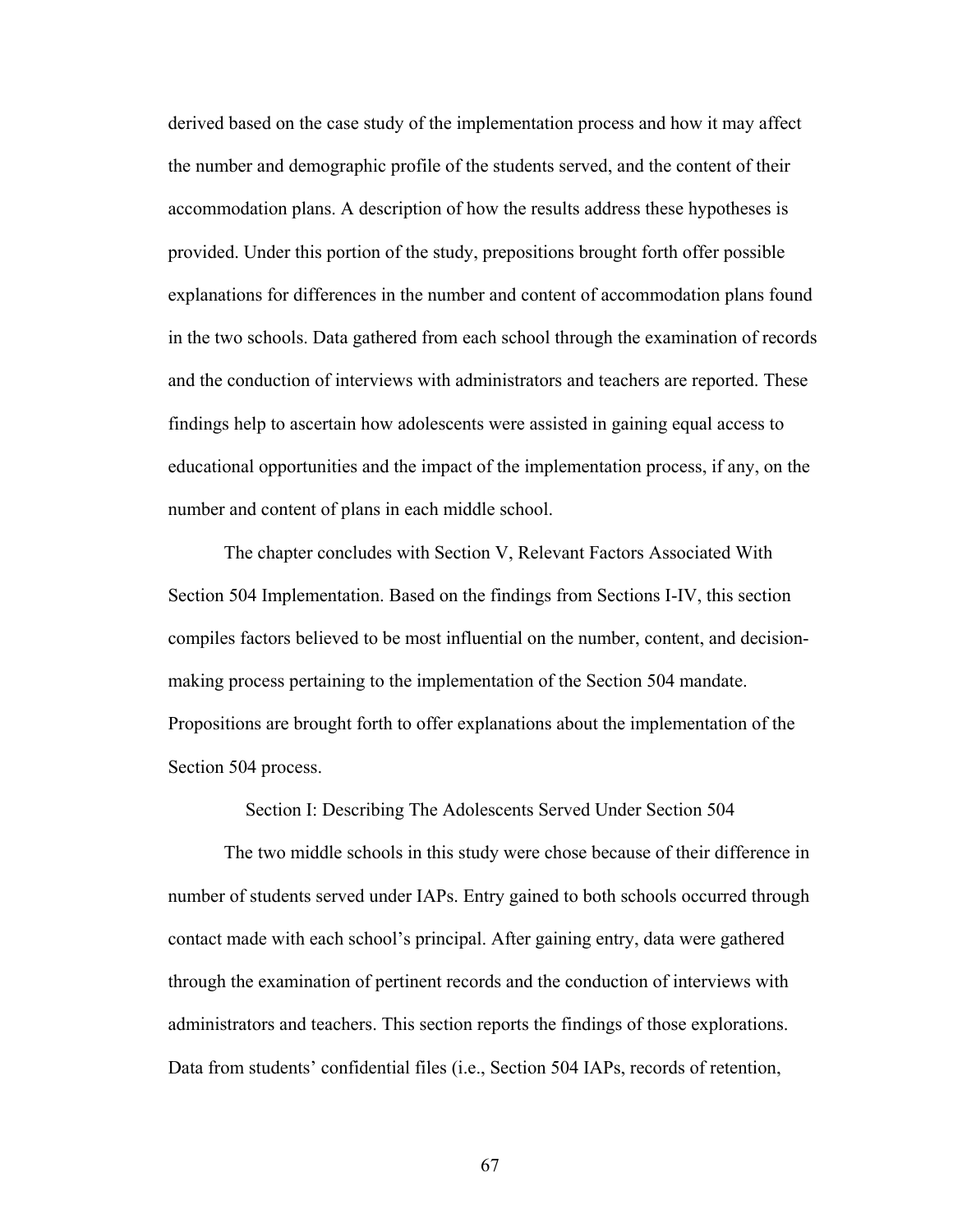attendance data, and special education records) were examined and compared with general demographic data on the overall student population in the two middle schools. These findings appear in raw data tables found in Appendix G. The general demographic data obtained from School Profiles (1997) and Facts & Figures (1998) appear in Table 3.1. Student demographics listed in Table 4.1 are elaborated upon in narrative format. Immediately following this section are findings on the number and demographics of students whose IAPs serve as one of the focal points in this study. Number and Demographic Profiles of Students with IAPs

 Demographic data on the number of students represented in the study appear in tabular and narrative formats. These demographic categories are enrollment, students with Section 504 plans, ethnic groups, gender, school/teacher-pupil ratio, free and reduced-price lunch, previously served in special education, retained, and mobility index (the number times these students moved into or out of school during 1996-1997, not counting the expected transition into middle school). This information proved valuable in understanding the general background of students with IAPs. Of equal importance are data on the types of impairments protected under these plans (physical, mental, or ADD/ADHD) and reasons for referral to the Section 504 team (also see Appendix H). Multiple data sources were used. These sources include: (a) a school-generated database on free and reduced-price lunch eligibility, (b) the Columbia Student Locator for ethnic groups and school tracking, and (c) the Special Education Student Database (SESDA). Distinctions found in the table explain differences in data sources. A profile of students' IAP numbers and demographics appears in Table 4.1.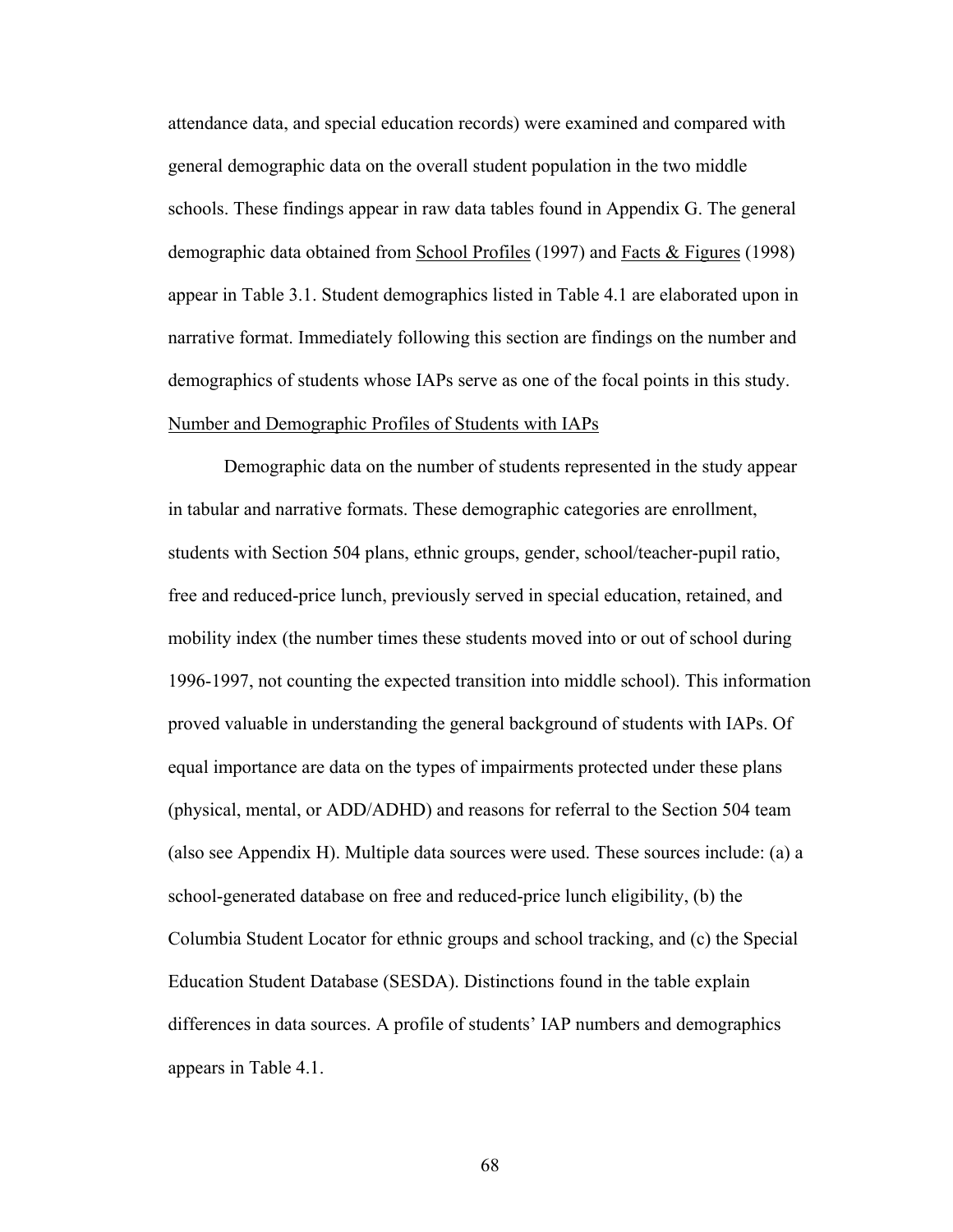# Table 4.1

# Demographic Profiles of Students With Individualized Accommodation Plans

# (IAPs) in High and Low Plan User Schools, 1996–1997

| Demographic variables                                                                                                                                                                 | HPU school                   |                                     | LPU school                                           |                |
|---------------------------------------------------------------------------------------------------------------------------------------------------------------------------------------|------------------------------|-------------------------------------|------------------------------------------------------|----------------|
| (Sources: Section 504 Individualized<br>Accommodation Plans (IAPs), School<br>Profiles, Facts and Figures, Confidential<br>Files, and Special Education Student<br>Database [SESDA]): | $\underline{n}$              | $\%$                                | n                                                    | $\%$           |
| Enrollment                                                                                                                                                                            | 1184                         | 100                                 | 1010                                                 | 100            |
| Students with IAPs                                                                                                                                                                    | 33                           | $\overline{3}$                      | 8                                                    | <1             |
| <b>Ethnic Groups</b>                                                                                                                                                                  |                              |                                     |                                                      |                |
| Caucasian                                                                                                                                                                             | 30                           | 91                                  | 6                                                    | 74             |
| African-American                                                                                                                                                                      | 3                            | 9                                   | $\mathbf{1}$                                         | 13             |
| Asian/Pacific Islander                                                                                                                                                                | $\boldsymbol{0}$             | $\boldsymbol{0}$                    | $\mathbf{1}$                                         | 13             |
| Gender                                                                                                                                                                                |                              |                                     |                                                      |                |
| Males                                                                                                                                                                                 | 28                           | 85                                  | 6                                                    | 75             |
| Females                                                                                                                                                                               | 5                            | 15                                  | $\overline{2}$                                       | 25             |
| School teacher-pupil ratio                                                                                                                                                            | 22:1                         |                                     | 25:1                                                 |                |
| Free and reduced-price lunch                                                                                                                                                          | $\overline{2}$               | 6                                   | $\overline{2}$                                       | 25             |
| Previously served in<br>special education                                                                                                                                             | 6                            | 18                                  | 3                                                    | 38             |
| Retained <sup>a</sup>                                                                                                                                                                 | $\overline{4}$               | 12                                  | $\theta$                                             | $\theta$       |
| Mobility index <sup>b</sup>                                                                                                                                                           | 5                            | .15                                 | 3                                                    | .38            |
| Disabilities<br>Physical<br>Mental<br>ADD/ADHD                                                                                                                                        | $\tau$<br>$\mathbf{1}$<br>25 | 21<br>$\overline{\mathbf{3}}$<br>76 | $\overline{4}$<br>$\boldsymbol{2}$<br>$\overline{2}$ | 50<br>25<br>25 |

<sup>a</sup>Repeated a grade at least once during their years in school. <sup>b</sup>Mobility is defined as the number of students who moved into or out of the middle school during the 1996-1997 school year.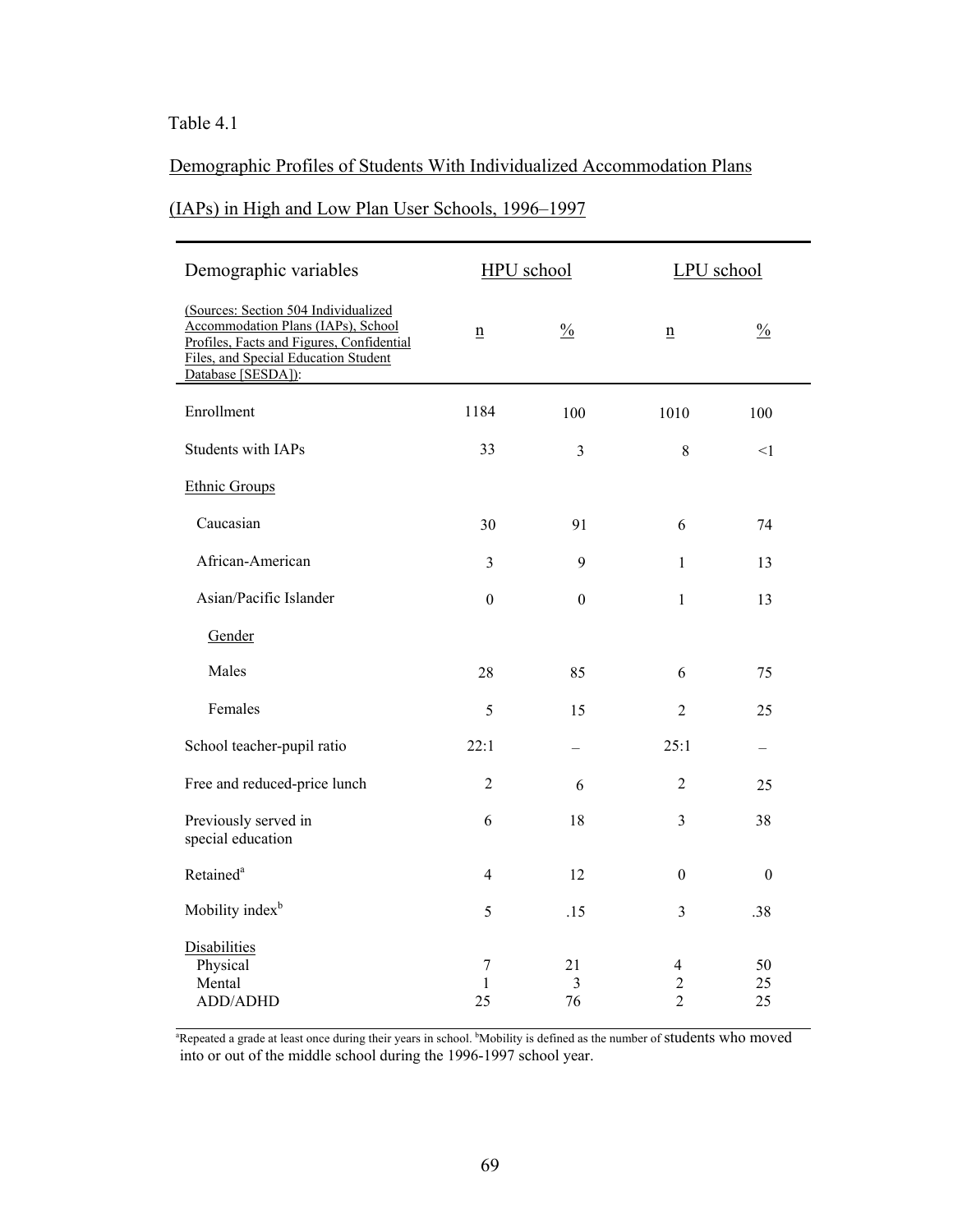School HPU. The guidance director in School HPU assisted the researcher in accessing staff and documents. Given a roster of 33 students with IAPs during the 1996-1997 school year, she gathered student files, disseminated information about the study to selected teachers, and identified other data sources in the case of missing student files. The guidance counselor also provided additional information based on her personal knowledge of the students and the management of their records.

 Twenty-eight of the 33 HPU students had enrollment totals of 136 to 180 days of the 180-day school year, and attended 75-100% of that time. Enrollment totals for five remaining students ranged from one to 160 days, with attendance ranging from 83-100% during their enrollment. Initially, cumulative records on four of 33 students could not be located due to errors in record keeping on the exit and subsequent reentry of these students into the school district over the period of one or more years.

 Two ethnic groups emerged, Caucasian and African American. The representation of the Caucasian group was a little more than 10 times that of the African American group. Male representation was slightly more than five times that of females in the study. The average school/teacher-pupil ratio was 22:1. Two students received free and reduced-price lunch and six students previously received special education. Four students had a history of retention. Mobility was .15 in that five students had been highly mobile. Seven plans showed evidence of physical impairments, one showed a mental impairment, and twenty-five showed ADD/ADHD impairments.

 Case notes and IAP documentation provided a means for exploring referral and eligibility decisions. Parents made more referrals to the Section 504 team than did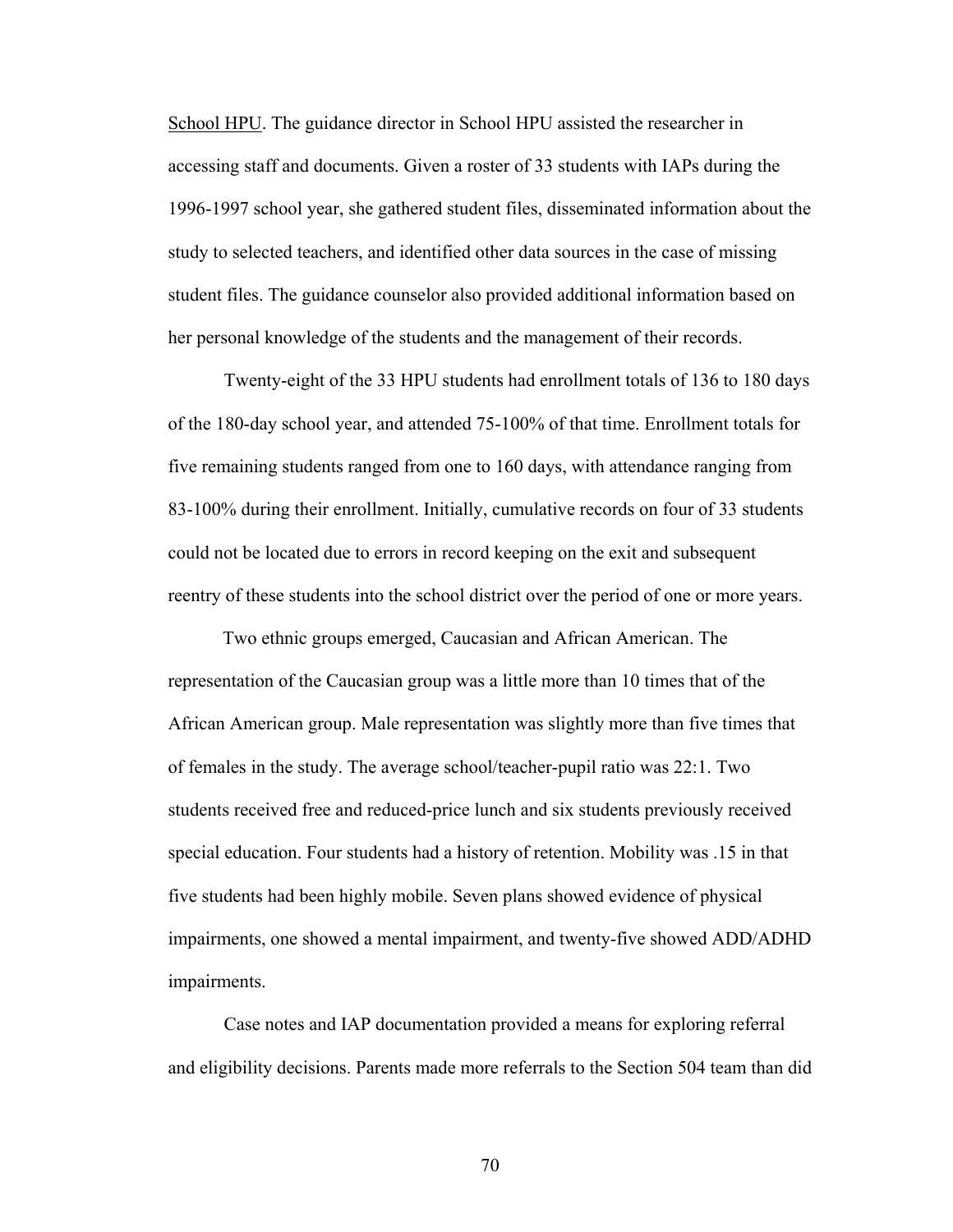teachers or medical personnel. For example, 18 parents, 12 school staff, and 3 physicians made referrals to the Section 504 team. Based on this documentation, it appeared that referrals occurred for reasons that one might categorize either as diagnostic, preventive, prescriptive, or alternative. As an example of a diagnostic referral, one parent suspected that her child had ADD/ADHD; the referral read, "Mom wants school to decide if student has ADD/ADHD, so she can get meds." Preventive referrals were those with statements such as one made by the parent of a gifted student who believed that "if things get difficult, the student may need help," or "student is going to middle school." Prescriptive referrals appeared to be those with statements such as, "Psychiatrist recommends a Section 504 plan." An example of an alternative referral was one made due to no qualification for special education, or one made by a physician so that the student could obtain "benefit." On occasion, student referrals resulted from academic issues associated with lack of work completion, or the need for adaptations and modifications. For instance, one student's referral occurred because he was "nonperforming" and failed to complete homework.

Seven students manifested physical impairments identified as chronic asthma, traumatic brain injury, cerebral palsy, hearing loss, or visual-motor integration. Physical impairments sometime resulted from situations such as a "skiing accident," "moderate hearing loss," or "neurological deficits coupled with auditory processing and fine motor difficulties." One student had a mental impairment described as "psychiatric" in origin or a "private psychological issue." Twenty-five of 33 students had ADD/ADHD. One student seemed to have ADD/ADHD because his behaviors mimicked the disorder. Of the students with ADD/ADHD, nine manifested one or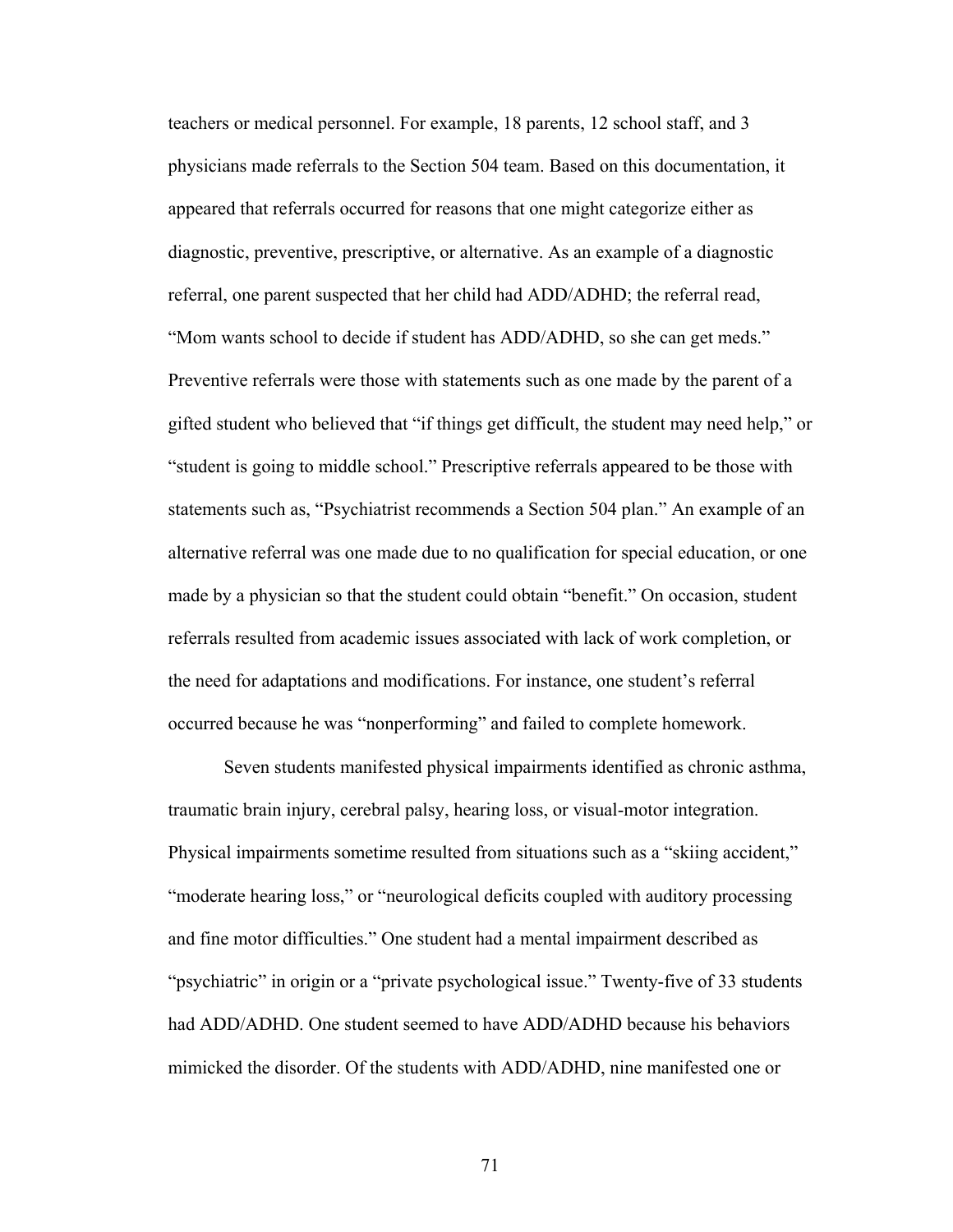more of a triad of behaviors (inattention, impulsivity, distractibility) generally observed among students with ADD/ADHD.

Considering the disabilities found and the reasons given for referral, more than 39% of the 33 referrals related directly to their disabilities as compared to a little more than 36% that seemed indirectly related, and approximately 24% that were vague or appeared to bear no connection at all. Among those referrals considered vague were reasons such as "Mom wants school to decide if student has ADD/ADHD so she can get meds," "Student is going to middle school," and "Psychiatrist recommends Section 504 plan." Determination of why the student required accommodations for equal educational access was difficult. In terms of evaluation and assessment, eligibility notes were less than clear on the types of assessment used. It was clear, however, that school teams routinely honored referrals from the medical or mental health community; students received a plan. Discipline histories generally accompanied assessment referrals involving aggression. Academic and behavior problems included demonstrating an inability to focus, showing low motivation, showing anxiety, following school rules, exercising self-control, demonstrating irritability, and behaving aggressively. Of the seven cases referred for physical disabilities, and the single case categorized as a mental disability, four referrals were made by parents, four by parents and staff from medical and mental health communities, and one by direct hospital referral. Co-morbid conditions, the concomitant presence of more than one disability, were evident (e.g., Tourette's Syndrome coexisting with ADD/ADHD).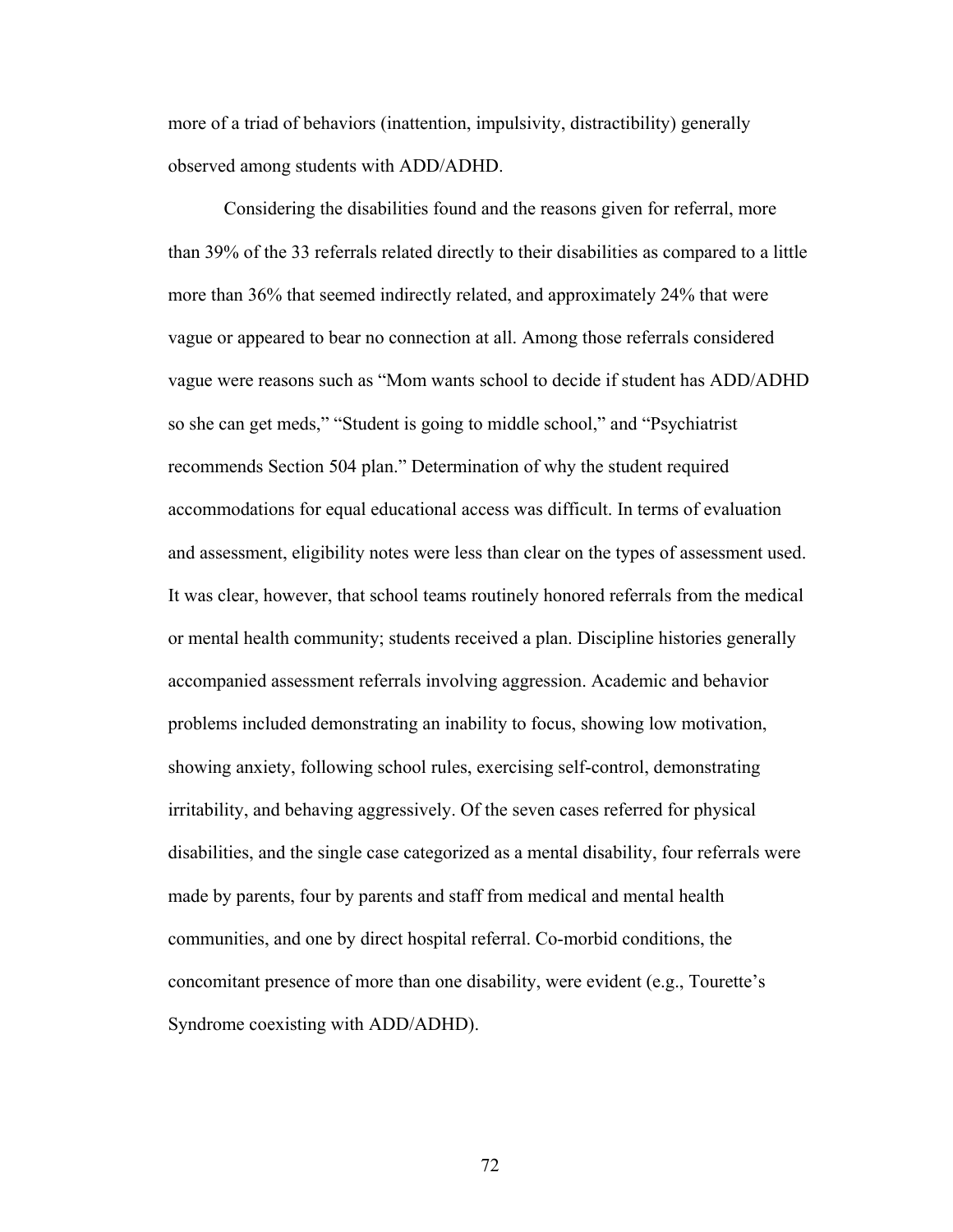School LPU. In School LPU, the principal identified the special education coordinator as the researcher's contact person. The special education coordinator also served as the Section 504 site administrator. Each of the eight IAPs selected from School LPU belonged to students who had graduated or moved to other middle schools in the district, necessitating visits to four high schools and two additional middle schools to gather data. Data sources included: (a) a school-generated database on free and reduced-price lunch eligibility, (b) the Columbia Student Locator for ethnic groups and school tracking, and (c) the Special Education Student Database (SESDA).

 Enrollment totals for the eight students in School LPU ranged from 138 to 180 days, and actual attendance occurred 88-100% of the school year. Six students were Caucasian, one was African American, and one Asian American. Males were prevalent at three times the rate of females. The school/teacher-pupil ratio was 25:1. Two students received free or reduced-priced lunch and three previously received special education. Based on the data, none of these students had a history of retention. Overall, mobility for this group was .37 in that three of the eight students had been highly mobile.

 Section 504 plan referral/eligibility documentation showed that four students had physical impairments (auditory memory, chronic fatigue, and Lupus); two had ADD/ADHD; and two had mental disabilities. One student's referral indicated an unspecified disability (academic/chronic behavior problems). Eligibility decisions appeared to have been based on: (a) responsiveness to perceived barriers resulting from impairments generally recognized as life-threatening or restrictive of vitality and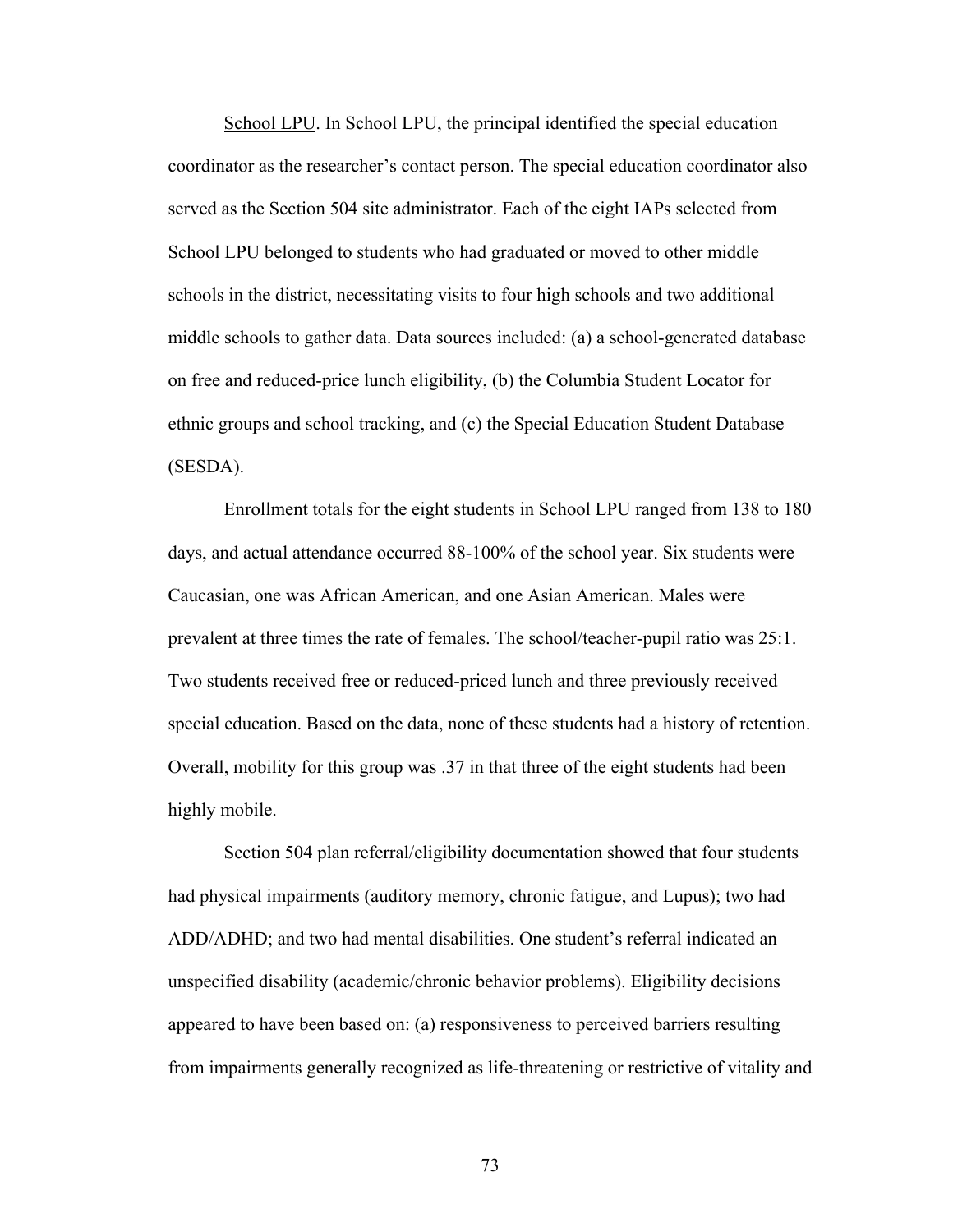alertness, (b) consideration of doctor's recommendation, (c) manifestation of behaviors consistent with ADD/ADHD ("easily distracted" and "attention and concentration problems"), and (d) previous records of IAP protection ("Transfer student with active 504 plan," "had previous 504 plan in  $4<sup>th</sup>$  grade, but not implemented throughout grade 5").

 Parents referred four students to the Section 504 team, school staff referred three students, and a physician referred one student. Records on the student with chronic behavior problems had been lost over the period of one school year. Upon recovery of the records, the Section 504 team reactivated the plan. Comorbid impairments also were evident (e.g., ADD/ADHD coupled with depression, chronic fatigue coupled with Lupus, and Lupus coupled with nephritis).

 Medical conditions formed the basis of three referrals. Referral of a student with Lupus was preventive in that written on the referral was "Lupus and nephritis" can impact the student's academics negatively." The third student with an impairment categorized under medical conditions had an auditory memory problem, but how the impairment affected any of the student's major life activities was not evident. The Section 504 team reactivated the IAP of a student with the behavior problem after one year to "have the student be compliant."

 In terms of assessments, eligibility minutes were vague. Rationales for eligibility determinations, described parsimoniously among referral/eligibility documentation, were unsupportive of the identification of the substantially limiting nature of the impairments on any major life activity. One of four students with ADD/ADHD received a plan pending the outcome of a referral to the special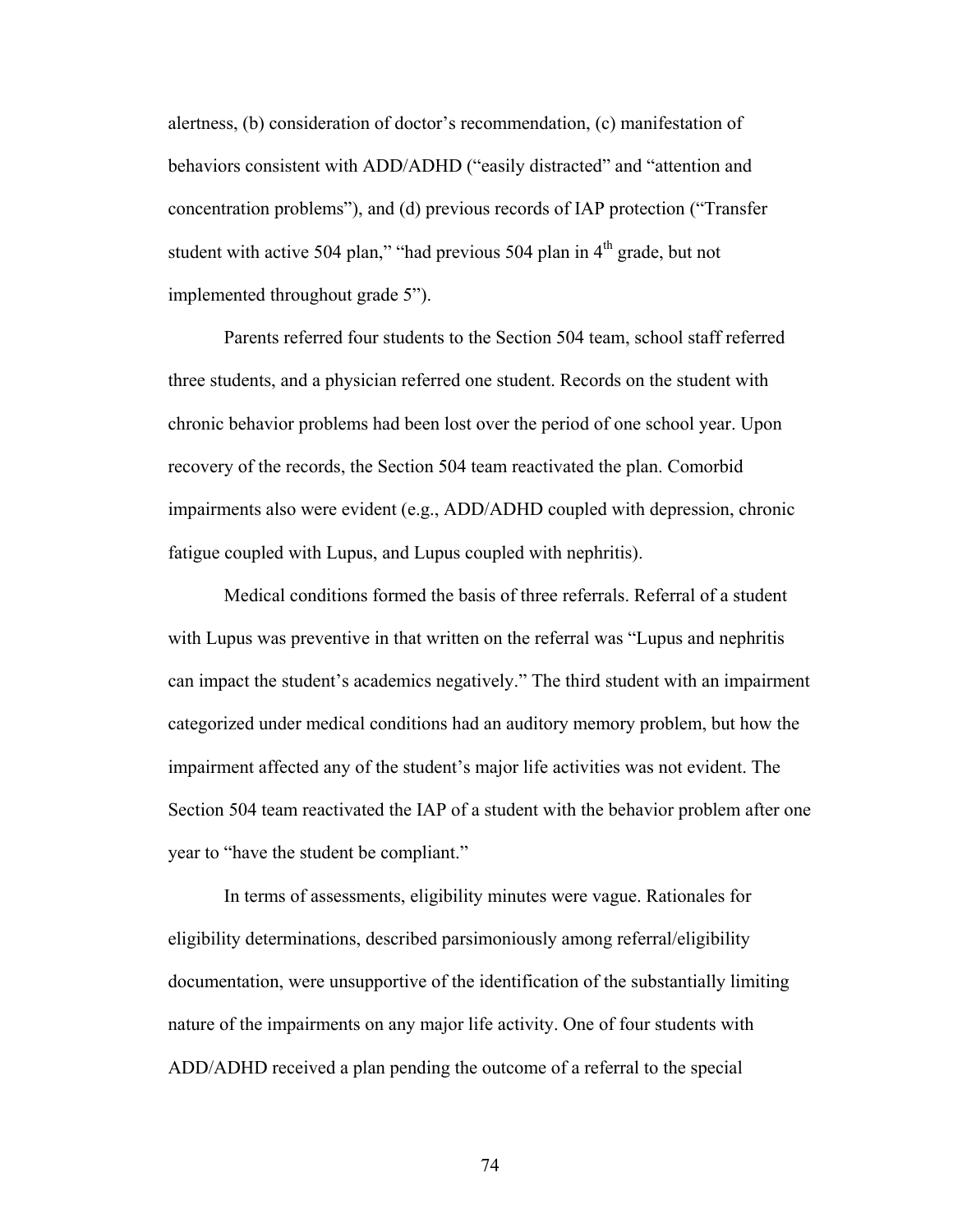education committee for an unspecified lack of academic success. Similar to findings in School HPU, a pattern emerged that requests from the medical community resulted in the provision of a plan.

### Analysis Across Cases of the Number and Demographics of Students with IAPs

Themes emerged across cases: (1) school profile dissimilitude, (2) ADD/ ADHD dominates, (3) parent-initiated referrals, and (4) lost records delay services. Demographic profiles are dissimilar in many respects. More students were eligible for Section 504 in School HPU than in School LPU. In fact, School HPU served slightly more than three times the number of students with IAPs found in School LPU.

 School profile dissimilitude. In isolation, enrollment totals seemed to have no impact on plan numbers. Individualized accommodation plans belonged to more Caucasian males than to Caucasian females, or any other ethnic group or gender in both schools. The teacher-pupil ratio was slightly lower in School HPU than in School LPU, a finding that seems to lend little support to the influence of reduced teacher-pupil ratios on plan number in either school. As a group, students with IAPs in School LPU attended school more often than did students in School HPU. Consequently, more students in School LPU were accessible to services over a longer period during the school year. If students are present, teachers can implement plans.

 Even though the same number of students (2) in each school received free and reduced-price lunch (FRPL), the percentage of students receiving FRPL in School LPU (25%) was higher than that of School HPU (6%). Considering both schools, and assuming that Section 504 was being used appropriately, seventy-five percent or more of the IAPs provided equal educational access to students from moderate to higher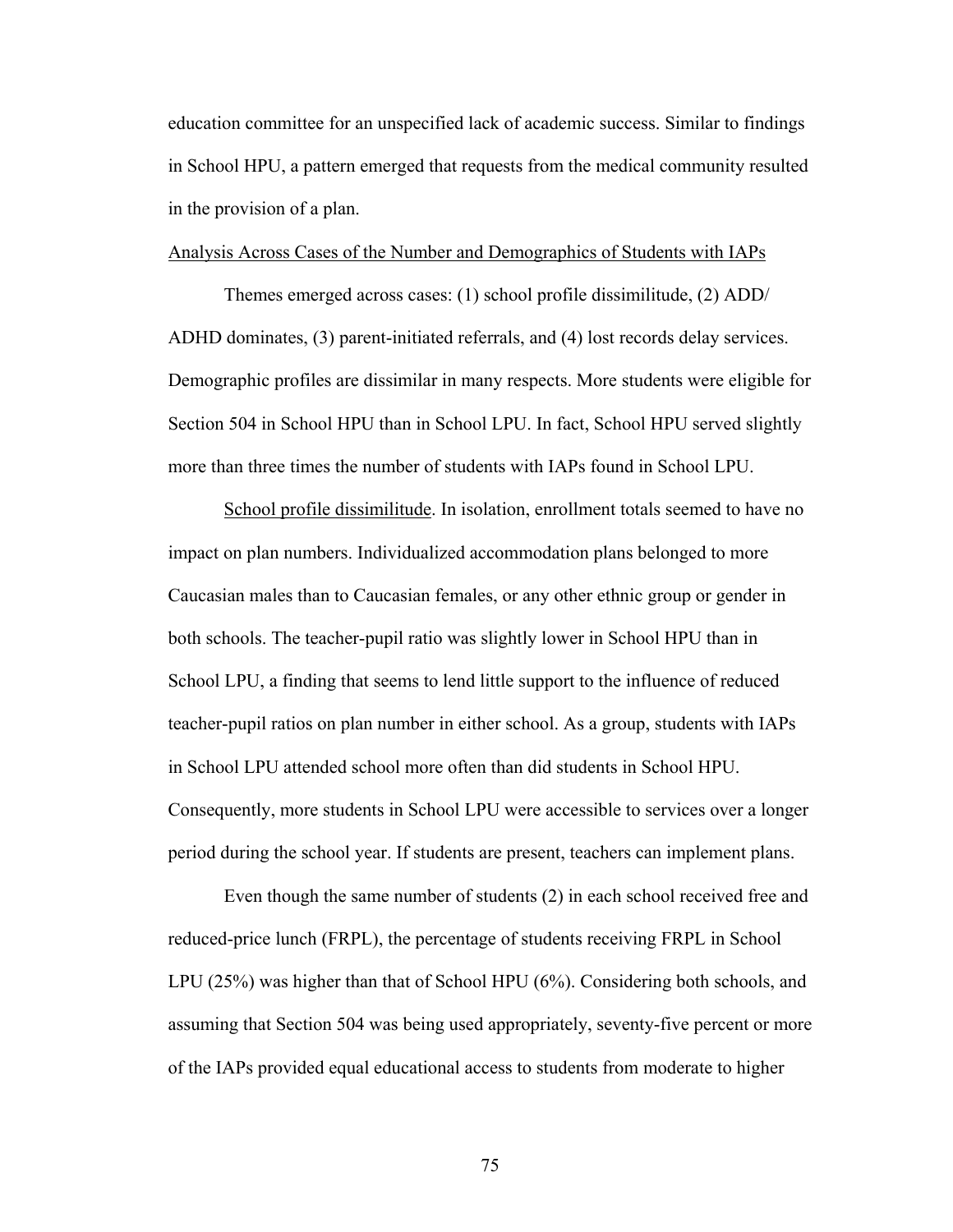socioeconomic status. Based on documents alone, free and reduced/price lunch appeared to have very little impact on plan numbers. The number of students previously receiving special education services was twice as high in School LPU (37.5) than in School HPU (18.1%). School HPU was the only school that retained students. Mobility was lower in School HPU (.15) than in School LPU (.37). Highly mobile students are inaccessible to services or service providers, and more at risk of implementation abridgment, withdrawal of services, and loss of records. Because of frequent transfers between schools, difficulties abounded in maintaining dynamic databases.

 Use of Section 504 for students who have been retained, or no longer qualify for special education, constitutes a legitimate use of Section 504 policy for such students if their impairments substantially limit one or more of their major life activities. Overuse, however, could influence an increase in plan numbers. While an increase in retention or no qualification for special education appears marginal in School HPU, similar use of Section 504 policy in School LPU quite possibly could lead to growth in IAP numbers. It appears that high mobility would be restrictive of growth in plan numbers.

 ADD/ADHD dominates. ADD/ADHD was addressed 50% or more of the time for students in both schools. Seventy-five percent of the students in School HPU had ADD/ADHD, compared to 50% in School LPU (25% with ADD/ADHD and 25% with ADHD as a secondary or comorbid disorder). Behaviors most often associated with ADD/ADHD are inattention, impulsivity, and hyperactivity. Of these three behaviors, inattentiveness appeared more often on IAPs of students with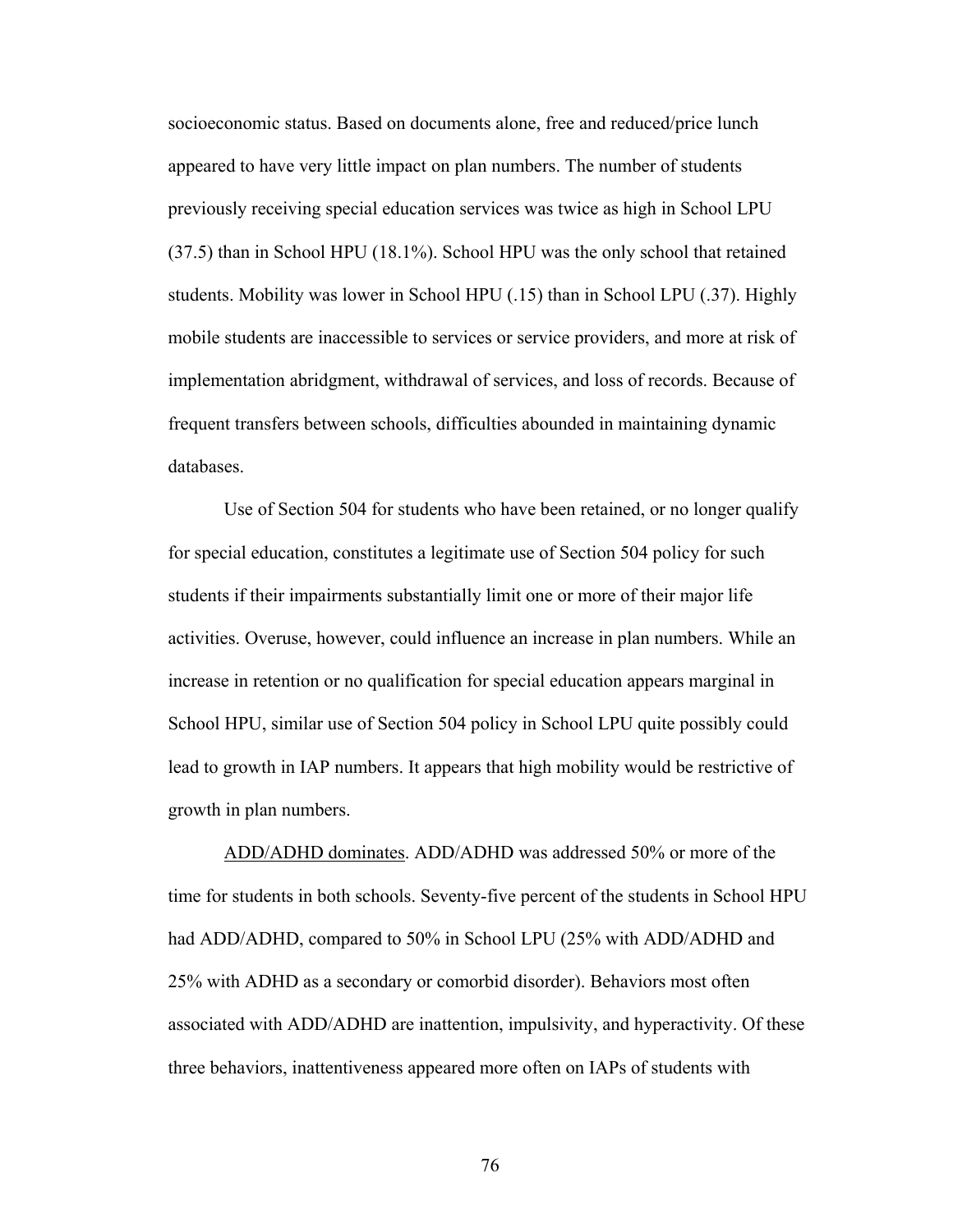ADD/ADHD. Other behaviors addressed in both schools for students with ADD/ADHD were aggressive behavior and disorganization.

 Parent-initiated referrals. Either on their own or with the support of advocates from the medical or mental health community, more parents than teachers referred students to the Section 504 team. Parent referrals made in conjunction with requests from medical or mental health professionals appeared more likely to result in Section 504 qualification determination, a practice more common in School HPU. It is relevant to note that no legal obligation exists to qualify a student for Section 504 protection simply because of documentation of an existing, past, or perceived impairment. Although more prevalent in School HPU, this practice could affect increases in plan numbers.

 Lost records delay services. Records on one to four students could not be easily located. In fact, records for one student had resurfaced recently after having been lost for a year. Loss of records, as had occurred to some measure in both schools, suggests possible interruptions or delays in IAP implementation for qualified students. Further, lost records may lead to inconsistencies in tracking and reporting student numbers. Students transferring into a school would be at risk of having delays in service if receipt of records is untimely. Each of these factors and occurrences plays a role in how well dynamic databases may be established and maintained. Summary of Analysis Across Cases of Number and Demographics of Students with IAPs

 Cross-case analysis of the demographic profiles of students in both schools reveals a few parallels, especially in terms of those served and the socioeconomic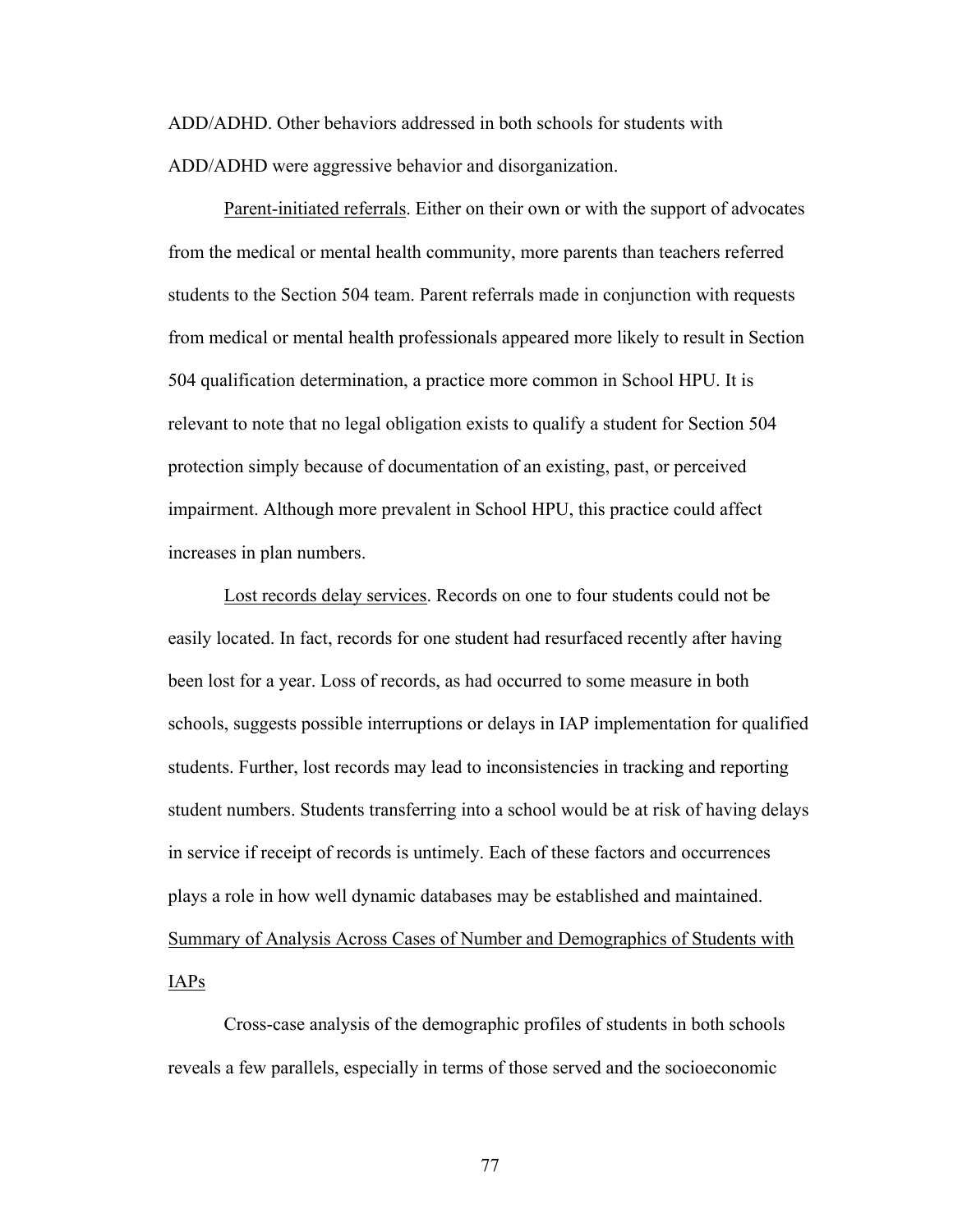level of the majority of those served. Beyond these similarities, parallels emerged among reasons for referrals in terms of the prevalence of ADD/ADHD, and in terms of lost records. Ethnic groups identify the race and gender of those served more or less often by plans. Findings in this area suggest underrepresentation of other ethnic groups in general, and females in particular.

 These are the numbers and demographics of students served. Some awareness now exists as to who these adolescents are, as well as to the basis for their referral to the Section 504 team. The next section describes and analyzes the content of their plans using the results of document analysis informed by interview data to explain how, in reality, Section 504 served these adolescents.

Section II: Describing and Analyzing the Content of Individualized

#### Accommodation Plans

#### The Content of Section 504 Plans in the Two Schools

This research also focused on the content of the Section 504 plans (IAPs) in the two schools under study. Names on plans submitted to the central office were compared to a computerized database listing the names of all students with plans. The plans selected were in effect during the 1996-1997 school year. The researcher assigned codes to students' names, then listed them alphabetically by school in data matrices, along with each student's corresponding set of accommodations. The researcher conducted interviews to ascertain educators' perceptions of the Section 504 process in terms of assistance given to adolescents in gaining equal access to educational opportunities and the impact, if any, on the number and content of IAPs in each middle school.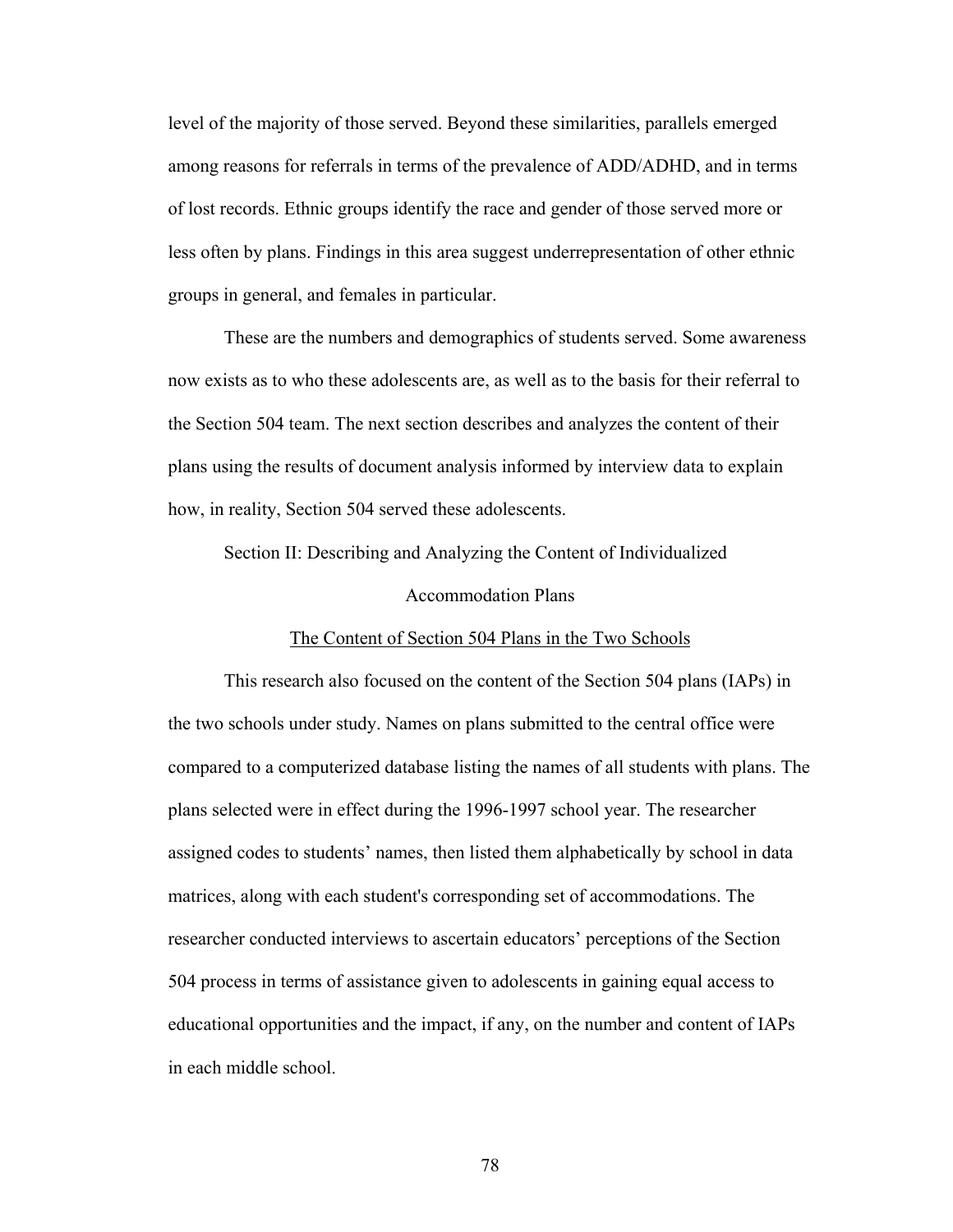# Plan Content Based on Documentation

 An examination of plan contents showed the types of accommodations students in both schools tended to use more often. Frequency counts taken of accommodations found on IAPs facilitated this endeavor. Actual frequencies of accommodations documented on plans were largely inconsistent with their use as reported in interviews. The average number of accommodations per plan found in School HPU was six, one more than in School LPU. Interview responses confirmed that accommodations occurred largely in general education classes. Contents of the IAPs were categorized as follows: (a) instructional supports, (b) environmental adaptations and modifications, (c) communication strategies, (d) behavior management strategies, (e) assistive technology adaptations, (f) health-related strategies, and (g) other strategies. Discussion of these categories takes place in sections that follow.

# Instructional Supports

 Instructional supports encompassed approaches and procedures used to assist students in gaining access to, and demonstrating their knowledge of, the instruction offered by the teacher. As shown in Figure 4.1, the instructional support used most often in School HPU was extra time (for tests, quizzes, and assignments), compared to extra sets of books used most often in School LPU. In School LPU, direct services supported classroom teachers' efforts to assist their students. Direct services, also known as related services, were those provided by guidance counselors, speech teachers, or other staff on a periodic basis to help the student benefit from the teacher's instruction.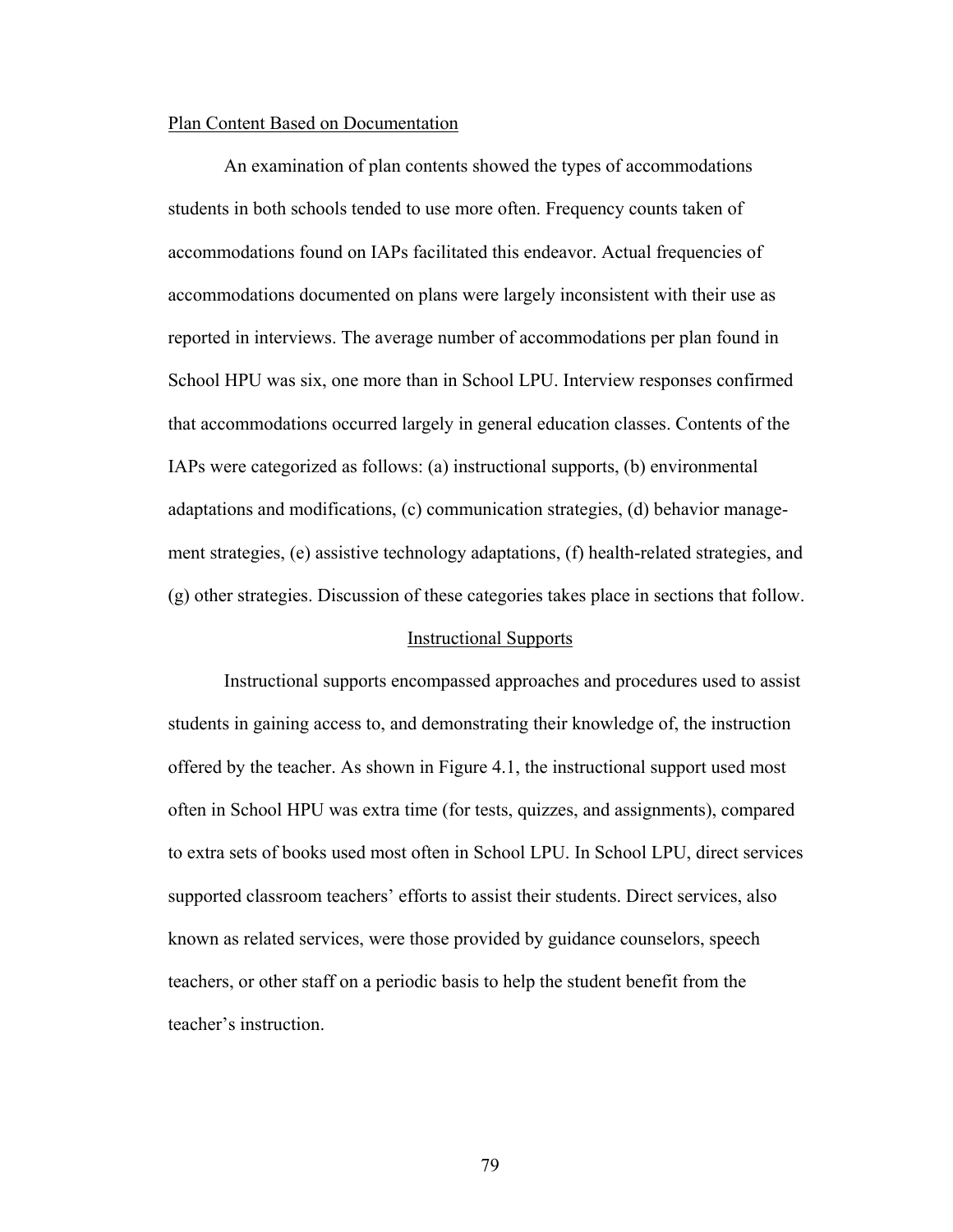| SCHOOL HPU                                                                                                  |                               | SCHOOL LPU                                                                      |                                     |
|-------------------------------------------------------------------------------------------------------------|-------------------------------|---------------------------------------------------------------------------------|-------------------------------------|
|                                                                                                             |                               |                                                                                 |                                     |
| Repeat directions (1)                                                                                       |                               | Repeat directions (2)                                                           |                                     |
| Check for understanding (1)                                                                                 |                               | Check for understanding (1)                                                     |                                     |
| Encourage student to slow down;<br>check work and use planner (5)                                           |                               | check work and use planner (0)                                                  | Encourage student to slow down;     |
| Initial planner when student<br>presents, whenever possible (3)                                             |                               | Initial planner when student<br>presents, whenever possible (1)                 |                                     |
| Grading strategies (i.e., give<br>student zero if work not turned in;<br>grade on content, not spelling (1) |                               | Grading strategies (i.e., give<br>grade on content, not spelling (0)            | student zero if work not turned in; |
| Face student often if lecturing<br>or giving directions (1)                                                 | <b>Instructional Supports</b> | giving directions (0)                                                           | Face student often if lecturing or  |
| Structure assignment to facilitate<br>completion $(2)$                                                      |                               | completion (0)                                                                  | Structure assignment to facilitate  |
| Allow student to use multiple<br>test formats $(1)$                                                         |                               | Allow student to use multiple<br>test formats $(0)$                             |                                     |
| Redirect student (2)                                                                                        |                               | Redirect student (0)                                                            |                                     |
| Have student explain/reexplain<br>directions (2)                                                            |                               | Have student explain/reexplain<br>directions $(0)$                              |                                     |
| Provide assistance with time<br>management/organization and<br>study skills (2)                             |                               | Provide assistance with time<br>management/organization and<br>study skills (0) |                                     |
| Give 2-3 day notice before all<br>tests $(1)$                                                               |                               | Give 2-3 day notice before all<br>tests $(0)$                                   |                                     |
| Use multisensory approaches,<br>when possible $(1)$                                                         |                               | Use multisensory approaches,<br>when possible $(0)$                             |                                     |

*Figure 4.1* Comparison of the Types and Frequencies of Instructional Supports

Documented in Plan Content for School HPU and School LPU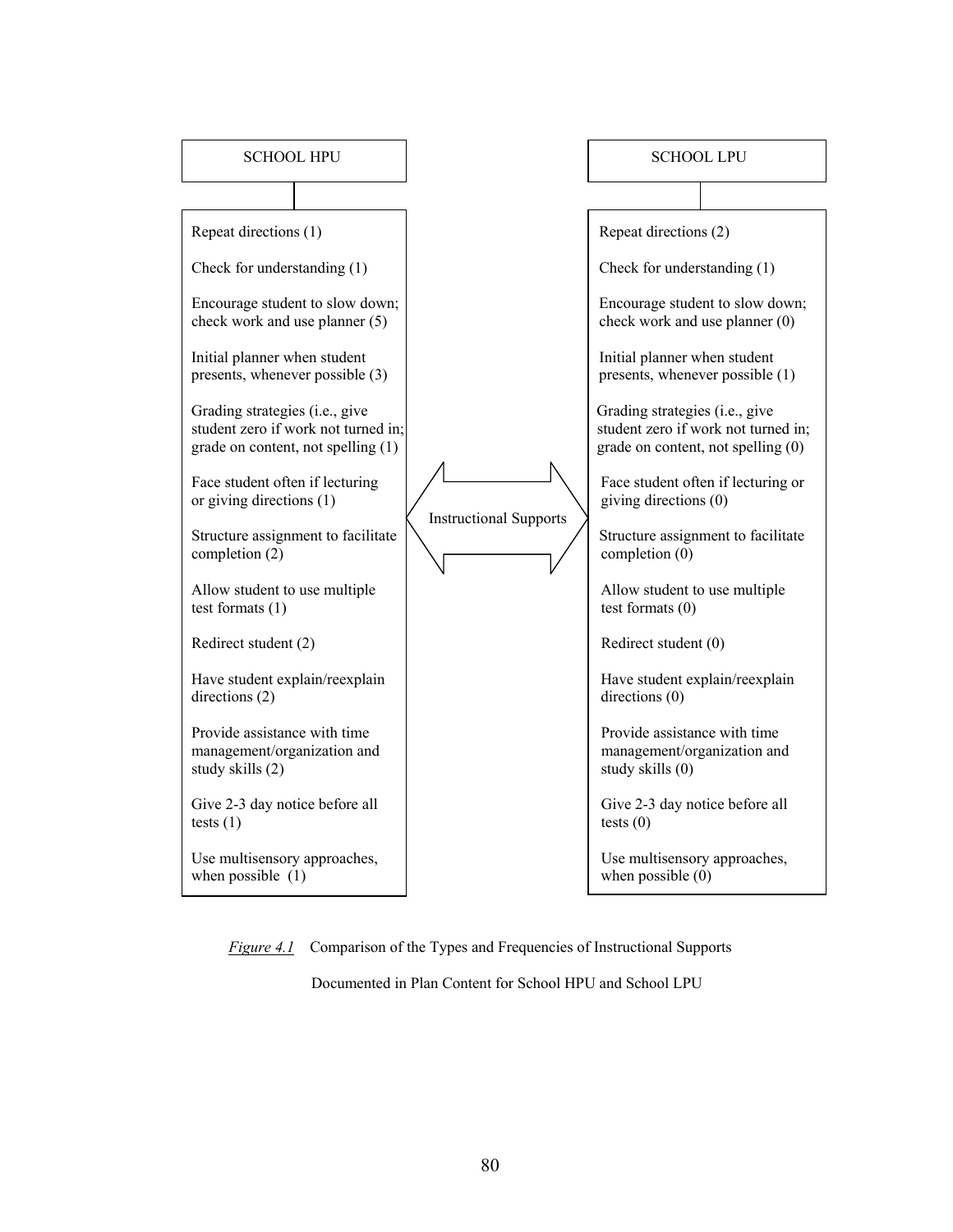

*Figure 4.1 continued.* Comparison of the Types and Frequencies of Instructional Supports

Documented in Plan Content for School HPU and School LPU

# Instructional Supports Across Both Schools

 Some instructional supports directly influenced how teachers prepared and delivered instruction, assisted the student with organization and time management,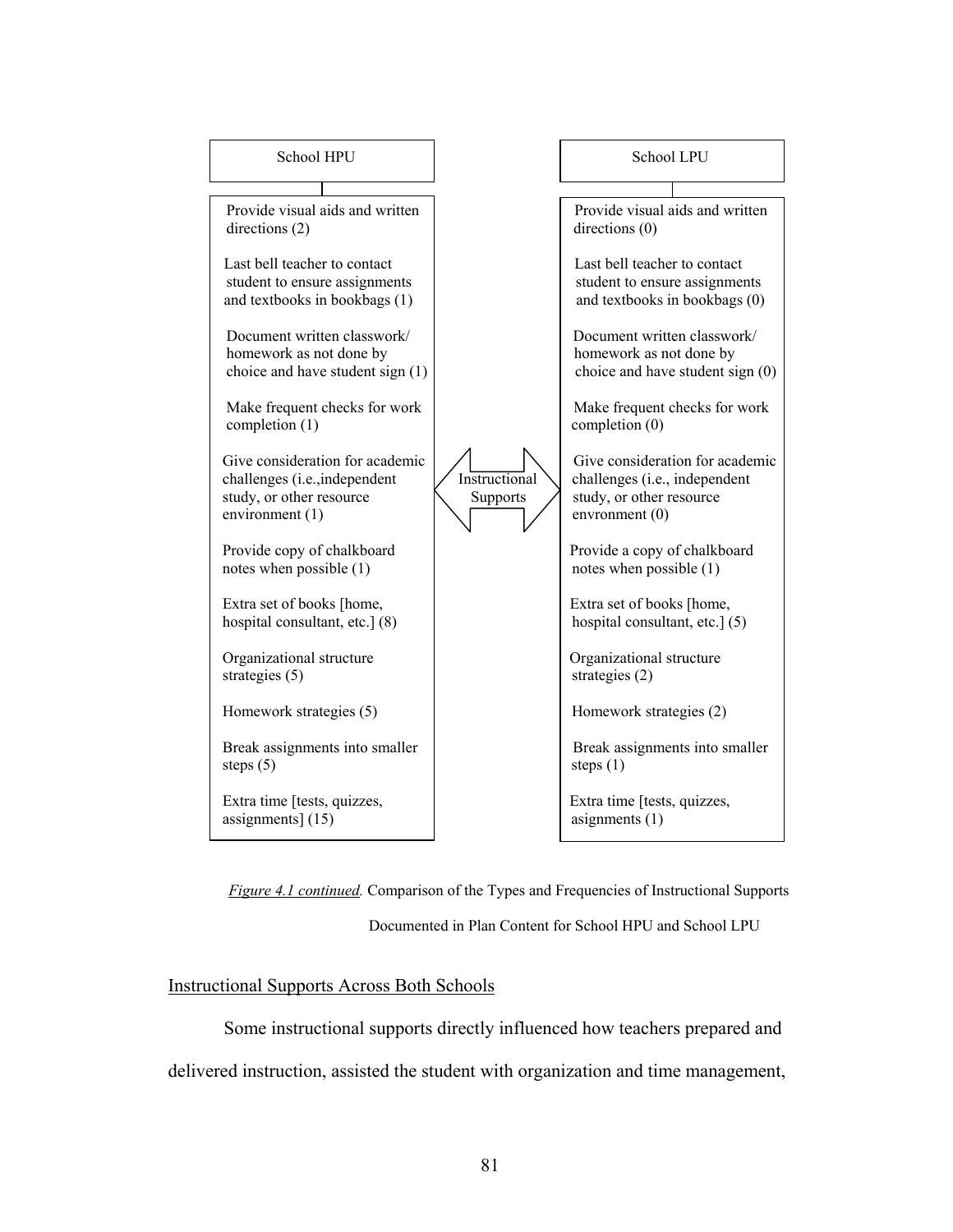prepared and administered tests, and graded students. Several themes emerged from the exploration of instructional supports: instructional efficacy, implementation formality, executive functions assisted, implementation logic, assessment protocol, and inherent cost.

 Instructional efficacy. Many instructional strategies and modifications were actual directives to teachers on their responsibilities during plan implementation. Similarities exist between these supports and general tenets of "good" teaching. Based on plan content, examples of these tenets included "repeat directions," "check for understanding," and "break assignments into small steps." Supports like these are rudimentary and generally observable in any effective teaching milieu. Inclusion of this type of content, considered on face value, may lead one to question whether good teaching is occurring or if effective practices exist. For instance, do these instructions to teachers mean that effective teaching practices need to occur more often in their classrooms? Moreover, if effective practices occur already, does writing them into a plan really increase benefit to a student? If the same opportunity exists for every student, what deference really exists concerning a student's impairment? Are these supports indicative of students' needs or teachers' needs?

 Implementation formality. Most instructional supports appear to extract low implementation demands on teachers in terms of time requirements, formal planning, and preparation effort. Other instructional supports such as using "multisensory approaches," "providing academic challenges," "providing a copy of chalkboard notes," or "making frequent checks for work completion" seem to suggest more difficulty associated with their implementation. Considering examples given,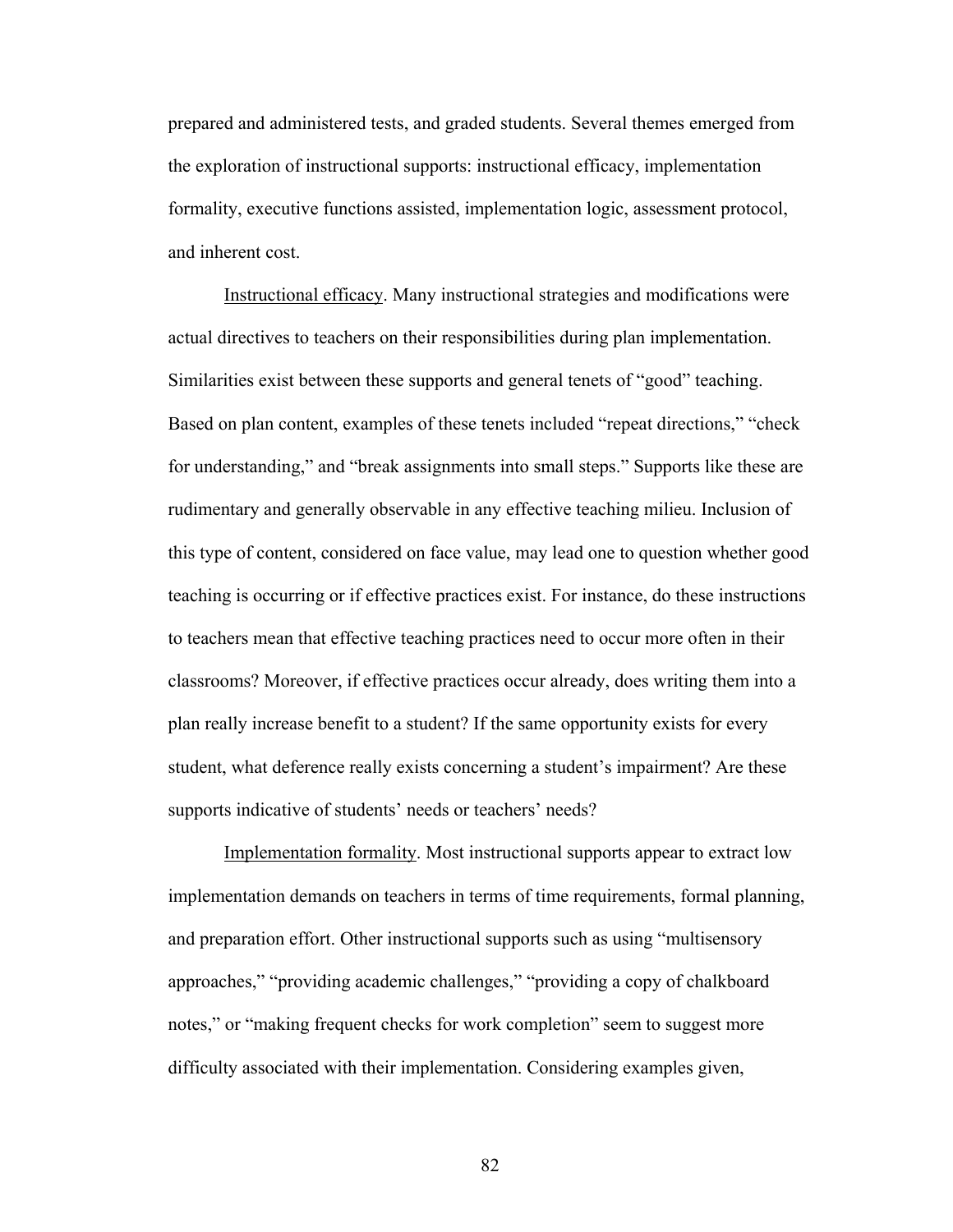instructional supports used in School LPU are less formal than supports found in School HPU.

 Executive functions assisted. In terms of IAP content, executive functions apply to supports and strategies required when carrying out instructions leading to task completion. A higher level of implementation difficulty appeared to exist for teachers and parents when barriers of this type interfered with efforts meet students' needs. For instance, "provide assistance with time management/organization and study skills," "provide visuals and written directions," and "[use] organizational structure strategies" typify the kinds of executive functions emerging from plan content. More vigilance may be required of teachers to address students' individual needs when these types of accommodations are necessary.

 Implementation logic. Close examination of plan documentation revealed that some supports were provided "when student presents" and "whenever possible." Conditional provision of accommodations raises the question of whether the impairment imposes a substantially limiting impact on any major life activity. Furthermore, would the student be capable of implementing his or her part of an accommodation, such as knowing when to present a planner to a teacher so that the teacher might initial it? Given a student with issues of executive function, would such a student be capable of overriding the substantive limitations associated with his or her impairment? Could a teacher decide that it is never possible to implement an accommodation and remain compliant?

Assessment protocol. Directives or procedures conditioned teachers' test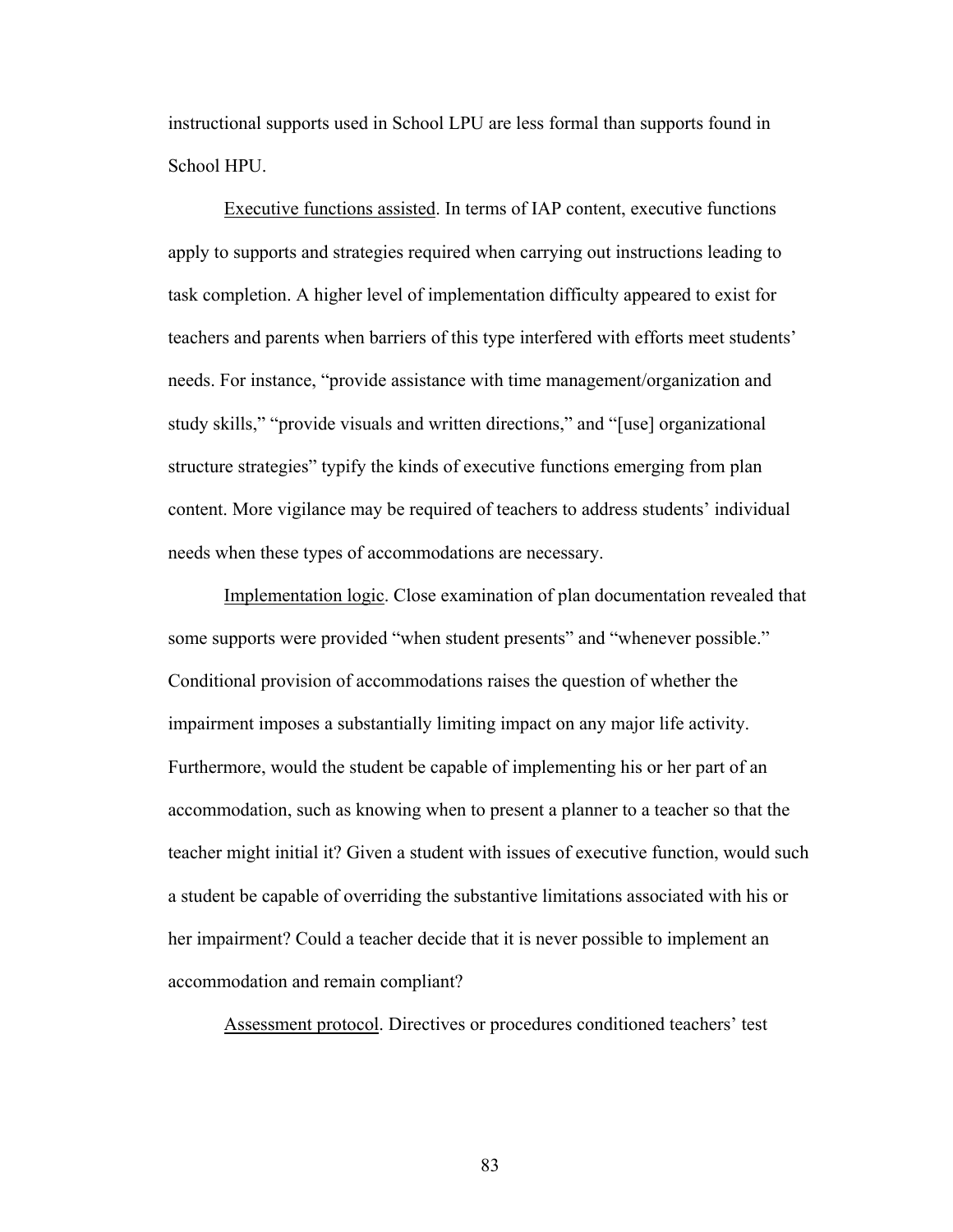preparation, students' test participation, and the utilization of extended time for test and quizzes. Instructional supports (e.g., "allow student to use multiple test formats; give 2-3 day notice before all tests; extra time for tests, quizzes, assignments; grading strategies-give student a zero if work not turned in; and grade on content, not spelling") applied more in School HPU than in School LPU. Reflecting on interview data about instructional supports, findings confirmed the use of many of these supports. The single strategy shared by both schools was "extra time for tests, quizzes, and assignments." Use of this accommodation in School LPU was unsupported among interview data.

 Inherent cost. Both schools used extra sets of books. Duplicate sets of books required by some students at home, at school, or in other settings cost money. Section 504 has no funding source to absorb such costs.

# Summary of Instructional Supports Across Both Schools

 Many instructional supports appeared to be rudiments of "good teaching." For the most part, teachers found them easy to implement. Conditions attached to implementation raise questions about the logic in having students with substantial impairments decide when they need to use certain supports. In an instructional context, it seems somewhat illogical that students capable of making such decisions would be substantially limited. In fact, some students experienced difficulty using the executive functions required to make such decisions. A number of supports involved testing protocol; seemingly, "optional" use of instructional supports during testing situations would be counterproductive. It appears that a cost factor may exist with the use of certain materials and services.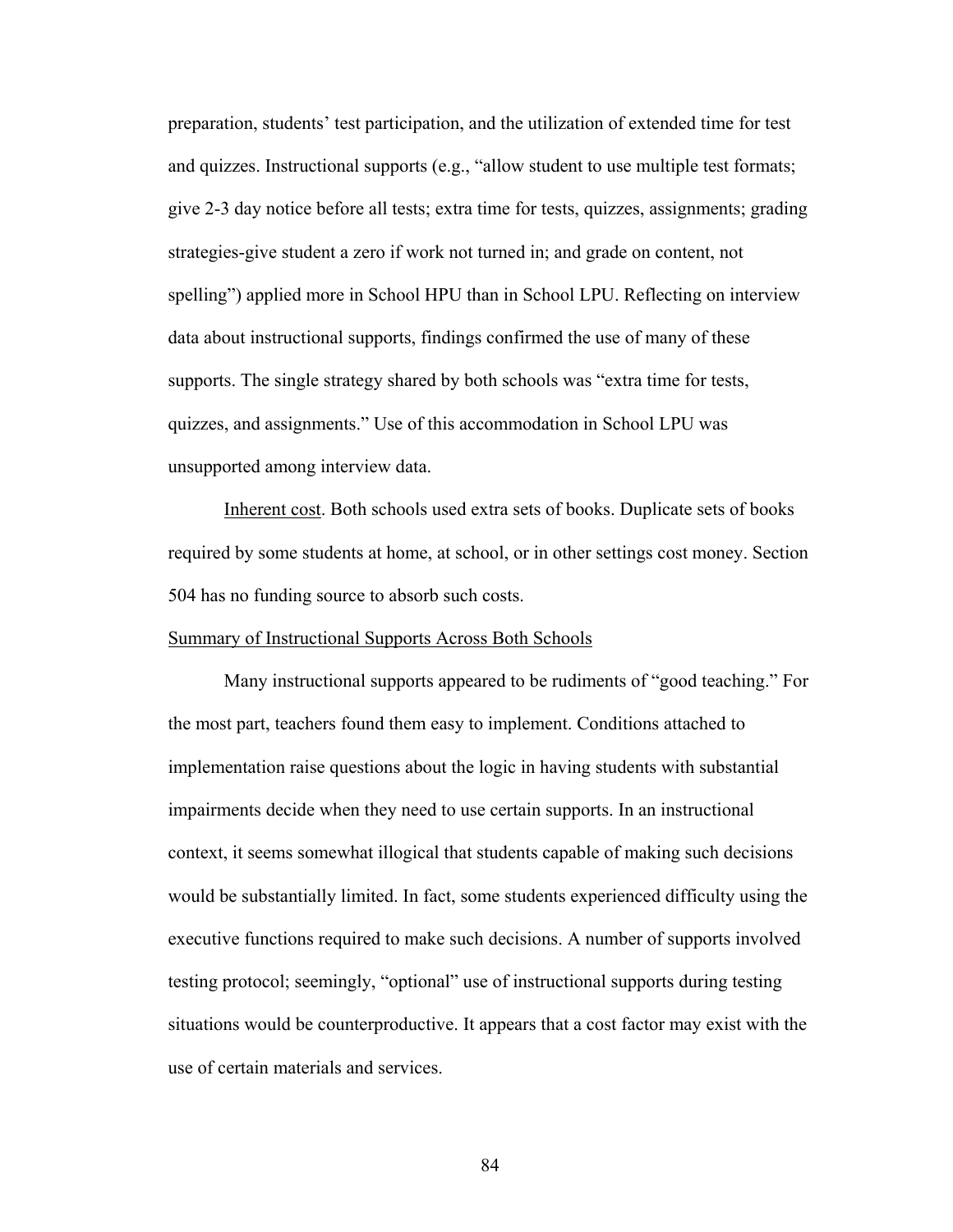#### Environmental Adaptations and Modifications

 Environmental adaptations and modifications were those conversions or adjustments made to physical structures or space in or about the classroom or school environment. Included among these access accommodations were making seating arrangements, providing a barrier-free environment, and structuring the environment according to specific guidelines or consequences (See Figure 4.2).

# Environmental Adaptations and Modifications Across Both Schools

Preferential seating occurred more in School HPU (24) and School LPU (7) than any other environmental adaptation or modification. This suggests that seating arrangements occurred more often than any other environmental accommodation. Descriptions of seating arrangements lacked specificity and, as written, broadened opportunity for speculation on implementation methodology. Emerging themes included preferential seating and use specificity.

Preferential seating. Assuming that a higher frequency of use may be construed as preference, then use of seating arrangements was preferred above the use of any other environmental adaptation or modification in both schools. Interview data and documentation on IAPs seem to confirm this preference.

Use specificity. Descriptions of seating arrangements were either vague or left to the teacher's discretion. Seemingly, lack of specificity increases the likelihood that the intended purpose of the accommodation, open to broad interpretation, may be inherently precipitous of subsequent barriers to equal educational access.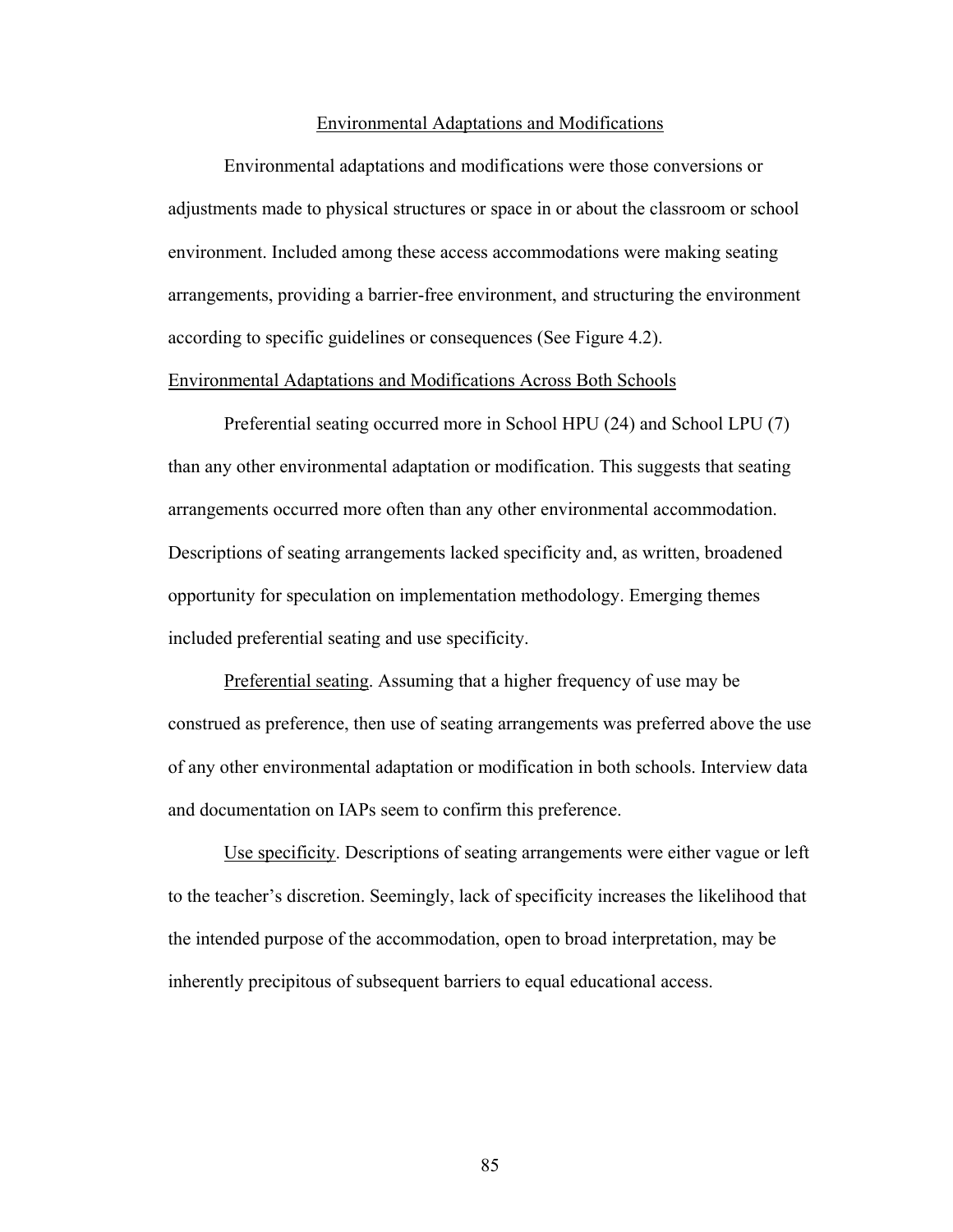

*Figure 4.2.* Comparison of the Types and Frequencies of Environmental Adaptations and Modifications Documented in Plan Content for School HPU and School LPU

#### Summary of Environmental Adaptations and Modifications Across Both Schools

Between these two schools, the most likely adaptation or modification was preferential seating arrangements. Reflecting on interview responses and on the frequency of recall concerning this kind of accommodation, alignment of use is more evident in School LPU (6) than in School HPU (5). Just as likely is the probability of the continued absence of use specificity. This likelihood could pose challenges for teachers unfamiliar with specific seating arrangements a student needs.

#### Communication Strategies

 As shown in Figure 4.3, communication strategies involved written stipulations to keep parents informed of their children's progress at times other than typical school progress reporting periods.

## Communication Strategies Across Both Schools

Based on IAP content, weekly progress reports were used more often in School HPU, and more often in general, than in School LPU. Situational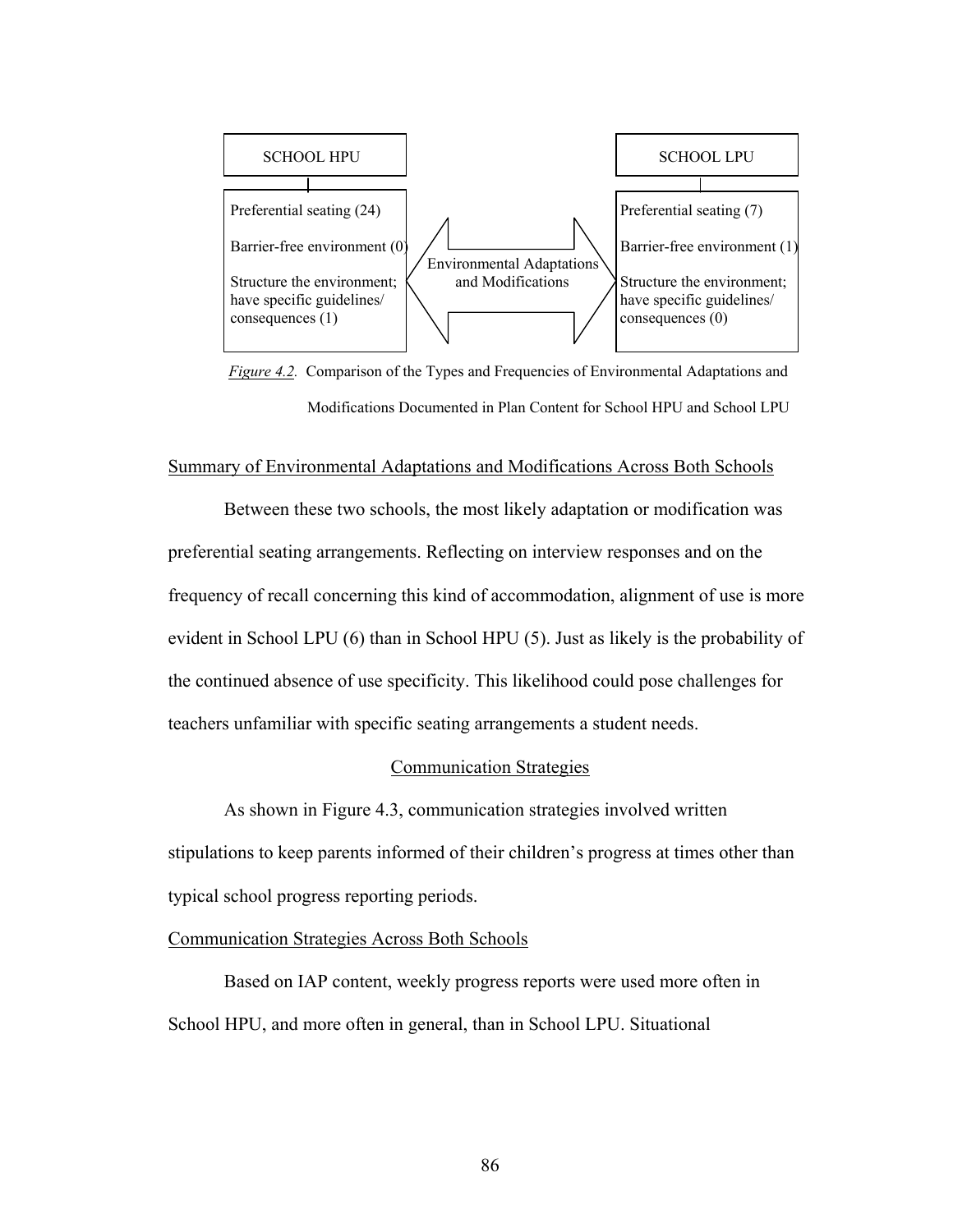communication (as needed) and other forms of specific communication requests occurred more in School



 *Figure 4.3.* Comparison of Types and Frequencies of Communication Strategies Documented in Plan Content for School HPU and School LPU

HPU than in School LPU. Based on plan content, "daily progress reports" was the only strategy shared between the two schools. During interview responses, "weekly progress reports" ranked consistently with its' occurrence on IAPs in School LPU; this accommodation was reported only twice among interviews with staff from School HPU. In fact, it was the only strategy mentioned. Interview data from School LPU showed that "weekly progress reports to parents" was the only communication strategy mentioned, a result inconsistent with plan documentation for this school.

 Themes emerging from this exploration are prescriptive progress reporting and optional progress reporting.

 Prescriptive progress reporting. Progress reporting occurs a minimum of four times over the course of the school year. Interim progress reports (informal reports sent midway during one of the four reporting periods) are provided when a student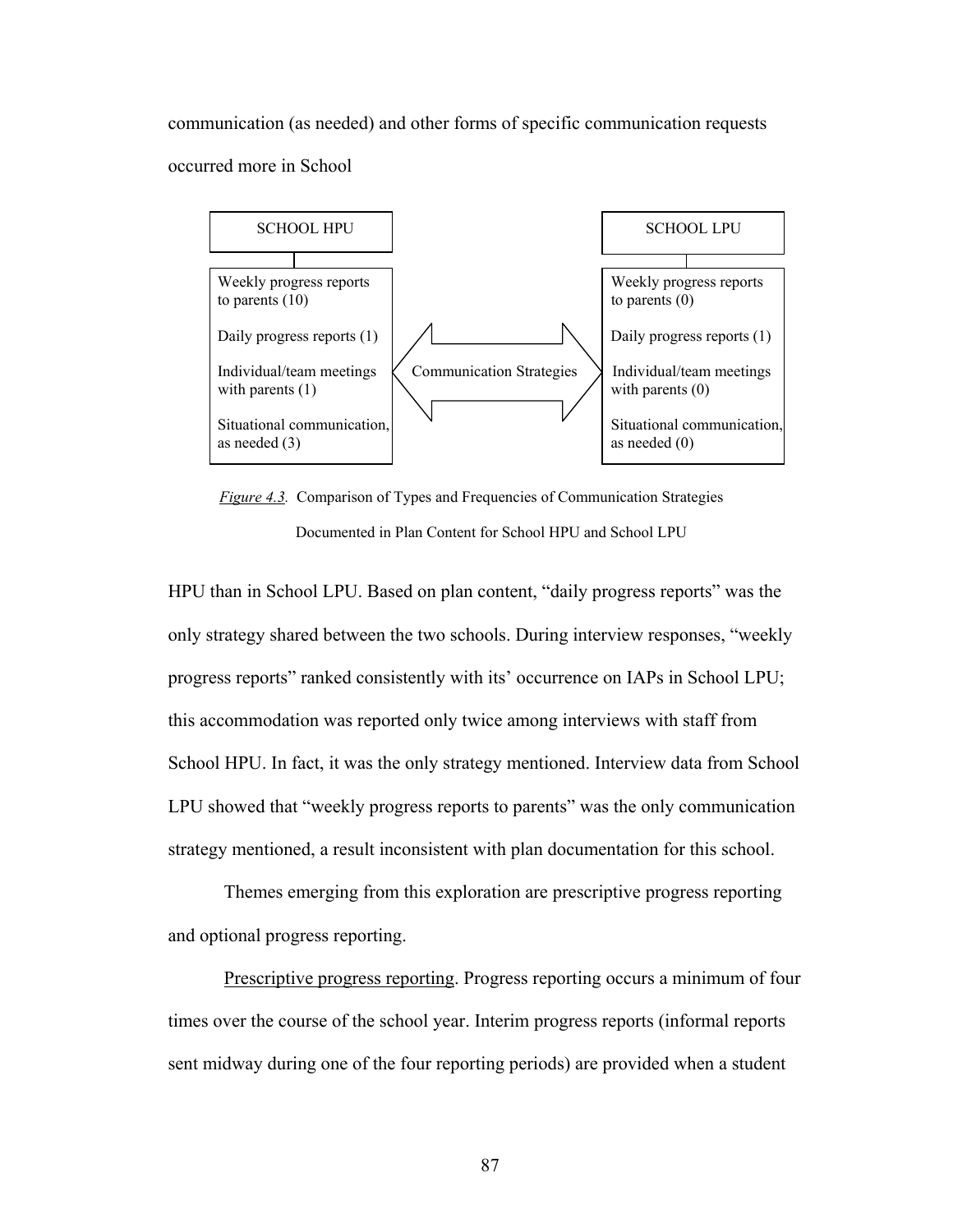demonstrates lack of acceptable academic progress. The Section 504 team decided that the progress of certain students should be reported more often than minimally, or in addition to the minimal and interim reporting periods. When decisions of this type were made, prescriptions for school-home reporting of progress were particularized to the needs of the student through reports made weekly, daily, at team meetings, or through situational progress reports.

Optional progress reporting. Situational communication was required (as needed). Undefined in this communication strategy are who determines "needed" and what standard applies? Questions concerning use of "as needed" pertain to the necessity of the accommodation, the misapplication of intended use, and the broader possibility of noncompliance latent in the use of this condition.

# Summary of Communication Strategies Across Schools

In summary, four types of communication accommodations existed among IAP content. Considered in the context of both plan content and interview responses, only one of these four strategies ("weekly progress reports to parents") is shared across cases. Prescriptions existed for reporting progress and communicating with parents. Lack of clarity associated with the "as needed" condition of situational reporting raises concern about interpretations of compliance.

#### Behavior Management Strategies

 Five behavior management strategies (shown in Figure 4.4) emerged from data documented on plans: "praise the student," "token/other reinforcement," "monitor behavior," "behavior cues to focus/have students return to task," and "teacher proximity control."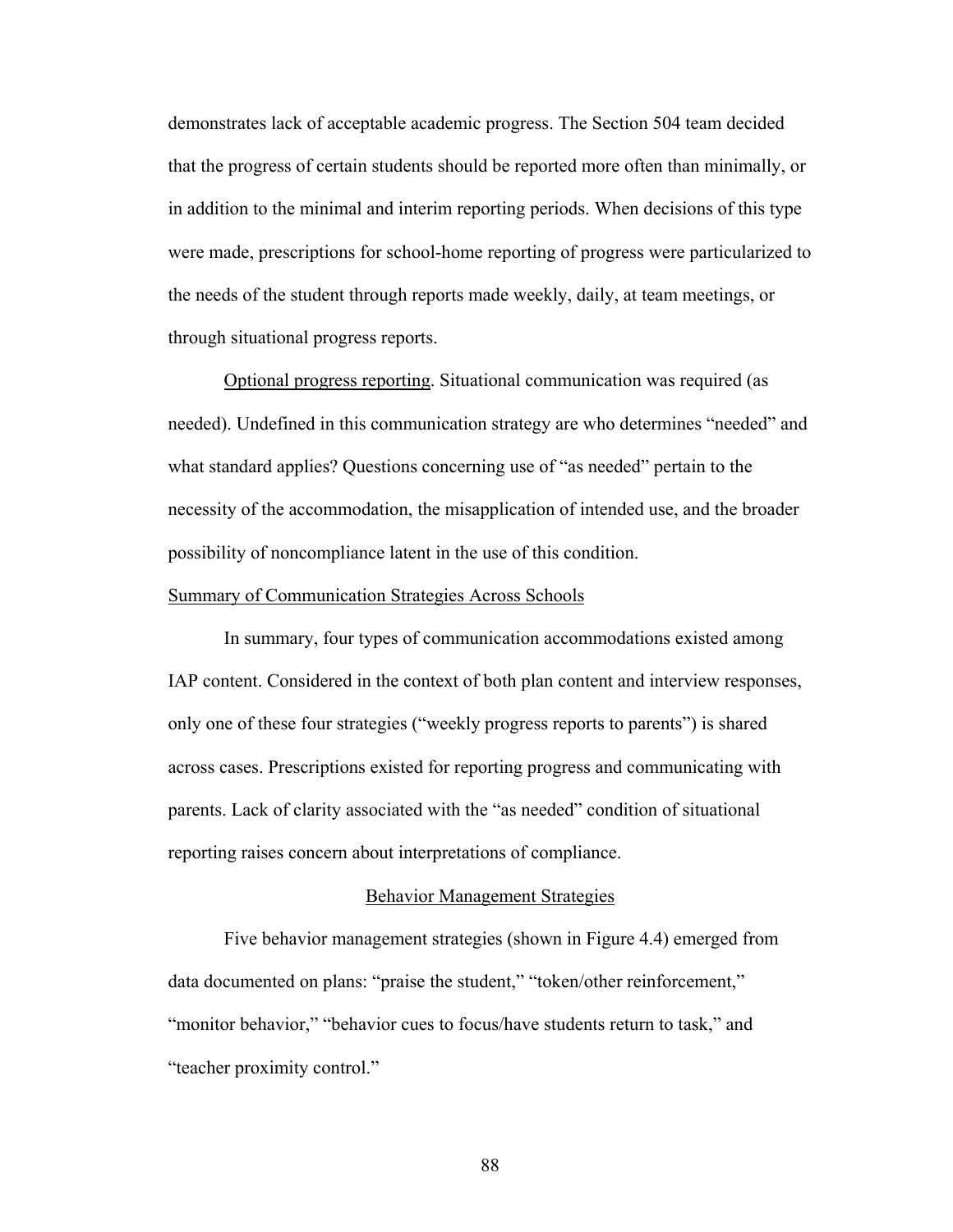# Behavior Management Strategies Across Schools

 Cues associated with refocusing or returning the student to task occurred more in both schools than any other behavior management strategy. Additionally, plan content directed teachers to praise students (to raise the students' self-esteem), use behavior reinforcement techniques, and control student behavior by deliberately creating a certain distance between the teacher and the student (to evoke appropriate or desired behavior).



 *Figure 4.4.* Comparison of Types and Frequencies of Behavior Management Strategies Documented in Plan Content for School HPU and School LPU

Themes emerging across cases were behavior controls and praise desired.

 Behavior controls. Proximity controlled certain behaviors. According to plan documentation, this strategy occurred twice in each school. In both schools, emphasis seems to have been placed on using behavior cues to have students focus their attention on tasks. Behavior cues appeared more useful than any other behavior management strategy in both schools based plan documentation and interview data. In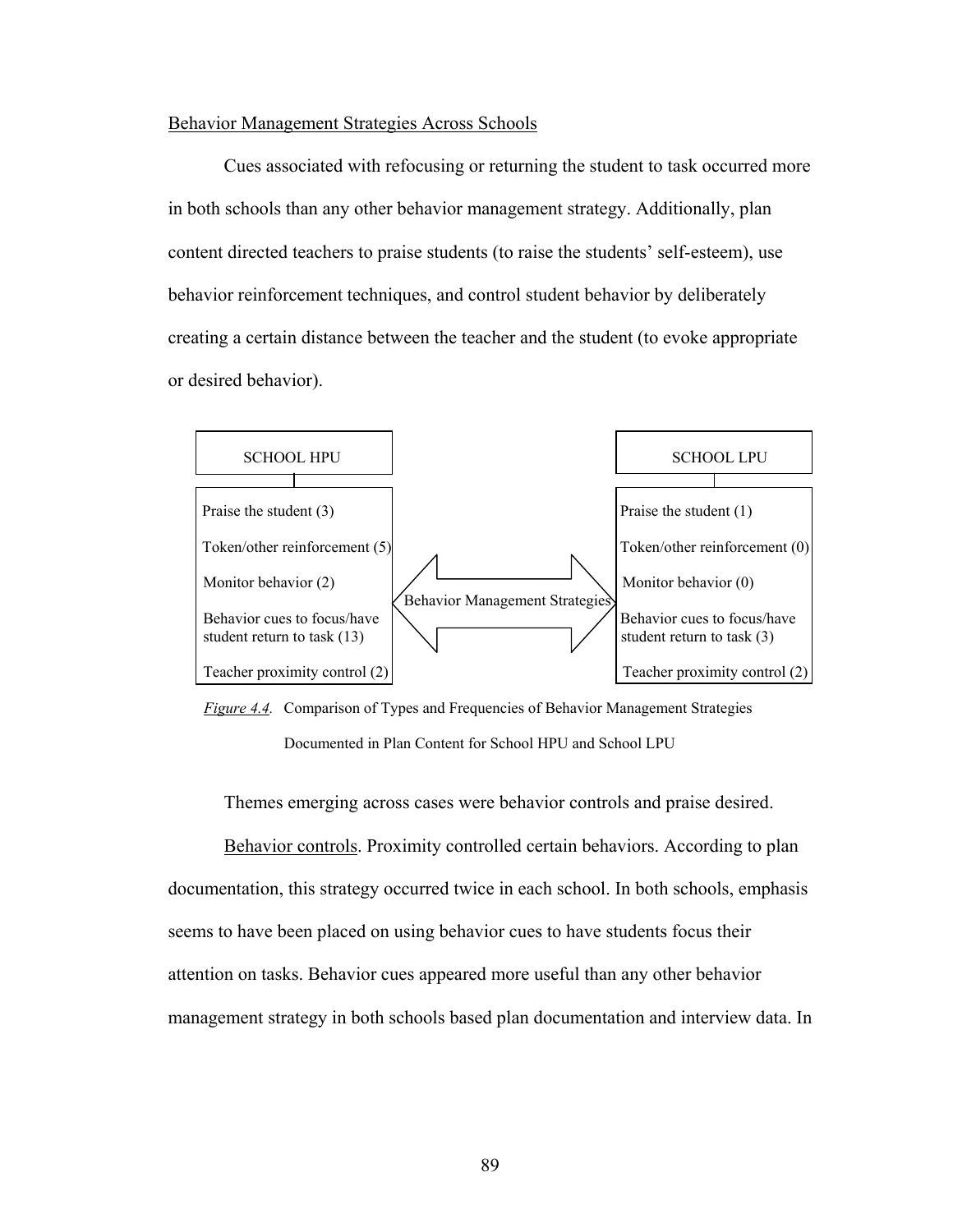School LPU, teachers also recalled behavior cues more than any other strategy in this category.

 Praise desired. Reflecting on both plan documentation and interview responses, offering praise to the student emerged during interviews in School HPU, and on plans in School LPU. Reflecting on interview data, only one person from School HPU mentioned the phrase, "praise the student."

## Summary of Behavior Management Strategies Across Schools

 Behavior management strategies primarily were cues or other methods used to produce desired behavior or elevate self-esteem.

# Assistive Technology Adaptations

 Assistive technology adaptations found on plans appear in Figure 4.5. The IDEA defines an assistive technology device as "any item, piece of equipment, or product system (whether acquired commercially off the shelf, modified, or customized) used to increase, maintain, or improve the functional capabilities of a child with a disability" (20 U.S.C. 1401(1)). For the purpose of this study, assistive technology adaptations usually included some type of device employed to assist a student in executing a specific skill or function.

#### Assistive Technology Adaptations Across Schools

 Based on IAP content, School LPU used assistive technology more often than School HPU; this particular technology involved using the "tape recorder/tape recorded material." Considering both schools when filtering the use of assistive technology through interview responses, "pencil grip" and "spell checker" were exceptions to the adaptations mentioned. Based on interview data applied across cases,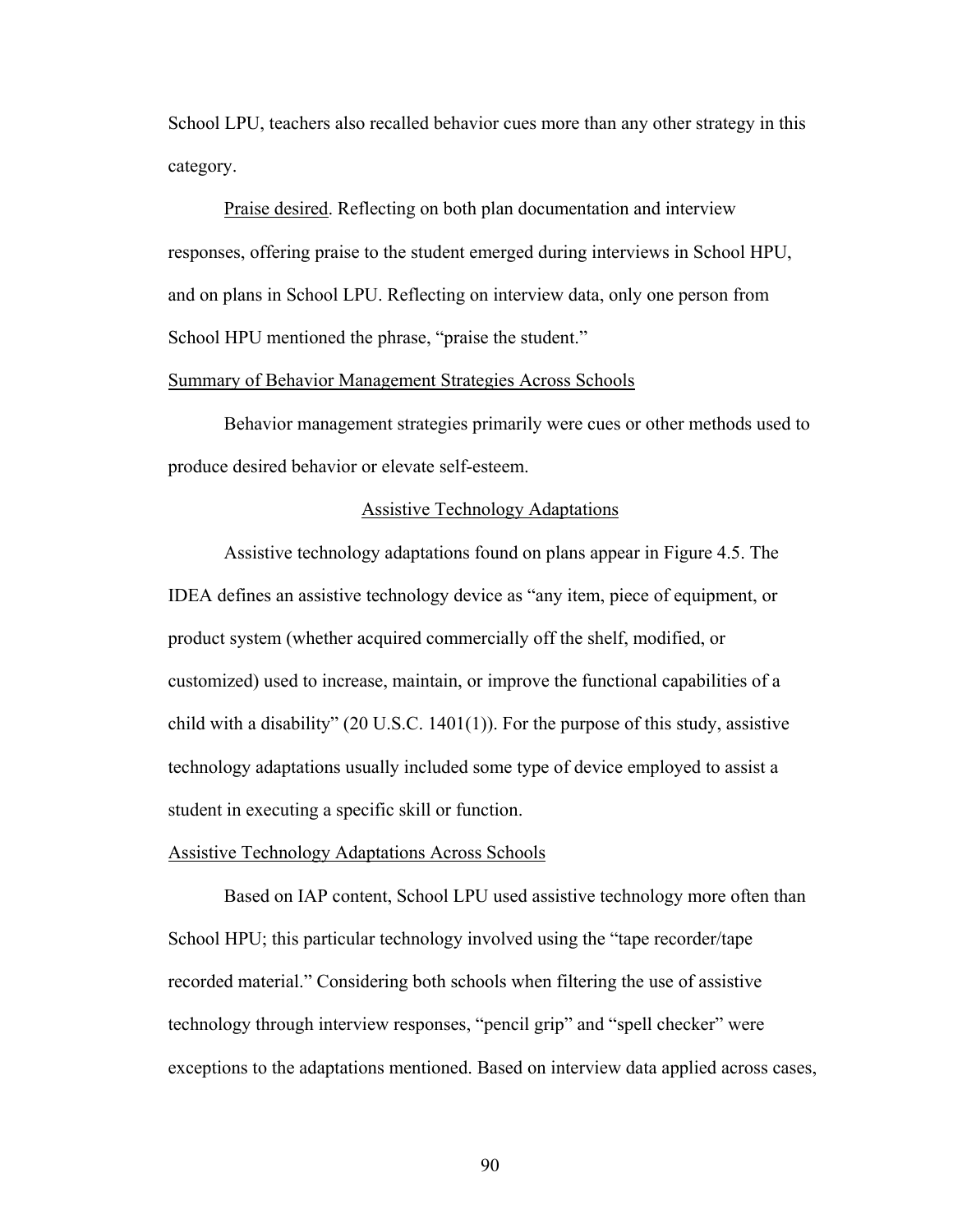"word-processor, computer" was used more often than any other accommodation in this category. This is especially true in the case of School LPU.

 Themes emerging across cases include: accommodation advantage and use imperative.

 Accommodation advantage. Both schools used assistive technology accommodations. Based on interviews with teachers, both schools used word processors and auditory trainers (devices worn by students and teachers to amplify incoming and



 *Figure 4.5* Comparison of the Types and Frequencies of Assistive Technology Documented in Plan Content for School HPU and LPU

outgoing sound). It seems that parents purchased this technology unilaterally. Administrators were knowledgeable of these purchases and teachers used this technology to accommodate students. Therefore, some accommodations exceeded decisions made at the plan development meeting. Use of unwarranted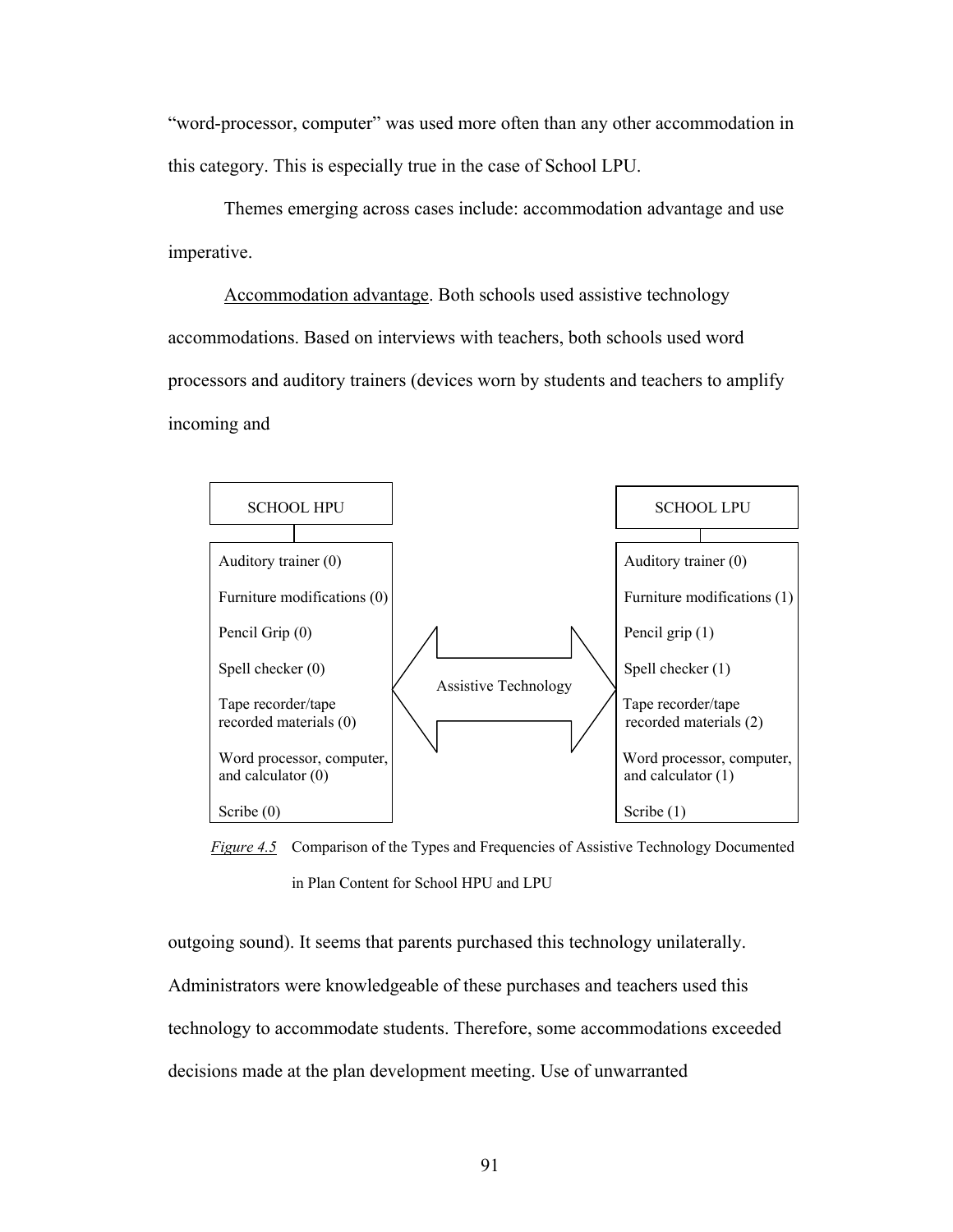accommodations does more than level the playing field and gives unfair advantage to students with disabilities.

 Use imperative. Without plan documentation, Section 504 cites no imperative to have teachers use, or permit the use of such accommodations in their classrooms. Use of undocumented accommodations raises questions. If accommodations are not included on a plan, are they valid? Can teams defend such actions legally? If parents purchase such equipment, is that a violation of FAPE? Used intentionally, or unintentionally, such actions appear indicative of low awareness of Section 504 policies and procedures.

# Summary of Assistive Technology Adaptations Across Schools

 Indications are that use of technology accommodates the needs of students, but when compared to the use of other accommodation categories, use was low. It appears that some students were accommodated beyond the decisions made at the Section 504 team meeting, suggesting either low awareness, accommodation advantage, or underestimates of requirements to address the substantial limitation of some students' impairments on particular MLAs.

#### Health-Related Strategies

 Health-related strategies included medication management or other means of maintaining a child's healthcare during in-school hours. Some accommodations simply gave students authorization to have prescription medicines, such as inhalers, in their possession. Two students used intermittent homebound services and received modifications to their school day, diet, or physical activities (See Figure 4.6).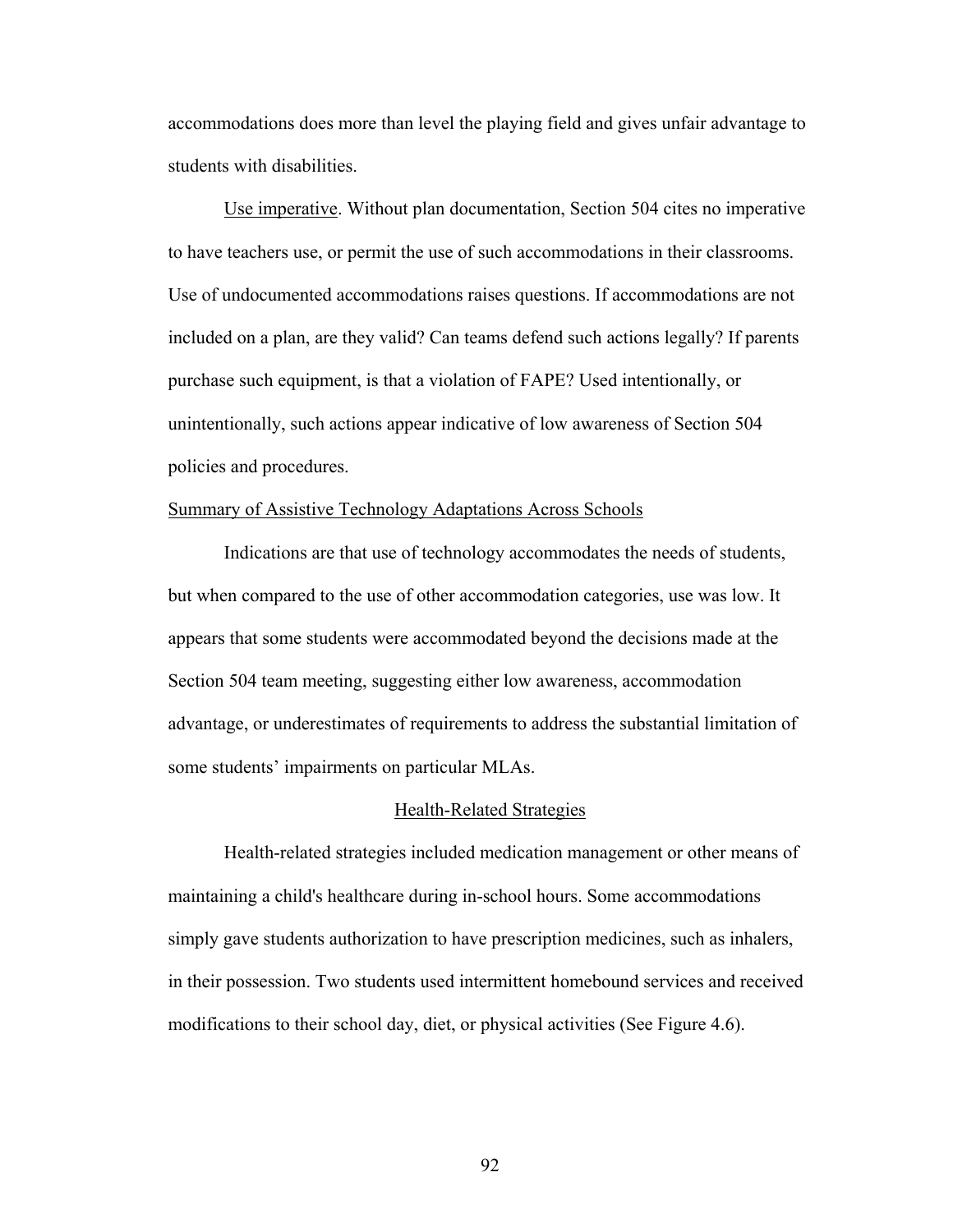# Health-Related Strategies Across Schools

 In School HPU, clinic referrals occurred more than any other health-related accommodation, followed by medication reminders and physical activities. The frequency of these accommodations probably links to the higher number of students with ADD/ADHD found in this school. In School LPU, modified physical activities appeared on four plans, followed by modified school day, and intermittent homebound services. Modified physical activities appear related more to the higher percentage of students with physical impairments; these students were more likely to require assistance in overcoming barriers arising from medically related issues.



 *Figure 4.6.* Comparison of the Types and Frequencies of Health-Related Strategies Documented in Plan Content for School HPU and School LPU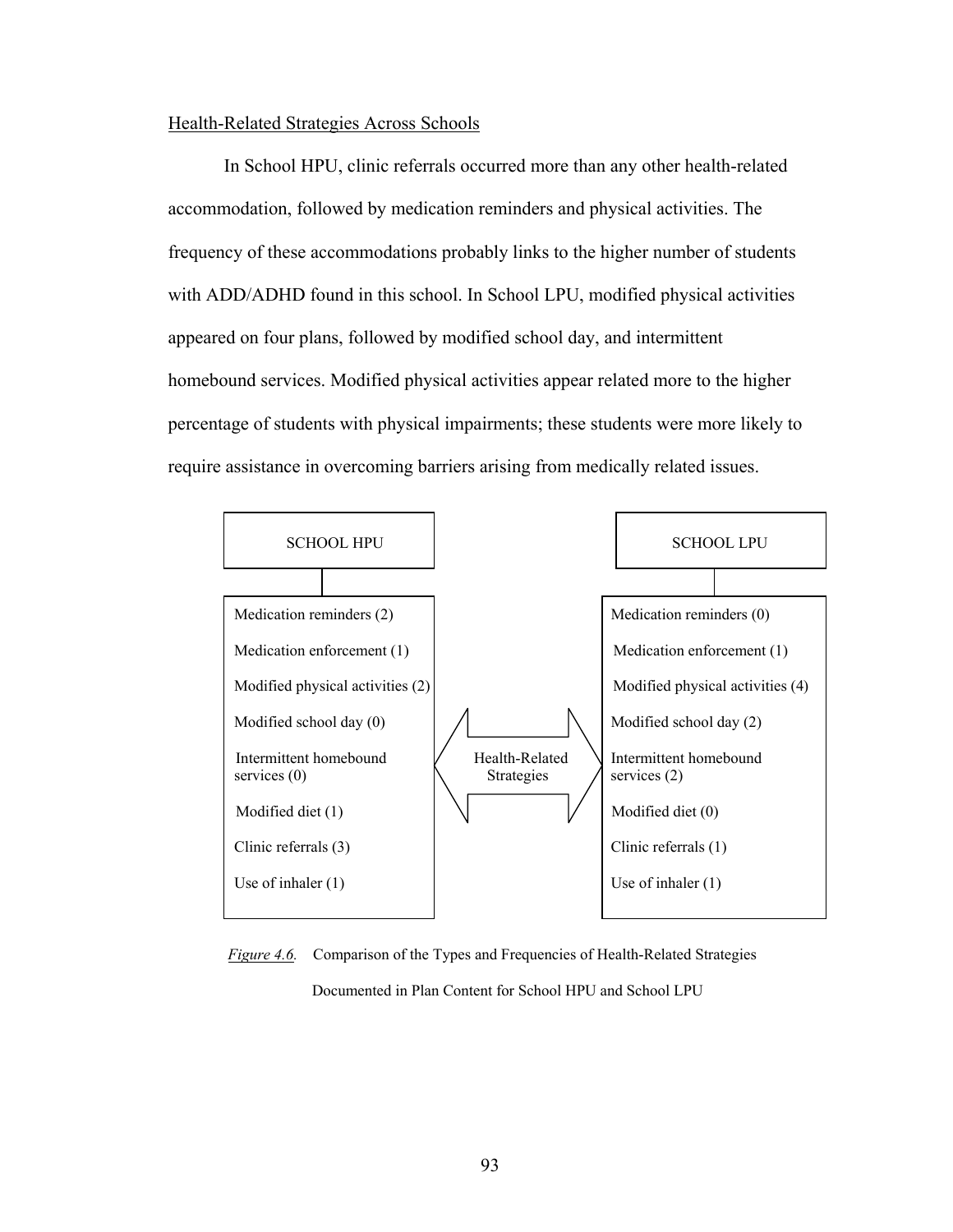Themes emerging across cases are related services and medication management.

 Related services. Between data sources and interviews, clinic referrals constituted a common health-related strategy. Modified physical activities (listed among plan content in both schools) and intermittent homebound (listed among plans in School LPU) typify examples of related services.

 Medication management. The number of clinic referrals found in each school could be indicative of the fact that for plans examined, more students in School HPU may have taken medication in school while more students in School LPU may have taken the medication at home or outside of school. In School HPU, plan documentation shows seven different medication management strategies, as compared to three strategies mentioned for School LPU.

# Summary of Health-Related Strategies Across Schools

 To summarize findings, both schools reported medication reinforcement at similar frequencies on plans. Between data sources and schools, clinic referrals constituted a common health-related strategy. Use of homebound services and the requirement of transportation for a modified school day imply cost.

#### Other Strategies and Methodologies

 Other strategies and methodologies pertained mainly to parents and students who were responsible for certain IAP accommodations. However, with Section 504, only the school district is liable if a student does not receive appropriate access to learning. Rather than posting these parental and student requests visually, they are described in text.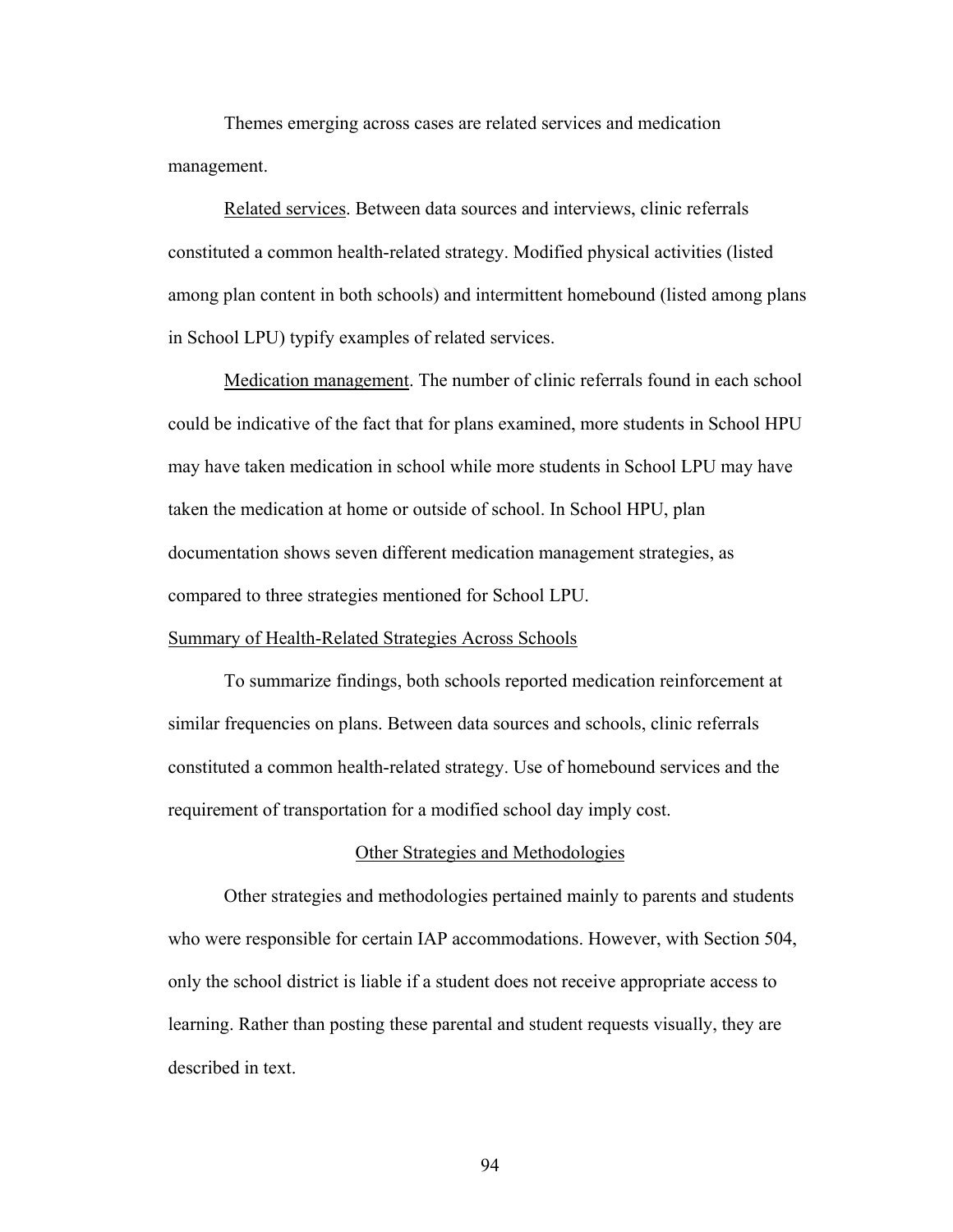#### Other Strategies and Methodologies Across Schools

 In School HPU, documentation on 13 plans showed that parents were to monitor students' homework. At the highest frequency among student responsibilities was the use of binders or planners. Peer helpers appeared on three plans. Parents agreed to contact schools if problems occurred at home, and to sign homework planners or other communiqués as agreed to in the plan. Students, some of whom were ADD/ADHD, were to keep themselves on-task. However, no specific strategies listed on the plan directed them in this effort. It appeared that students were to be selfdirected in taking responsibility for having the teacher sign their planners. In School LPU, data on student responsibilities included four requests for use of a binder and/or planner and one requirement for the parent to sign the planner. Expectations placed on these students for self-imposed structure may have been overestimates of students' actual abilities. Given the types of impairments manifested by some students, requirements of this type may have been futile.

 Themes emerging across cases include: parent and student duties, human resource assistance, and self-efficacy expectancy.

 Parent and students duties. Across schools, plan documentation revealed that parents are responsible for monitoring their child's homework. Both schools showed that parent responsibilities occurred at higher frequencies for requests to monitor students' homework. Interview data mention parental monitoring of homework.

Human resource assistance. Between both schools, assignment of a peer helper receives mention most often during interviews. However, data from plan inspection suggest dissimilarity in the actual use of this accommodation.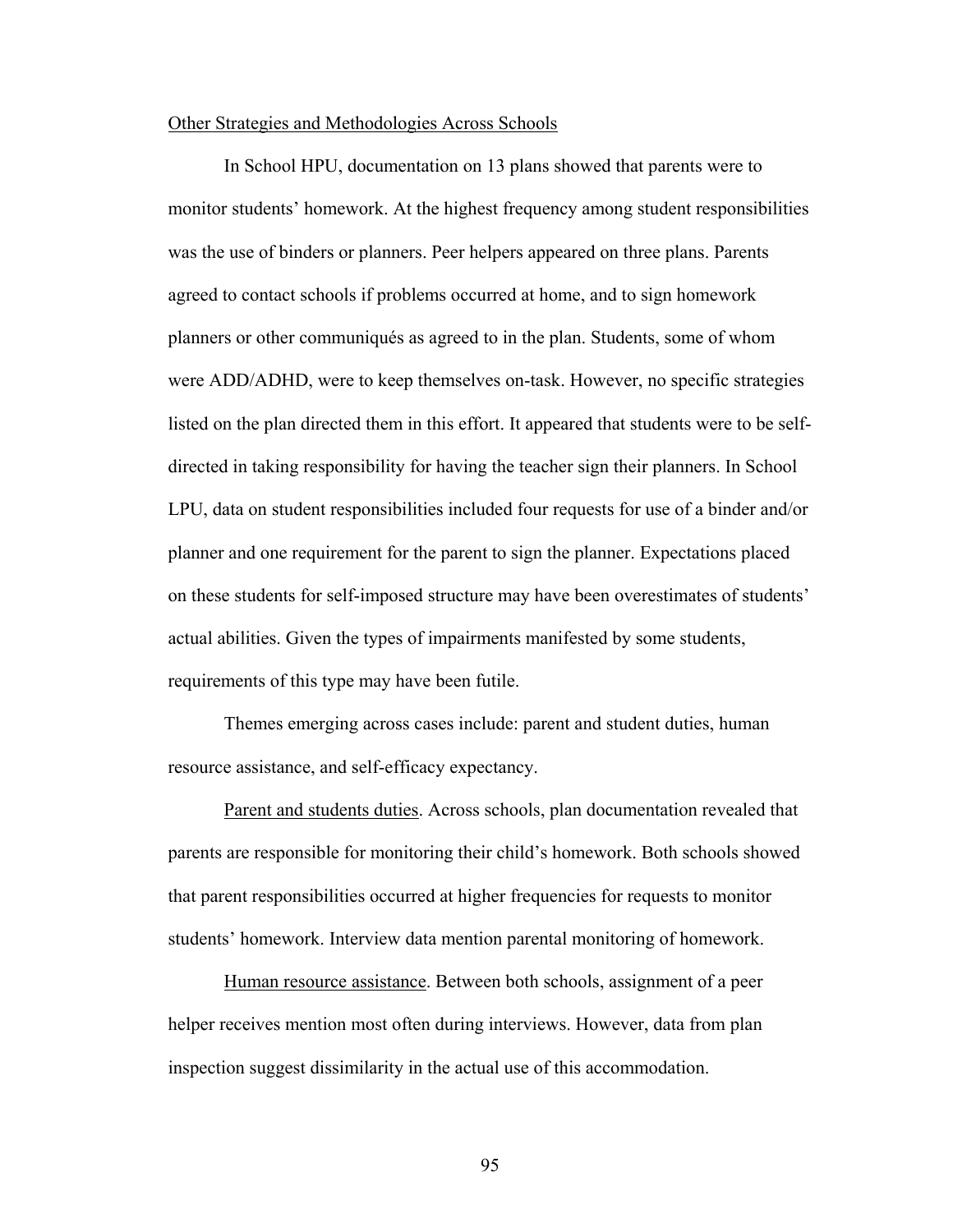Self-efficacy expectancy. Expectations were that students would use binders and/or planners, record their assignments, "stay on task," and "initiate signing of planner/bring planner to teacher." Ironically, some of these accommodations represent the inabilities or barriers that brought some of these students to the attention of the Section 504 team. If students are capable of demonstrating self-efficacy, are their impairments substantial? It is questionable whether some students with ADD/ ADHD could maintain themselves as prescribed in the plan.

#### Summary of Other Strategies and Methodologies Across Schools

 Strategies and methodologies under this category enumerated the expectations of parents and students, and the involvement of peers, in the implementation of certain IAPs. Parent and student responsibilities are unenforceable under Section 504.

#### Summary of the Overall Content of the Section 504 Plans

 Among content listed on plans, environmental adaptations and instructional supports ranked first and second, respectively, in both schools (See Table 4.2). Many accommodations used in both schools for students with ADD/ADHD were similar to those used for students with physical and mental impairments, unless the impairments were more health-related. Many students impaired by ADD/ADHD required environmental adaptations such as preferential seating.

 When actual plan content was examined, it was apparent that some accommodations would impact teachers' responsibilities through the requirement of large amounts of time, preplanning, and daily vigilance of students' behavior and academic performance. However, the overall impact of accommodation implementation on teachers was low. Based on plan content, similar to somewhat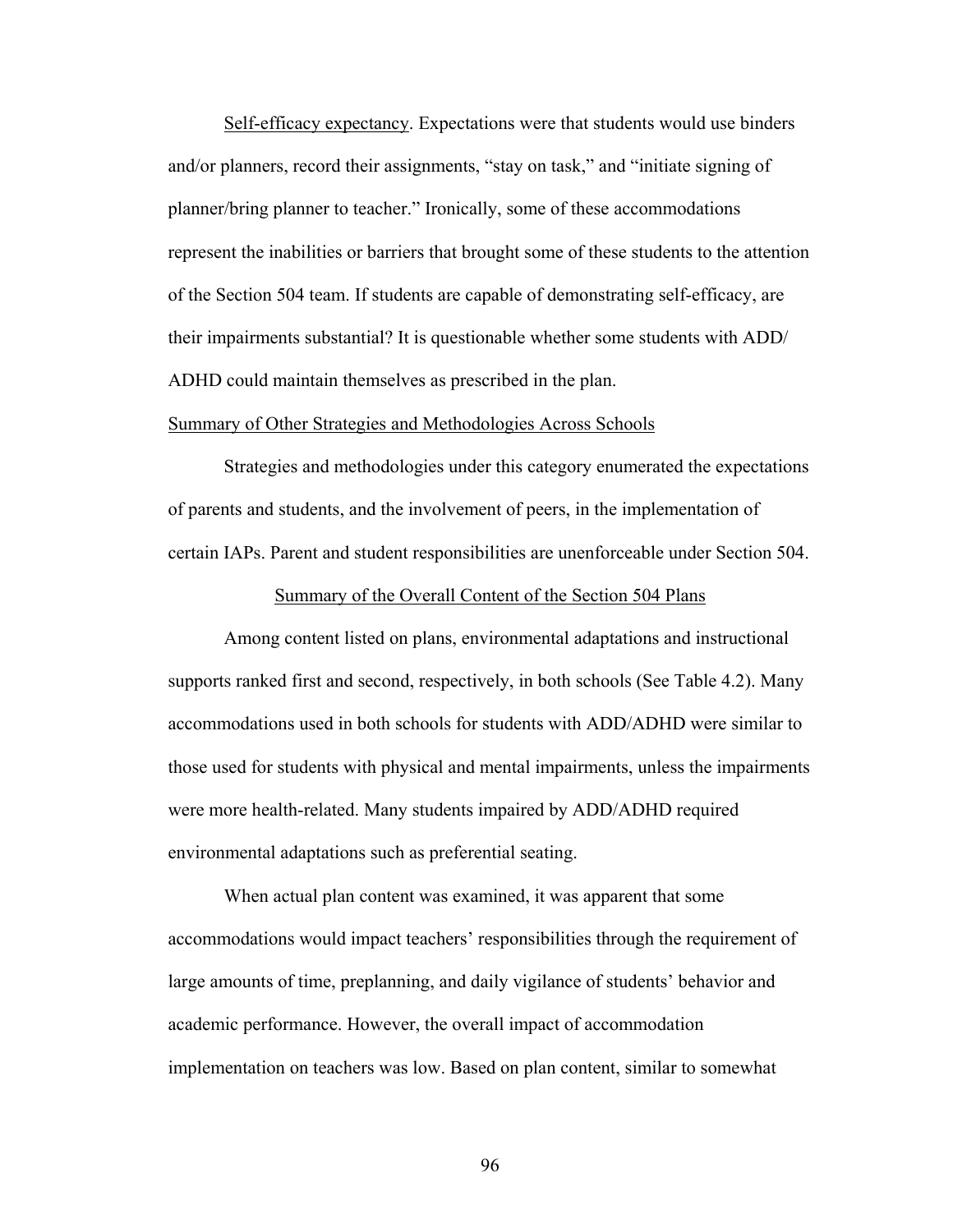similar rankings occurred between both schools concerning environmental adaptations/modifications (1), instructional supports (2), other strategies (3.5), communication strategies (5 in School HPU and 5.5 in School LPU), and assistive technology (7). In descending order, both schools seemed to develop more accommodations geared toward conversions or adjustments to the physical structure or space in the classroom. The frequency of these accommodations was higher than instructional approaches or procedures and the use of strategies that required parents and students to be participants in accommodation implementation. Clear differences appear in the rankings of behavior management (3.5 in School HPU and 5.5 in School LPU) and health-related strategies (6 in School HPU and 3.5 in School LPU). Because of the higher number of students with ADHD in School HPU and the accommodations selected to deal with aggressive behavior, one might expect that behavior management would be of greater concern in School HPU than in School LPU. Even though half of the students in School LPU had ADD/ADHD, behavioral issues appeared secondary to healthcare concerns identified among 50% of the students with physical impairments and secondary to manifestations of ADD/ADHD indicated among the students for whom ADD/ADHD was a comordid disorder.

 Reflecting on interview responses, similar to somewhat similar rankings occurred for instructional supports (1) and environmental strategies/methodologies (2 in School HPU and 2.5 in School LPU) in both schools. Compared to plan documentation, the inverse rankings of instructional supports over environmental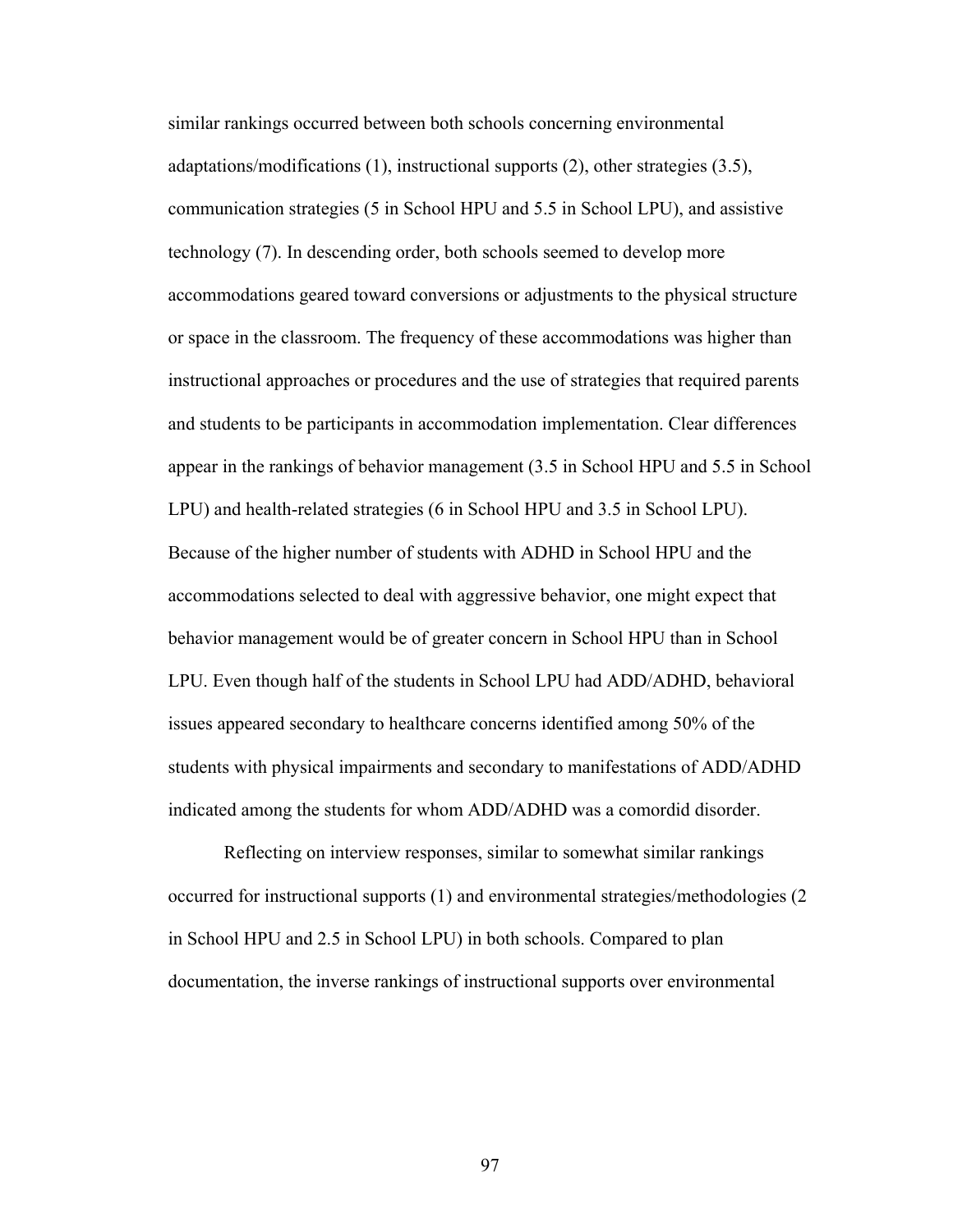# Table 4.2

# Ranks of Accommodations in HPU School and LPU School

|                | Ranks based on plan content                                |                |                                                           |
|----------------|------------------------------------------------------------|----------------|-----------------------------------------------------------|
| Rank           | HPU school $(N=78)^a$                                      | Rank           | LPU school $(N=28)$                                       |
| $\mathbf{1}$   | <b>Environmental Adaptations</b><br>and Modifications (24) | 1              | <b>Environmental Adaptations</b><br>and Modifications (7) |
| 2              | Instructional Supports (15)                                | $\overline{2}$ | Instructional Supports (5)                                |
| 3.5            | Behavior Management Strategies (13)                        | 3.5            | Health-Related Strategies (4)                             |
| 3.5            | Other Strategies/<br>Methodologies (13)                    | 3.5            | Other Strategies/<br>Methodologies (4)                    |
| 5              | Communication Strategies (10)                              | 5.5            | Communication Strategies (3)                              |
| 6              | Health-Related Strategies (3)                              | 5.5            | <b>Behavior Management</b><br>Strategies (3)              |
| 7              | Assistive Technology (0)                                   | 7              | Assistive Technology (2)                                  |
|                | Ranks based on interview responses                         |                |                                                           |
| Rank           | $HPU$ school $(N=31)$                                      | Rank           | LPU school $(N=30)$                                       |
| 1              | Instructional Supports (14)                                | $\mathbf{1}$   | Instructional Supports (9)                                |
|                |                                                            |                |                                                           |
| $\overline{2}$ | <b>Environmental Adaptations</b><br>and Modifications (5)  | 2.5            | <b>Environmental Adaptations</b><br>and Modifications (5) |
| 4.0            | Communication Strategies (3)                               | 2.5            | Assistive Technology (5)                                  |
| 4.0            | Behavior Management Strategies (3)                         | 4.0            | Other Strategies/<br>Methodologies (4)                    |
|                | Assistive Technology (3)                                   | 5.0            | <b>Behavior Management</b><br>Strategies (3)              |
| 4.0<br>6       | Health-Related Strategies (2)                              | 6.5            | Communication Strategies (2)                              |

 $a_{N=1}$  the total number of accommodations.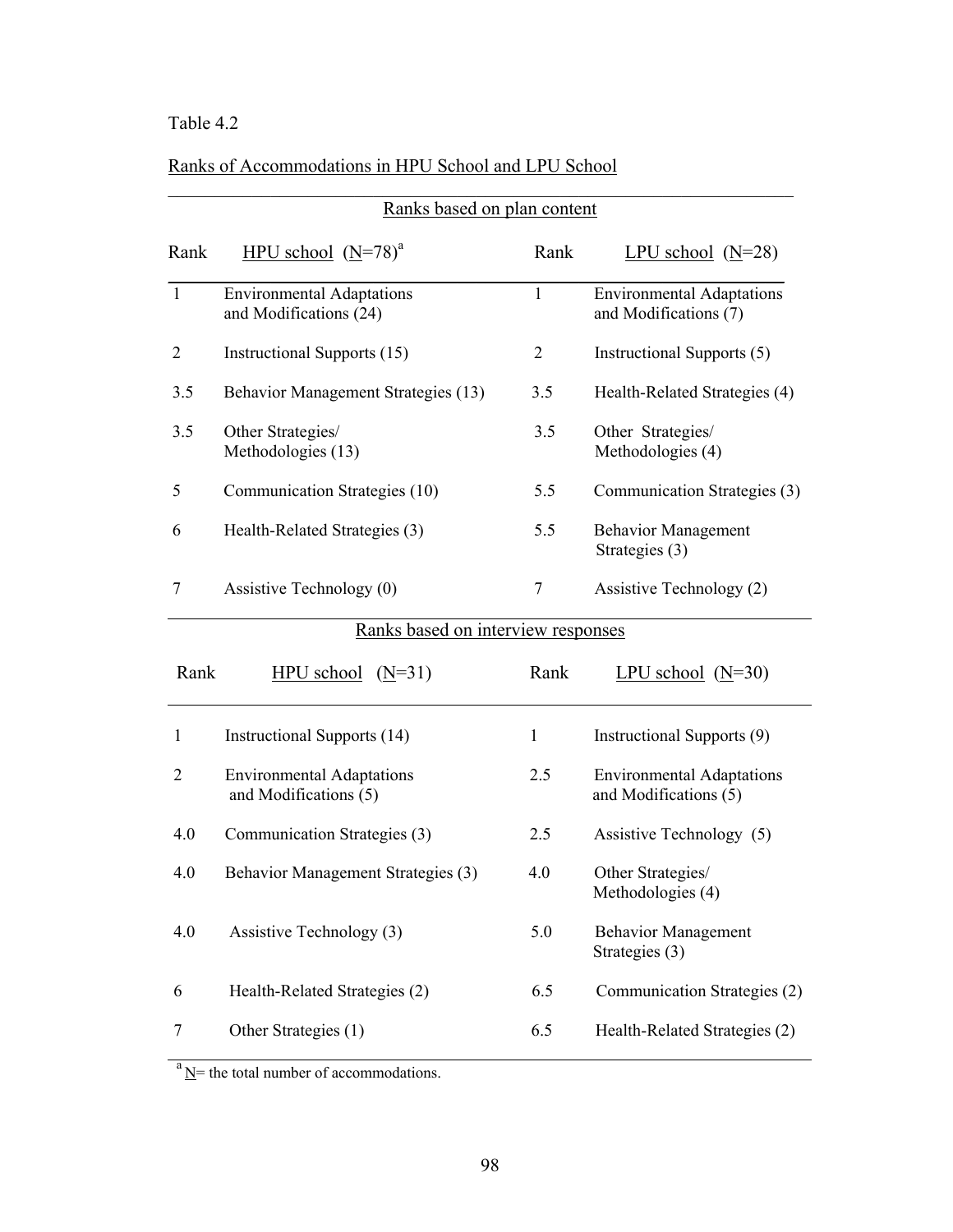adaptations suggests that providing instructional supports such as extra time for tests and quizzes (School HPU) and providing extra sets of books (School LPU) may have been more intrusive—or of greater concern in these schools—than providing seating arrangements. Communication strategies ranked 4.0 among responses given in School HPU, and 6.5 in School LPU. Teachers were required to provide parents with daily or weekly progress reports, suggesting that communication may have been more of an issue for teachers in School HPU than in School LPU. It also suggests that parents in School LPU may have been more concerned about issues other than academic progress or behavior. Behavior management strategies ranked 4.0 in School HPU and 5.0 in School LPU. This finding suggests discontinuity between anticipated and actual use of cueing or proximity to help School HPU students focus their attention, and a slightly higher recall of behavior concerns found among School LPU students.

 Assistive technology ranked 4.0 among accommodation categories for School HPU and 2.5 for School HPU; comparing these rankings with interview responses for assistive technology in both schools (7), a striking contrast appears between plan content and verbal reports. In fact, no assistive technology appears among plan documentation in School HPU, yet this accommodation ranked 4.0 among interview responses. An inverse finding emerged for School LPU in that assistive technology ranked extremely low on plan content (7), but much higher (2.5) among interview responses. These findings may suggest inappropriate use, low recall of use, accommodation advantage, or low awareness. However, they more obviously suggest a discontinuity between intended and actual use of accommodations listed on plans. Health related-strategies were somewhat similar between rankings for School HPU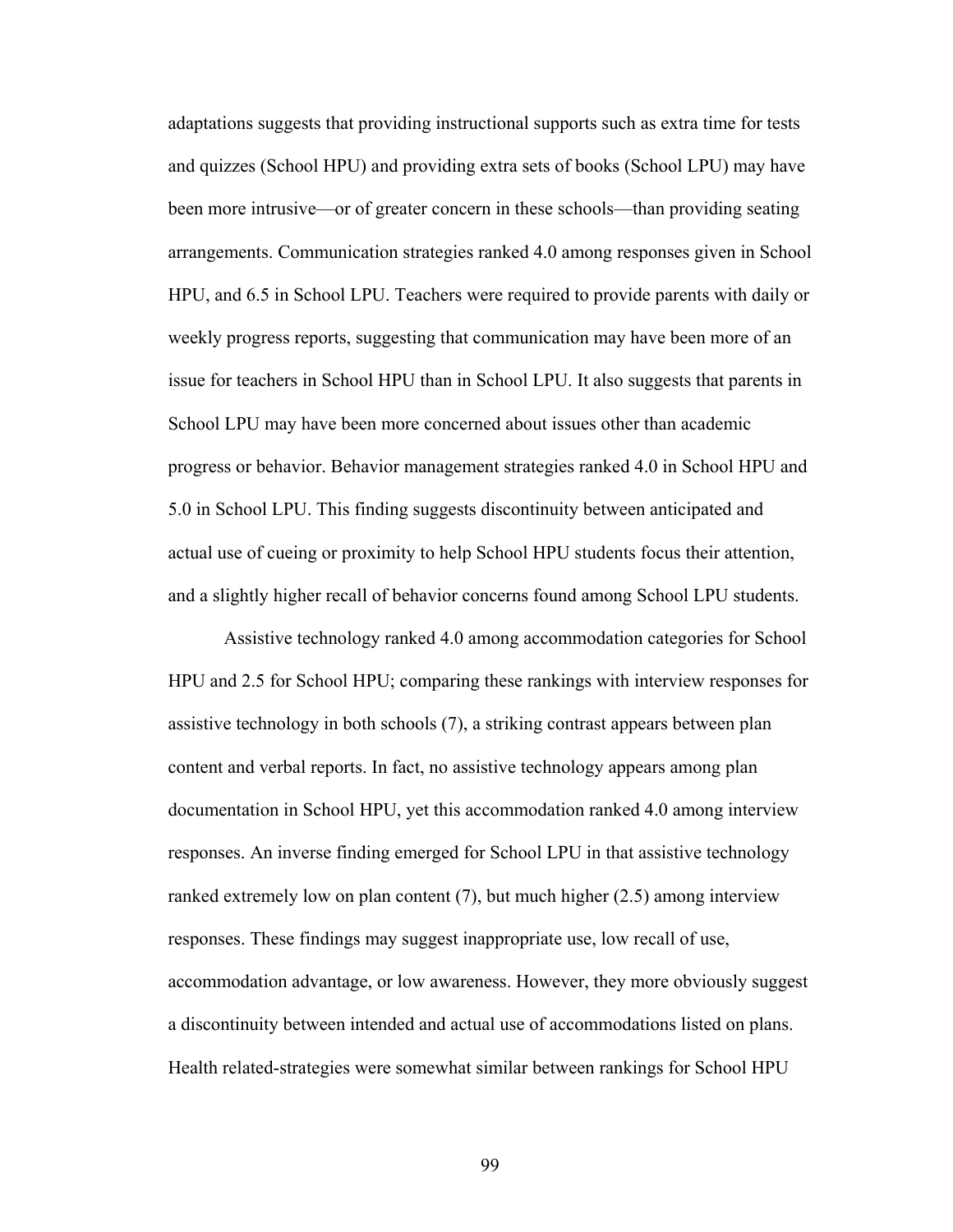(6) and School LPU (6.5) based on interview responses. Compared to plan content, consistency appears only in School HPU, unlike School LPU wherein health related strategies ranked higher among plan content. It seems that even though more physical or medical impairments existed in School LPU, teachers may have viewed the implementation of such accommodations as less intrusive on their instructional time. It is likely that such accommodations affected teachers less than clinic or other staff.

 A contrast appeared between the ranking of other strategies in School HPU (7) and School LPU (4.0) based on interview responses, but identical rankings occurred among plan content (3.5) for both schools. Perhaps this finding indicates that the Section 504 team, parents, and students in School HPU met the team's goal of having parents and students share the responsibility for accommodation implementations. School LPU was somewhat consistent in the use of other strategies as documented in plan content and reported in interviews. Some interviewees may have more easily recalled the accommodations they used, rather than those assigned to students and parents.

 In summary, preferential seating was used most often for students in both schools. With the exception of content related to medical or physical impairments and parent/student participation, most IAP content seemed typical of expectations related to effective teaching. Accommodations seemed easy to implement. Lack of consistency existed concerning accommodations documented on plans and those actually recalled by interviewees. In terms of plan development, comments from interviewees suggest that in at least two instances, and contrary to team-based decisions, parents may have provided a computer or auditory trainer for use by their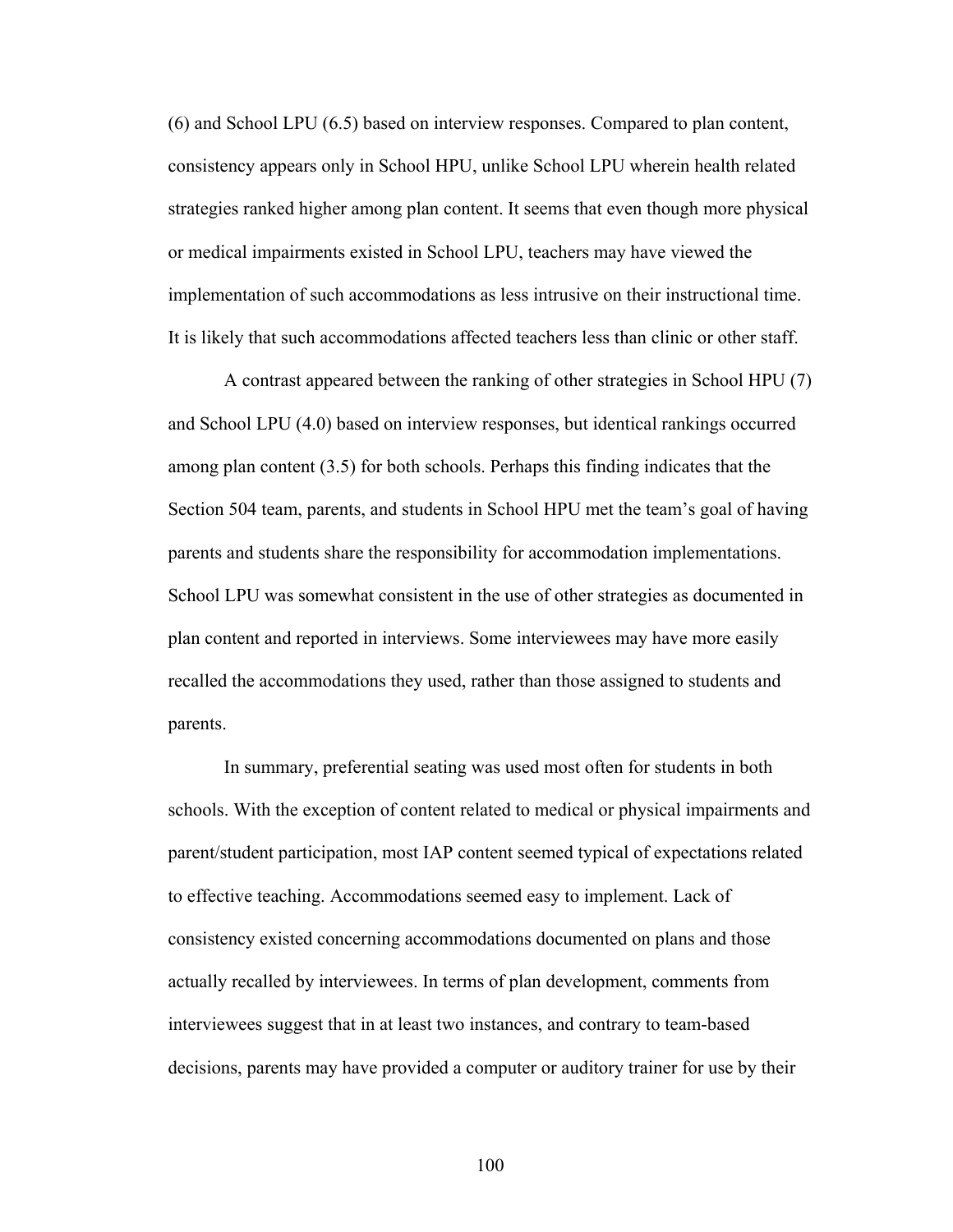child or by their child's classroom teachers. Neither of these accommodations appeared on any IAP. In the context of team-based decisions, use of unsanctioned accommodations may be legally indefensible and reflective of low awareness of this aspect of Section 504 policy. Concerning IAP implementation, use of accommodations under such conditions may result in questionable or unenforceable use.

Section III: How Section 504 Policy Is Implemented In the Two Schools

#### Factors Affecting the Implementation of Section 504 Policy

The focus of this section is on the identification of factors involved in the process of implementing Section 504 policy in the two middle schools. Data sources included central office and site administrators of Section 504 and teachers, purposely selected to serve as interviewees. Several themes and categories emerged from these data: (a) understanding the purpose of Section 504; (b) implementing the process correctly; (c) developing and using IAPs appropriately; (d) time factors associated with the process; (e) addressing cost factors associated with the process; and (f) providing information and support through staff development. In reporting the findings, the only quotes that appear are those illustrative of the diversity in responses given by the interviewees. Line numbers indicate where responses from central office administrators (COA), site administrators (SA), and teachers (T) in both schools occur among typed transcripts.

#### Understanding the Purpose of Section 504

 Administrators seemed to articulate the purpose of the Section 504 as to "level the playing field." This unit of meaning describes equal access to education and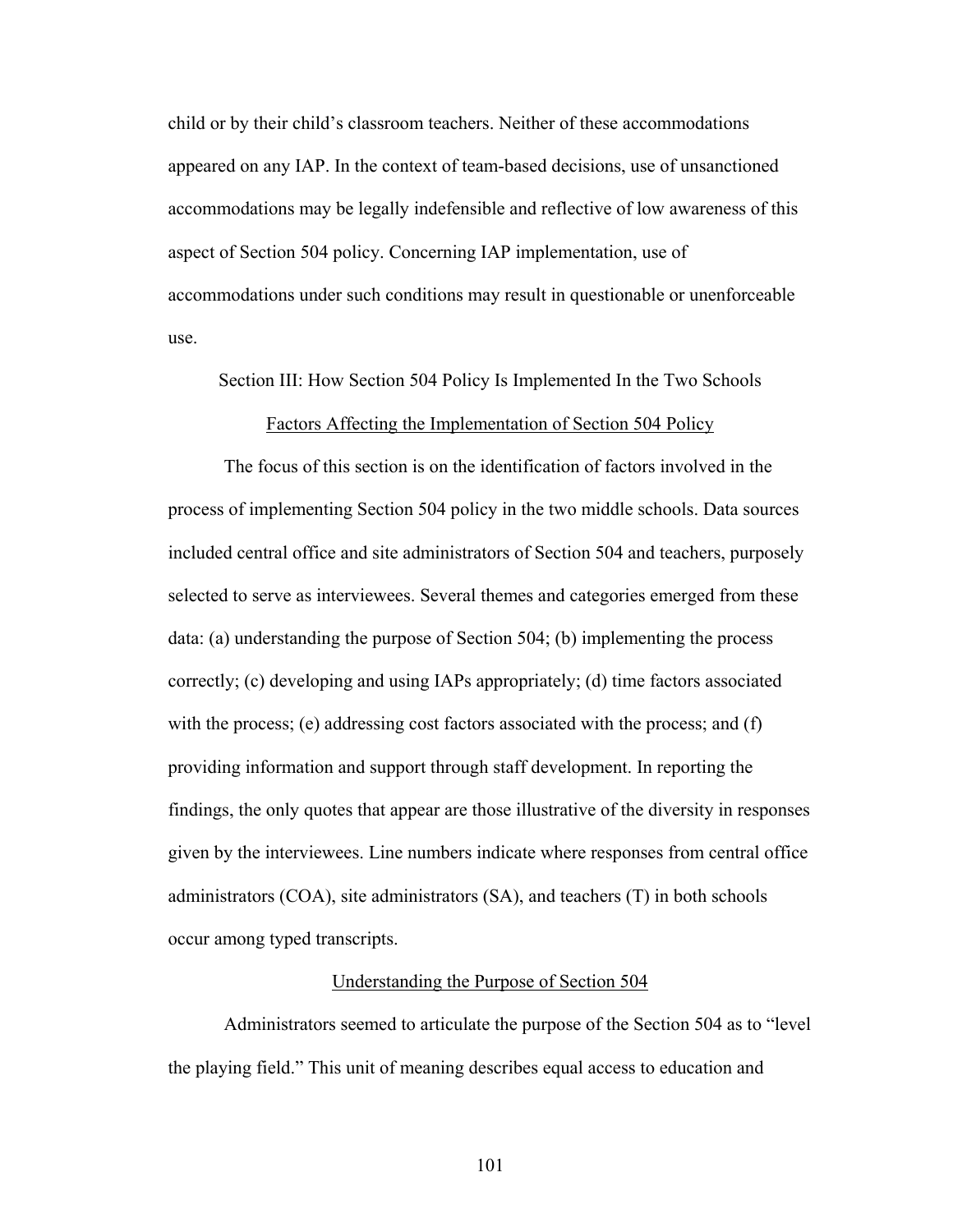activities in the school setting. These were common responses given by administrators in the study. It seemed that central office administrators were reluctant, but accurate vendors of the purpose of Section 504. Site administrators seemed to echo, almost verbatim, phrases uttered by central office administrators. Yet, their understanding of Section 504's purpose more narrowly resembled the notion of academic success. Teachers' understanding of the purpose of Section 504 more closely resembled that of site administrators. For the most part, teachers seemed impassioned by their understanding of Section 504 as a benevolent means of helping students succeed in school. Site administrators sometimes vaguely communicated, and teachers seemed to have vaguely understood, the conceptualization of Section 504 as an antidiscrimination law that prohibits exclusion of persons with disabilities from programs, facilities, and activities that receive federal funds. Administrators at both levels, and the majority of teachers, did understand that accommodations were required to help students overcome some barrier caused by an impairment.

### School HPU

 The HPU central office administrator believed that the purpose of Section 504 was one of access:

 [To] be able to provide a level playing field, to be able to provide equal access to the educational program to make sure that the student has access not only to the regular education curriculum, but also to the school environment and all activities" (L198-202).

She added, "It provides for ADD/ADHD students, I think, a mechanism to help the general education teachers to understand about the students . . . how ADD/ADHD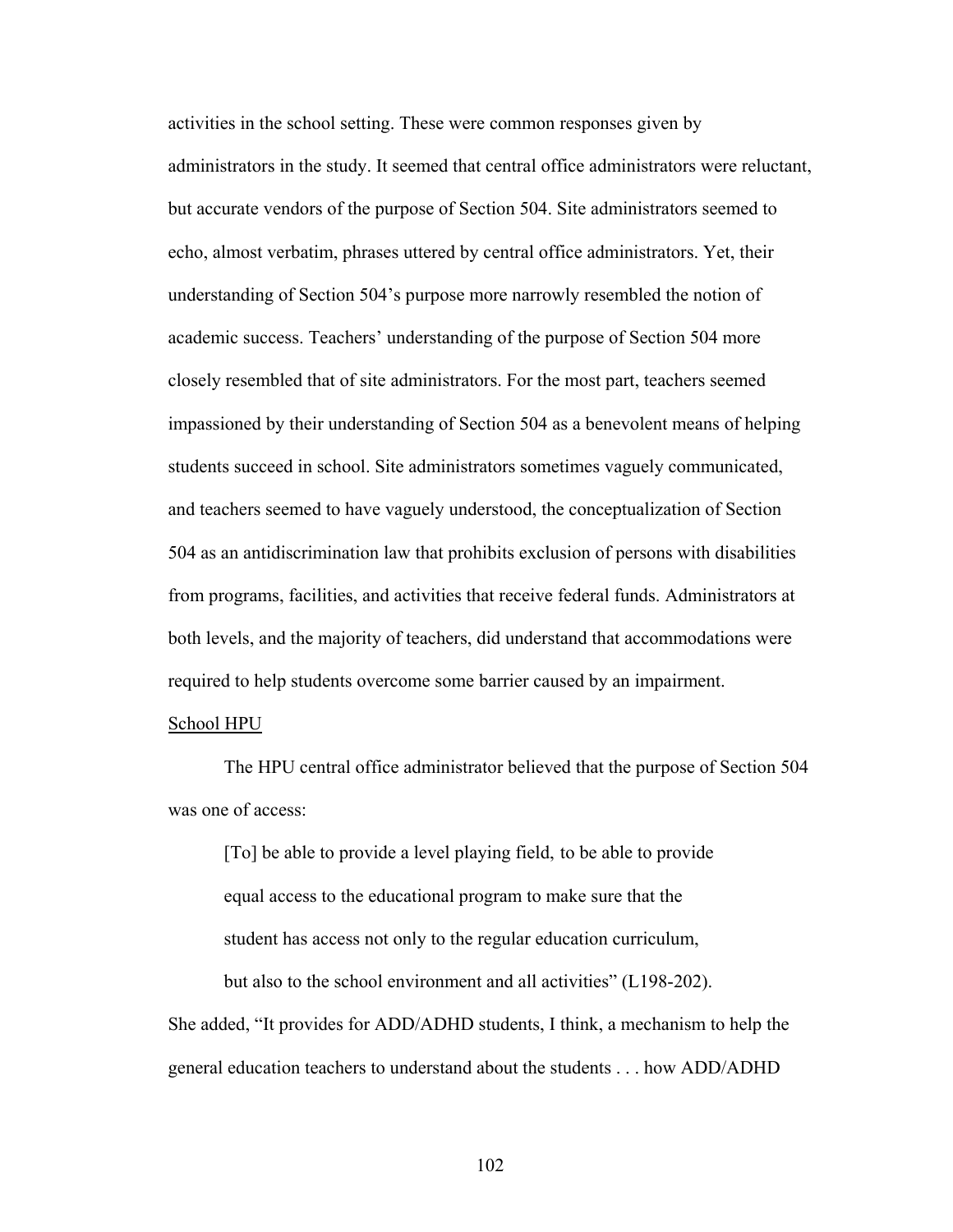affects [them] . . . and the daily accommodations. . . . Again, not to use it as a crutch"  $(L237-241)$ .

 The site administrator believed that the purpose of Section 504 was "to level the playing field to allow a student with a particular permanent or temporary handicapping condition to have equal access to education" (HPU-SA, L178-180). "I have real questions about contributions to ADD or ADHD students. I'm not sure I've seen a truly ADD/ADHD student be cured or well served by a Section 504 plan alone" (HPU-SA, L202-204). She iterated, "I have seen progress when the parent worked in conjunction with the teachers and the administration. . . . I have seen progress when they have gotten with a physician for medication . . . [gotten] counseling or psychological services; then, I've seen some improvement" (L207- 208).

 Teachers at the high-plan-usage school believed the purpose of Section 504 was to extend the improvement of learning—a way to help students succeed in school. For example, one teacher stated, "It's suppose to be the input of the parent, guidance, principals and whatever else . . . the child's got some problems and they come up with a plan so he can improve or she can improve her learning" (HPU-T1, L 170-172). Another teacher explained:

The purpose of the process is to make sure that the child receives the best education possible in the classroom setting . . . extra help, extra devices, extra praise, or whatever in order to make their education successful . . . [to] help them be the best student they can be" (HPU-T5, L149-154).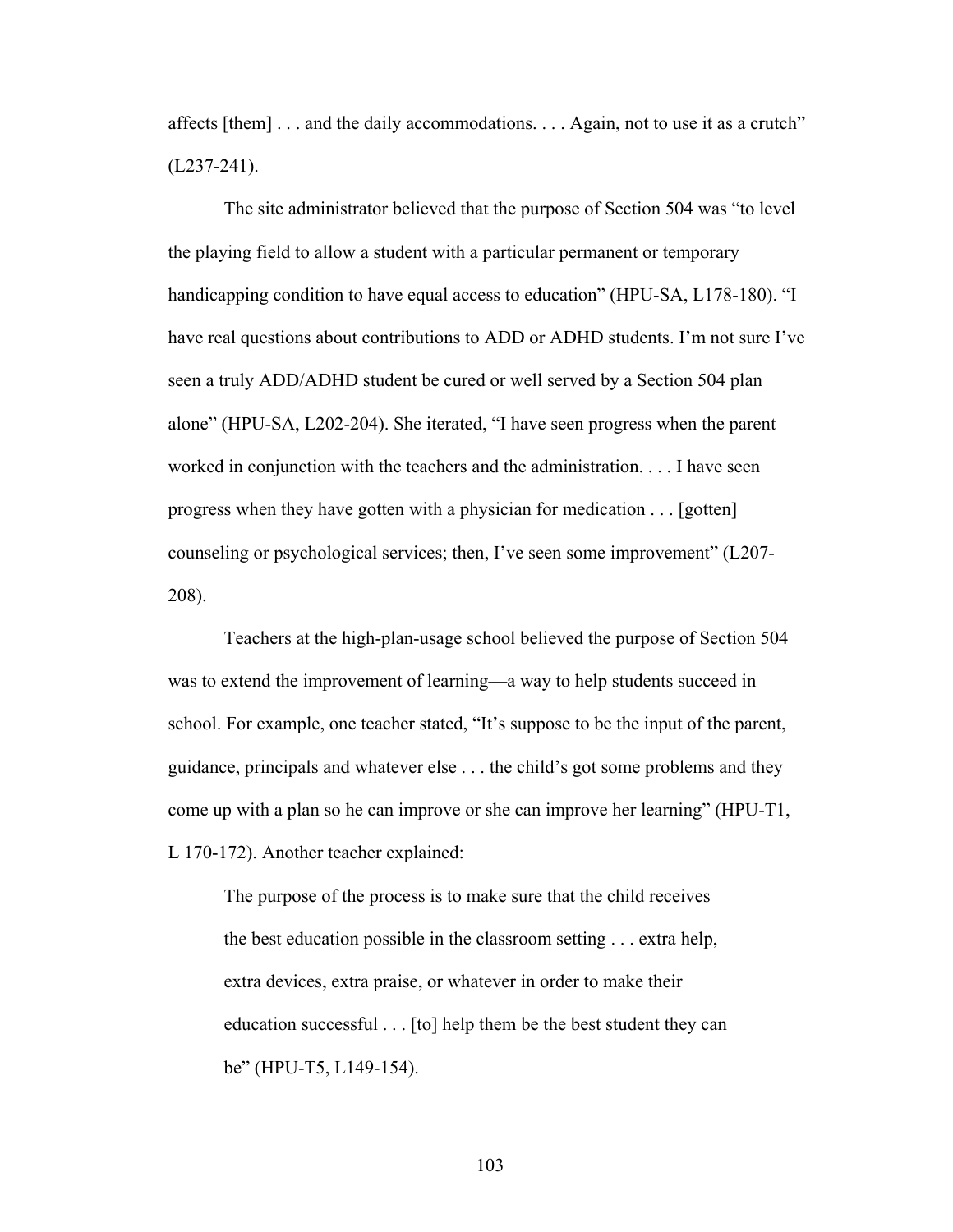"Because of that, modifications in a lot of cases need to be made to ensure the success of the child" (HPU-T3, L134-135). Four of five teachers agreed that some ADHD students benefited from Section 504 services and accommodations made a difference to students' success.

#### School LPU

 The central office administrator at the low-plan-usage school summed up the purpose of Section 504 in the word *access—* 

[A]ccess to the curriculum and to the program that other children, by benefit of not having any kind of disability, have. . . . You know, a way around the barriers they have because of some disability [they possess]. It's a way around that barrier so that [they] can get what you and I might have gotten in school, but need a little way to get over the hump to get there. (LPU-COA, L133-137).

In terms of students with ADD/ADHD, she offered, "Just by its purpose, it gives them access. Without Section 504, some of these kids are going to be failing dismally in class. So it gives then that opportunity to learn" (SA, L150-152). "In order for this youngster to be successful, he needs some help. . . ." (SA, L154-155). She indicated that she asks, "How and if [the condition is] impacting [the student's] education. Then, . . . [is] there a medical or disabling condition?" (SA, L17-19). She continued, "[Key] points have been discussed as to what is the disabling condition of course, and what the students more or less need to help them reach an equality of education through the disabling condition" (SA, L155-156).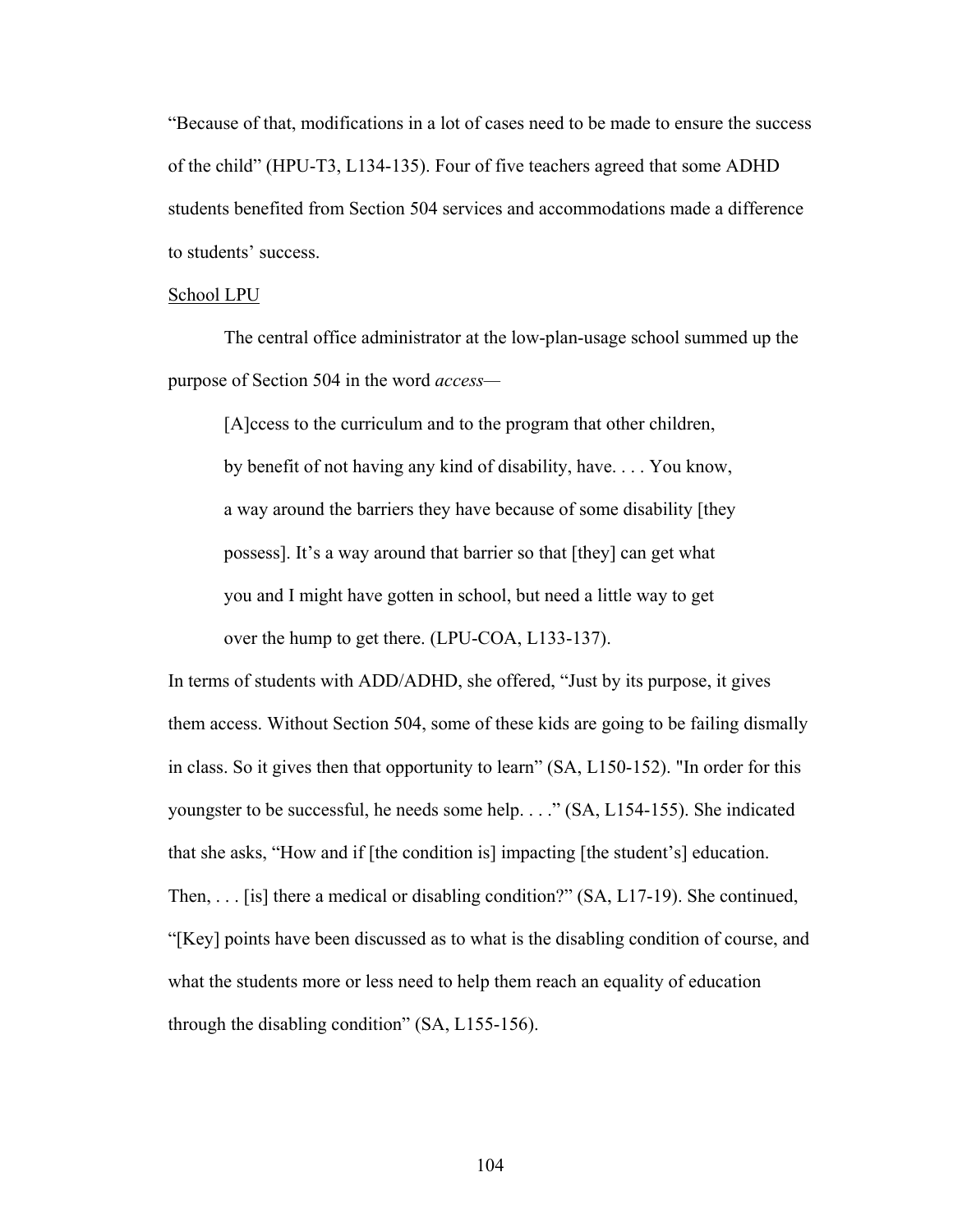One teacher at the low-plan-usage school conceptualized the purpose of Section 504 as, "Generally speaking, just to give every student . . . the same opportunity as any other student" (T1, L130-131). Another teacher regarded the purpose of Section 504 as, "To accommodate and meet the needs of students that are falling through the cracks. They need extra help in school" (T2, L148-151). Teacher 3 understood it as "to help the child do his maximum potential. . . . [You] should give [students] as much chance as you can so if there's something physical, why should you limit them if they're in the room . . . willing to participate and do their maximum" (T3, L161-167). Prefacing his response with having read very little about Section 504, Teacher 4 conveyed:

[The] Section 504 process is to make provisions for students who maybe learned bad behaviors. . . . [It's] like they've had teachers who never required them to focus. . . . never been in front of the class. . . . [It was] kind of making provision for a student who was not, quote-unquote, special education, yet making it some way for them to be successful"  $(L 253-261)$ .

#### Analysis of the Perceived Purpose of Section 504 Across Cases

 From an administrative perspective, the purpose of Section 504 was to level the playing field in order that a student with a particular permanent or temporary impairment had equal access to education and programs. Administrative users of Section 504 policy indirectly linked the policy to antidiscrimination. However, central office administrators tended to be more aware of its legal aspect and intent. Site administrators were aware of legal aspects, but associated the purpose of Section 504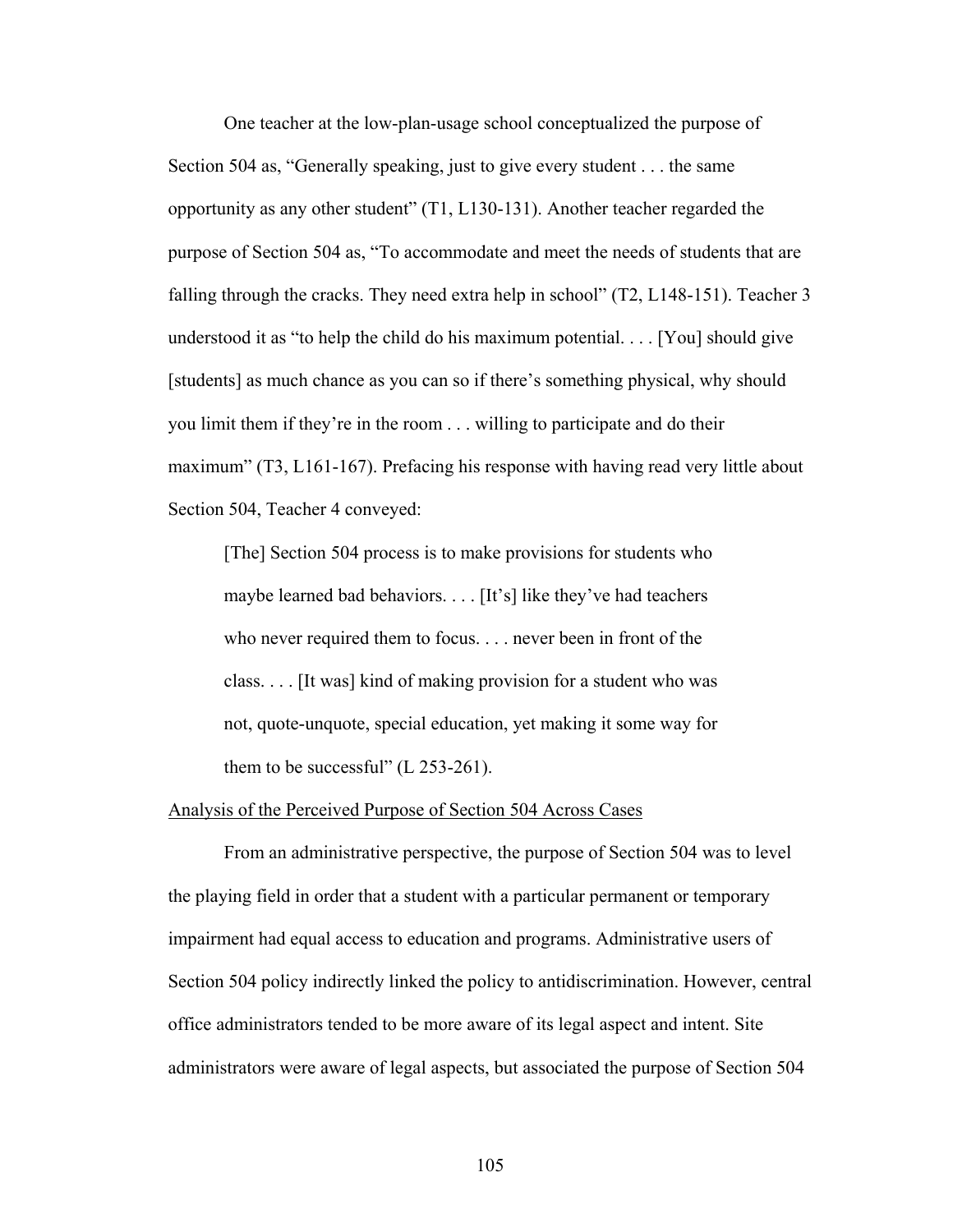more readily to academics than to educational access. Teachers in both schools linked the purpose of Section 504 to students' academic success and to prevention of a continued lack of academic achievement. Thus, teachers seemed less likely than administrators to emphasize the antidiscriminatory intent of the law. Central office administrators better understood the purpose of Section 504. Some aspect of access and equality was clear to site administrators, but the misplaced notion of receiving protection from circumstances solely because of "having the potential of negatively impacting academics" suggests a broad overgeneralization of the mandate's intent. Teachers on the other hand tended to link the purpose of Section 504 to the improvement of learning and assurance of student success. While these purposes align with certain goals of schooling, they are antithetical to issues of access and antidiscrimination pertaining to individuals protected under Section 504.

 Themes and categories emerging across cases include equal access, low teacher awareness, and benefit questioned. The basis for these themes follows.

 Equal access. Opportunity for equal access seemed germane to administrators' understanding of the purpose of Section 504. Specifically, central office administrators understood the perceived purpose of Section 504 essentially as that of "student access" and assistance to general educators in understanding ADD/ADHD. Site administrators believed that Section 504 provided eligible students with access and equality. Central office administrators were the more sensitive to the legal aspects of Section 504 than site administrators. Site administrators more readily associated Section 504 with academics than with antidiscrimination legalities. Teachers were less sensitive to the notion of equal access, but tended to focus erroneously on themes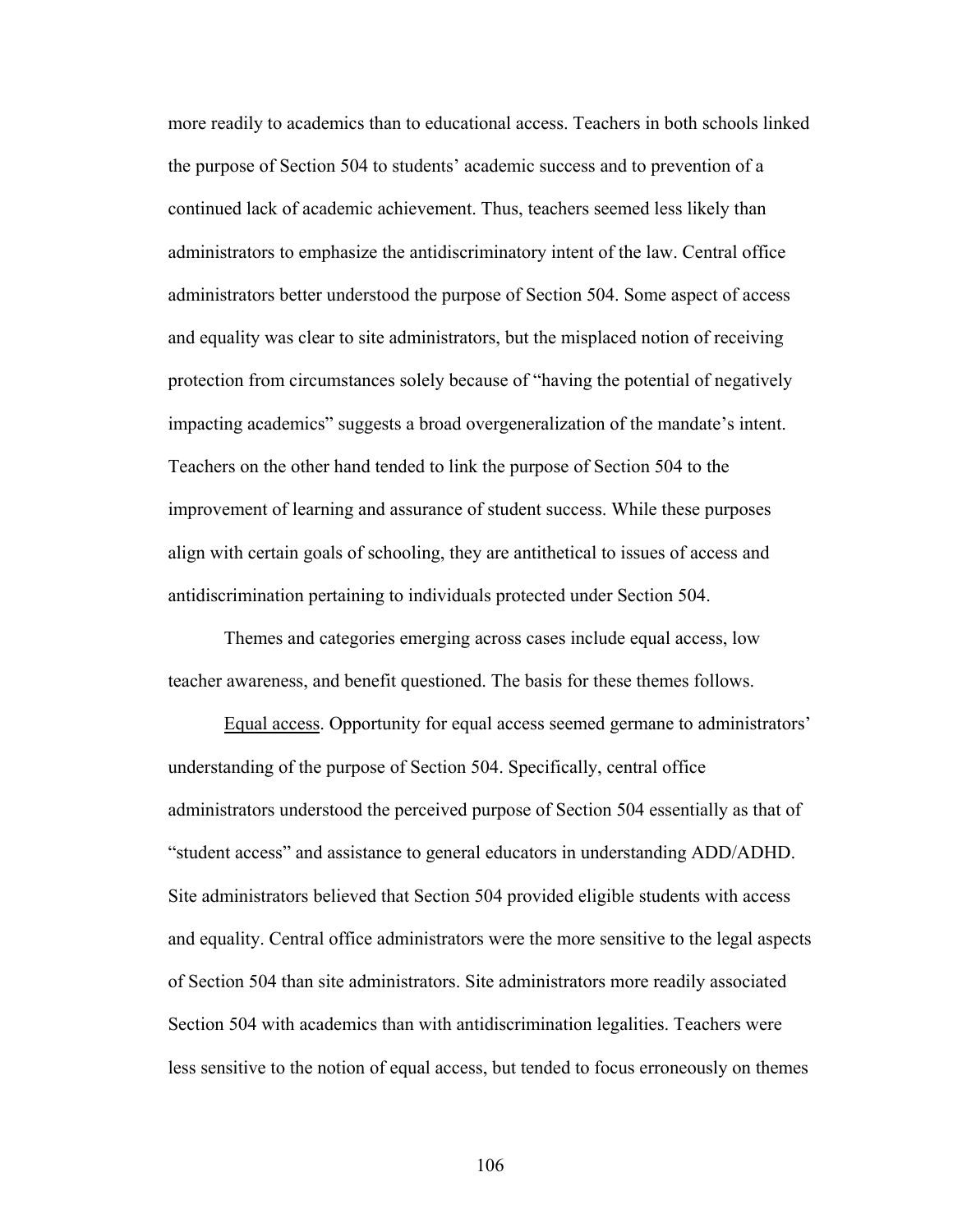such as improving learning, educational success, and maximizing potential. Teachers were less aware of the purpose of Section 504 and its role in preventing or addressing discrimination toward individuals with disabilities. In the context of this study, and assuming that conditions of "equal access," "level playing field," and "equality of education," can be construed as nondiscrimination, understanding of the antidiscriminatory intent of the law was implied among the levels of awareness held by central office and site level administrators.

 Low teacher awareness. As reflected in their responses, teachers largely were unwavering in their belief that Section 504 was a benevolent means of helping students find success in school. In fact, teachers in both schools linked the purpose of Section 504 to the improvement of learning and to the assurance of student success. They regarded it as a way of maximizing potential and correcting bad habits. Even though most teachers regarded Section 504 as beneficial, this rudimentary level of understanding seems to suggest a low level of awareness among teachers about Section 504's actual purpose.

 Benefit questioned. Concerning students with ADD/ADHD, both site administrators expressed some degree of ambivalence about how the purpose of Section 504 served students with ADHD, especially in the use of numerous accommodations and in the absence of bimodal approaches (e.g., medication coupled with counseling). Most teachers believed, or were hopeful, that Section 504 was beneficial to the education of all students. However, across schools, three teachers were either skeptical of benefit or believed that use of Section 504 was improper. Concerning the issue of ADD/ADHD, less than half of the teachers regarded Section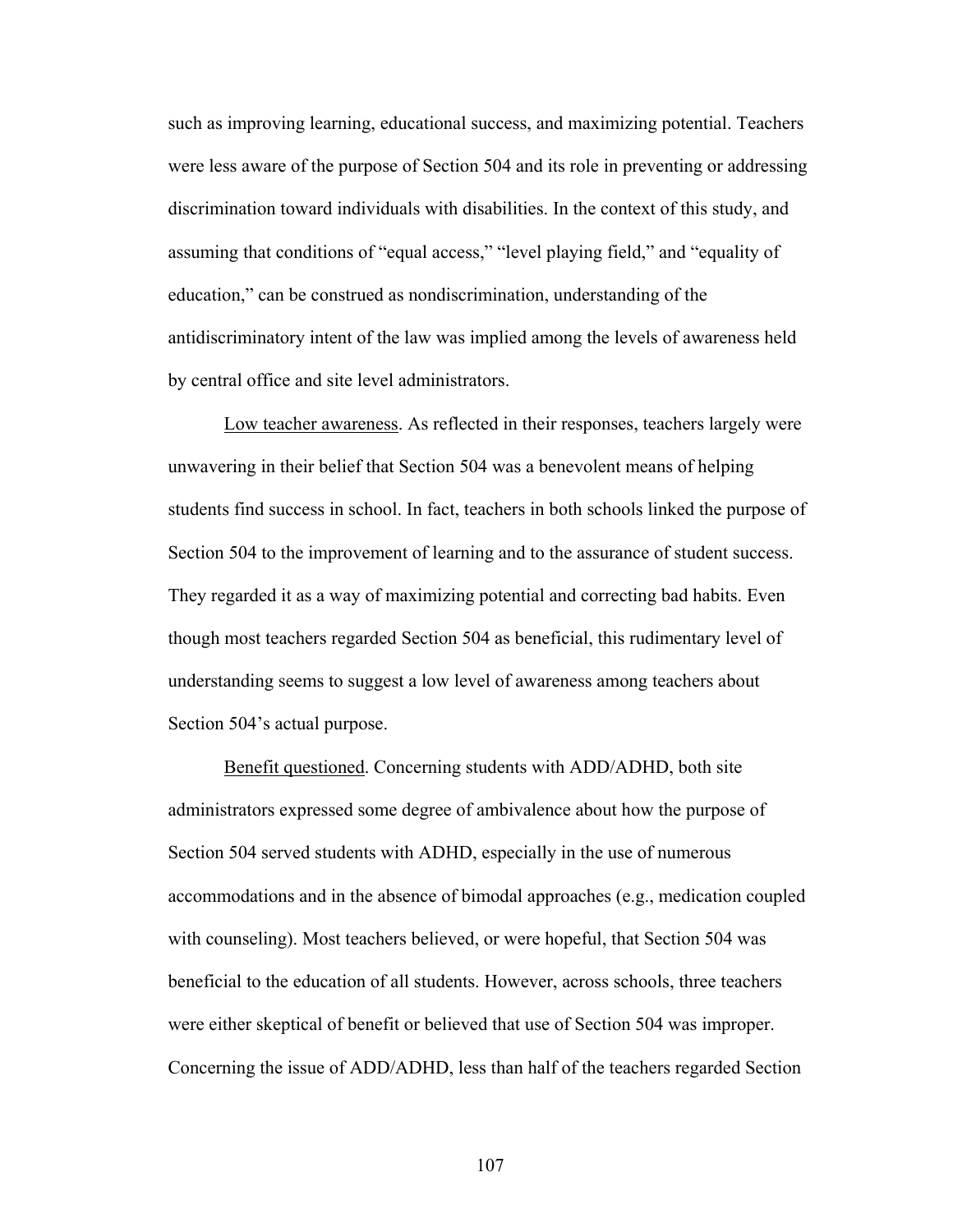504 as "supportive" and "positive" for students with ADD/ADHD; less than half were uncertain of true benefits for these students. For instance, one teacher seemed to view some students with ADD/ADHD as casualties of a rigorous curriculum, rather than as students impaired by a disorder of inattention, impulsivity, or hyperactivity. Summary of the Perceived Purpose of Section 504 Across Cases

 The foundational awareness of the purpose of Section 504 existed more among site administrators and central office technical assistance providers as leveling the playing field to ensure equal access to school programs and activities. Teachers were less aware of this purpose. Administrators and teachers perceived Section 504 as beneficial to educating all students in general. Specific benefit to students with ADD/ADHD was questionable. A question that remains is, did various levels of understanding have any bearing on how teams implemented the legal process and applied Section 504 policy in the two schools? The next section explores data addressing this question.

### Implementing the Section 504 Legal Process Correctly

 In response to a state directive to provide Section 504 support for constituents and guidance for educators in using this policy, local special education administrative coordinators created Section 504 administrative guidelines for this school district. The school district's document, Administrative Guidelines Governing Section 504 (1996), provided a linear framework of Section 504 procedures and guidance to administrators in using them. These guidelines were germane to the plan development and implementation process because explicit direction from higher governing bodies at federal and state levels was lacking. Content included directions on how to refer a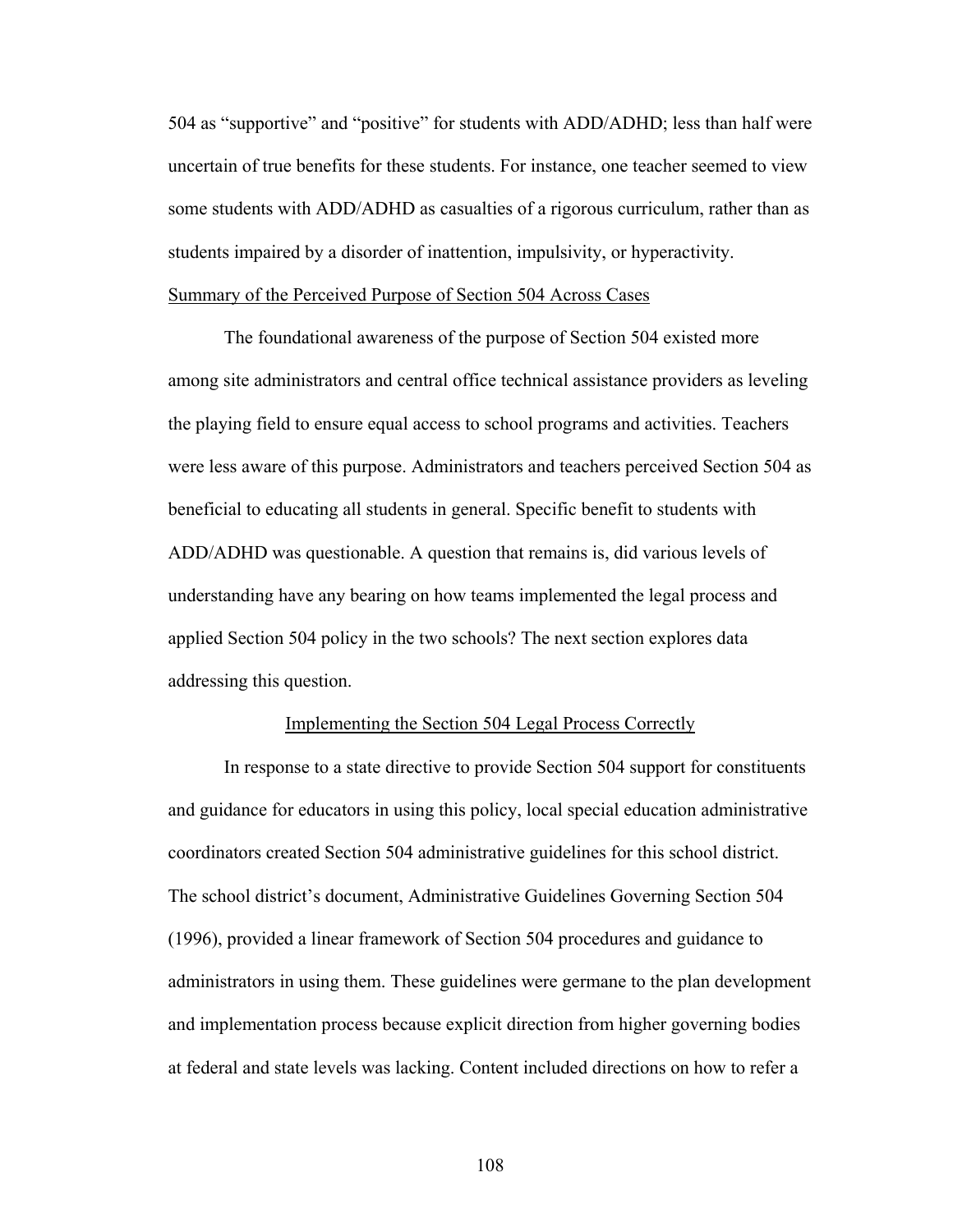student to the Section 504 committee, conduct a screening meeting to review reasons for referrals (along with pertinent educational history), evaluate or assess the student, determine eligibility, and on how to develop and implement an IAP. Plan implementation usually began within one week to 30 calendar days after the date of eligibility.

 The Administrative Guidelines also gave procedural guidance on how to do the following: (a) modify IAPs; (b) conduct a triennial assessment; (c) remove a student from Section 504 eligibility; and (d) conduct manifestation meetings related to expulsion/suspension of Section 504 students. The document also contained instructions for completing forms and using the administrative calendar to determine eligibility timelines. Found in the last section of the document were brief, but pertinent, legal cases and a copy of the Rehabilitation Act of 1973.

 According to school district guidelines, the Section 504 committee minimally included an administrator or designee, one or more of a student's teachers and parents, the student (if appropriate), and an individual knowledgeable of any tests administered to the student. Multiple evaluation and assessment tools and procedures were required before a determination of eligibility.

 Team membership was similar in both schools. This membership exceeded minimal membership requirements established in local guidelines. Participants seemed to understand their roles as team members. Parents may have played a dual role (advocate and devil's advocate), thusly exerting a profound influence on team decisions. Administrators and teachers understood procedural aspects of implementing plans, and knew that plan development followed eligibility for Section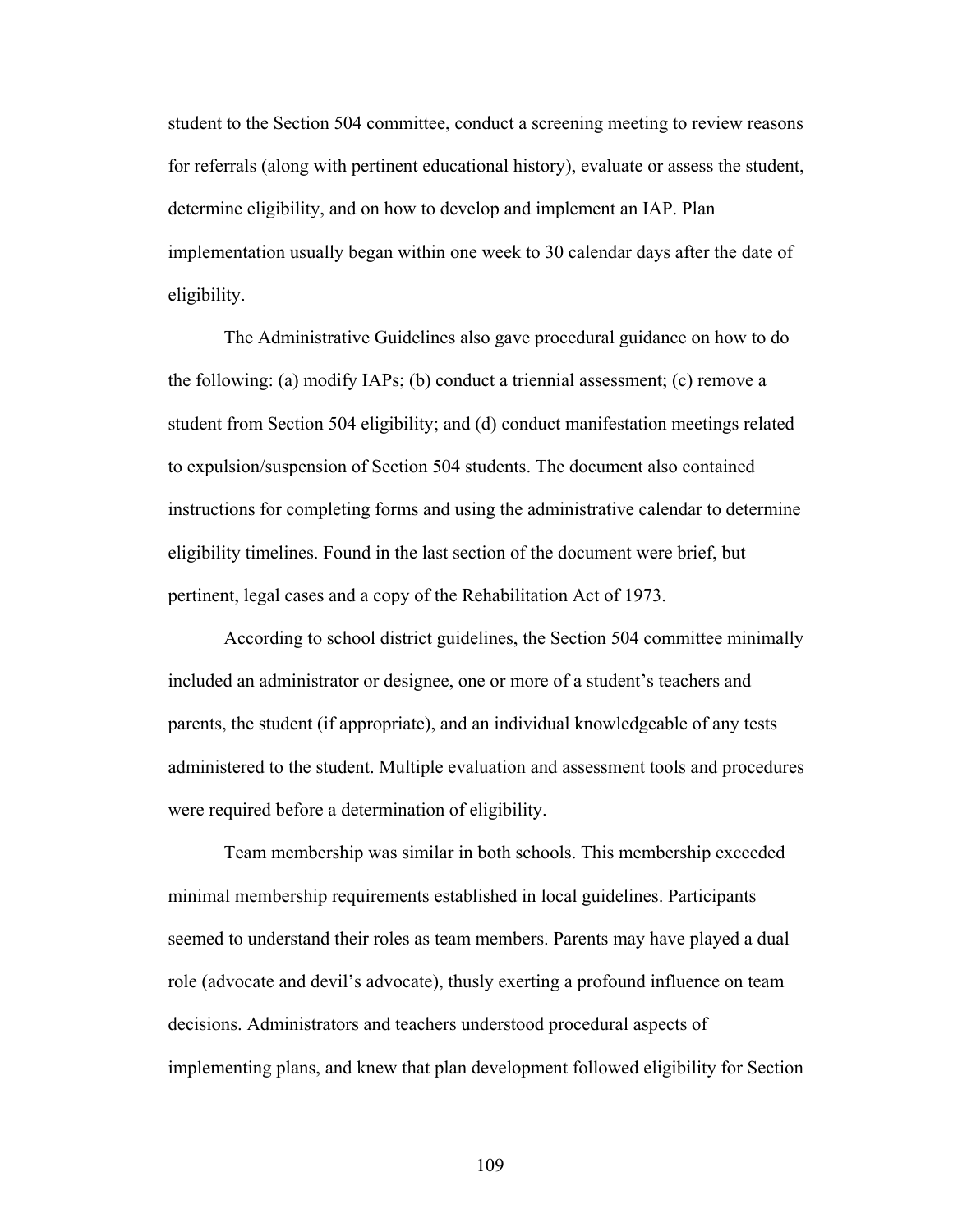504 coverage. Additionally, administrators and teachers understood and agreed that decisions about placement—the location where accommodations are used—resided with the team. Placement most often was in the general education classroom. Students received related services at the direction of the team.

### School HPU.

 Central office administrator. The team followed "the school division's guidelines for implementing Section 504" (HPU-COA, L60-61). "Parents are the ones who usually initiate the process by requesting it.  $\dots$  It's the parents bringing  $\dots$  these requests submitted by a doctor, private counselor, psychiatrist, or psychologist from the community making those recommendations . . . and that's how the process gets started" (L141-147). The team's composition and roles of its members expanded. Multiple evaluation and assessment procedures existed, both formal and informal (e.g. portfolio information, classroom work, students' test information, observations, and standardized tests). This evaluation and assessment package rendered some useful information, but "as far as the student's strengths and weaknesses, it really doesn't give good information on how the student does in the natural part of the day in the context of the curriculum at that time and with different activities" (L218-221). Probed about related services, she said, "Yes, actually Section 504—and the law when you look at it—says that students are entitled to specialized services and related services. So, yes, they can be provided" (L229-231).

 Site administrator. The site administrator stated, "I believe that was the year we evolved from the Child Study Team [CST] into the CST, 504, and Special Education committee" (HPU-SA, L78-79). With a slight chuckle, she recalled: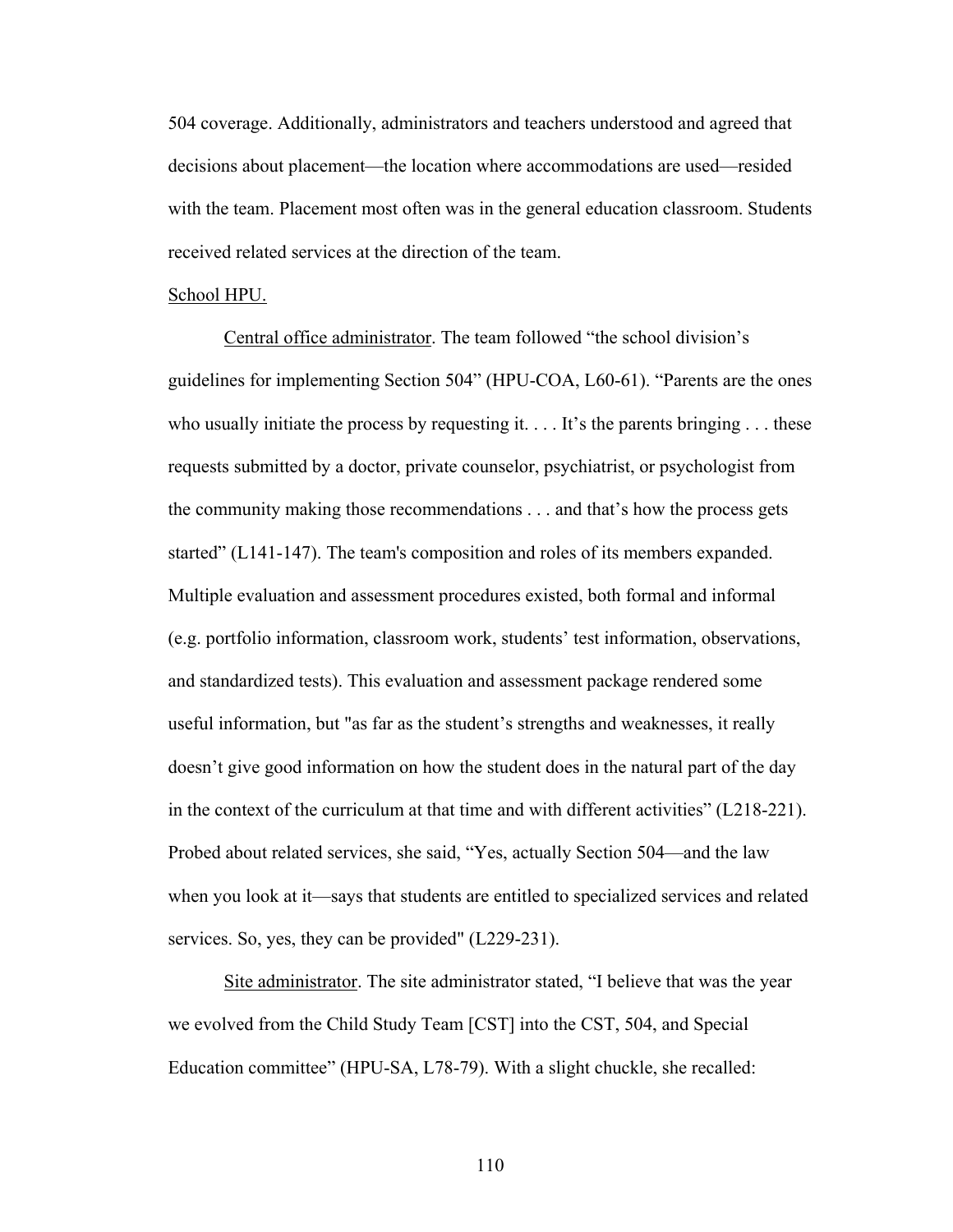[The] first day we met, we did have hats because we were just getting use to the process. So, basically, we did modify how we approached a situation with a child. . . . [We] really looked at what the child needed, what circumstance the child was in. . . . What we did basically was funneled it through the committee which ostensibly was the same basic composition of the CST, except we had ensured that the parent and the child's teachers were there" (HPU-SA, L81-87).

Further elaborating on the process, she stated:

 The team went through the same process of looking at academic records [and] behavioral problems. I would say in the culture that I was functioning in, we were talking about parents, who were well advised, well counseled, frequently by attorneys and more frequently by pediatricians" (HPU-SA, L87-91).

In terms of the parent's role on the team, she stated:

 I would say more than 50% of the time, we were in a position where the parent was the consumer and brought much to the table. Knowing that, I think they didn't hold us hostage, but knowing that, I think we were able to be very proactive in our approach. . . . We would go through the steps." (HPU-SA, L92-97)

Support provided by the central office administrator and the school's psychologist left her feeling very confident about the process, believing that it was "very authentic," and resulted in "students who were indeed eligible for Section 504" (L99-101). The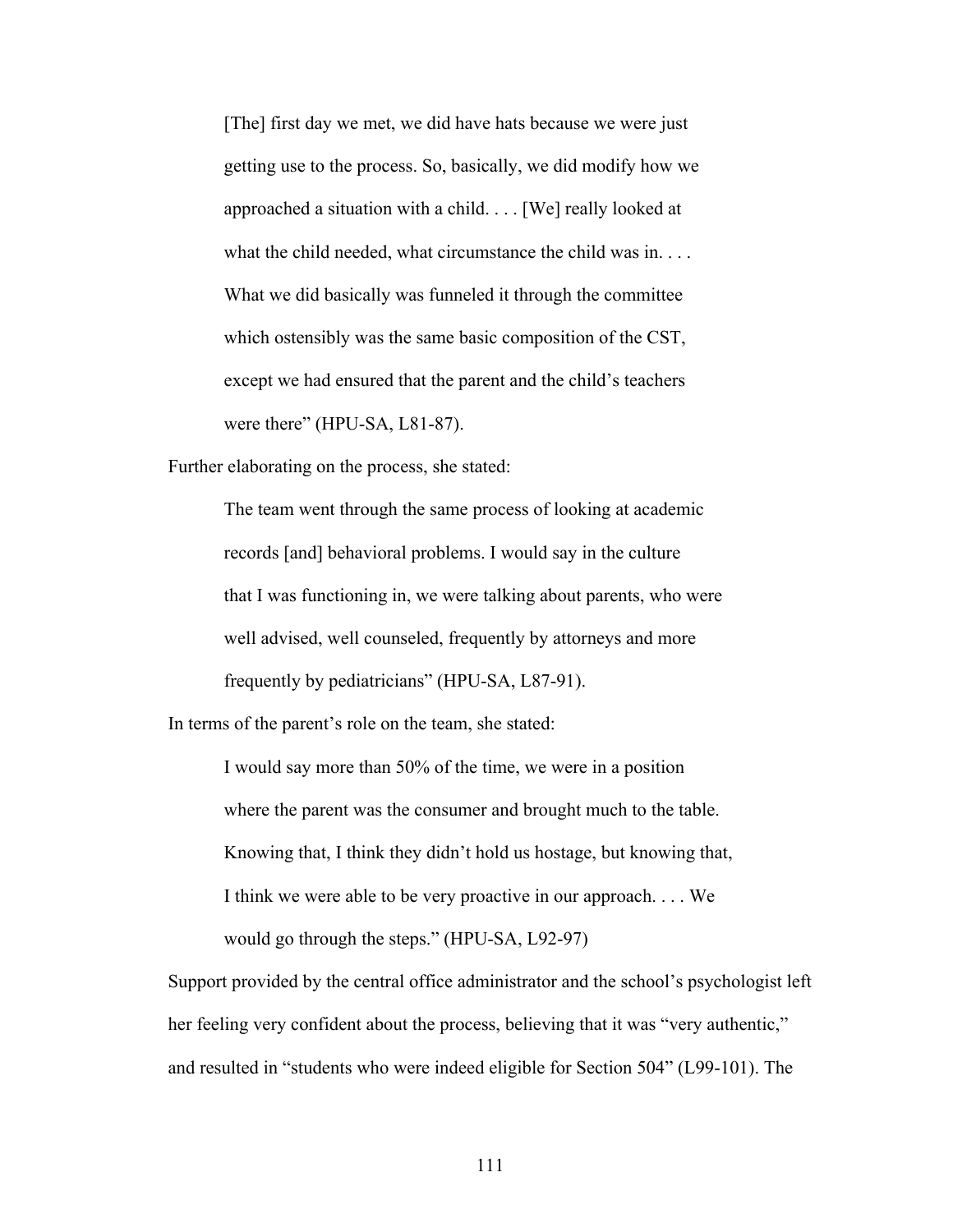"psychologist and social worker were support . . . [and] brought a lot of good ideas and moderation", helping to balance the committee (L111-114). The site administrator confirmed consideration of assessments performed by pediatricians (e.g., behavioral checklists) and use of informal assessments such as classroom observations by a special education teacher. Insofar as where students received services, she stated emphatically:

They were most certainly placed on one or two special cores.

They were definitely not placed in the inclusion team. Frequently, parents would request the teachers on the inclusion teams because these were wonderful caring people. But we felt that teachers that volunteered for inclusion had their hands full; so, students with a Section 504 would be placed on another team. (L192-196)

 Teachers. School HPU teachers confirmed their attendance at team meetings. Four of five teachers, less familiar with evaluation and assessment procedures used by the Section 504 committee, seemed somewhat familiar with related services. For example, one teacher said very candidly about evaluation, placement, and related service:

 Now, I have to tell you I'm ignorant in that regard. . . . I mean that's done in Child Study, you know maybe with the counselors. Most of the Child Study Team meetings that I've attended have been for special education purposes. So, I honestly don't know. We do have speech teachers . . . interpreters, so forth and so on. (HPU-T2, L92-100).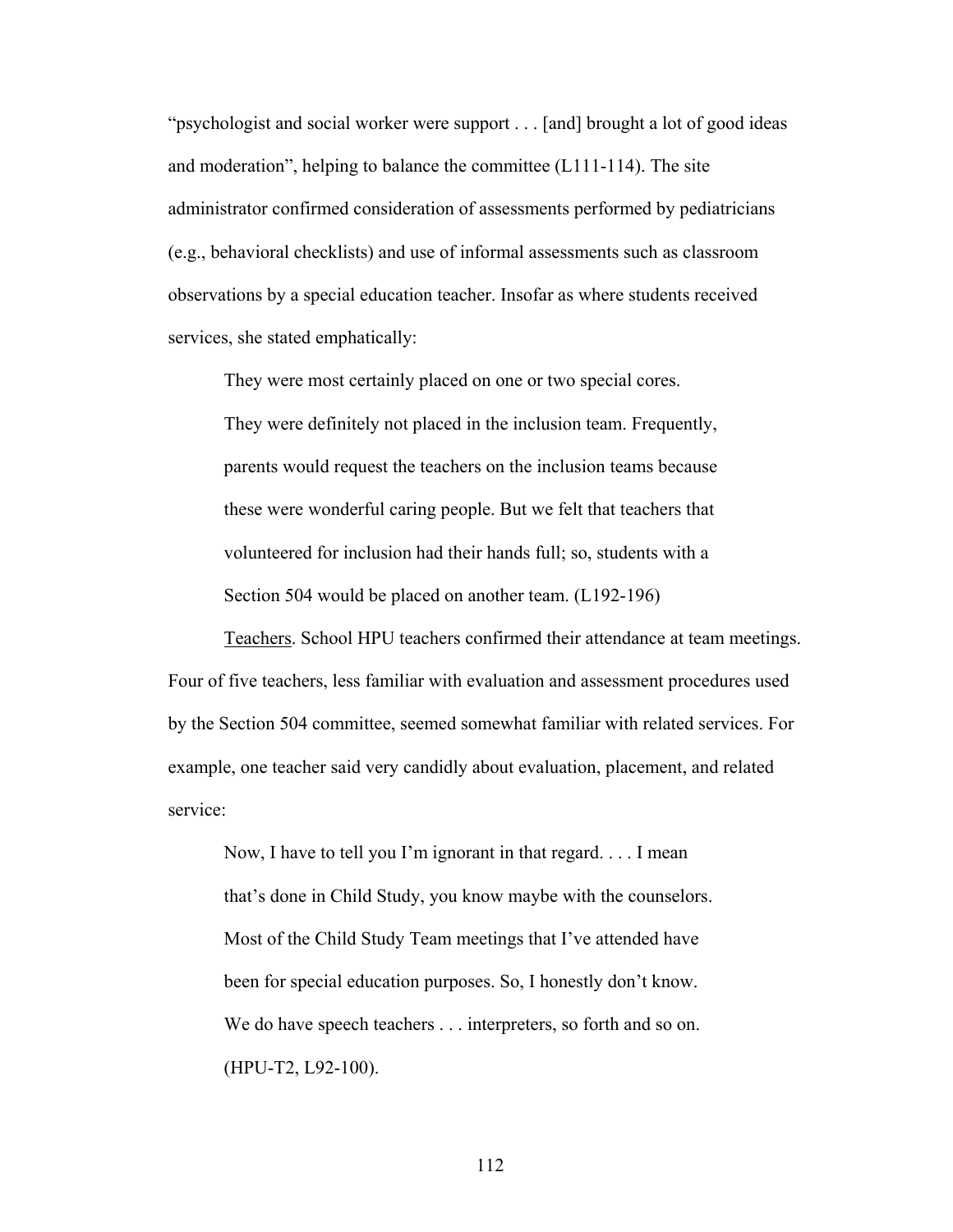One of five teachers described evaluation and assessment procedures inclusive of observations and reviews of students' grades, behavior, and attitudes. He believed related services "were reserved for IEPs, those students who had been labeled as LD" (T3, L140-143). Another teacher stated, "Basically, I know that it is updated . . . to see if there are any changes that need to be made, but as far as any evaluation of the process, I'm not familiar with that" (T5, L154-156). Addressing related services, the same teacher recalled that a child with depression had received services from the guidance counselor, but "as far as any physical therapy, occupational therapy, or any thing else like that—no" (L163-165). As far as the teacher's role and how parents participated as team members, Teacher 3 stated:

 There is a process. I can't exactly tell you. The assistant principal [and] the Child Study Team coordinator attends. My role was to give input about how the child was doing in the classroom—my profess sional expertise on whether they felt the student was per forming adequately in the classroom, and what modifications I thought I would recommend for the success of the student. Some time, the parents play advocate; sometimes they play devil's ad vocate. I mean, as anyone would for their child, they want the best environment. So they always make suggestions and, sometimes, make critical decisions that would affect the way a Section 504 plan is written. Well, for instance, maybe they want to have no written tests for the student— they want verbal testing. If the parent was pushy enough, they might get it. The administrator's role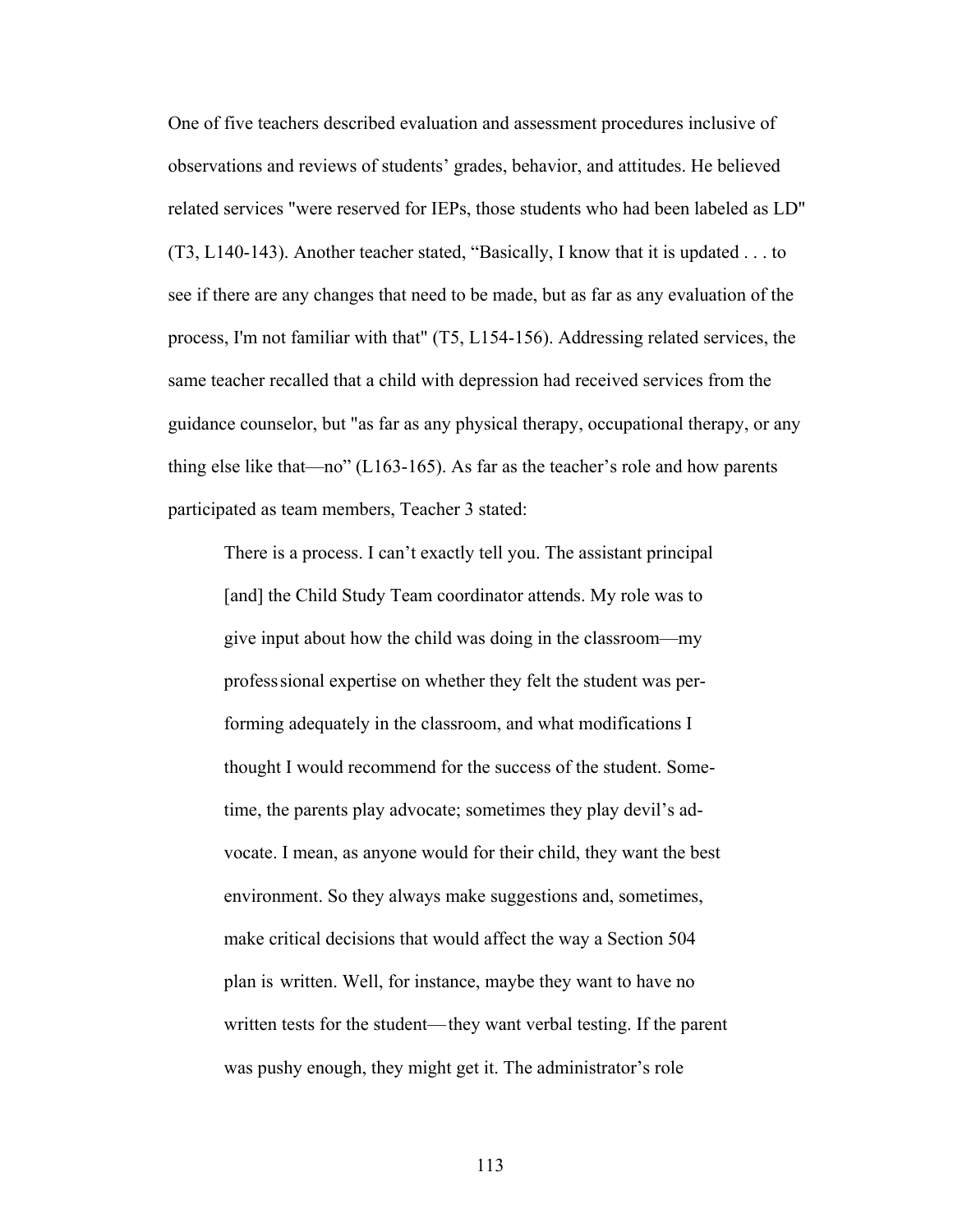was basically, overseer—to make sure everything went smoothly and basically to push progress along–and overall–make the final consensus decision with the group. The guidance counselor was not always present. (T3, L61-75)

"[Maybe] eight out of 10 times, [parents] come in with an agenda. . . . [Parents] can be aggressive with the things that they want and if they feel they aren't being met . . . extremely aggressive" (L108-116).

### School LPU

 Central office administrator. Describing the Section 504 process, the central office administrator for School LPU stated:

 The group of teachers, administrators—the Section 504 team would get together to determine the needs of the child and what would be necessary . . . types of accommodations or modifications that you might need to the curriculum so he has access. . . . They would look at that youngster's needs within the educational environ ment . . . what changes he might need to the program structure so that the Section 504 can more easily access it. [They] follow, or should be following the guidelines that the school has in terms of convening the meetings, requesting parental attendance, and faculty and staff attendance" (LPU-COA, L27-35).

Parents were very involved, especially "if they're very knowledgeable, trained, have been through advocacy groups, they're very participatory. They come in with a smorgasbord of wants" (L96-98). She believed that parents "know their child best in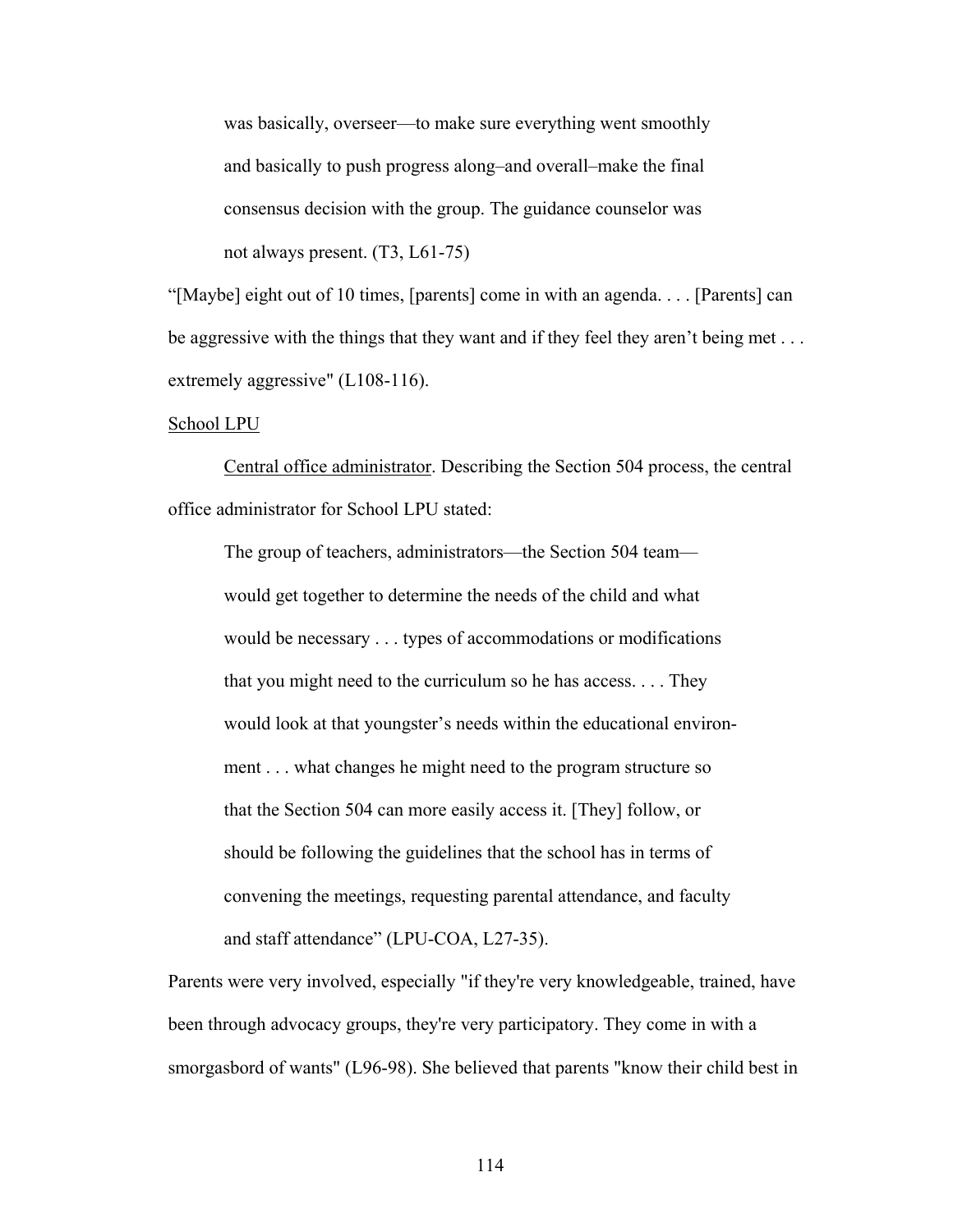many ways. . . . [They] know that child and the suffering possibly that the child goes through when he comes home. . . . I think they have a lot to contribute" (L125-129). Commenting on evaluation and assessment, she added, "We can do assessments, obviously, if we feel an assessment is needed to determine the child's qualification for services" (L138-139). Information from agencies in the community was accepted. She added:

We ask for teacher appraisals, evaluations, and present level ... [on] how [the student] is functioning in class. We gather that infor mation, along with possibly asking for something . . . to make a good determination. . . . [Ninety-nine percent] of the time, they're in regular education classes . . . with the appropriate accommo dations to get them around that hurdle. (LPU-COA, L138-148)

Direct services were available; technically students could become eligible for special education.

 Site administrator. The site administrator for School LPU expounded on team composition and explained, "Nine times out of 10, the parent does attend. . . . [I'm] the coordinator and the special education teacher . . . we do get either the Assistant Principal or the Principal" (LPU-SA, L125-128). Her description also included "the guidance counselor, a regular education teacher . . . the core team" (L128-130). As a qualifier, she said:

 [We're] not always getting the elective or P. E. teachers . . . because of scheduling purposes. If they were a referral source . . . they would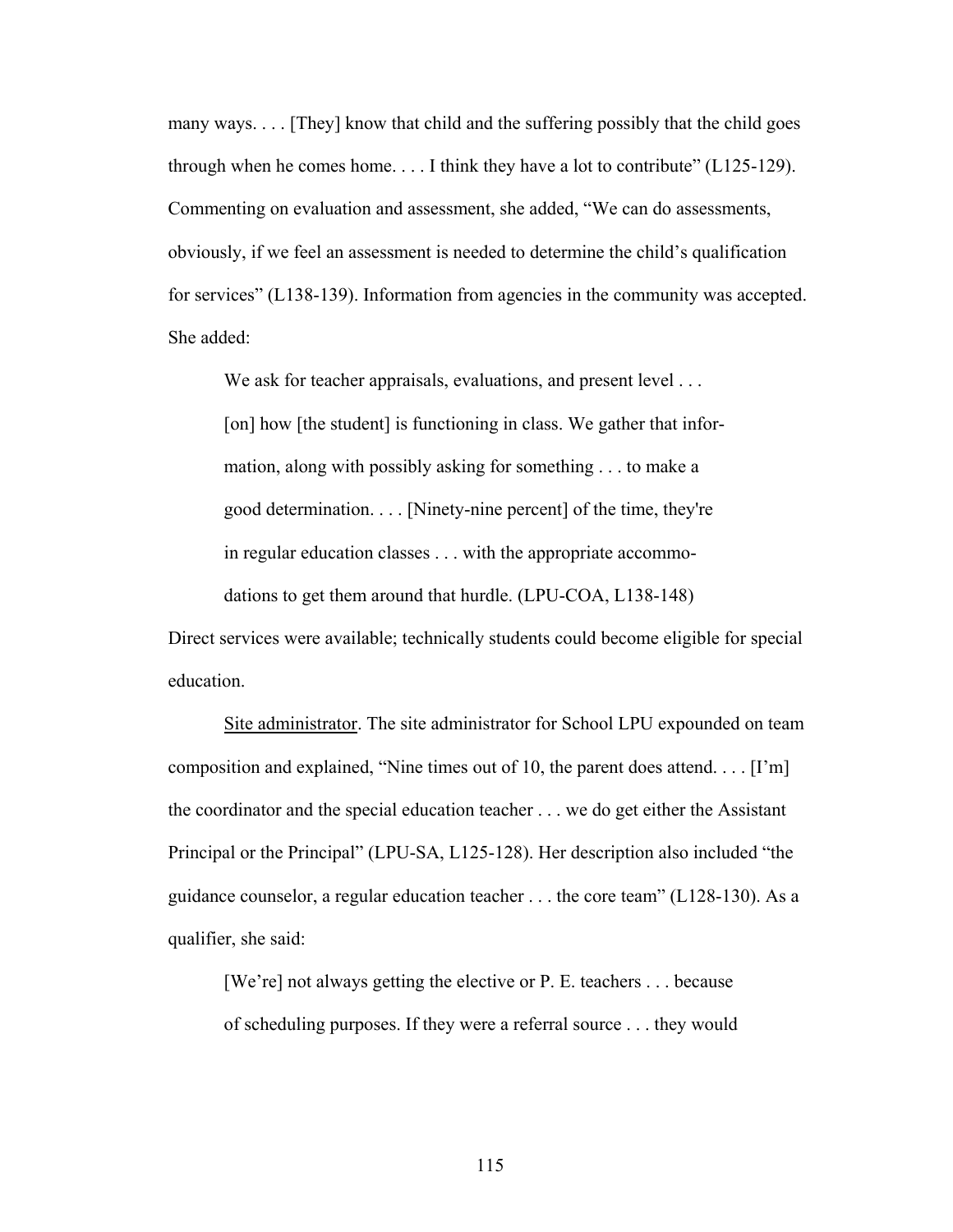be invited. But generally, it's a regular education core teacher. . . our school psychologist . . . [and] social worker/visiting teacher" (L130-134). She continued:

 We do meet and I canvass the teachers and write up an educational type of report . . . get progress reports from the teacher . . . get report cards, talk with the guidance counselor . . .[review records] . . . ask the leading questions of teachers, the guidance counselor, parent and so on.  $\ldots$  [I'm] more the facilitator.  $\ldots$  If there's been any testing . . . I let the psychologist go over those components"

(L135-144).

The social worker reported information on the student's family background. Parents participated. "Some are vocal and come in with a plan already intact and lay it on the table. . . . Sometimes the parent feels very intimidated and will more or less sit there quietly and say, 'Just whatever you think. You're the professionals" (L234- 239). The parent's verbal input was always requested, but sometimes the quality varied. This variance often was attributable to parents' "wide gamut of socioeconomic and educational backgrounds" (L274-275).

 The LPU site administrator continued her description of the process, relating how the case reached the Section 504 team agenda for discussion amongst team members. The guidelines she used were, in her words, "[Just] what I've been given from the school district . . . they're a little ambiguous. They're just guidelines, or nothing is really set in stone. So, my understanding is that if anybody voices a need . . . it's under our auspices to follow up" (L120-123). She explained: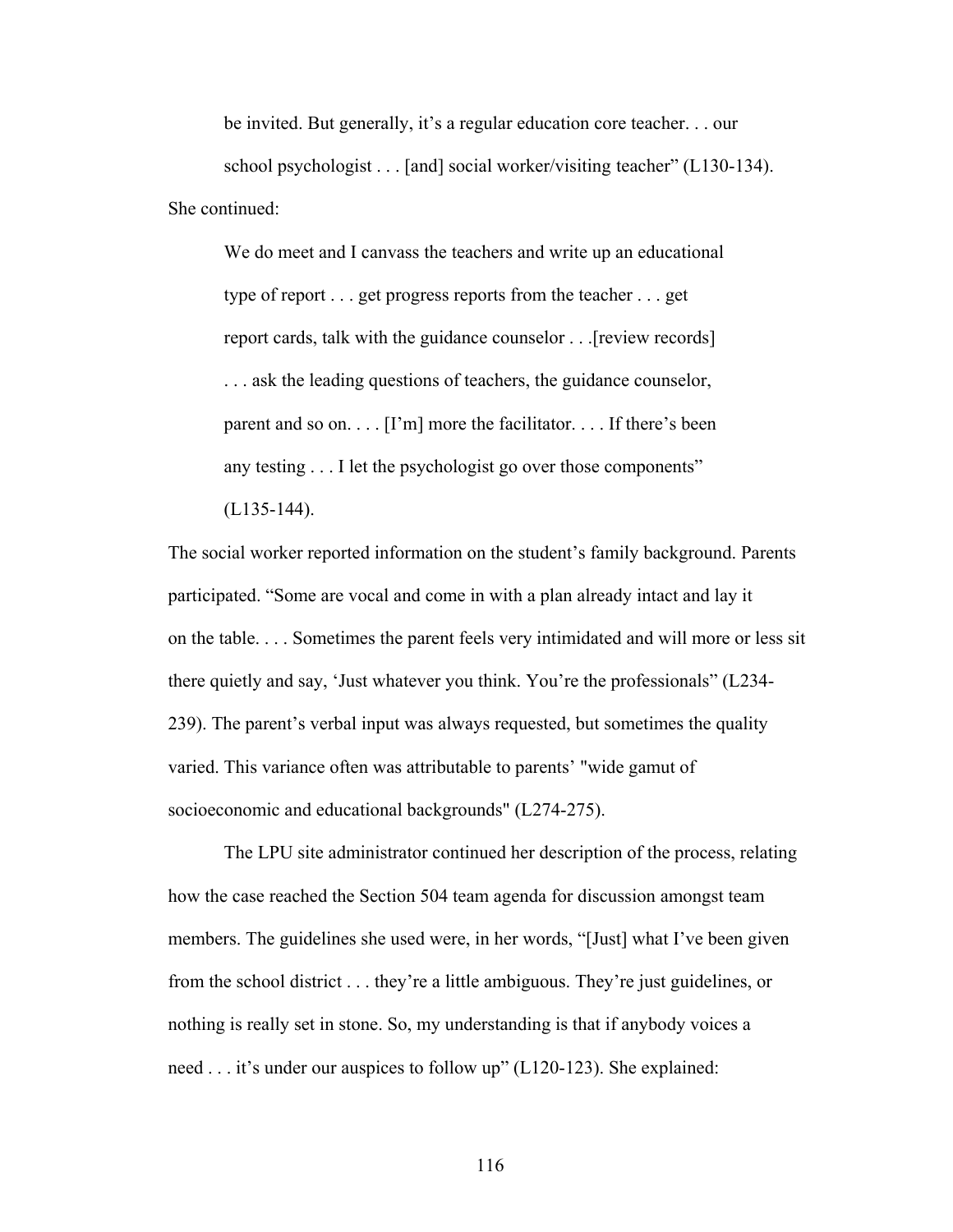I get into a quandary when vocal parents who know their rights come in with an advocate or say they will. I just feel really backed into a corner. . . . I don't feel it's my decision. Sometimes I'm put into that position. That's why I try to get the whole team reasonably involved (LPU-SA, L299-304).

She described post eligibility restructuring of the team to include only representation by core team teachers, the Section 504 team facilitator or designee, the guidance counselor, and the parents. These individuals met a week later to determine actual plan content. The student's teachers, parents, and other personnel then received copies of the plan as appropriate. "[If] the child is truly qualifying for the Section 504, [then] no more than 4 or 5 accommodations. . . . That should equalize their education. If we're looking at something much more beyond that, we need go to the special education committee" (SA, L161-163).

 Teachers. Teachers identified students' "strengths and weaknesses" (LPU-T4, L124-125). "When the parent kind of came into the picture, then [the guidance counselor] kind of got more involved" (LPU-T1, L13-14). The guidance counselor functioned more as a mediator when parents wanted Section 504 services, "but didn't like their child to have the label" (L15). Most teachers engaged in relatively similar evaluation and assessment experiences. The evaluation and assessment process "took a lot of things into account. They would look at students' grades . . . behavior . . . how they responded to directions and commands . . . interacted with other students . . . and parent feedback" (LPU-T4, L61-64). "The more . . . cognizant [parents] are of the reason for accommodations, the more interested they appear to be. Sometimes,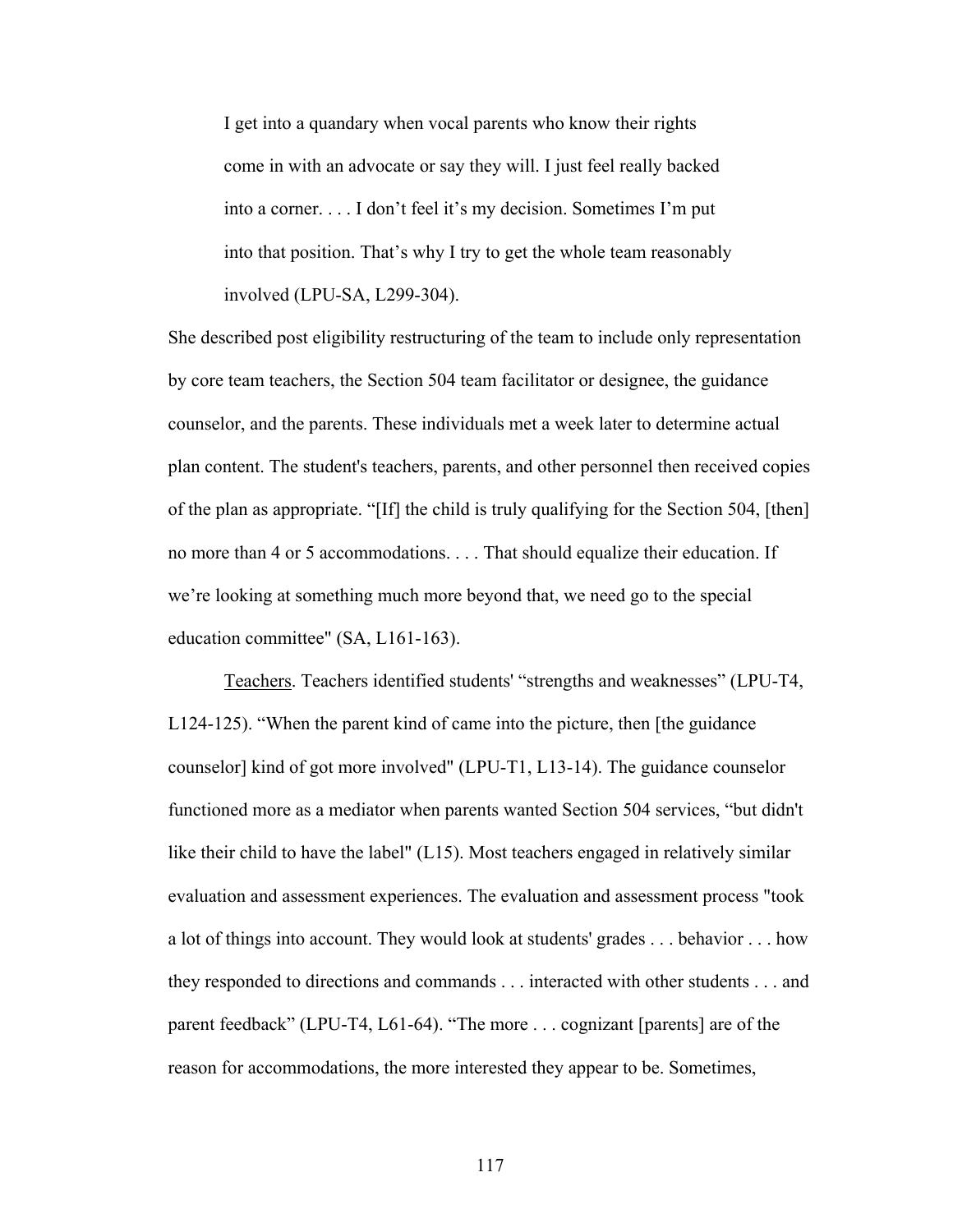they're the product of accommodations . . . know what they've been through, so they're concerned about their child . . ." (LPU-T1, L117-121). He described how often these parents are the "Yes, person . . . just kind of caught up in the shuffle as well. They've always been on one side of the tracks and . . . know that that's where they belong" (L121-124). From another teacher's perspective, "I think it's essential. I mean I cannot imagine in my classroom doing something like that and knowing with the accountability and things that I have, having parents not involved" (T2, L156- 158).

### Cross-case Analysis of Implementing the Section 504 Legal Process

 Both schools followed the local administrative guidelines governing Section 504. For the most part, similar membership and roles existed between teams. Multiple sources of information were considered during evaluations and assessments. Evaluation and assessment methods often included authentic forms of assessments, with a lesser emphasis placed on standardized measures.

 Because Section 504 is a mandate that requires the use of a comparative standard in the determination of the substantial nature of a limitation, the teams' under-reliance on standardized measures is surprising. While informal measures permit comparisons with peer groups within the district, formal measures add a dimension for comparison with peers across the nation. This practice was more evident in School HPU, suggesting a conflict between theory and practice. Administrators of the Section 504 process were more likely to espouse the use of standardized evaluations and assessments, whereas teachers, especially those in School HPU, held a much lower level of awareness in this regard.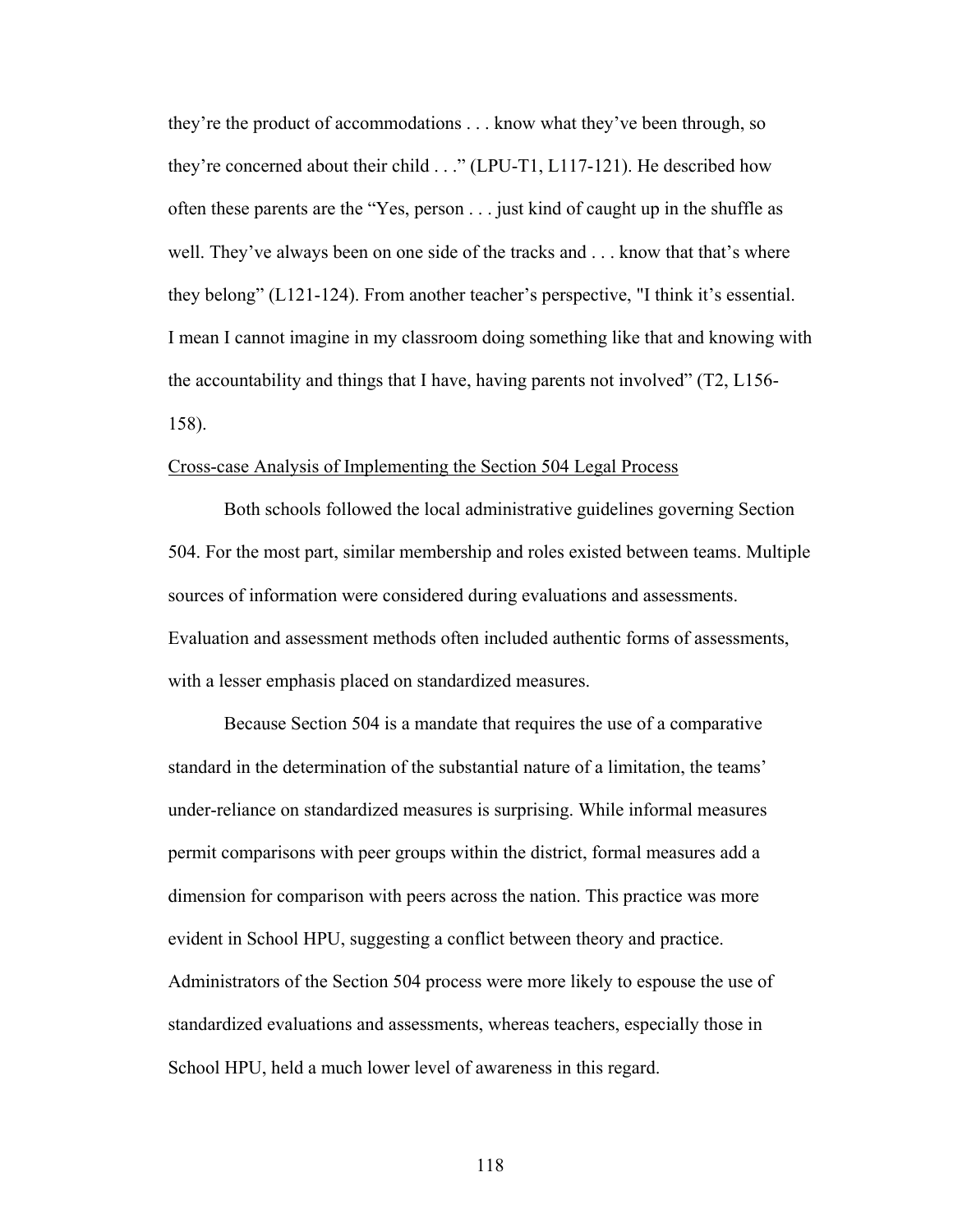In both schools, placement was in the general education classroom, but also could have included special education. Both schools generally excluded students with IAPs from placement on inclusion core teams. This practice sought to avoid overburdening inclusion teachers who already were responsible for accommodating the cluster of special education students on their class rolls. Related services and supplementary supports also were identified and reportedly provided as needed. Related services included speech, interpreter services, guidance counseling, and occupational therapy services. In terms of related services compared, findings showed that use of speech therapy and interpreter services were common practices in both schools.

 From a standpoint of implementing the process correctly, it appears that both schools used the school district's guidelines loosely patterned after the IDEA. This was especially true in the conduction of evaluations and assessments. Themes emerging across cases include local guidelines followed, capitulation to external and internal authorities, and exclusion from inclusion.

Local guidelines followed. Based on descriptions given, multidisciplinary school-based teams generally adhered to local guidelines in terms of team composition, referral/eligibility procedures, evaluation and assessment, and the development of a plan. The LPU site administrator stated, and the HPU site administrator implied, that local guidelines were ambiguous. Central office and site administrators in both schools showed greater familiarity with the intricacies of local procedures than did teachers. Role expectations existed and team members filled them. These roles were essentially the same in both schools. Participation of support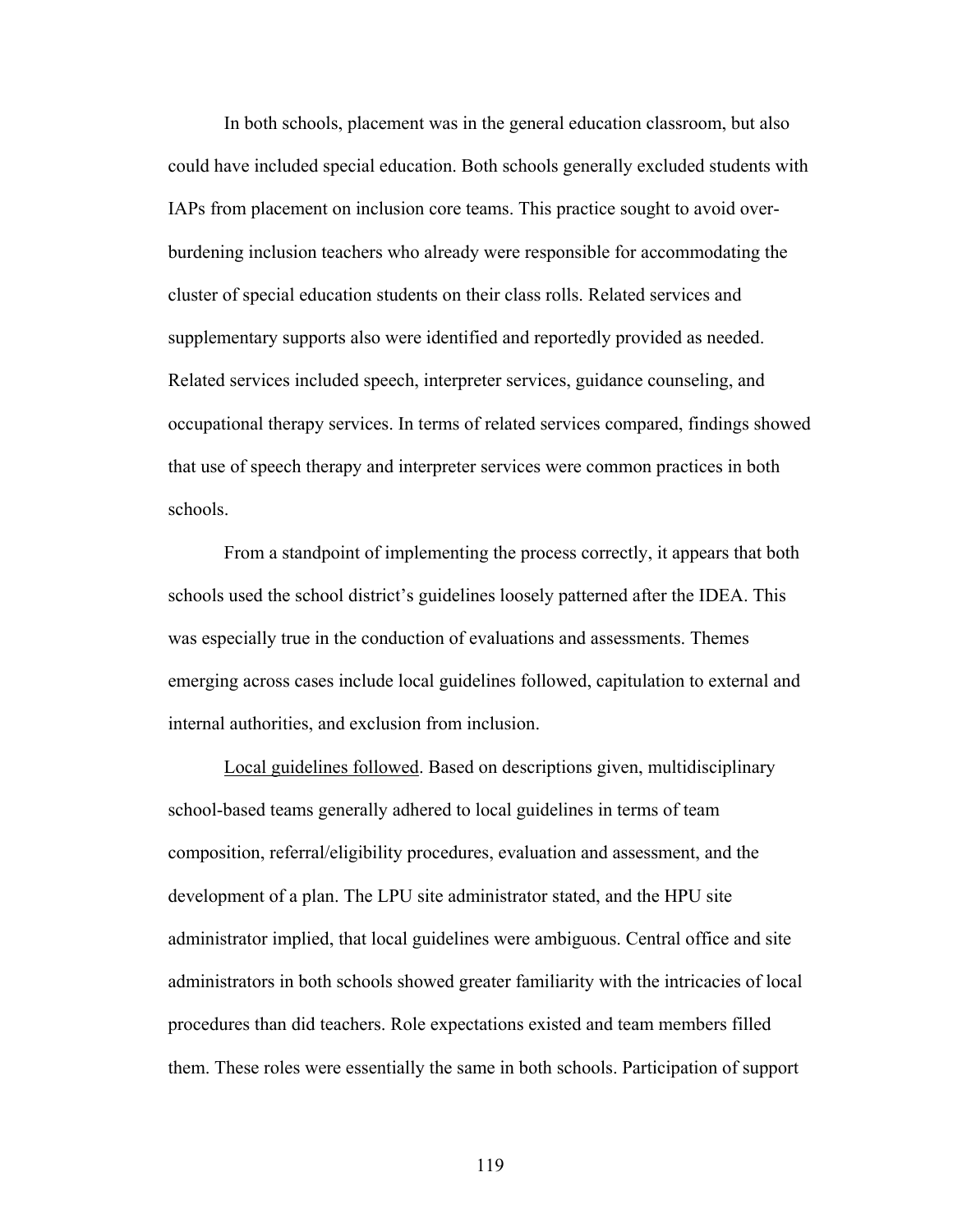personnel was expected and appeared—in both cases—to strengthen team functions. Leadership roles of site administrators were mutable; consequently, they served in multiple leadership capacities. Therefore, when necessary, they temporarily relinquished their facilitation responsibilities to other designees who may (or may not) have been team members, and who may (or may not) have been trained for the undertaking. Evaluation and assessment were "authentic" in School HPU, but described as a more involved process in School LPU. Placement was in the general education setting.

 Teachers in both cases were aware of "steps" in the process, but generally seemed less familiar with steps used in evaluation and assessment. This aspect seemed true in both schools. Teams sometimes shifted between more than one team, a practice that may have led to confusion in grounding differences between special education, Child Study, and the Section 504 team processes. Teachers also may have experienced difficulty transitioning between multiple team purposes, and multiple team functions. Cases of untoward contributions to the process occurred when some parents held personal agendas that confounded team efforts; this seemed to be more of an issue in School HPU. Scheduling problems interfered with the simultaneous attendance of core team teachers and certain teachers of elective courses. These nuances added ambiguity to how both schools used the process.

 Capitulation to external and internal authorities. Parents and their advocates exerted formidable influence over team processes. Site administrators and teachers in both schools recognized that teams sometimes yielded to parents, especially if teams felt intimidated by parents' advocates. For instance, "... the parents play advocate;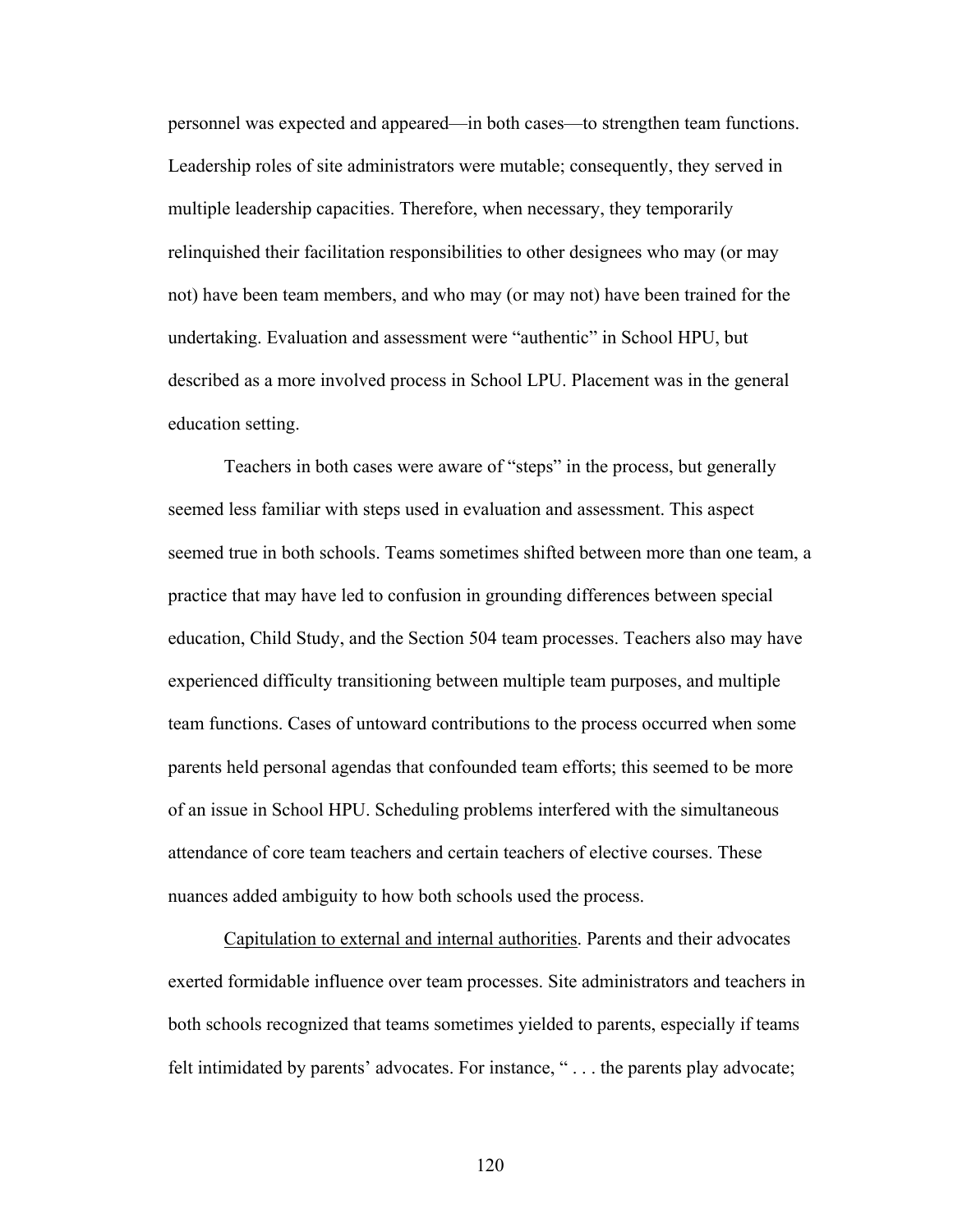sometimes, they play devil's advocate. . . . If the parent was pushy enough, they might get [a certain accommodation] (HPU-T3). "I get into a quandary when vocal parents who know their rights come in with advocates. . . . I feel really backed into a corner. . .," (LPU-SA). Most parents were very goal-oriented consumers of Section 504, often initiating the process. With the help of advocates, they played pivotal roles that led to critical decisions about plan content. Parents sometimes aggressively revealed hidden agendas in a manner that intimidated teams. Reportedly, teams sometimes capitulated to the requests made by these power bases.

 Parent participation in the process seemed to vary according to the extent of their training on Section 504 or to their use of advocates. Parents with lower levels of understanding tended to readily agree with team decisions; this happened mainly in School LPU. Reportedly, some parents seemed to experience discomfort with their involvement in the process, possibly undergoing feelings of helplessness during their participation. These parents, found mainly in School LPU, may have viewed schools as experts of the process.

 Exclusion from inclusion. Site administrators in both schools sometimes excluded students with IAPs from placement on inclusion teams. They sought to avoid over-burdening inclusion teachers who carried the responsibility for a cluster of special education students on their class rolls. Once eligible for Section 504, it is likely that schools removed these students, or asked them to remove themselves, from inclusion teams. "They were definitely not placed on the inclusion team" (HPU-SA). Such actions appear counterintuitive to the antidiscriminatory intent of Section 504.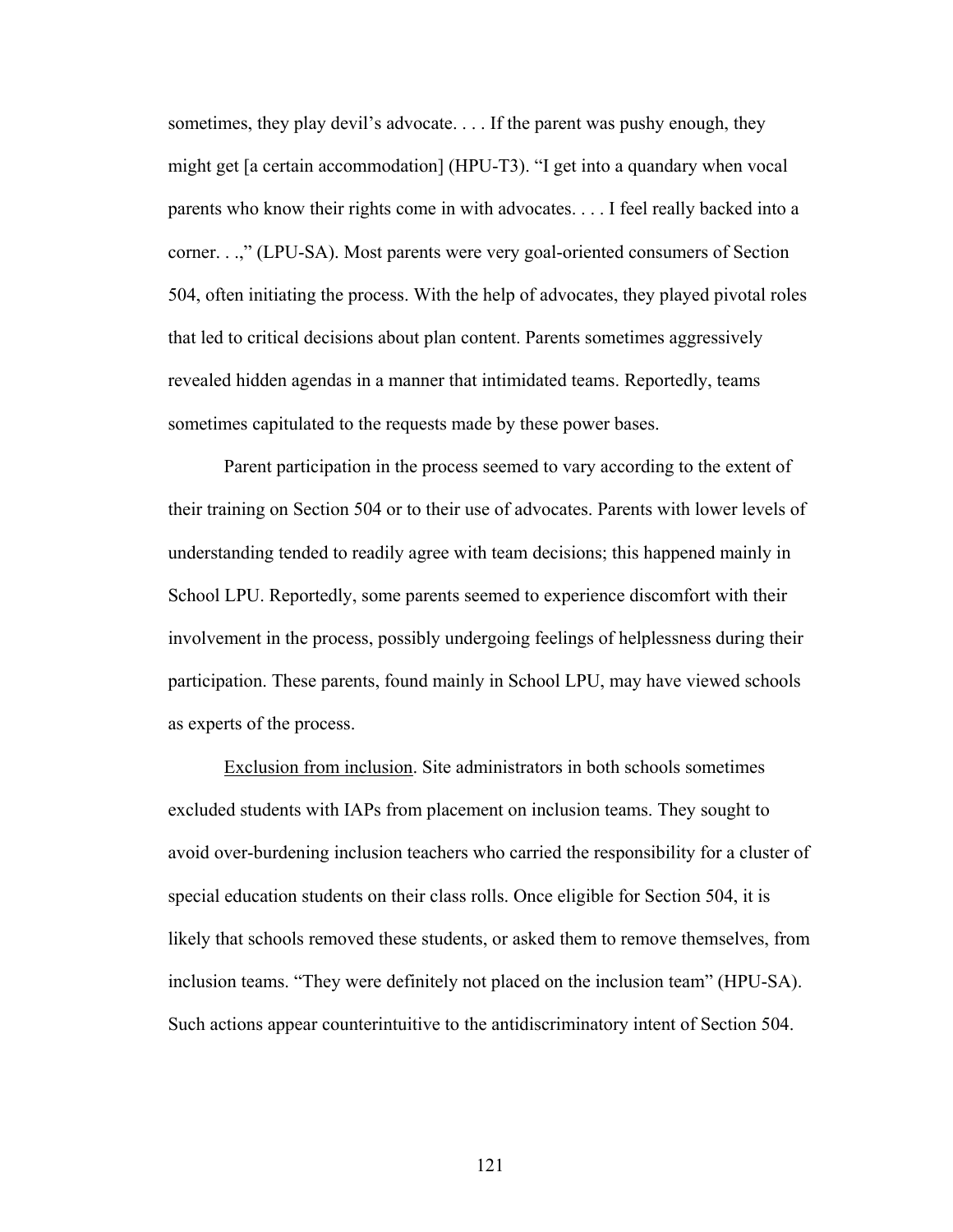## Summary of Implementing the Legal Process Across Schools

 From a standpoint of implementing the legal process correctly, both schools followed the school district's Administrative Guidelines Governing Section 504. Levels of awareness varied, with administrators showing higher levels of awareness than did teachers. Indications were that teams were child-centered. Even though, some ambiguities existed in the process, the influence of these ambiguities on the legal process is, at this point, only speculative. Parents participated in the process and either intimidated or submitted to teams. Raising some concern was the notion of excluding students with IAPs from participation on inclusion teams. Knowing that Section 504 teams followed guidelines, how did they develop plans and how did team members participate in this process? The next section addresses these questions.

## Developing and Using Accommodation Plans Appropriately

 Plan development encompasses the deliberations and considerations resulting in the selection of accommodations, modifications, or services to overcome a particular barrier to a major life activity. Other than for completing forms, specific evidence of directions on how to select, implement, or evaluate accommodations existed neither in the Section 504 administrative guidelines nor among interview responses.

#### School HPU

 Central office administrator. In the high plan usage school, the central office administrator explained, "The teachers are given a copy of the plan and asked to implement it" (HPU-COA, L81). She recalled a case at this school wherein a student with a Section 504 plan "did accuse the school of not carrying out the Section 504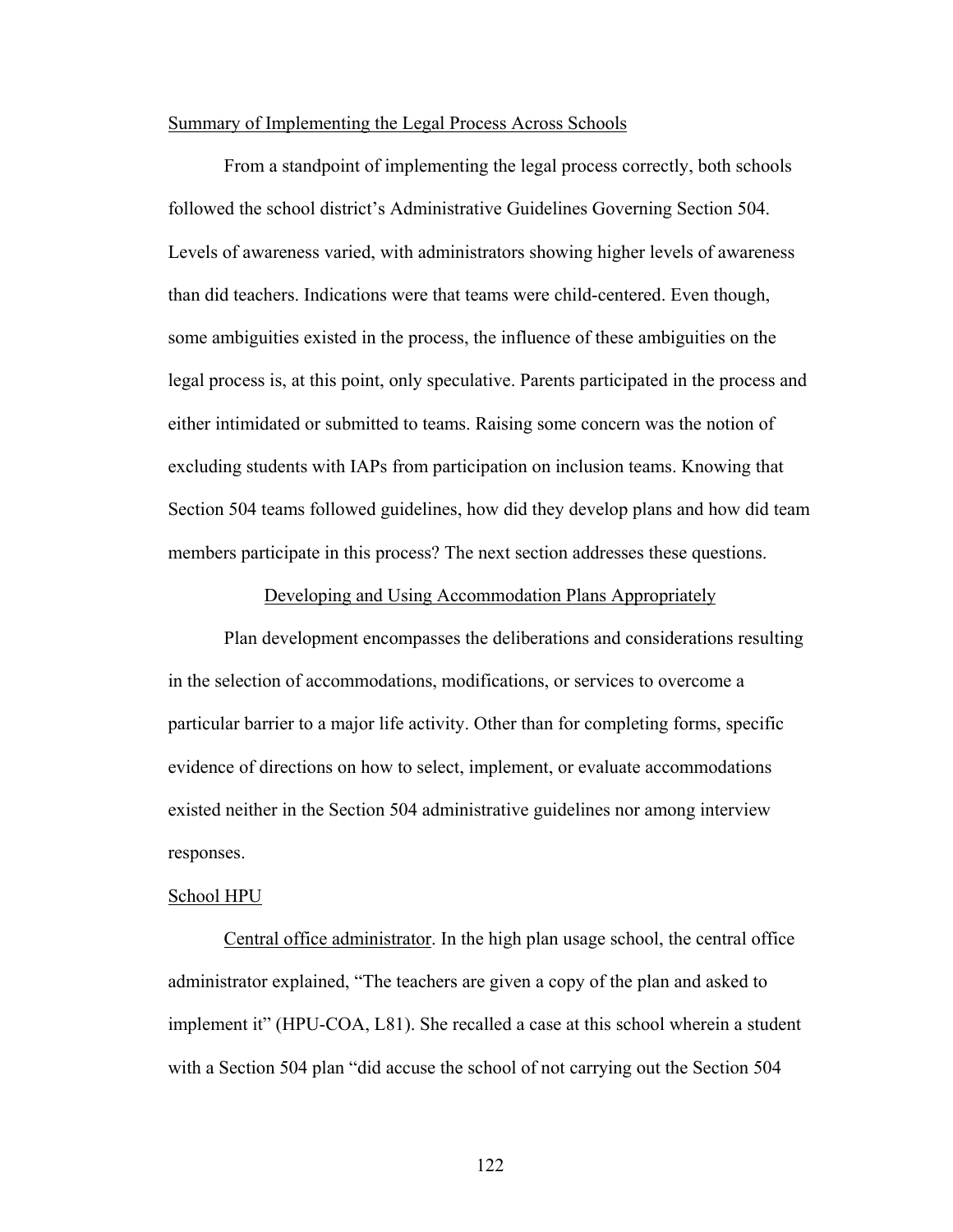plan" (L83-84). Because the school failed to document provision of the accommodation, " [they] somehow [had to] come up with a way of documenting how . . . accommodations [were] being implemented" (L88-90). The time required for implementation "depends on what the accommodation is. . . . If it requires an inordinate amount of time, for instance, testing a student [or] providing an oral test for the student in a separate area of the classroom or building, it does take time and more resources within the building" (L94-97). In terms of materials, "For students who need specific assistive technology devices, tape recorders, computers . . . for students that have extensive Section 504 plans, it does take considerable time. . . . The teachers will tell you it takes considerable time and resources, monetarily" (L100- 104). Plans are considered effective when ". . . the student is meeting success in the classroom and has equal access . . . [and] probably by reviewing the Section 504 plan, observing, [and] seeing in fact if it's being implemented and is having an impact within that specific area" (L50-53).

 Site administrator. The site administrator iterated, "The guidance counselor facilitated the meeting. . . . [She] was a staple in the meetings" (HPU-SA, L117-118). There was no "extraordinary time demand" associated with plan implementation (L119). "[It] was never articulated  $\dots$  [and] we never saw a memo to that effect, [but] we were always concerned about incurring cost. . . . We were cautious and circumspect about making that suggestion [for textbooks]" (L120-122). "The extra set of textbooks was not a concern, but . . . the culture was such that if or when one parent got it . . . it was everyone . . . " (L127-129). She added:

I would hope that all teachers who are responsible for a part of the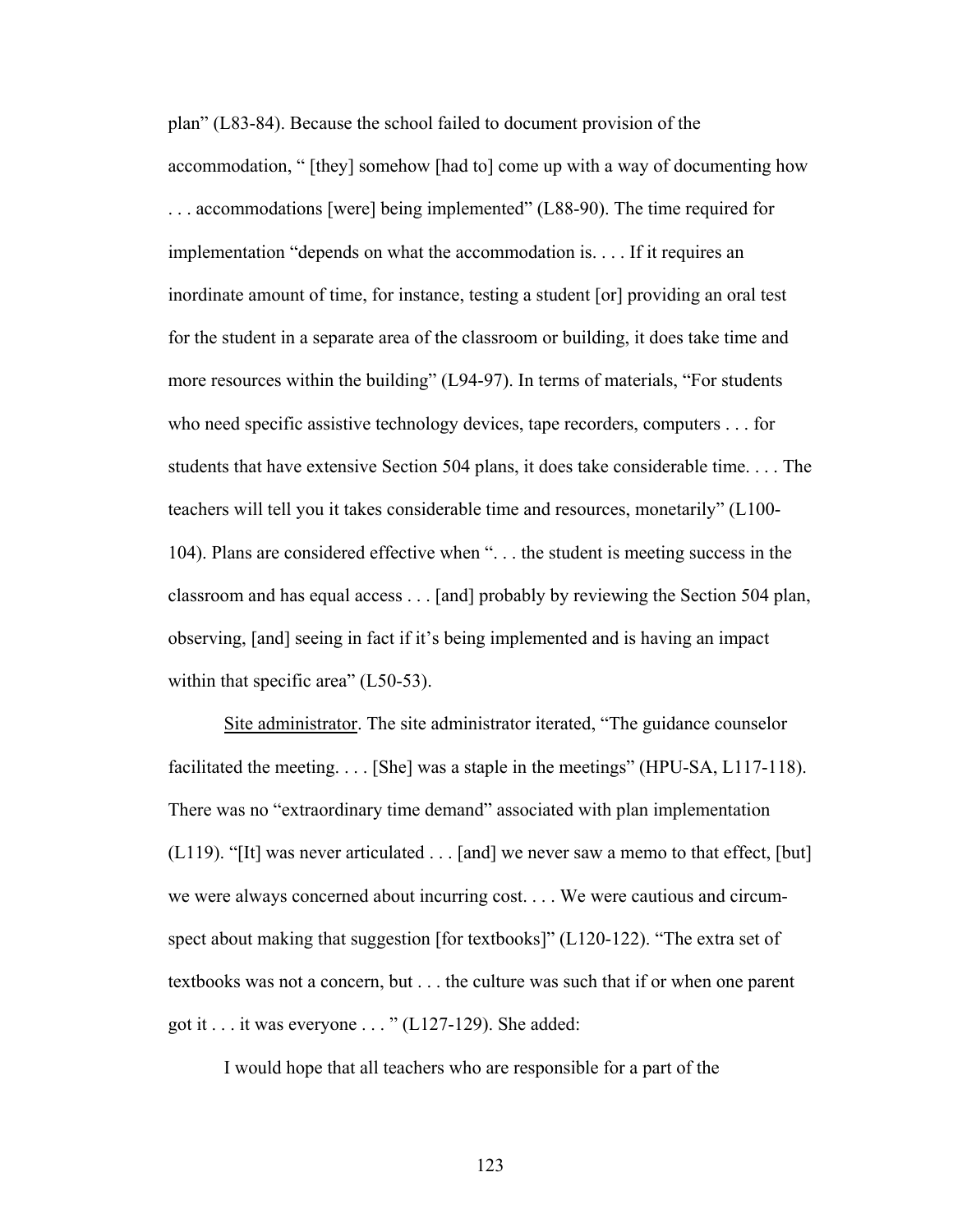plan would have been in attendance at the meeting and would have signed the Section 504 plan. I would expect to see a copy of the plan in their team notebook and their team notes. I would frequently ask, 'How are your inclusion kids doing? Is something working or not working? Is the parent following through?' (HPU-SA, L51-56).

Even though parents were generally following through, she believed the team was "probably not as aggressive in getting parent obligations on [the plan]" (L58-59). The parent would tell us if [the plan] was working . . . or if it wasn't" (L60-61). The site administrator contended, "[The] assistant principal, at that grade level when possible, would be in there . . . [to] monitor our Section 504 kids. . . . [For] one out of every 10 [plans], we'd have to go back to the table and add or subtract" accommodations (L62- 70). Formal procedures for determining plan effectiveness resided neither with the central office nor site level administrators. There was, however, a belief that observations of actual plan implementation, indicators of classroom success, and inspection of artifacts (notes from team meetings) construed effectiveness.

 Teachers. Three of five teachers at School HPU believed that teacher participation in plan development varied. One teacher said, "We sit [and] . . . listen to what the parent is interested in obtaining for his or her child. . . . We start from there. A lot of the Section 504s tend to look very similar" (HPU-T3, L44-147). "What we do is we go in, say our piece and they come back out and hand us a paper that tells us what we're suppose to do. . . . Some plans were demanding, some less demanding, depending on the parent" (T1, L93-96). Based on how many students with IAPs are found in one particular classroom, some IAPs were "time-consuming" (T3, L84-85)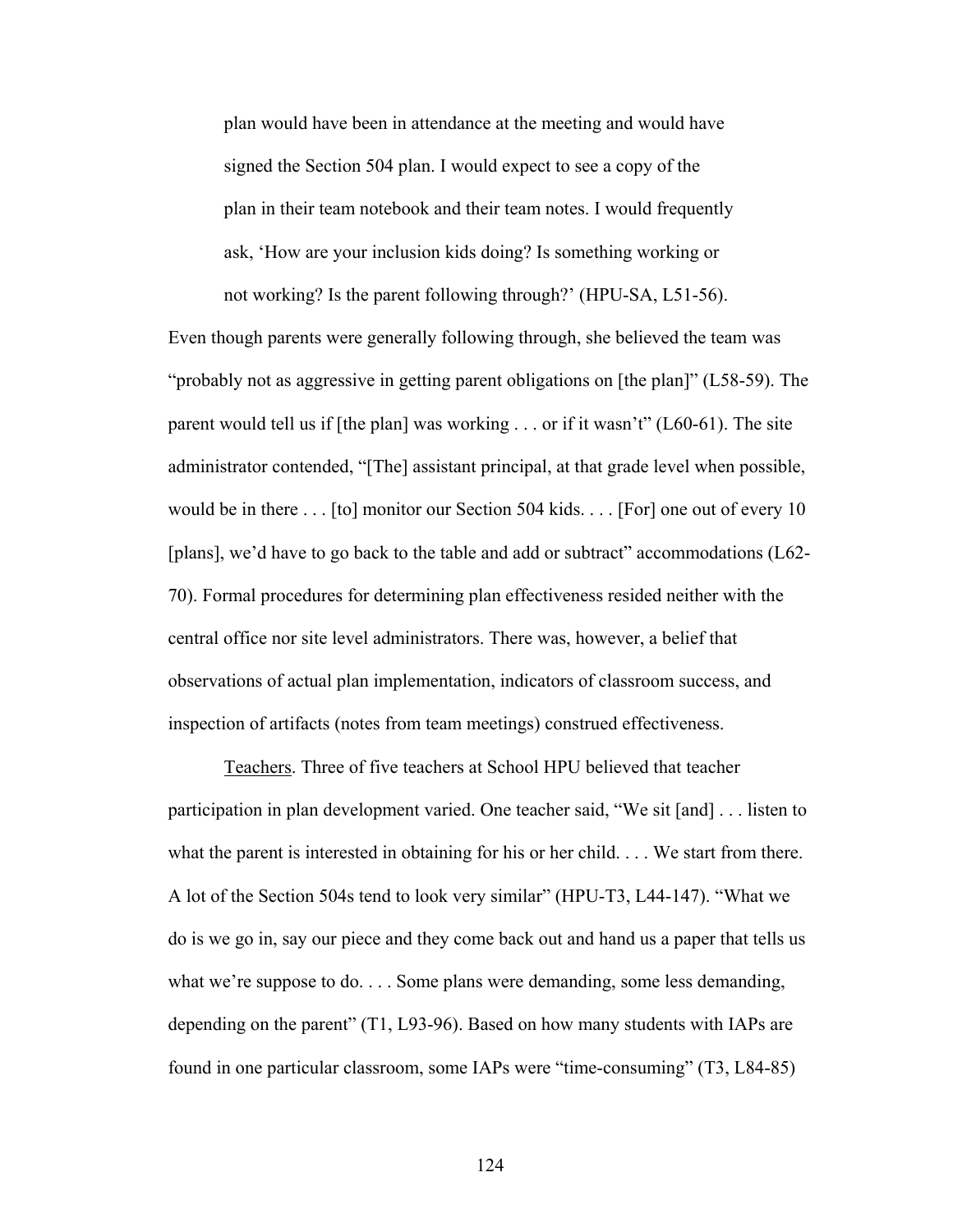and ". . . [they required a lot of materials and equipment]" (HPU-T1, L112). Teacher 5 said, "Normally . . . all the teachers are in agreement with what needs to be done. Then we . . . receive a copy of the Section 504 and as a team, we put that in our team minutes" (L93-96). When asked how plan effectiveness was determined, one teacher responded with the same uncertainty intimated by the central office and site administrators. He said, "You can't always judge by . . . grades if the Section 504 plan is working. . . . [A] lot of times, you're not going to get that marked jump in academics, but if you see the work ethic and confidence level . . . modifications [are working]" (HPU-T3, L38-48). Another teacher stated, "I don't think it works a lot" (HPU-T1, L196-200). It seems that teachers, too, were somewhat ambivalent about what constitutes plan effectiveness.

 Most accommodations in this school were made for students with ADD/ ADHD and included "close proximity to the teacher, an extra set of class books, ask whether [the student] understands . . . break directions . . . into one, two, or three steps . . . just some very subtle reminders for the child" (HPU-T5, L35-46). One teacher believed that [Section 504] "must be coupled with medication, diet concerns, [and] home factors" (HPU-T4, L23). Another teacher maintained that ADD/ADHD is the result of poor parenting. "In days gone by, parents disciplined their kids and maybe that's what we need more of and being involved in a child's life cause it seems like every year, we have more and more qualifying" (HPU-T1, L174-176). Another teacher said, "I think that the American society has become so dependent on drugs . . . any time a child acts [like] something other than a 12, 13, 14 year old, they are placed on Ritalin" (HPU-T3, L153-156). "I don't think modifications alone . . . will aid an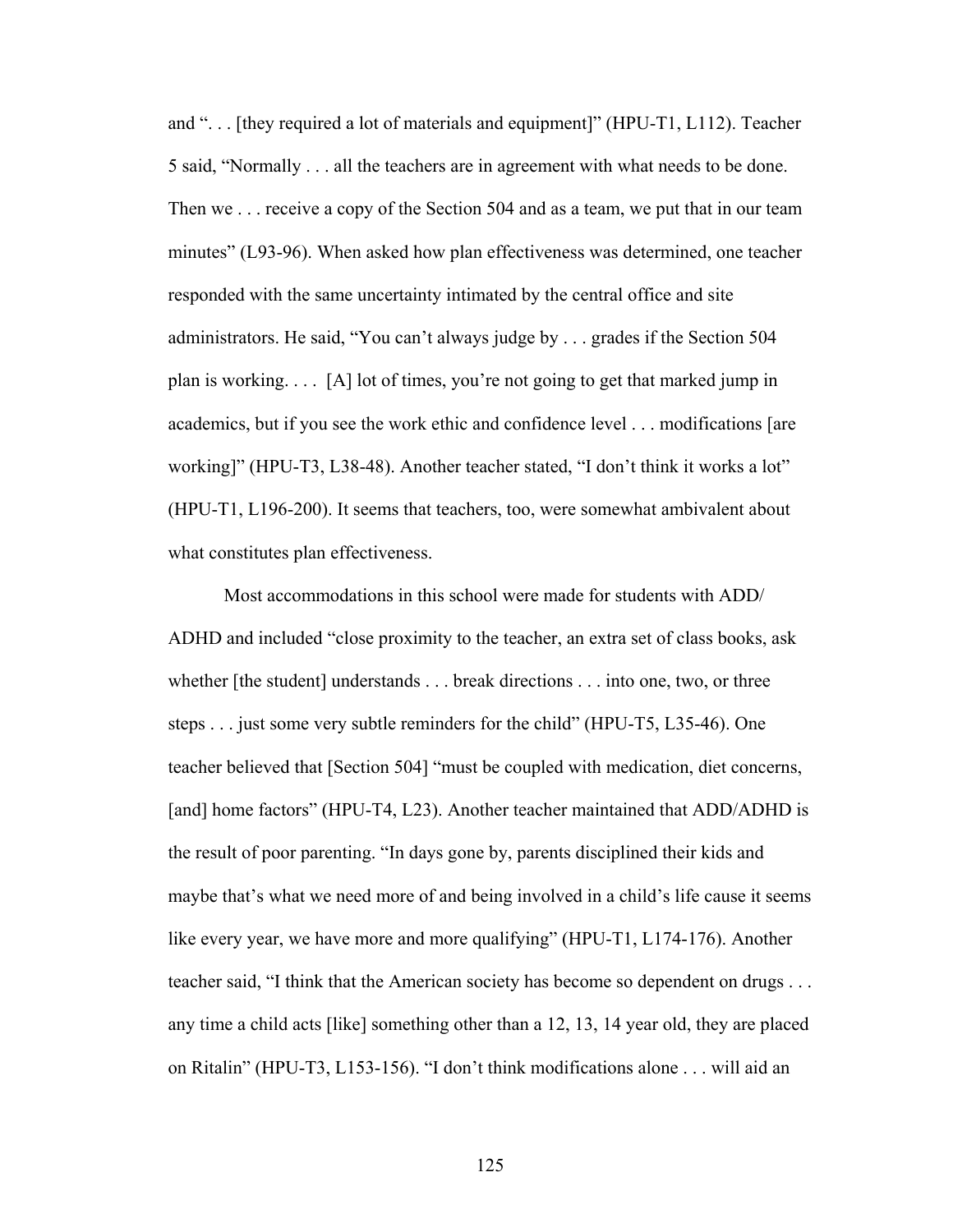ADHD student" (L160-161). Some teachers attributed ADD/ADHD to parenting inadequacies and societal demands, or believed that a multimodal response—not just the plan alone—was required to assist such students. However, another teacher stated, "It's a very valuable resource . . . teachers . . . and parents have a way of communicating back and forth. . . . It's a very important part of the educational process" (HPU-T5, L167-174).

### School LPU

 Central office administrator. The LPU central office administrator commented that teachers of a student with an IAP should "be aware of the needs of that youngster, [and] what's on that plan. . . . That they know what is expected of them and that youngster, so that [the plan] can be properly implemented" (LPU-COA, L50- 54). The teacher's "input in any of the meetings throughout the year or at that particular putting it together meeting is very important" (L54-56). Materials and equipment seemed to pose no implementation issue. To determine plan effectiveness, the central office administrator posed certain questions:

 Is the child succeeding? Is he making it? Is he still struggling? If he's still struggling, maybe we need to comeback and see if we are missing something here. . . . You know, even though it says that we come back and look at this regularly, do we need to come back sooner because he's not doing well? If it's working, then he should be succeeding" (LPU-COA, L21-25).

 Site administrator. The site administrator for the low plan usage school indicated that after eligibility qualification, parents attended the plan development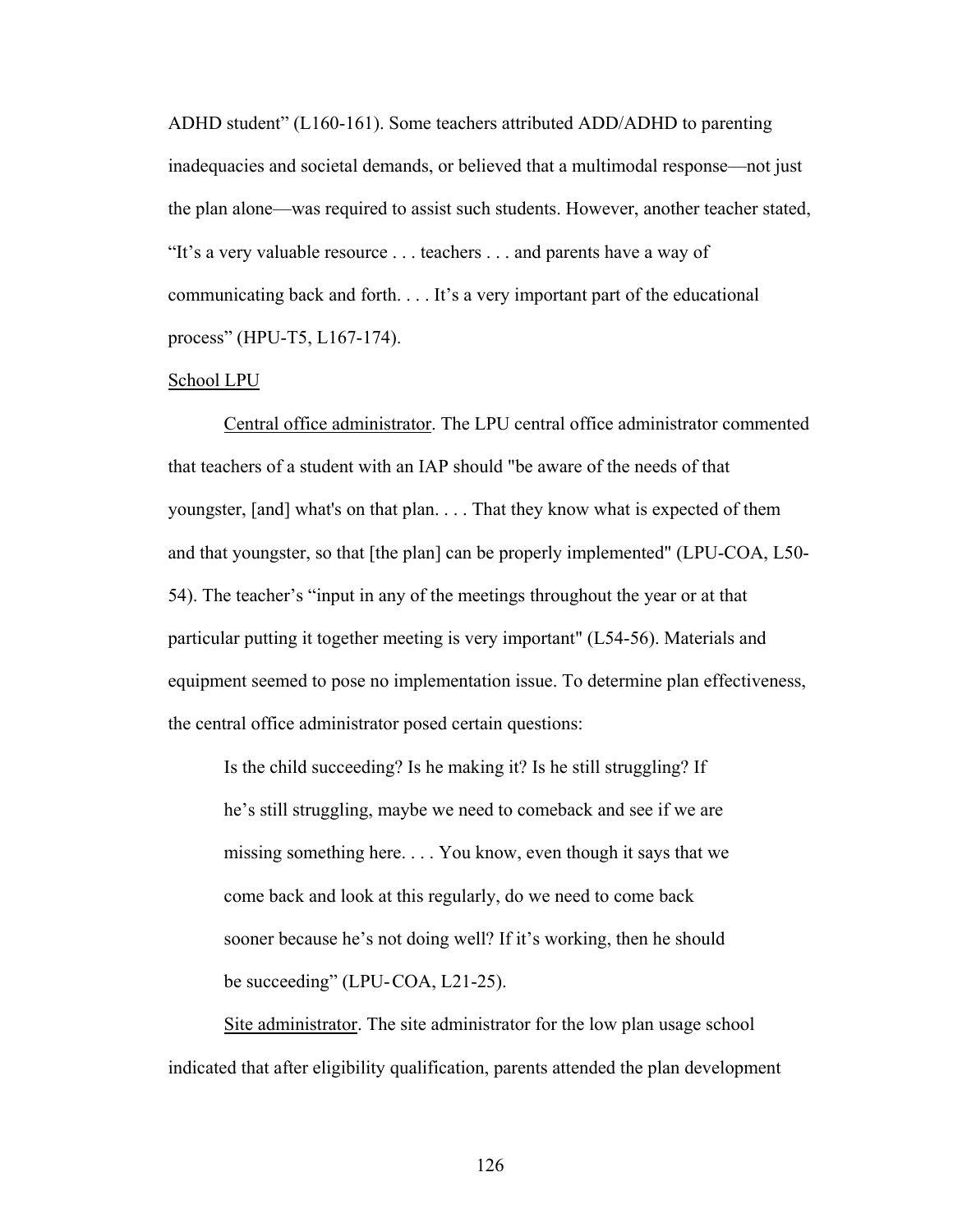meeting to participate in the selection of accommodations. She described a litany of accommodations used, stating:

[A] physically impaired child would necessitate some type of preferential seating . . . making sure the student is sitting close to the door for easy access, getting into the classroom through a fire drill or anything, having the student leave class early if necessary for mobility, having a buddy for the student as far as taking notes, or carrying books, or helping with organization . . . , being able to go to the nurse—if that would be a factor, you know bathroom factor or whatever, just when needed. We really haven't had any body [with a physical impairment]. . . . It'll have to be a little knowledge between the student and the teacher if they felt to leave the classroom to go to the guidance counselor . . . go to support per sonnel—that they could—not devise a signal, but like a cueing that the student could just leave if need be, if the situation [was] deemed frustrating, or at a point where they felt they needed a time out or something like that. I know that's been done. What we've done for [ADHD] children is—usually the preferential seating, sitting near the teacher, usually--away from the window . . . pencil sharpener. . . . The teacher would be aware during the course of the class to have the student's attention . . . do some cueing or going up to their desk and patting the desk just to get the back to focus. If a verbal cue [was] necessary, they would do that. At times, there's like shortened assign-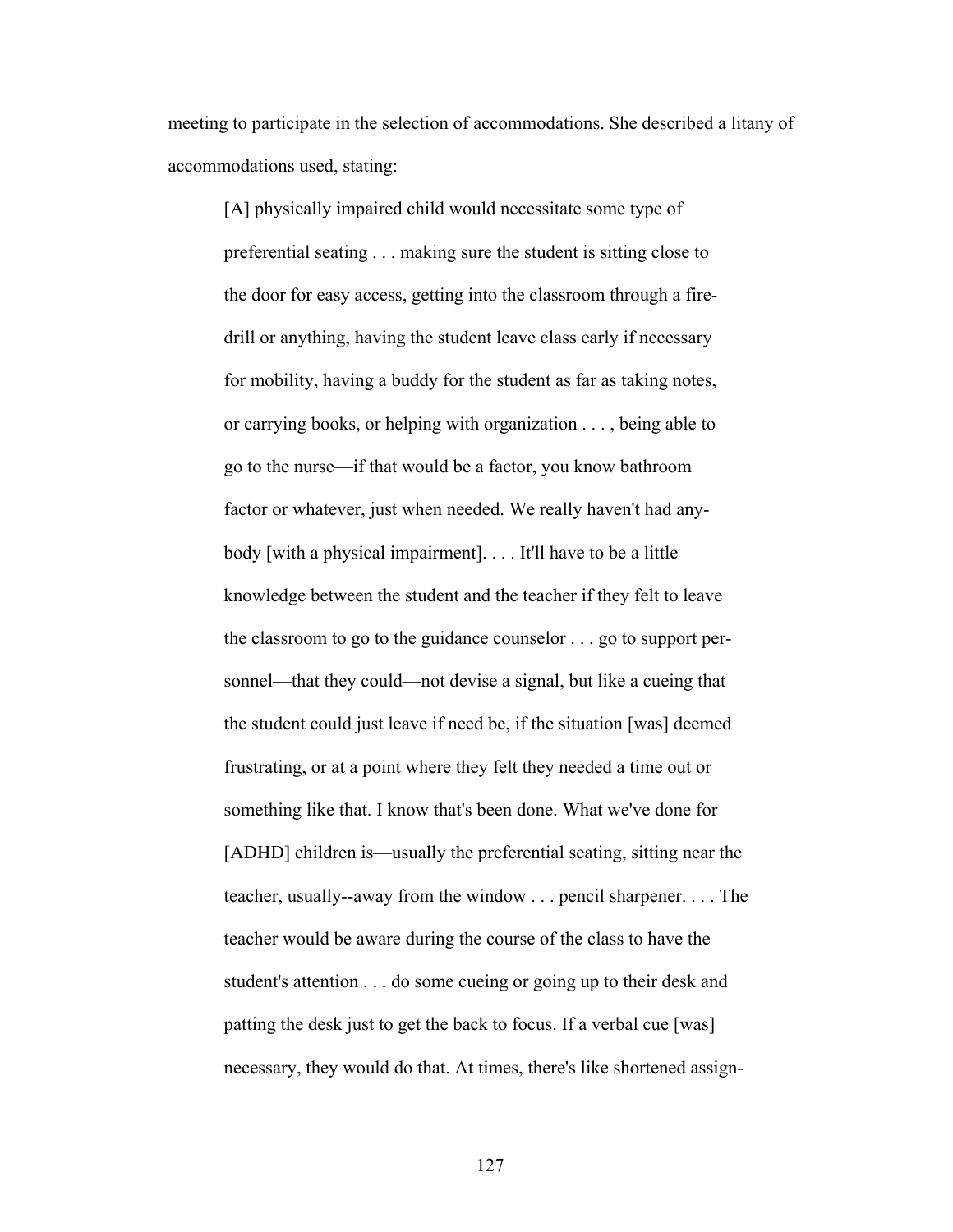ments. Knowing that there are five formal problems on the board, the student would only do three. You know, but this would be something that would be discussed beforehand and not really brought to the atten tion of the whole class. Using calculators, you know they've done that. Going to the guidance counselor, you know we've done that a lot... Obviously in our school, going to support personnel because of the immediacy of seeing someone is necessary, usually, but the support personnel isn't always available and being a small school, we even have less support personnel there to deal with the students. Not having a school psychologist here for that purpose . . . [it's] hard for her and for the visiting teacher/social worker to hold these programs. So, I think that's probably a whole citywide type of problem. If . . . we find [that these ADHD kids] need these services or this kind of support personnel and, as I said, it should be immediately—then we're going to have to do some more hiring. (LPU-SA, L54-91)

Asked about determination of plan effectiveness, she indicated, "Well, looking at the student's grades, talking to the student, following through with the guidance counselor . . . talking to the parent. We do review the Section 504 plans annually . . ." (L92-94). She offered that "at times parents or teachers will say 'Well we don't need to do this anymore', or 'Let's do this or that.' As far as regular review of them, no" (L94-96). Plans are implemented and "teachers get back with me, or the guidance counselor and say, 'This isn't working'. You know, no news is good news kind of thing, so you figure everything is going to be all right" (L94-98). She said, "[We] try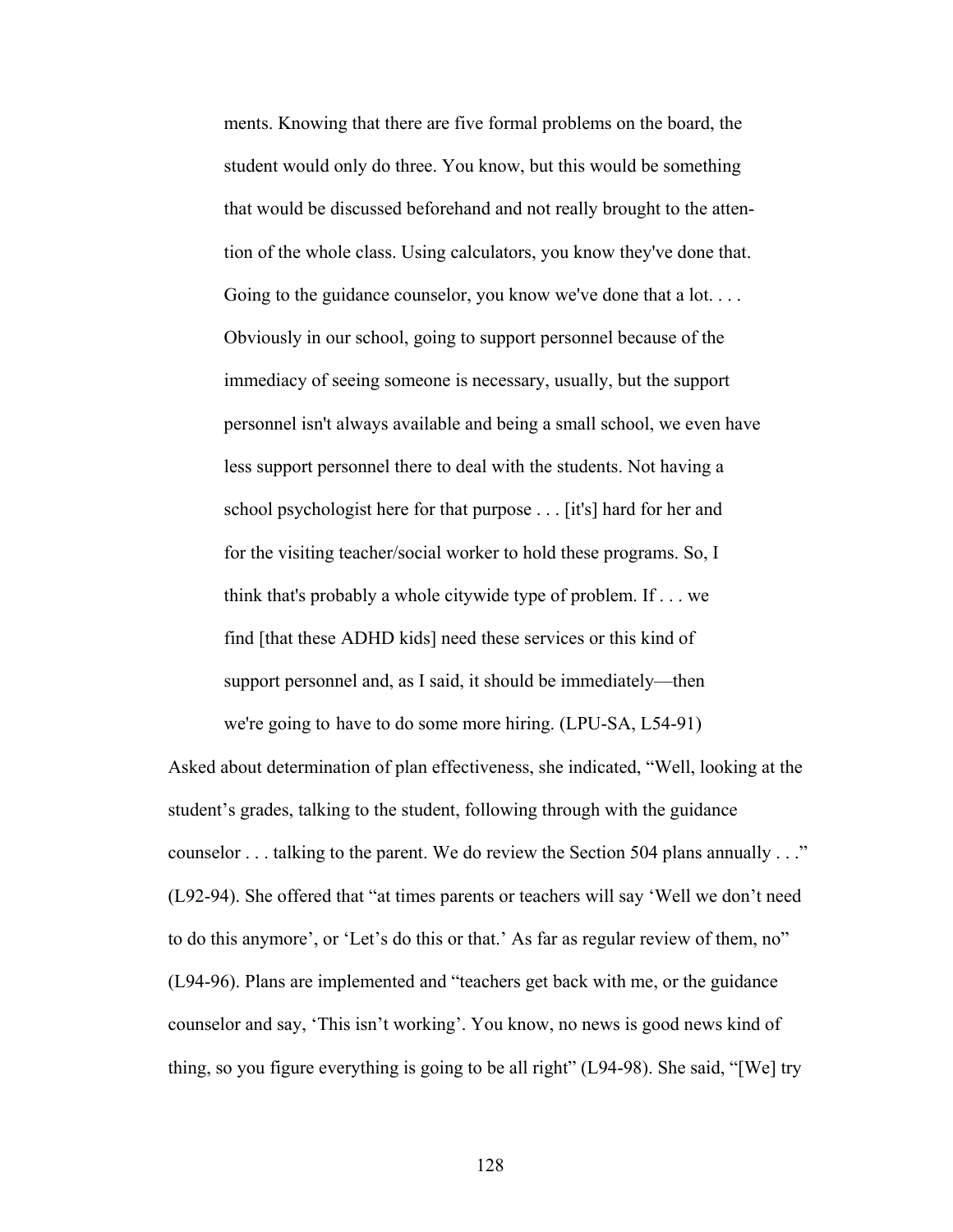when the nine weeks are over . . . looking at giving the plan to the new elective teacher. . . . But I guess I kind of leave it up to the parent and the teacher. Again, I'm out of that loop" (L98-101). "... [Section 504 plans] are really good teaching" (L70-71). She continued:

[ADD/ADHD] further labels them. Let's put it this way, it can have negative connotations as well as positive. I've seen at times [with] the severely ADHD kid where the §504 plan [and] medication isn't helping. You have all these accommodations, but they're not really working as they should, but that almost hurts the student" (L122-123).

 Teachers. LPU teachers understood that they were the primary implementers of accommodation plans. In one teacher's words, "[The site administrator] would go through . . . give us some recommendations and then, we'd just go from there" (LPU-T3, L69-70). Another teacher said, "[We've] got our special education coordinator who is responsible for all Section 504 plans and I'm not sure personally whether she individually writes all these plans, but I know that she is more than likely responsible for them" (LPU-T1, L44-47).

 Some students were physically impaired, but one teacher indicated that he "hadn't personally had to deal with anyone with a physical impairment" nor had he served a mentally impaired student (LPU-T4, L80-81). Difficulties arose in gathering some materials for students with physical impairments. For instance, one student required large-print books. His teacher said, "Now that was a bit of a hassle—getting them here" (LPU-T3, 105-106). As far as ADD/ADHD students are concerned, "Regular education teachers don't always know about ADD/ADHD; don't offer help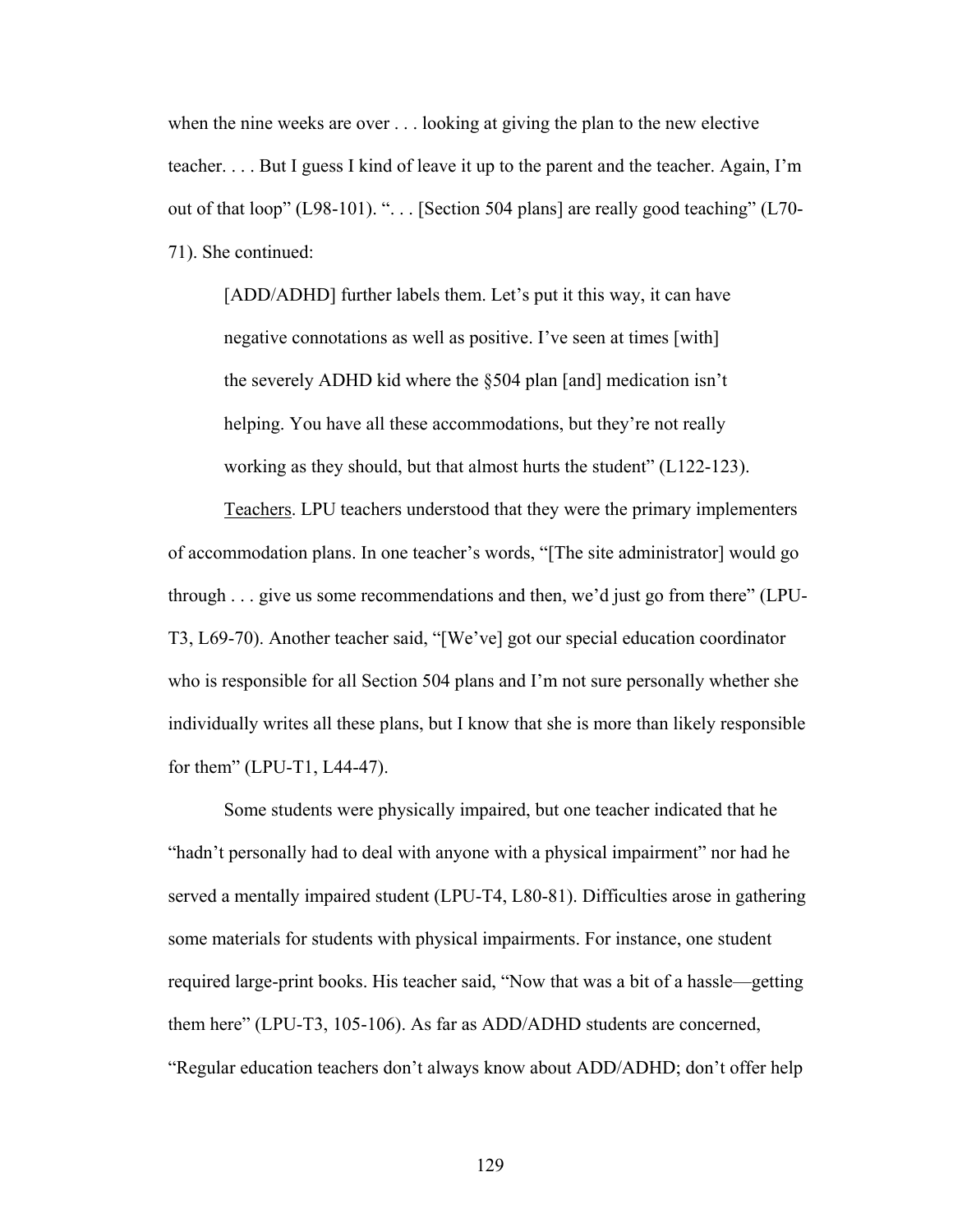to the student who might need it" (LPU-T2, L99-100). "These kids are getting a little bit older and I think they need to have some input on what goes on. [They're] not always brought into these meetings . . ." (LPU-T3, L52-54). A third teacher spoke of his experiences with ADD/ADHD students as nothing more than taking "an extra 3 or 4 minutes here or there . . . to make sure they are focused . . . answer questions . . . wrote their homework down correctly or . . . were taking the right notes . . . something that you could work right into your normal class room functioning" (LPU-T4, L83-88). Teacher 3 recalled one student's case, "Some things, he on his own and his mother decided not to participate in on the Section 504--[to] see what [they] could and could not do" (LPU-T3, L119-121). The teacher stated, "I think the mother wanted [Section 504] just to cover bases—just to make sure that if he would falter, he would have some backup" (L122-123). Teacher 4 stated, "Section 504 plans are not as all encompassing as a pure IEP. So, they're a lot easier as far as I'm concerned to implement. . . . Anything I ever needed was always available" (L161-170). He added, "If the parent wasn't interested in following through, or seeing what was going on, quite often the Section 504 plan . . . left the student no better off (L172-175). In terms of plan effectiveness, another teacher posited, "[It's] either the social piece . . . in the classroom or the grades. . . . To me the social part was equally as important as the grades, if not more. So when I saw that happening, I thought it was working" (LPU-T3, L157-162). Teacher 4 continued, "Quite often, you took into account if say the behaviors that you were trying to modify for this child [were] affecting [him] gradewise  $\dots$  then, the easiest judge is watching a kid go from a D to a B  $\dots$  " (LPU-T4, L89-91).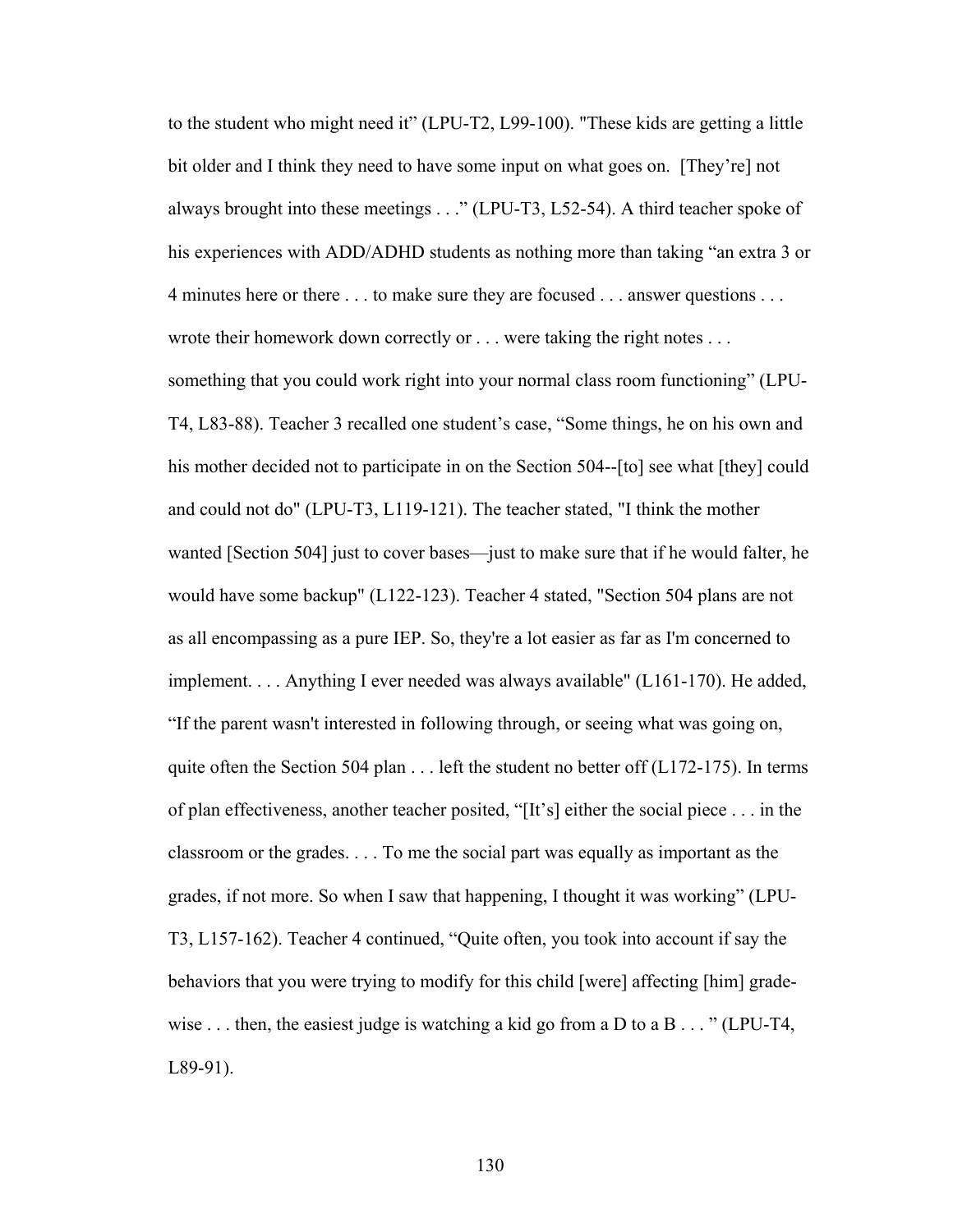Concerning benefit associated with Section 504 for students with ADD/ ADHD, one teacher stated, "[It's] a good purpose and it's a good plan. I'm just not sure if I've seen huge success stories" (LPU-T2, L187-188). Teacher 3 stated, "[I] find that . . . some things with the ADD/ADHD . . . I think our school system schools—and the process and what we throw at them to do—the amount that we have them do—is too intensive sometimes" (L197-200). In what may have been intended as more a teacher accommodation, she added, "So, I think when they do Section 504s for kids, class arrangement or class size needs to be a part of it" (L214-215).

# Cross-case Analysis of Factors Related to Plan Development and Use

 Themes emerging across cases are teacher implementation expectancy, soft effectiveness standards, and ADHD benefit questioned.

 Teacher implementation expectancy. Teachers knew that they should implement accommodations. Most of the Section 504 plans tended to look very similar (HPU-T2) and seemed easy to implement. Actual implementation ranged from time-consuming and demanding to less demanding based on plan content. Infrequently, implementation may have required additional human resources, but teams seemed to guard against incurring direct costs. For example, in School HPU, a teacher assistant may have provided oral testing, but in School LPU, students sometimes went to a special education classroom to receive extended time for testtaking. Reportedly, accommodations required large quantities of materials and equipment, but these needs were largely unremarkable. Most teachers in both schools participated in subsequent annual reviews of Section 504 plans developed initially at the elementary school level. Some reviews led to actual revisions of existing plans.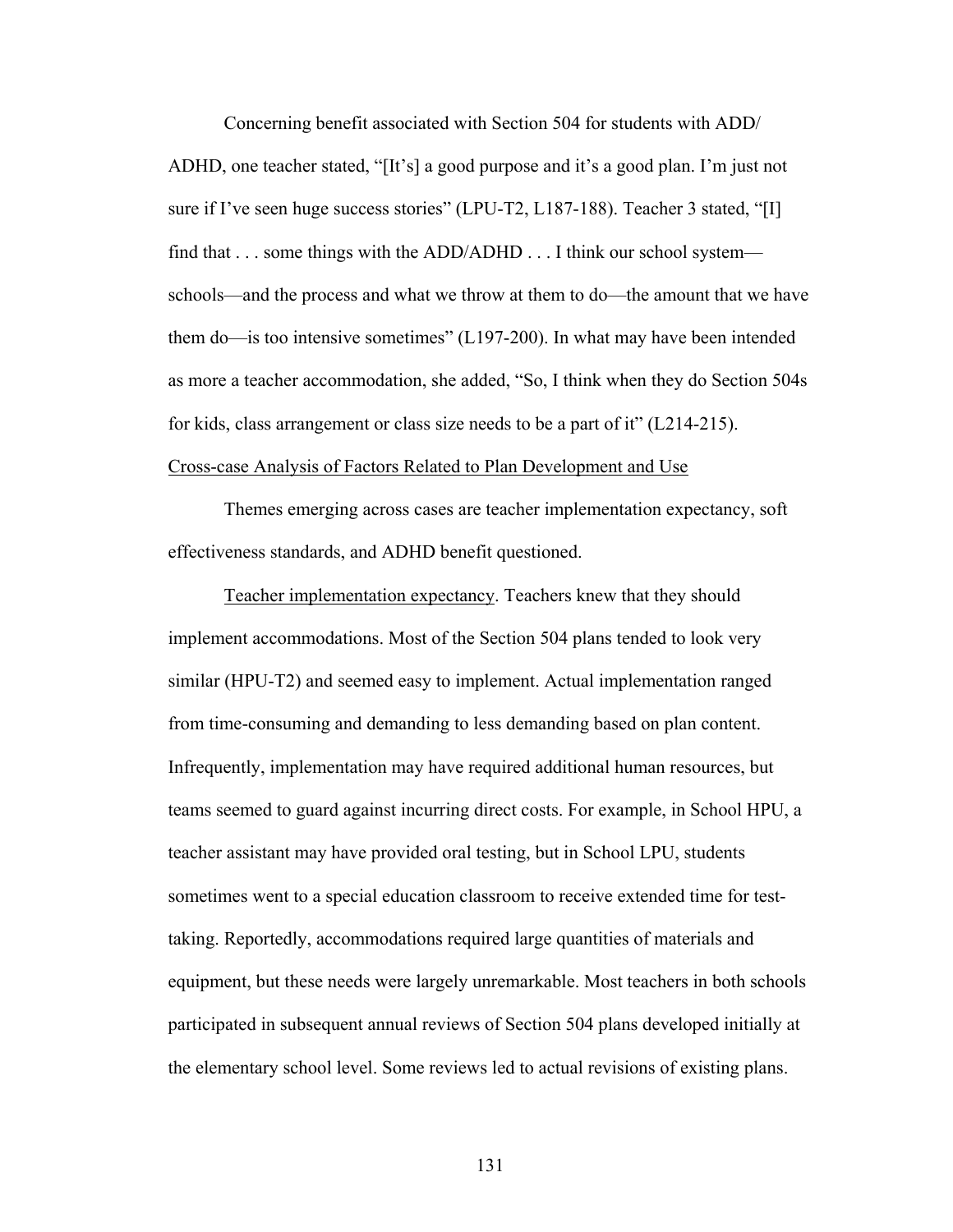Even though it seemed to occur more prominently in School HPU, teams in both schools felt that parents and students should assume some responsibility for plan implementation. This belief is unsubstantiated in Section 504 policy and suggests low awareness among policy users.

 Soft effectiveness standards. Central office administrators seemed to believe that equal access and classroom success, along with seeing and knowing what to implement, were indicators of plan effectiveness. In both schools, site administrators reported close monitoring of students' progress and of parents' and teachers' involvement in decisions about plan effectiveness. Academic success was emphasized prominently and plans were reviewed at least annually. Formal structures for determination of plan effectiveness did not exist. Some teachers believed that plan effectiveness was indeterminable, but more especially on the basis of grades alone. Teachers thusly persuaded valued consideration given to factors such as the student's work ethic, confidence level, grade improvement, social gains, positive feedback, as well as to improvement in the student's affect in the classroom. Other suggestions given by administrators and teachers for determining plan effectiveness were observations of actual implementation of the plans, improvements in test performance, and students' success in the classroom. Because of the lack of uniformity concerning plan effectiveness, it sometimes was easy to apply a standard of, "No news is good news."

 Benefit to students with ADHD questioned. A general belief abounded that the presence of a Section 504 plan alerted teachers to students' needs, giving every student comparable opportunity. Some teachers recognized the contributions of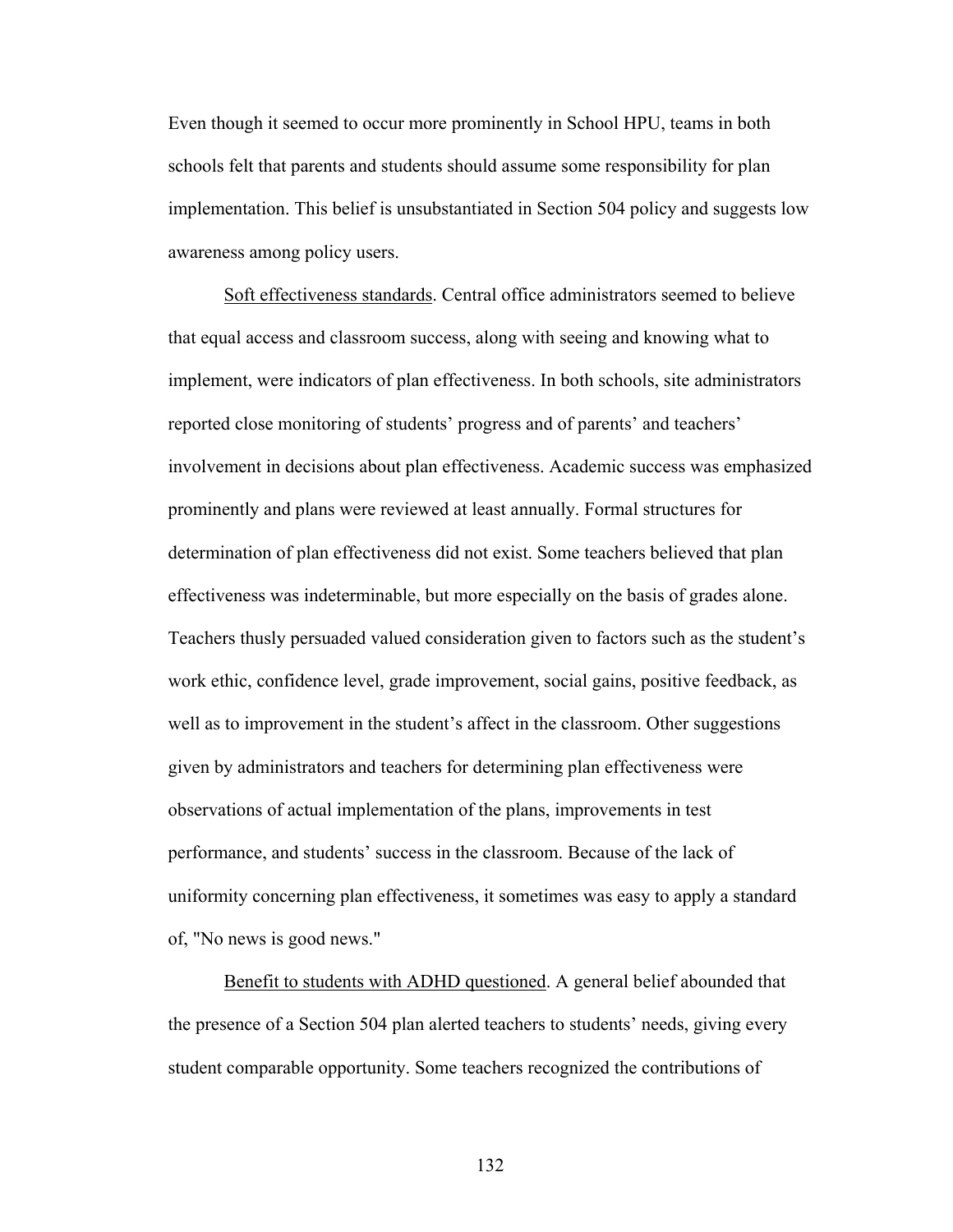Section 504 as allowing the child to remain in the regular classroom, forcing teachers to deal with children of all socioeconomic levels, and helping other children become more tolerant of students with disabilities. However, specific benefits to students with ADHD were questionable due to social issues, intensive rigor in the curriculum, class size, labeling, and parenting issues. Site administrators and most teachers felt that plans alone had neither a curative effect on ADD/ADHD nor a yield of huge success. Summary of Factors Related to Plan Development and Use Across Schools

 A subgroup of the Section 504 team developed the plan. This group minimally included the teachers, the parent, and an administrator or designee. Central office administrators rarely participated in plan development. Teachers bore the primary responsibility for plan implementation, but sometimes shared this responsibility with parents and students. Guidelines for determining plan effectiveness existed neither locally, nor at the state or federal levels. This lack of direction possibly contributed to variant beliefs on ascertaining whether or not a plan was effective. Teachers and site administrators were doubtful that Section 504 plans cured the academic or behavior issues accompanying ADD/ADHD. Interestingly, one teacher indicated that he was uncertain if the special education coordinator (site administrator) "individually writes all these plans," but he believed that she was responsible for them (LPU-T1). His statement suggests that he may not have actually participated in the plan development aspect of the process; nonparticipation contributes to low awareness. Additionally, team decisions should never rest on the shoulders of one team member; indications are that team functions either weakened or became restricted when this occurred. Another discovery was that, "Regular education teachers don't always know about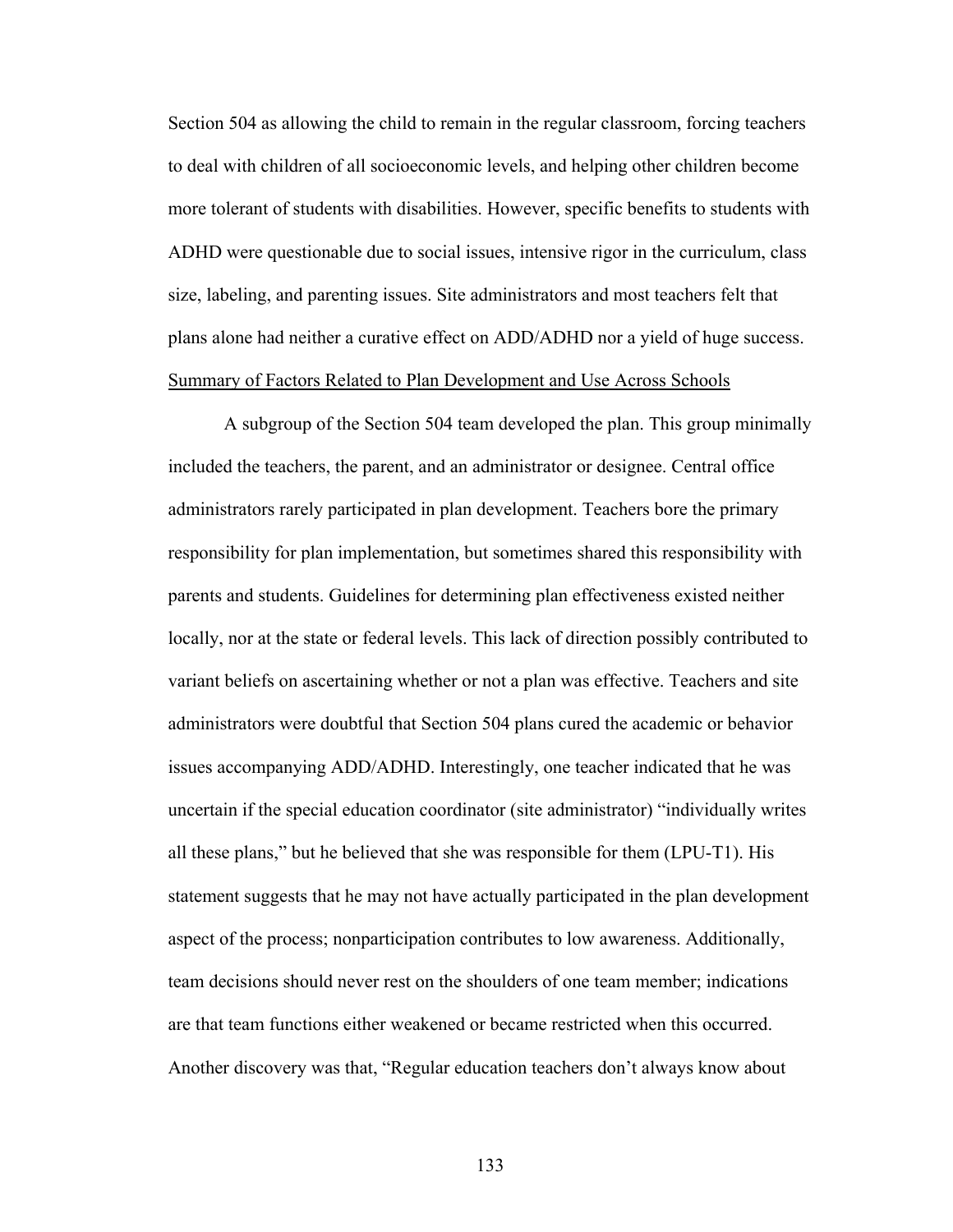ADD/ADHD . . ."don't offer help to the student who might need it" (LPU-T2). This finding applied to School LPU, suggesting low awareness of ADD/ADHD. Low awareness may result in low referrals to the Section 504 team, which could in fact be restrictive of services to students and to growth in plan number. For the most part, it was easy to implement accommodations, but because implementation was potentially time-consuming and costly, the researcher explored the basis of such reports.

Time Factors Associated with Implementing the Section 504 Process

 Implementing the Section 504 process reportedly required considerable time. Time is a precious commodity. Therefore, participants addressed time requirements and the impact of such time requirements on their involvement with the process. In the context of this study, time factors encompassed time required from the point of referral throughout plan development and implementation.

## School HPU

 Central office administrator. In the high-plan-usage school, the central office administrator felt that meetings held before and beyond contract time posed a personal time cost to team members, particularly teachers. She explained:

 The school has had an OCR complaint that the school was not following the Section 504 plan. . . . Responding to the OCR took an inordinate amount of time from the administrator and the teacher in the classroom . . . above and beyond instructional time by going through talking about what has happened . . . trying actually to find things that could prove that [the] child was being provided Section 504 accommodations" (HPU-COA, L19-27).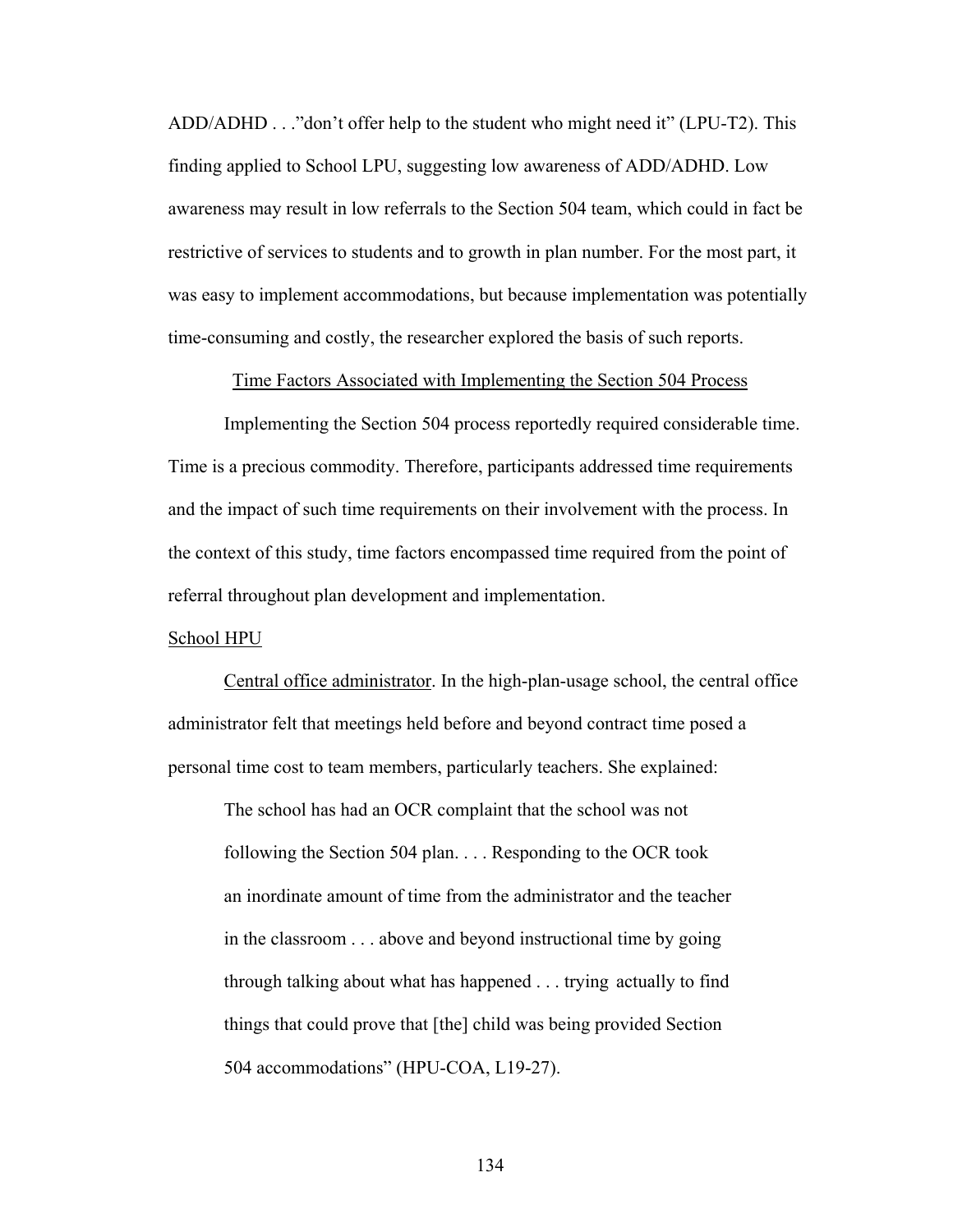Responding to an OCR complaint also could extract precious amounts of time.

 Site administrator. The site administrator acknowledged, "There was the one case. [It] was an extraordinary time demand, but in general, no" (HPU-SA, L118- 120). "We funded our own time. . . . [If] the parent couldn't make it during the school day, [teachers] would come early or stay late or whatever. That was a professional obligation we felt, never an issue" (L133-136). The site administrator sought creative solutions to time concerns.

 Teachers. One teacher opined, "There's a lot of stuff, but most of it's pretty generic" (HPU-T1, L100). She professed:

 [They] know . . . it's not really going to get done, bottom line. . . . It's not even humanly possible. You have a lot of parents so demanding as to what they want done. Some things are practical and done on an everyday basis, but some things get to be really bizarre" (L101-109).

Continuing, she stated, "[The Section 504 process] doesn't demand a lot of my time, not at this stage of my life, but for the other teachers, yeah. I think they're pretty stressed out" (L109-111). She believed, erroneously, that it was appropriate to ignore accommodations that seemed to challenge human capacity; this potentially costly assumption indicates low awareness of the Section 504 mandate. Two other teachers seemed to share the perspective of Teacher 3 who said, "Preferential seating, those types of things don't really take up a lot of time, but when you have to make certain modifications, it can be time-consuming" (L88-91).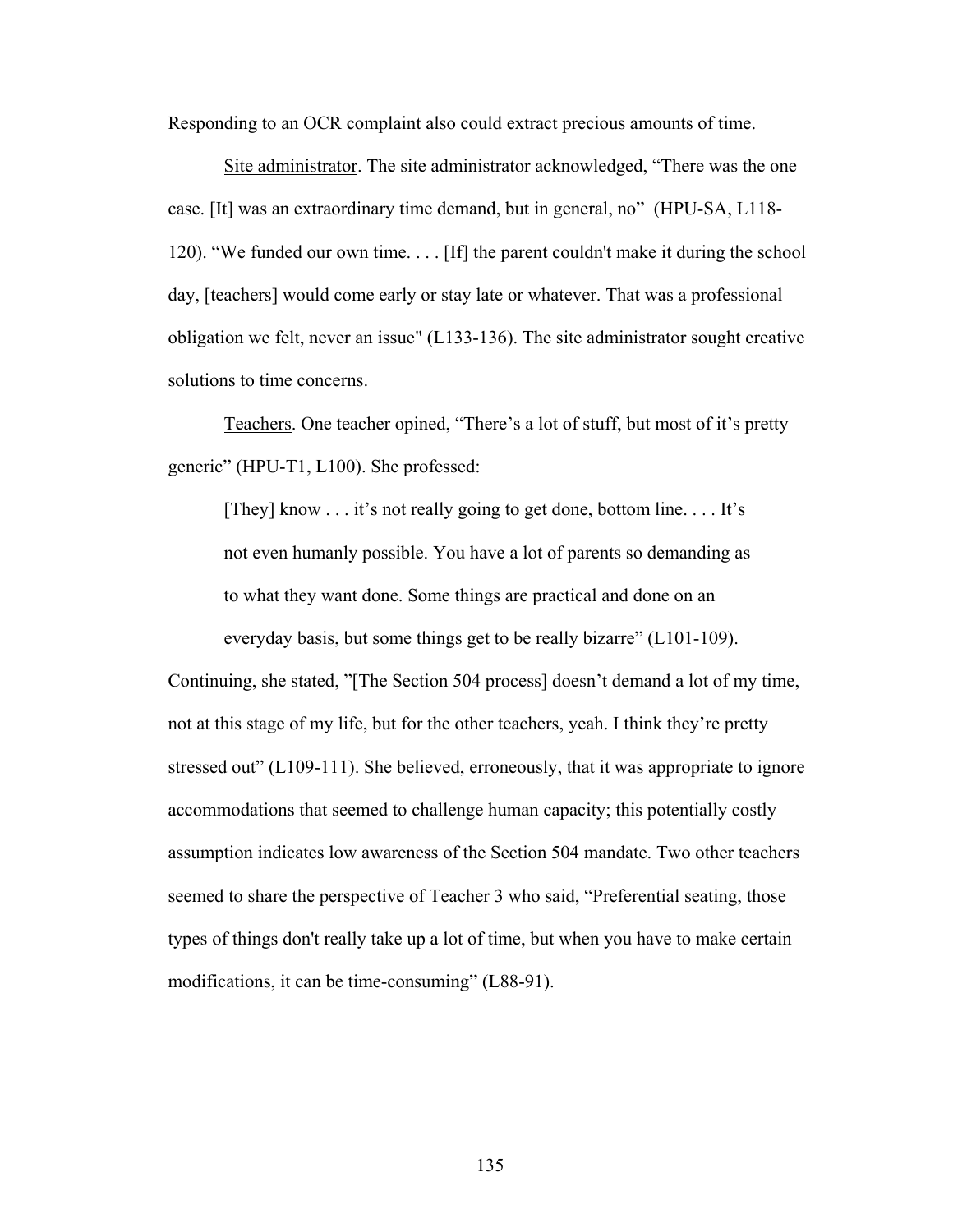### School LPU

Central office administrator. According to the central office administrator, LPU teachers felt the burden of time. "Individually, time is going to be a factor . . ." (LPU-COA, L57). One teacher may think it is "inconvenient to come to a meeting . . . not worth her time. Another teacher thinks it's very important . . . impacts how she is going to work with that [student]. She wants to be there and time is not a factor"  $(L58-60).$ 

Site administrator. The site administrator of the low plan usage school declared, "As far as when we try to hold the meeting, that's always a problem because you're trying to get together a large group of people and really when the core teachers are free. [It] infringes on their planning time" (LPU-SA, L127-120). Time concerns seemed more related to the executive functions expected of the site administrator who facilitated the Section 504 process.

Teachers. Two teachers agreed with Teacher 4's point of view. He stated, "I don't think [time] ever was a factor" (LPU-T4, L179). "It wasn't too bad as far as time. It was really pretty easy" (L167-168). In contrast, a third teacher offered that the time demand "depended upon what the parent wanted" (LPU-T2, L96). Section 504 seemed to pose no undue time hardship relative to process or plan implementation. Time Factors Associated with Implementing the Section 504 Process Across Cases

 Executive or managerial functions extracted high time demands, especially in School LPU. These time demands appeared substantial, but extraordinary time demands related to plan implementation appeared largely unsubstantiated. Modifications were more time-consuming, but the majority of accommodations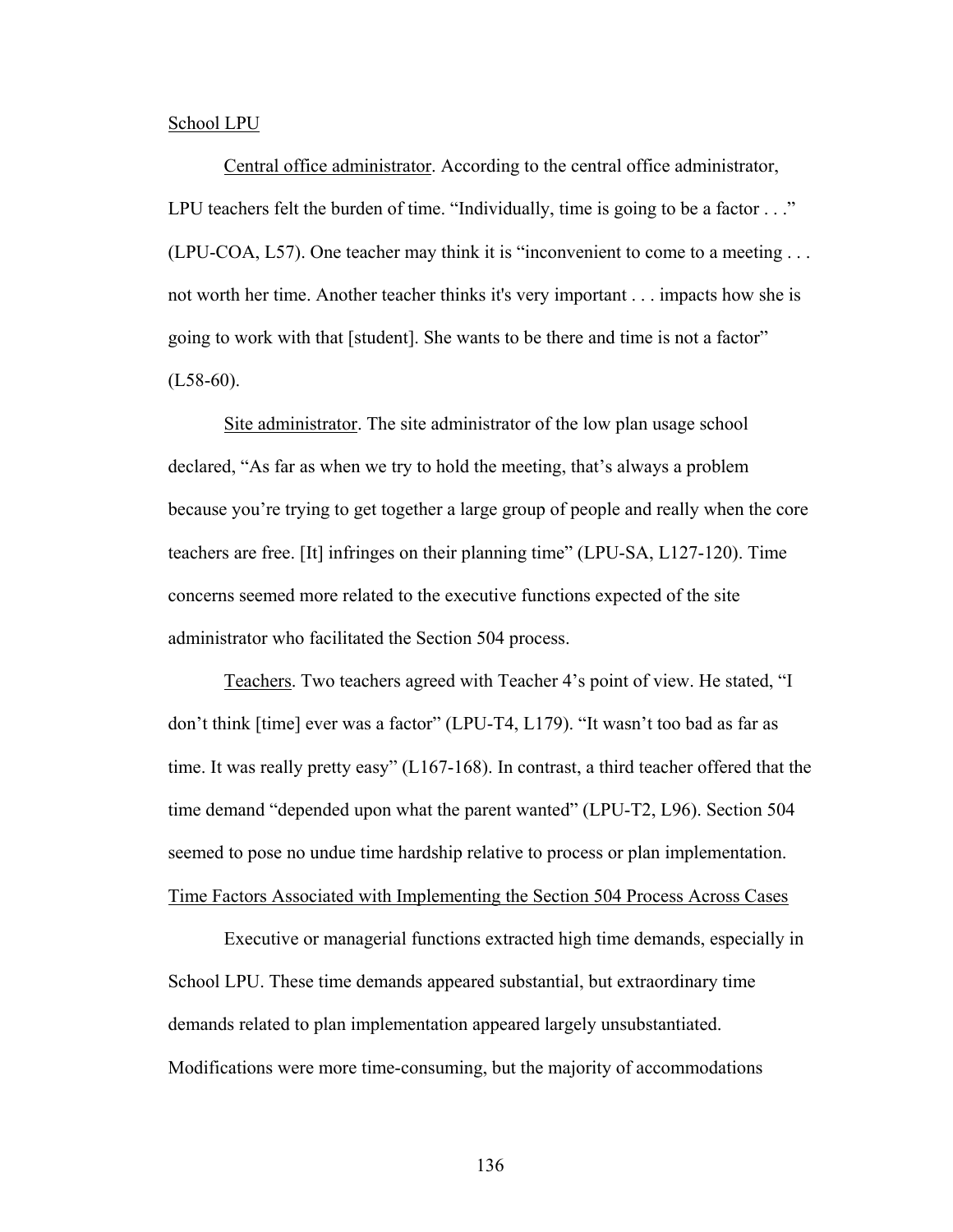seemed innocuous. When numerous meetings were required, a frequent and noticeable time cost to parents as well as school staff occurred. Staff development presented a time usage requirement in both schools as far as ensuring that teachers received necessary information. Mandatory meetings sometimes extended beyond contract hours. Monetary costs were linked to such events when they occurred in School HPU, as compared to personal time costs linked to similar events in School LPU. As far as it can be determined, both schools resolved their own issues concerning time requirements linked to the Section 504 process.

 Themes across cases are executive functions intrude and personal time intrusions.

 Executive functions intrude. High time demands pertained to executive or managerial functions incurred in resolving scheduling issues, gathering participants, and presiding over multiple meetings and multiple team processes. These burdens resided with the site administrator. Responding to complaints made by parents to the Office for Civil Rights could exert a substantial time draw on administrators and teachers, as well. However, extraordinary time demands related to plan implementation were largely unsubstantiated, especially for teachers.

 Personal time intrusions. Numerous meetings infringed on teachers' planning time. Other meetings occurred before and after school, creating a problem for some teachers, particularly in School HPU. The time required to proceed through the steps of the process affected teachers, parents, other school staff. Mandatory time beyond contract hours was required, but schools funded their own time costs. The HPU central office administrator linked such time costs to monetary compensation,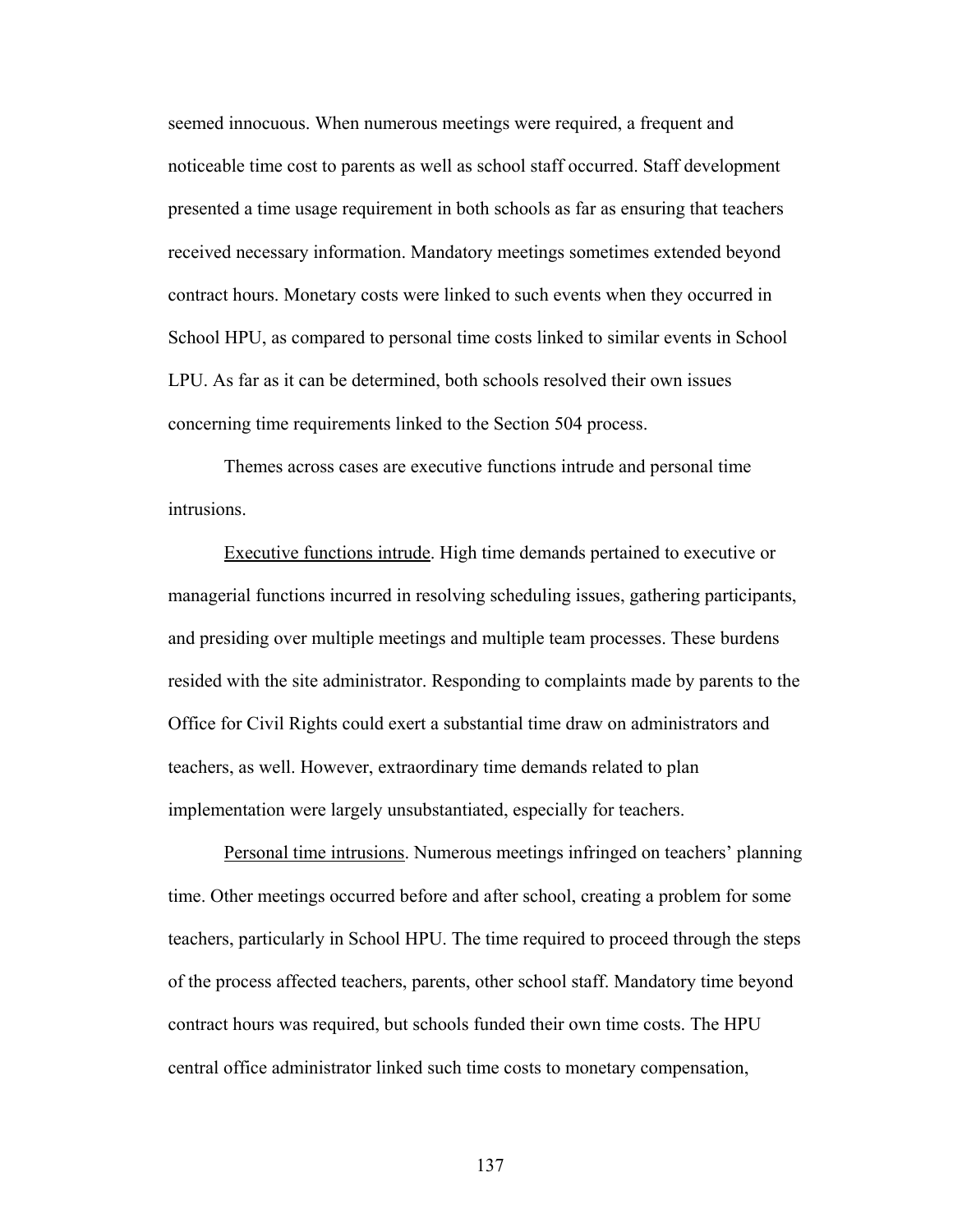whereas in School LPU, such time usage constituted a personal time cost. In all, the majority of accommodations related to plan implementation were innocuous. Summary of Time Factors Associated With Implementing the Section 504 Process

## Across Schools

 Executive functions imposed substantial time demands on administrators. If executive functions included responding to OCR complaints, notable time demands can encumber central office and site administrators, as well as teachers. Distinctions between modifications and accommodations were implied. While those differences were undefined, implementing modifications was more time-consuming. Decisions to resolve personal time cost originated from a standpoint of professional obligation or need. Insofar as it can be determined, both schools resolved their own challenges concerning time. One teacher in School HPU remarked that some accommodations were not "really going to get done, bottom line" (T1). It is important to note that Section 504 offers no latitude for gross misconduct or willful refusal to implement a plan. A teacher in School LPU offered that the time demand "depended upon what the parent wanted." This response suggests capitulation to parents. Both instances seem to reflect low awareness on the part of teachers.

 School teams recognized costs; therefore, the manner in which costs affected the process seemed worthy of exploration. Findings on cost appear in the next section.

## Cost Factors Associated with Implementing the Section 504 Process

 Because time requirements appeared to be compelling, and because time is considered a scarce and limited resource in a modern fast-paced world, one aspect of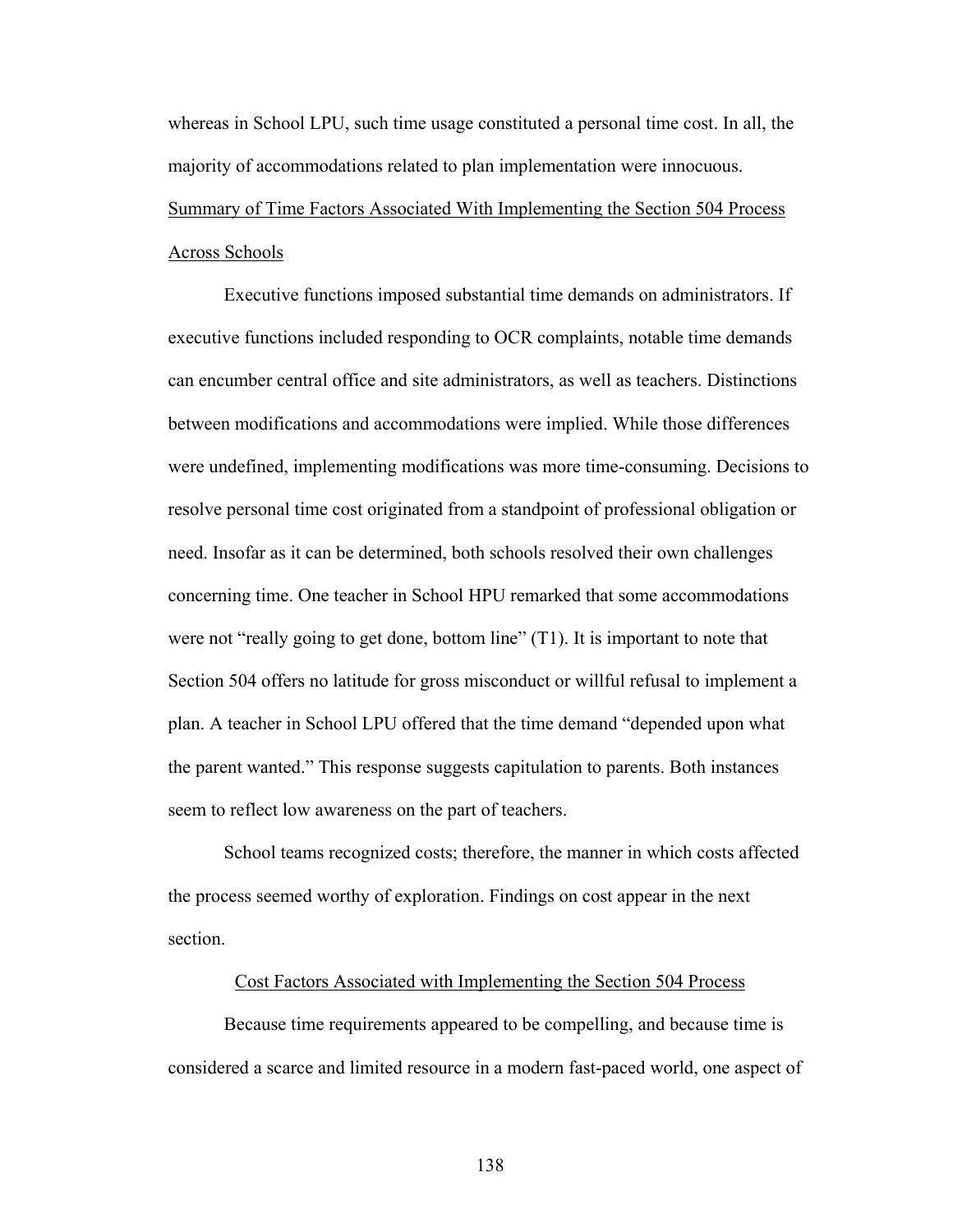this research was to examine participants' perceptions of "time costs." Time required for one activity takes away time from another potential activity and is thus a "cost." Potential costs included finding time for executive functions, losing personal time, losing instructional time, finding time to hold or to attend required meetings, and spending time disseminating information. However, time is not the only cost. Section 504 plans cost money as well.

#### School HPU

 Central office administrator. At the high-plan-usage school, the central office coordinator observed that some accommodations could be very costly, such as "specific books at home, Recordings For the Blind (recorded books), or tape recorders; yes, it can be very costly" (HPU-COA, L126-27). She said:

 So, we don't always have to provide the Cadillac, but just equal access. Some students require barrier-free environments or special transportation. It's definitely a cost. The students do not fall under the IDEA, so those students require specialized services or related services. . . . We've been asked to provide homebound services to make up instruction that the parent felt that the student lacked be cause those accommodations were not being provided" (HPU-L126-35).

With regard given to the size of the school district, she stated, "I'm going to probably take a guess [of] \$50, 000 for materials, equipment, and specialized assistive technology, NCR paper, second set of books, special tape recorder that the students get through consultation . . ." (L40-43). She pointed out, "[You] have to pay for travel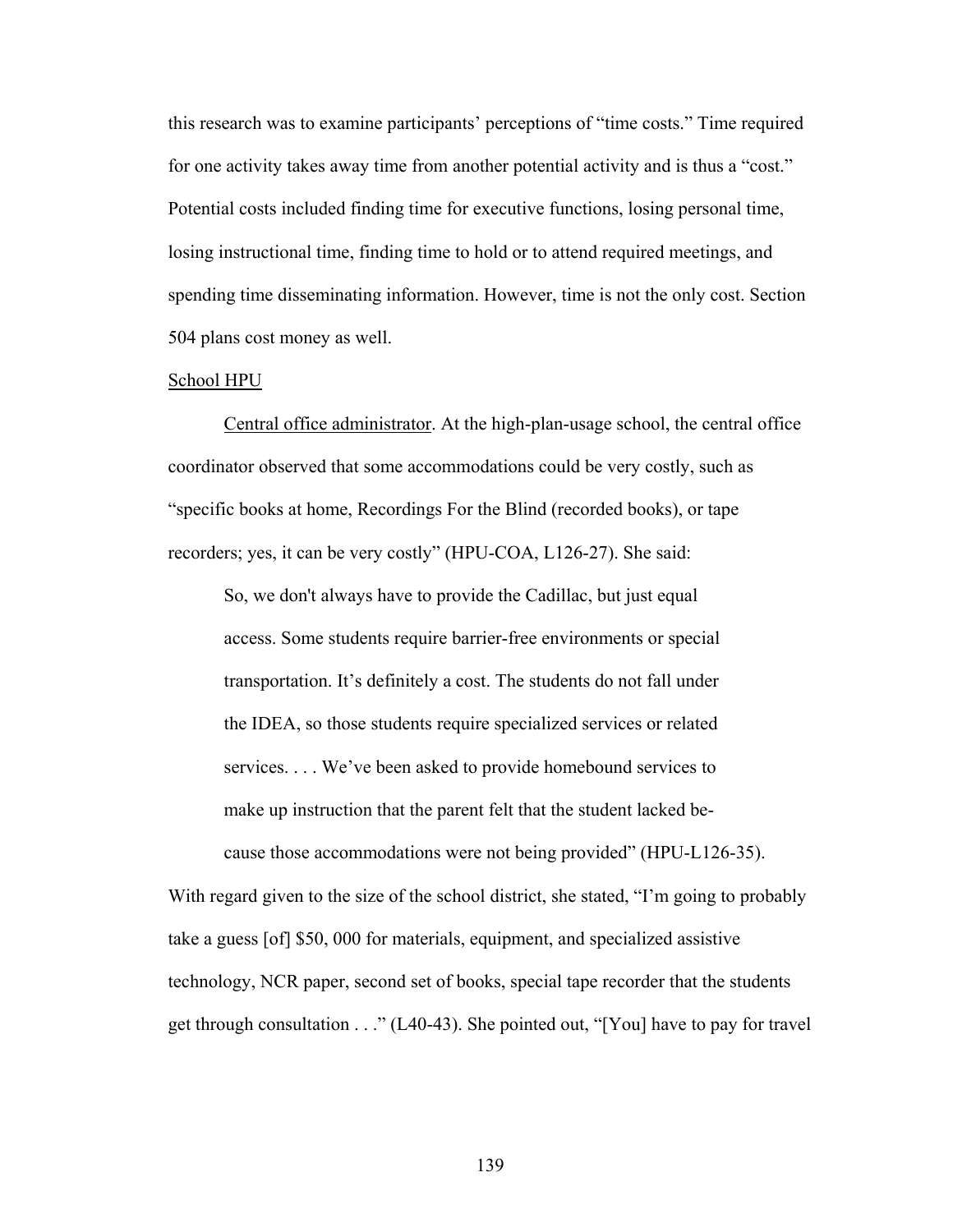time for those itinerants, those providing the specialized instruction. . . . I'd say as it's occurring now, [it] could be very costly depending on the school and—I think because of a school division our size" (L44-47). She reiterated, "Because Section 504 is not special education [those students] can get specialized instruction. It doesn't have to be special education. It could be from general education teachers tutoring, which can be very costly" (L147-149). Teachers participate in Section 504 meetings. "[They] are taken out of their classrooms. . . . Sometimes, that requires the school to get substitutes or somebody to cover the class" (L117-119). Costs involved staff development and meetings held beyond contract time. "You need to be able to make [staff development] mandatory and when you make things mandatory, and it's above and beyond contract time, teachers need to be compensated" (L122-124). From the central office administrator's point of view, actual and implicit costs existed.

 Site administrator. The HPU site administrator stated, "[A]lthough it was never articulated and although we never saw a memo to that affect, we were always very concerned about incurring a cost" (HPU-SA, L120-121). For instance, the school "had easily probably 110 additional textbooks circulating. . . . That's a core team" (L139-140). Costs were actual and implicit; cost consciousness was required.

 Teachers. Teachers believed that materials and equipment were available. One teacher said, "[It's] not costing me any more than [what] I normally do . . . What I normally do, I do for all of my kids. They're all special" (HPU-T1, L133-134). Another teacher asserted, "It costs the school system money when they supply the laptops . . ." (HPU-T2, L65-66). The same teacher believed (incorrectly) that "there would be costs to parents such as getting hearing [screenings]" (L70-71). There were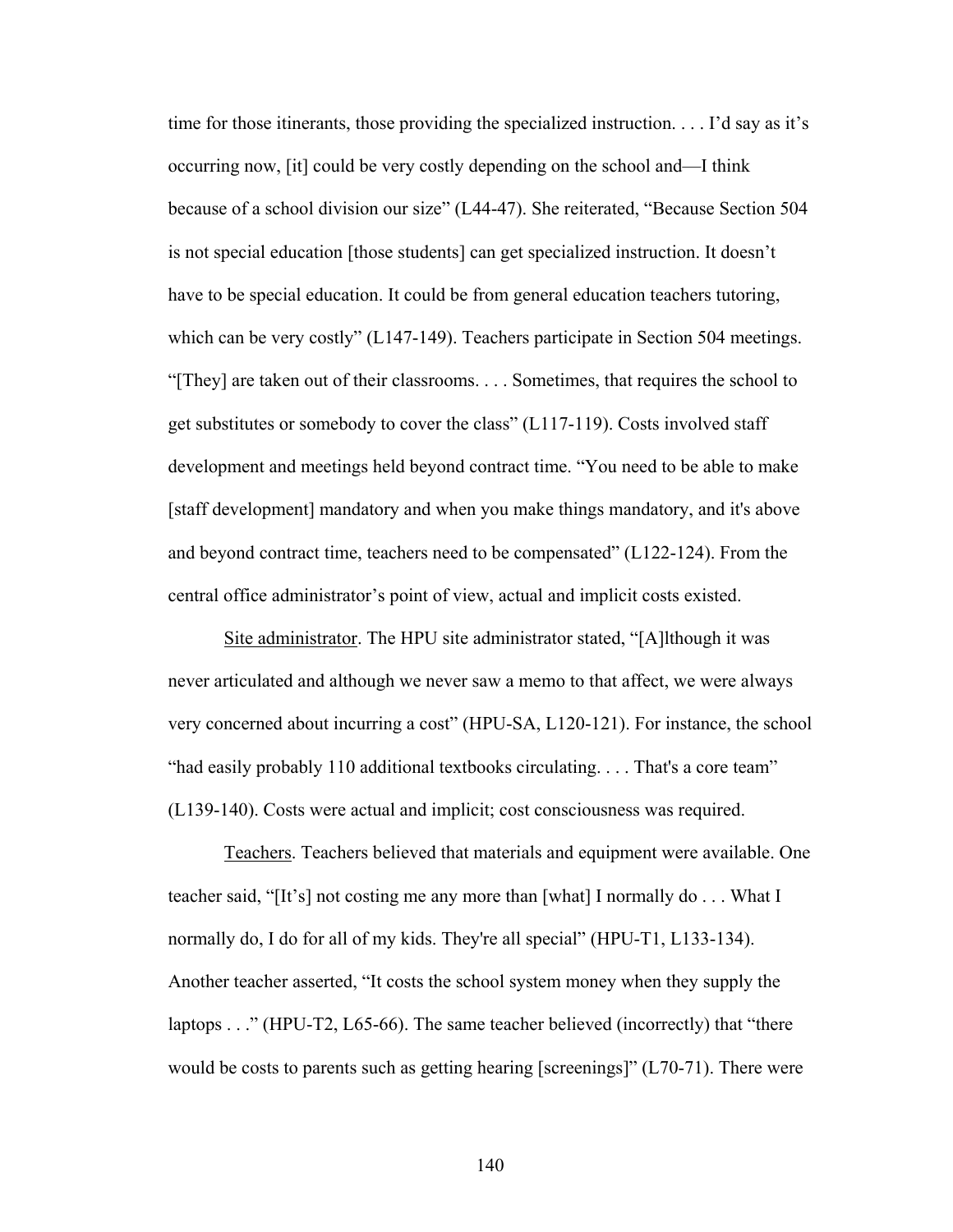no actual costs to teachers, but teachers believed there were actual costs to the school district and to parents.

#### School LPU

Central office administrator. For the low-plan-usage school, the cost impact pertained to "time for meetings, time for getting information disseminated to all the teachers involved if they don't come to meetings, someone following up. . . . So it's a time cost, a real monetary time cost if there's an equipment need" (LPU-COA, L85- 88). The management of the Section 504 process and equipment needs involve costs.

Site administrator. Costs surfaced in connection with loss of teachers' planning and instructional time. "So, I guess you could say that time, and cost, is a factor because if you're looking at the broad spectrum, they lose that time because we try not to take them out of the classroom" (LPU-SA, L121-124). The site administrator agreed with the central office administrator about time costs linked to the management of the process.

 Teachers. Broadly speaking, teachers identified costs related to time, money, materials, and equipment. However, the prevailing consensus about time-related costs was that "time was no cost factor . . . [The teacher was] never required to spend money" (LPU-T3, L131-134). Teachers recognized costs, but these costs did not relate to money. Mention was not made of costs linked to managing the process. Cost Factors Associated with Implementing the Section 504 Process Across Cases

 Two themes emerged concerning cost; actual and implicit costs exist. The manner in which schools resolved issues related to cost, when they had not yet come to the attention of the central office, showed creativity in resolution and avoidance.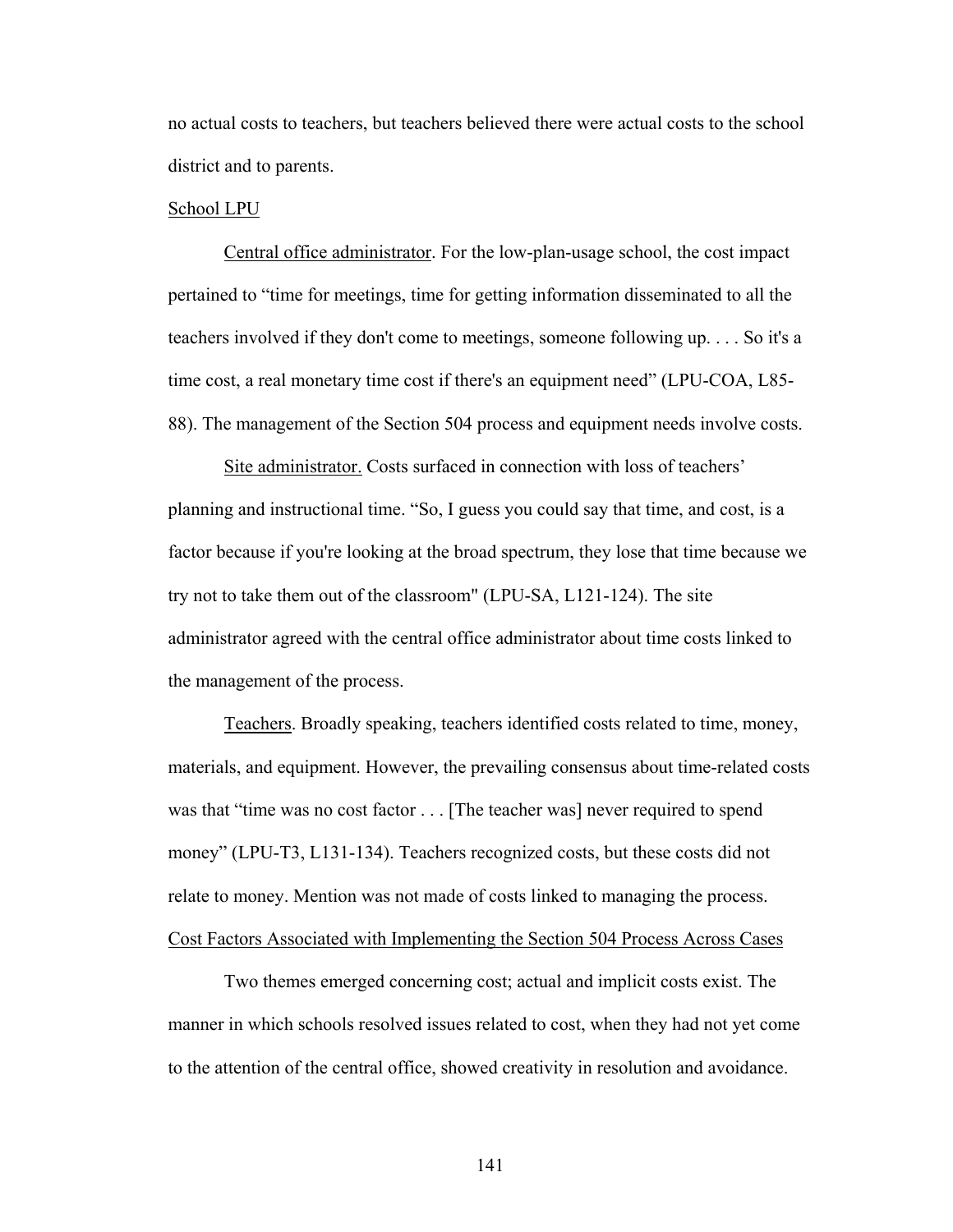Actual costs exist. Actual costs existed in relation to managing the process and obtaining materials and equipment. Central office administrators concurred with time, material, and equipment costs. They recognized that monetary costs were indeed associated with the purchase of certain materials, equipment, services, the appropriation of human resources, and resolving legal issues. Site administrators avoided costs, but recognized costs for materials and time costs to teachers. Teachers incurred no out-of-pocket expenses related to implementing the process, but personal time costs did exist in terms of loss of planning time and attending meetings held before and after school. Each school purchased its own materials and equipment; these purchases cost. If costs were extensive or intruded upon school budgets, the Section 504 central office coordinator or the itinerant support staff helped resolve them.

Implicit costs exist. These costs involved efforts to resolve legal issues, teacher participation in the process, compensation for teachers who attended meetings beyond their contract day, the creation of barrier-free environments, use of time and human resources, and the acquisition of specialized instruction and related services. Summary of Cost Factors Associated with Implementing the Section 504 Process Across Cases

Costs were both actual and implicit. Central office administrators agreed that equipment costs and that an instructional time costs existed for teachers. Site administrators did not agree on costs. The HPU site administrator was conscious of cost containment, especially concerning the provision of "additional textbooks." On the other hand, the LPU site administrator limited her cost concerns to lost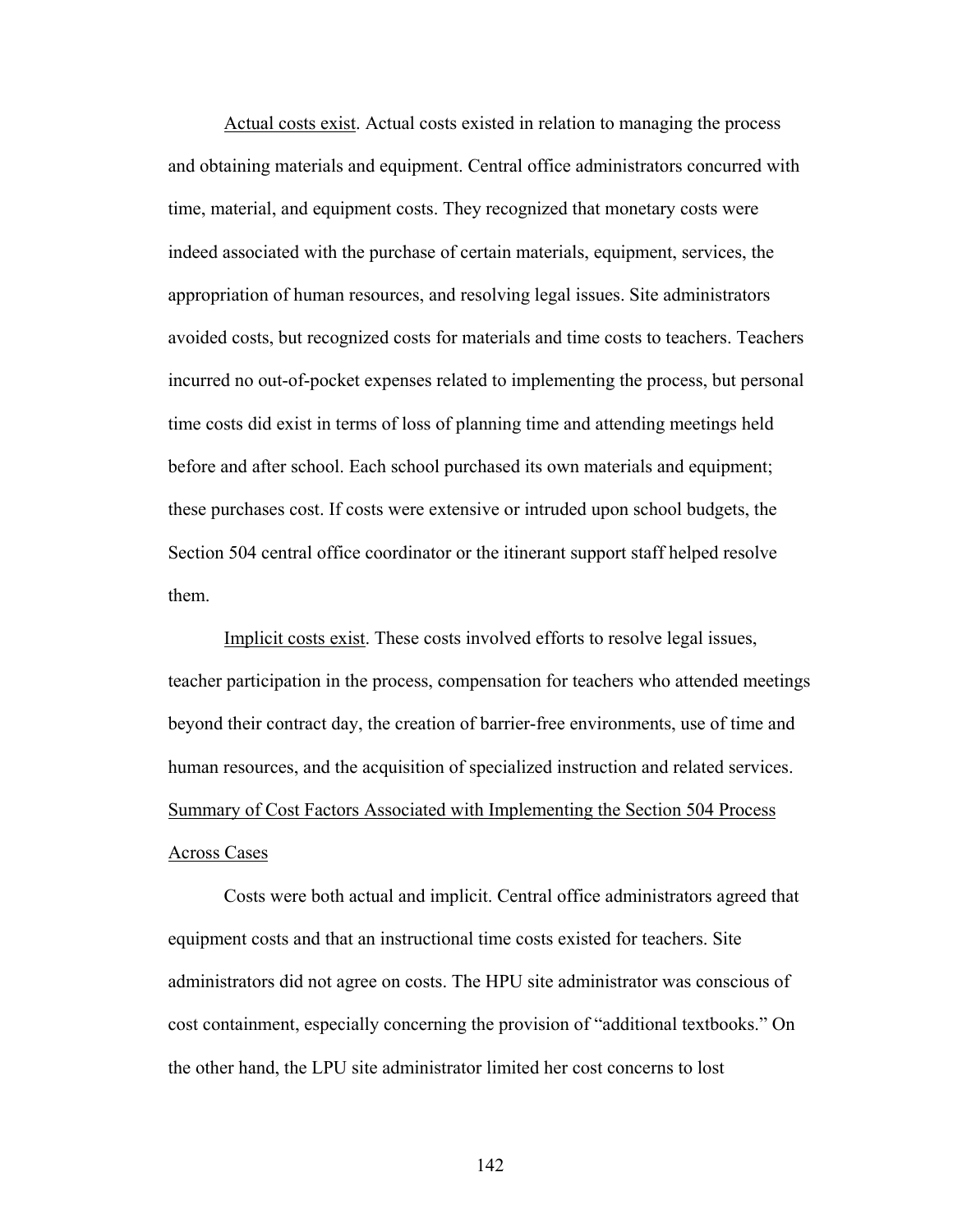instructional time, perhaps associating it with having to hire substitutes. Teachers recognized costs related to time, money, materials, and equipment, but incurred no out-of-pocket expenses. Teachers seemed very unaware of additional costs associated with the process. For example, anticipated costs could approximate "\$50,000 for materials, equipment, and specialized assistive technology, NCR paper, second set of books, special tape recorder that the students get through consultation" (HPU-COA). It is possible that site administrators and teachers were unaware of the actual cost potential linked to Section 504. Management of Section 504 was a secondary duty with the potential of extracting primary time demands on those responsible for its' administration. Therefore, in-kind costs are incurred a well. Awareness of cost is important because Section 504 has no funding stream. Methods employed in both schools to avoid costs showed creativity in relation to the use of certain materials (such as extra sets of books) and the use of existing or hired staff (such as substitutes) to conserve time. Cost could be prohibitive to plan implementation. Because time and costs inextricably affected the implementation process, interest developed in how teams minimized the intrusion of these two factors, or expanded their capacity to work more effectively within the limitations of these factors. Therefore, the researcher decided to explore the influence of staff development on the implementation process.

# Providing Information and Support Through Staff Development

 If teams want to implement Section 504 plans successfully, schools must make efforts to expand the awareness of school personnel regarding the Section 504 mandate and the plan development and implementation process. This capacity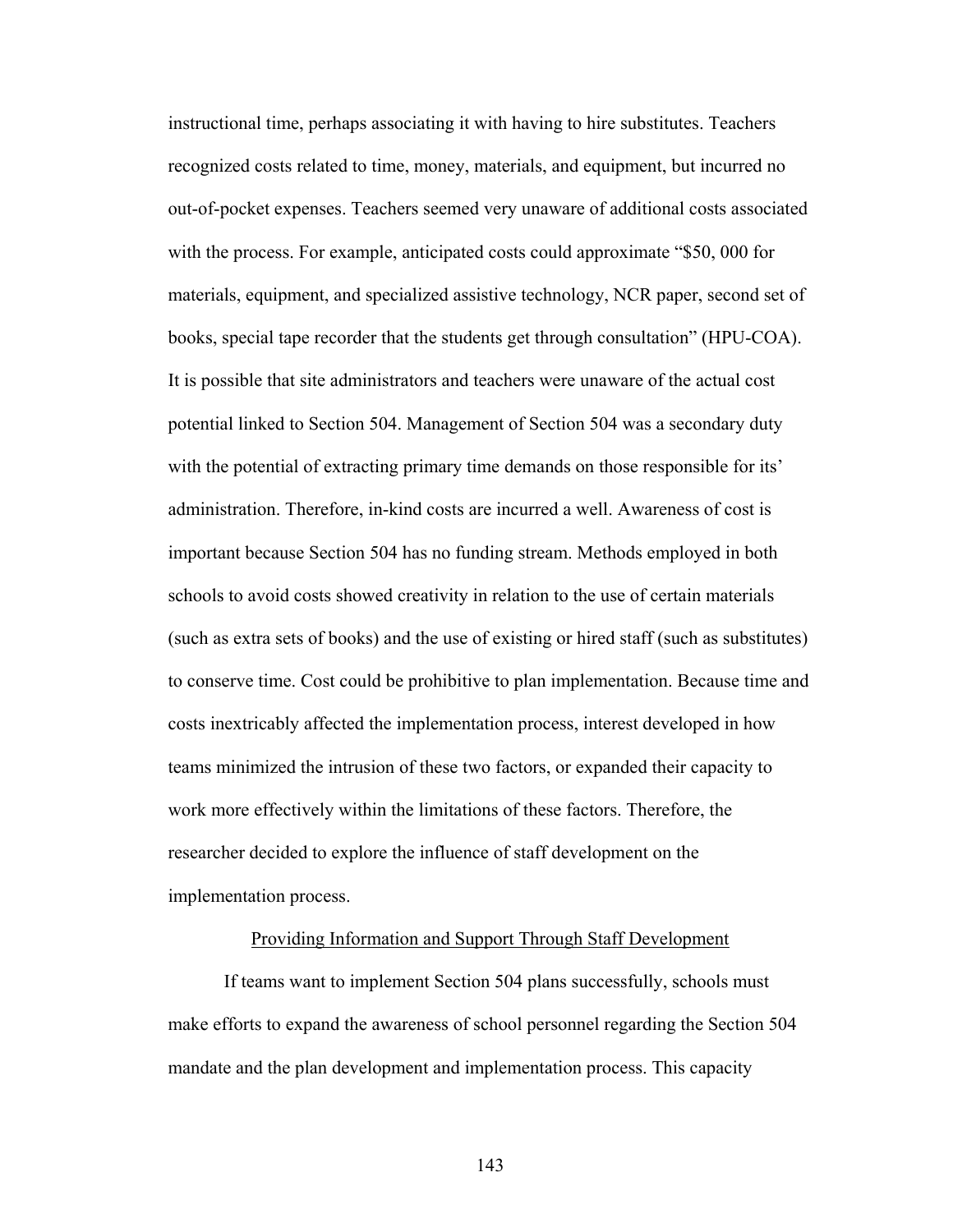building includes obtaining and sharing legal information, and providing special training for carrying out Section 504 policy effectively. As information on Section 504 filtered down throughout various groups in both schools, opportunities abounded to dilute the quality of information shared about Section 504 policy.

## School HPU

 Central office administrator. The central office administrator of the high-planusage school explained that, "an office coordinator" provided her with updates on the latest Section 504 case law, policy, and procedures (HPU-COA, L243). She continued:

 There is no consistent means among the schools to identify who the Section 504 coordinator's going to be. The particular school that I work with at the middle school level has designated all the guidance counselors to be Section 504 case managers" (HPU-L65-68).

Heretofore, it was unclear that guidance counselors were the Section 504 case managers. Continuing, she seemed biased against attending Section 504 conferences because of her belief that "[Section 504] "should not be in the special education office" (L274-275). She provided staff development for building administrators. Others relied on building administrators to share this information with their staff. This form of "trickle down" staff development may have precipitated inconsistencies in the quality of staff development (L265). Occasionally, the building administrators requested that she " . . . come in and do a Section 504 inservice and then update new teachers. . . . [It was] because of the history of difficulties . . . that they ['d] had, especially with parents coming in and asking for inordinate amounts of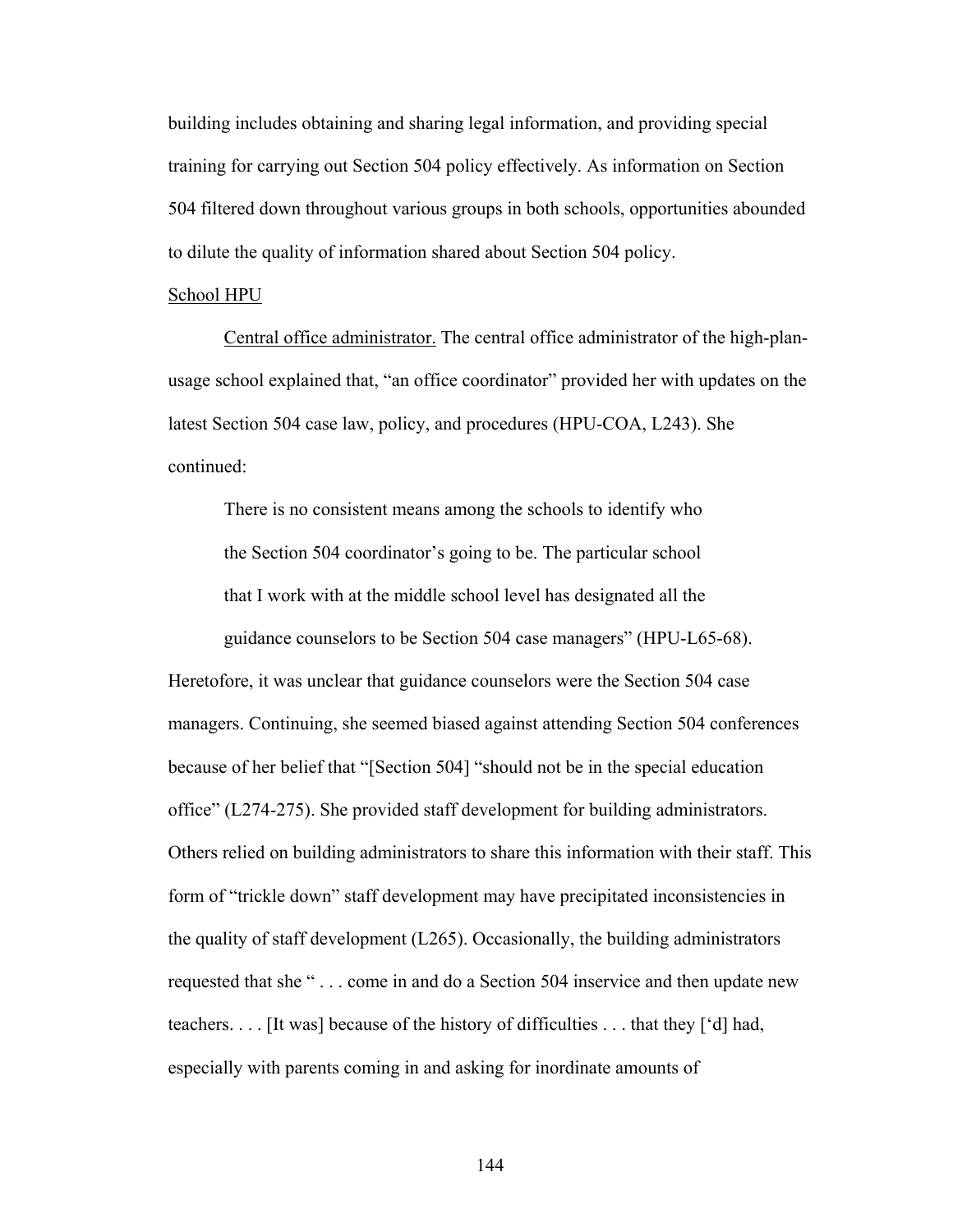accommodations" (L266-271). In addition, follow-up was needed on "plans that are being developed; are those plans appropriate for those students?" (L303-304). She added, "It would be helpful actually if the school division had a Section 504 coordinator designated to really devote the time" to how the Section 504 process is administered by schools (L298-299).

Site administrator. The HPU site administrator depended on the building administrator for updates on Section 504 policy. She described technical support provided by her central office administrator who "worked [school staff] through the steps" of Section 504 (HPU-SA, L222-223). She desired to see "what a typical plan looks like or seeing a little bit of research" proving that accommodations really helped children, and to know the procedures taken by other practitioners in the district (L226-228). She intimated that teachers receive Section 504 staff development less often than do administrators.

 Teachers. One teacher believed that parents needed "parenting classes" (HPU-T1, L221). Another teacher indicated that "knowledge of the new laws that will be coming about" would be helpful (HPU-T3, L171-172). From a third teacher's perspective, "Just continuing to have a very strong guidance counselor present, one that knows the parent's rights as well as the student's rights, and having an administrator present" would be helpful (HPU-T5, L206-208). Comments made by one teacher illustrate the pervasive sentiment of three others. She said, "I don't need any more training. I think we had so much of it that I think its overkill" (HPU-T1, L221-222). "Again, everything is spelled out, so, I don't know that there's anything more that we would need to do there" (HPU-T2, L121-123).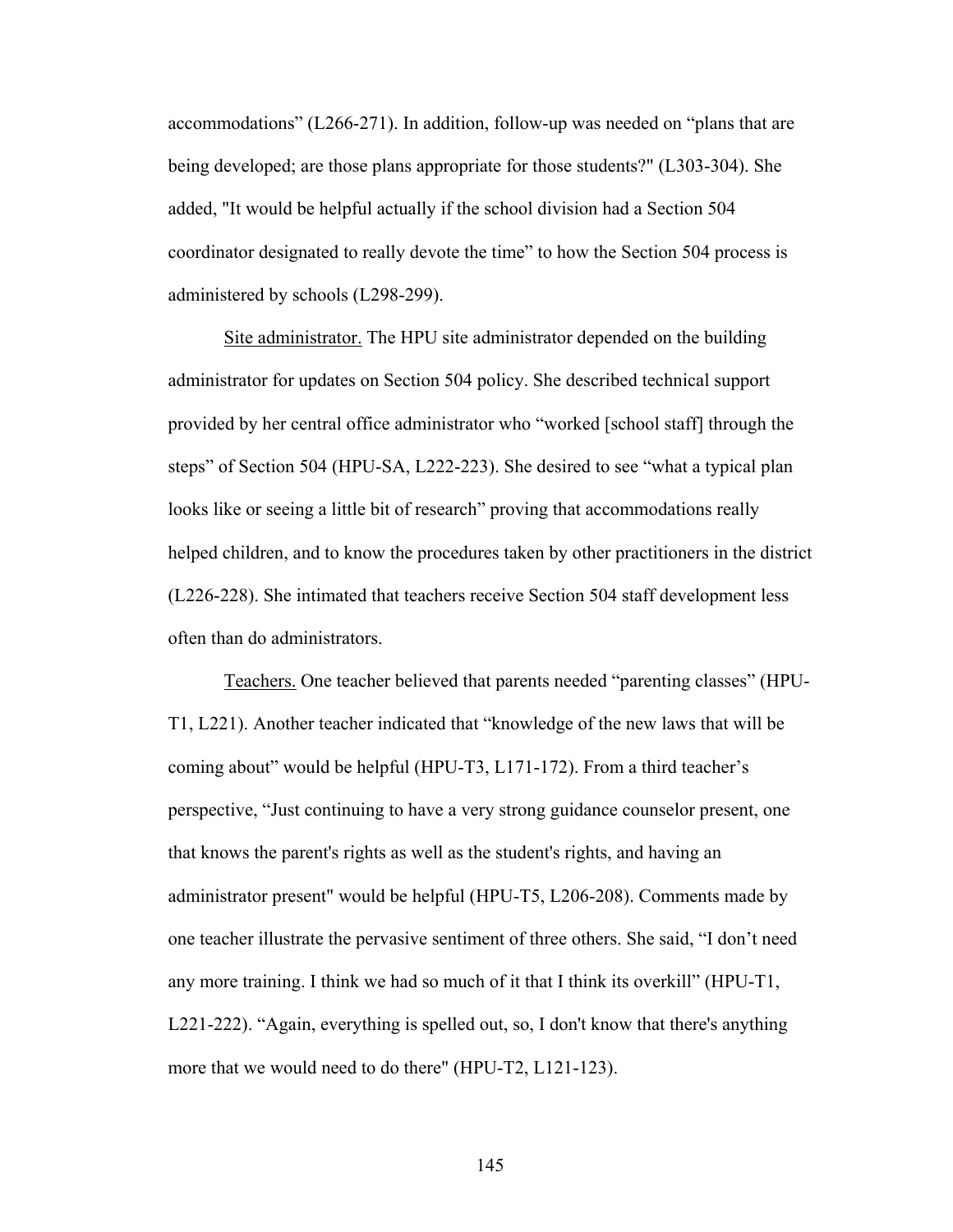#### School LPU

 Central office administrator. At the low-plan-usage school, the central office administrator received updates on Section 504 case law, policy, and procedures from another "special education coordinator in [her] office," through "distributions of mailings", and through peer assistance (LPU-COA, L164-165). Information then was shared "with teachers either individually or [in] small group[s]" as questions arose (L177-178). Mandatory inservices were conducted for building administrators "on following the Section 504 guidelines [and] procedures" (L166). Other central office or building administrators were provided with an "understanding of what the law is suppose to be standing for" and directives on "how to implement that law as it's interpreted by the state and the locality to maintain compliance . . . so they understand what they're doing"  $(L167-178)$ . From that point, "It's up to the administrator and the Section 504 coordinator in the building to get that information to the classroom, and to the building administrators through those administrative workshops that we have conducted or participated in" (L190-193). The central office administrator desired a "refresher regulation review" of Section 504 (L98) in that "things get blurred because [Section 504] looks like special education. You have to stop and think, 'Okay, am I thinking under IDEA or am I thinking under Section 504?' because there are those differences" (L202-205). She preferred having someone to call on who "knows the stuff inside and out . . . this is what you do . . . how you do it. This is the piece of paper you write it on" (L206-207).

Site administrator. The site administrator generally received staff development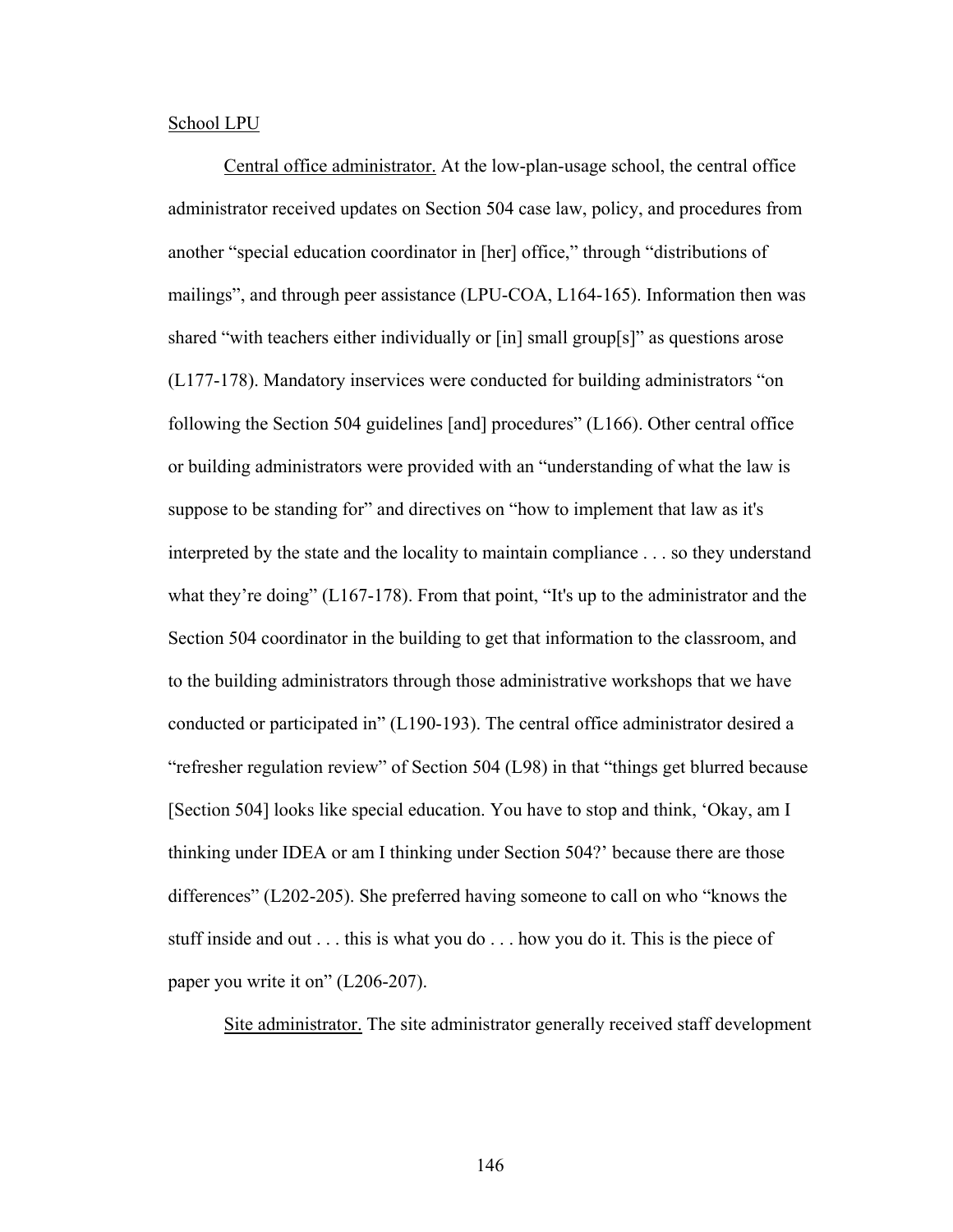from central office special education staff. Information was largely administrative and dealt with the process, eligibility, or the actual writing of the plan. Some teachers in the general education sector chose to allow it to simply go "in one ear and right out the other" (LPU-SA, L330). She desired any yearly training on "any changes, regulations . . . specific guidelines . . . scenarios that could be put into place, charting, or something" to have more guidance (L354-358). Believing that most Section 504 plans addressed ADD/ADHD, she conveyed a desire for "any kind of strategies" on how to deal with ADD/ADHD in the schools and at the middle school level (L360).

Teachers. Typically, teachers received inservice from the "special education coordinator [or] . . . the assistant principal in charge of special education" (LPU-T2, L194-195). Even though staff development was provided, one teacher contended, "We didn't have a lot of staff development specifically around how to deal with and use a Section 504 plan. There wasn't much there, no" (T4, 306-308). Three of four teachers shared ideas about beneficial support. One teacher voiced, "I would like to have someone come into my classroom and see what I do as a teacher when I might have several Section 504 students in my classroom" (LPU-T1, L190-192). Another teacher stated, "I kind of feel that I've got enough background working with these kids . . . there's enough support in the system" (LPU-T4, 313-315). Helpful practices included staff development for general education teachers and the identification of a resource to address Section 504 questions. Another teacher expressed a desire to have someone create or develop new strategies, especially for middle or high school students who "know how to play the system" (LPU-T3, L244).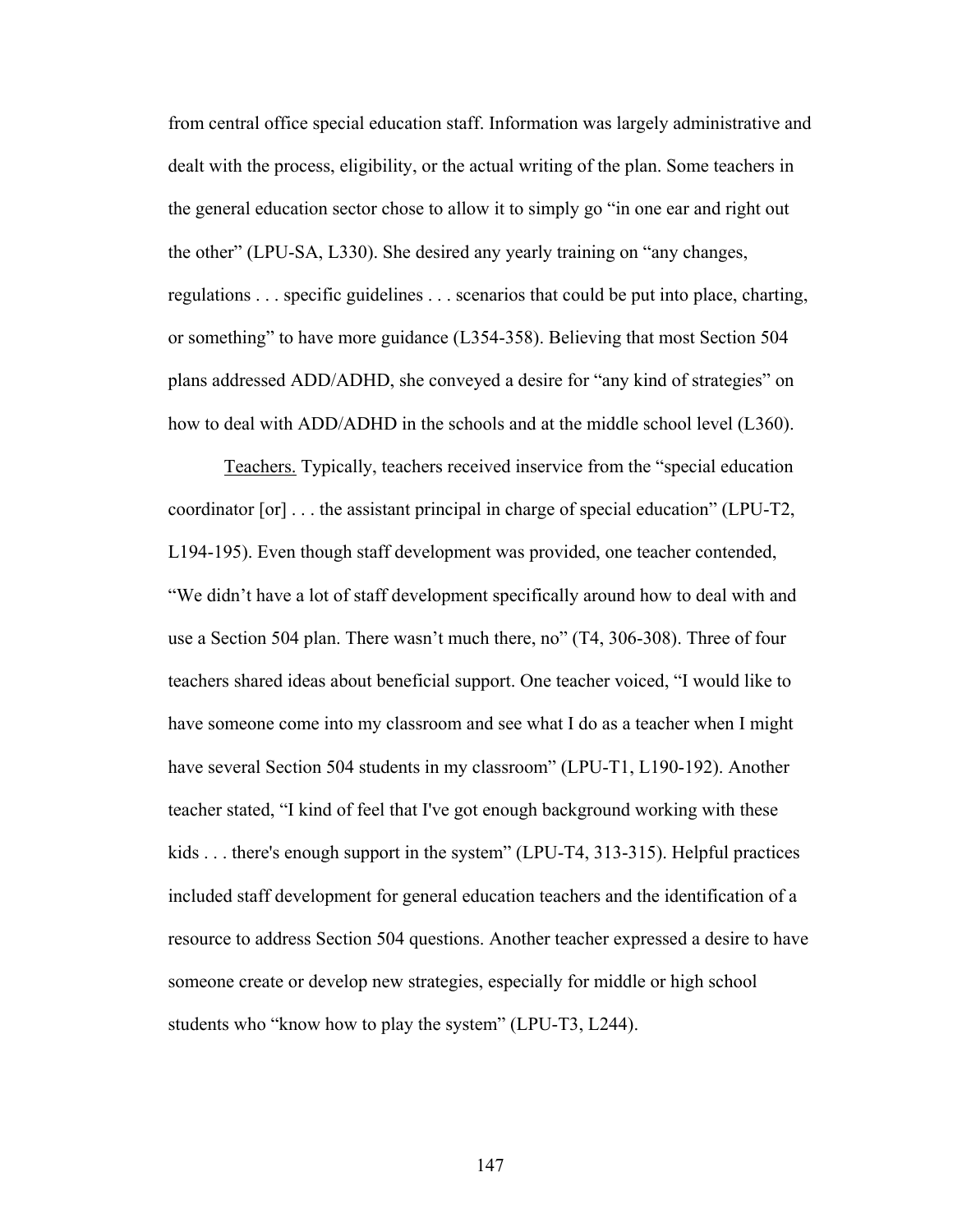#### Providing Information and Support Through Staff Development Across Cases

 More in School HPU than in School LPU, there was a lack of consistency in assigning Section 504 to a facilitator. This inconsistency may have given rise to concerns about the competency of certain Section 504 team facilitators. For example, the guidance counselor served as the Section 504 case manager, but she was less likely to attend some training opportunities. Staff development occurred on a need-toknow basis through mandatory inservices and technical assistance from central office special education administrators. Training at the site level usually was at the discretion of the building administrator or prompted at times by a history of Section 504 difficulty. Interest existed in seeing other practices used across the school district, dialoguing with the OCR, gathering strategies appropriate for the middle school level, or obtaining research on the effectiveness of accommodations. Teachers desired staff development for parents, knowledge of new laws, and support from a strong guidance counselor or an administrator in attendance. Few teachers believed they needed additional training.

 Several themes emerged: staff development filters, policy boundaries mutate, and procedural confirmation desired.

 Staff development filters. In both schools, the receipt and sharing of information was essentially top-down. In-house staff emulated the linear top-down flow of information sharing. Consequently, information gained from mandatory inservices "trickled down" to specialists or staff. Administrators at the central office, site administrators, and some teachers received information through multiple media formats. Some teachers were resourceful in accessing information on Section 504 and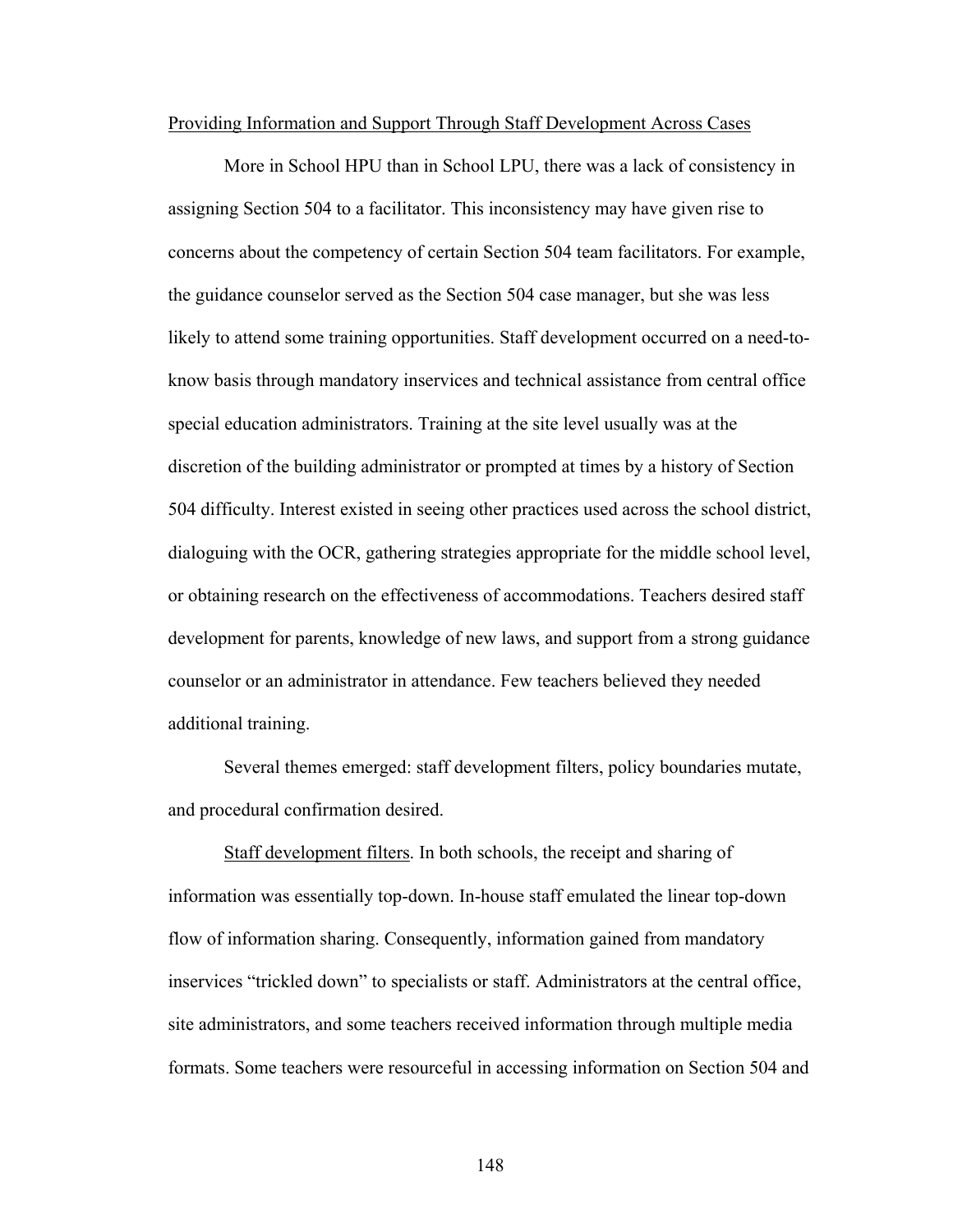on ADD/ADHD. It is possible that the top-down filtering of information resulted in a loss of the quality of shared information. Central office administrators seemed ambivalent about seeking and sharing information on Section 504.

 Policy boundary inconstancy. Some staff persons found it difficult to understand the relationship between Section 504 and special education. In fact, both central office and site administrators recognized benefit in removing Section 504 from the "auspices" of the special education office. Both of these groups expressed some consternation over the relegation of Section 504 to the special education office, and possibly to their appointment as facilitator of the process. A few teachers in both schools also seemed to verbalize confusion with separating some parallel policy issues existing between Section 504 and the IDEA. Some administrators seemed bothered by having responsibility for a process that clearly was not special education.

 Procedural confirmation desired. Central office administrators asserted satisfaction with current training efforts, but wanted more. Specifically, they desired the designation of a district-wide Section 504 coordinator, someone who could devote time to monitoring plans and offering creative staff development. One central office administrator desired direct training from the OCR, training she viewed as beneficial. At least one teacher (LPU-T1) desired confirmation on whether what he was doing was right for students with Section 504 plans. Even though observing (HPU-COA), looking at artifacts (HPU-SA), or (as indicated by HPU teachers) watching for changes in grades, social relationships and affect had been suggested, observations seemed overlooked in School LPU as a means of support to teachers in determining plan effectiveness.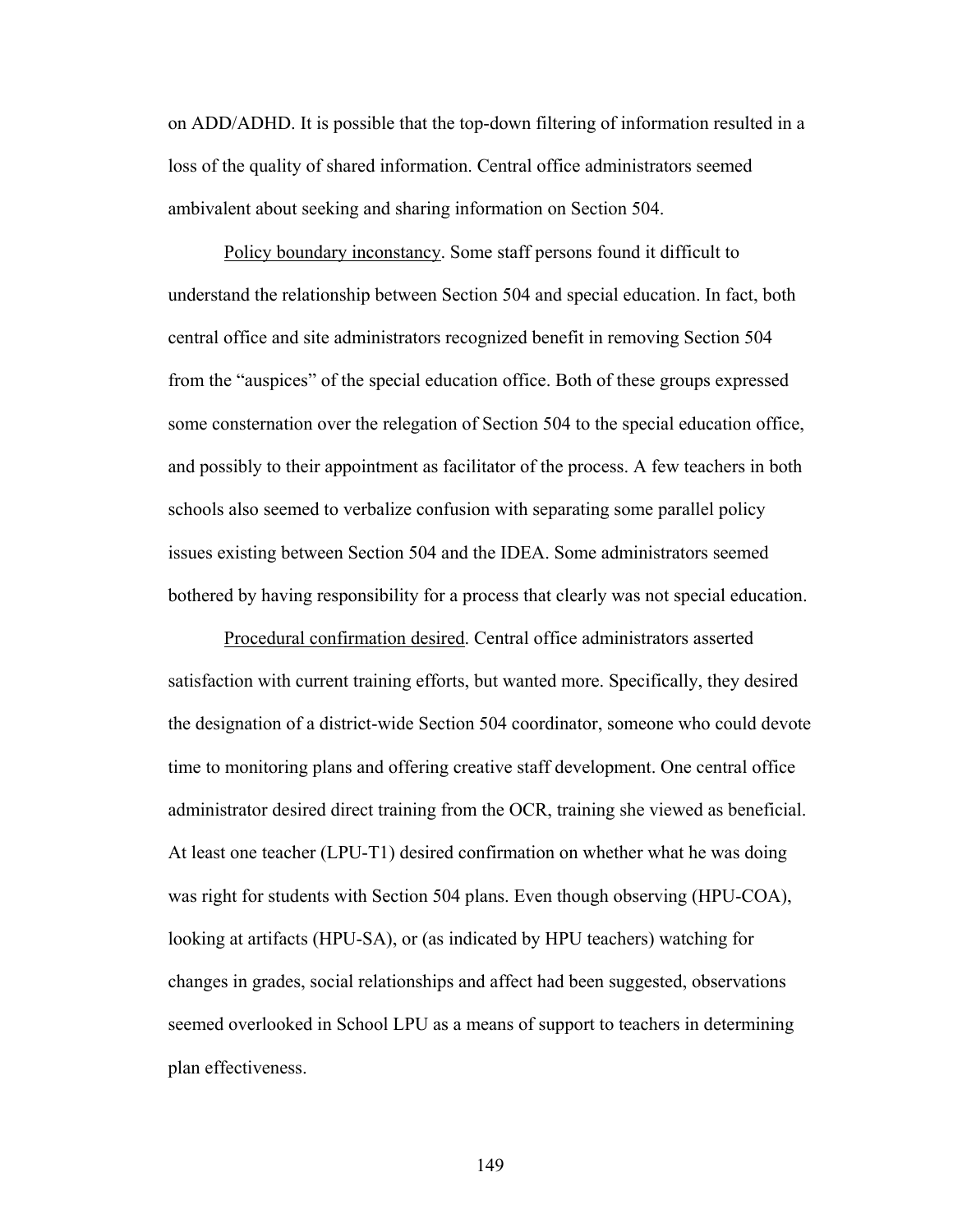# Summary of Analysis on Providing Information and Support Thorough Staff Development Across Cases

 Staff development mainly originated in central office and then spiraled down to various school audiences. These audiences usually included building administrators who attended mandatory training and Section 504 site administrators (who received training from their building administrators or from the central office administrator assigned to their school). Building administrators decided who trained teachers and other staff in their buildings. Central office administrators and teachers were less receptive to training than were Section 504 site administrators. When administrators desired training, it was to confirm the similarities of procedures across the school district, or to obtain strategies for working with students, particularly those with ADHD. Another desire of central office administrators was the assurance that accompanies having a designated Section 504 district-wide coordinator handle Section 504 concerns for educational matters, and perhaps reduce soft boundaries perceived to exist between Section 504 and the IDEA.

General educators were infrequent recipients, and even less likely conveyors, of policy information. Building administrators determined procedures for sharing information and involving teachers in staff development. The splintering of staff development may partially account for the lower level of awareness detected among teachers. In all, central office administrators and teachers were reluctant recipients of information. Both central office administrators, and at least one site administrator, preferred to remove the Section 504 process away from the umbrella of special education. Site administrators desired legal updates, but expressed a greater desire for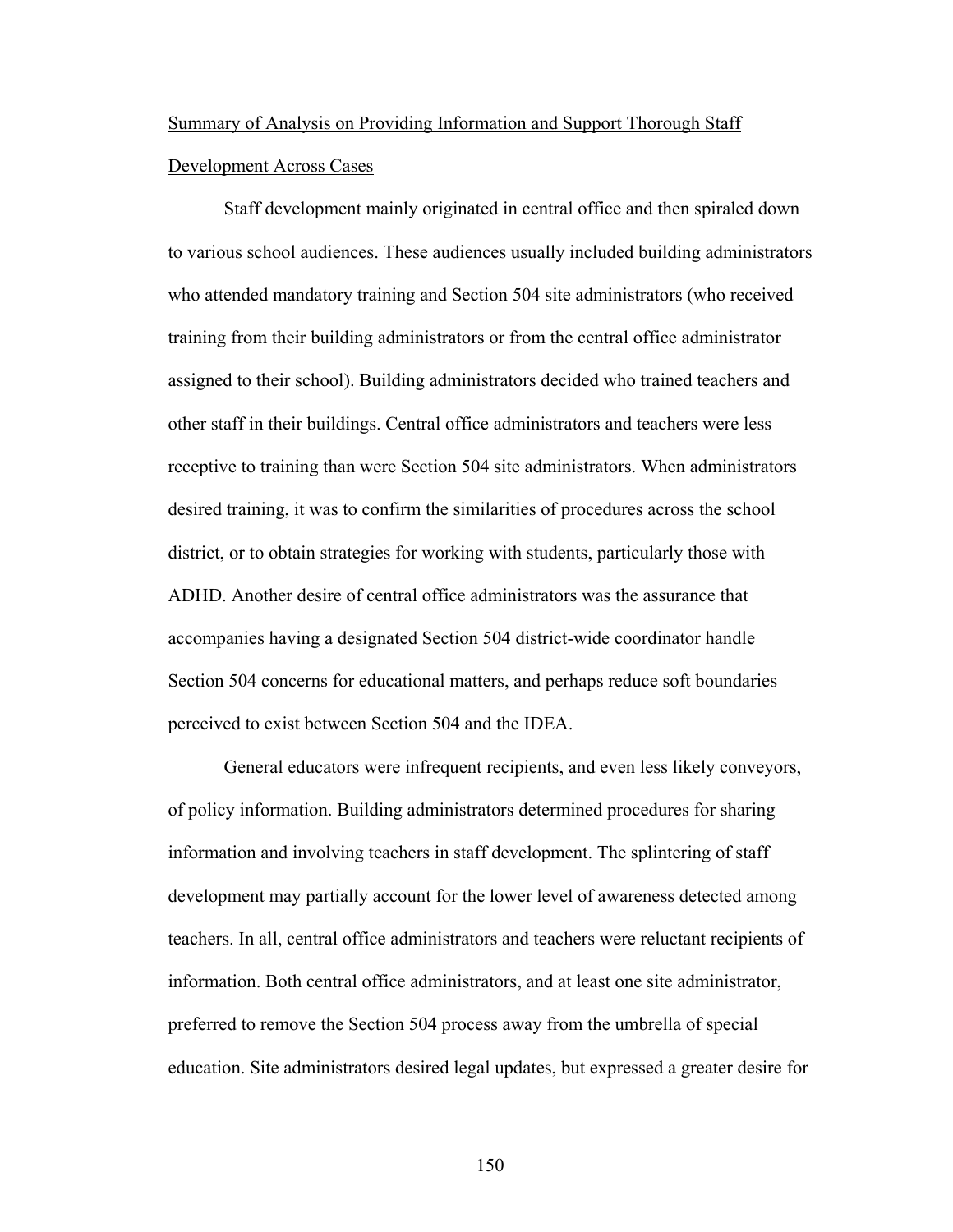training on procedural consistency, additional strategies, or use-benefit related to Section 504. Site administrators viewed helpful support or training as: (a) finding out about practices used across the division; (b) viewing plans developed by other schools; (c) using research to determine the efficacy of accommodations; (d) and determining the procedural propriety of steps in the process. Some teachers believed legal updates, in-class assistance, and additional strategies would be valuable. In all, most teachers were reluctant recipients of additional information on the Section 504 process. Teachers either attended staff development activities infrequently, or vaguely recalled having attended any at all. The Section 504 guidelines were always available to them. Nevertheless, teachers generally were confident in their knowledge of Section 504 and recognized little value in additional training, especially on Section 504 plan development. Instead, they preferred more staff development on instructional strategies.

#### Summary of Factors Related to Implementing the Section 504 Process

 Levels of awareness among team members varied regarding the purpose of Section 504. Its purpose is to "level the playing field" as a means of equalizing access for students with disabilities to school programs and activities. Administrators at both levels and in both schools understood the purpose of Section 504 better than did teachers in either school. Generally, most participants believed the mandate benefited the education of students.

 In terms of implementing the Section 504 process correctly, teams seemed to follow procedures articulated in local school district guidelines. Multidisciplinary school-based teams made decisions about the Section 504 process. Parents served as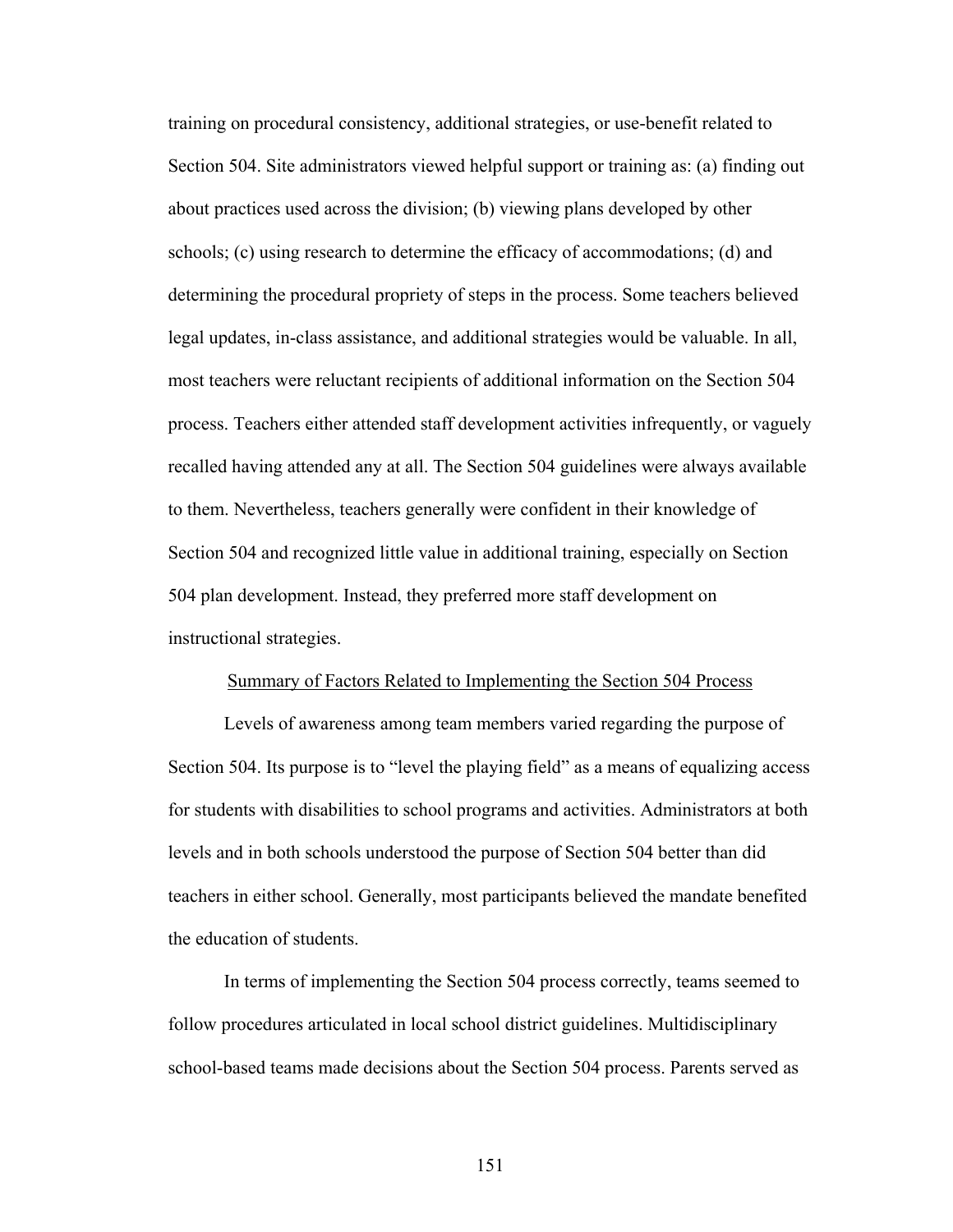team members, adding to that host of factors influenced decision-making (e.g., team members' level of awareness, parent and advocate participation, role conflict, time, cost, and communication). Administrators understood the rudimentary aspects of the process better than did teachers. Teachers knew that the team used guidelines and followed steps of some kind. However, most teachers were uncertain of all the steps and expressed no concern over how correctly teams followed the process. These were details left to the site level administrator. In both schools, the prominent expectation held by teachers, and upheld by site administrators, was that "placement" in general education classes was exclusive of inclusion core teams. Most participants understood that students with Section 504 plans could receive related services as needed. Even though teachers seemed to manifest low awareness of Section 504's purpose, they seemed confident about what they believed they understood.

Administrator and teacher groups experienced role conflict. Central office and site administrators for both schools struggled with soft boundaries between Section 504 and the IDEA, not seeing a bright line between the two statutes. Wide latitude for variance in decision-making, personal discomfort ascribed to flexible interpretation of Section 504 guidelines, the impact of school and community cultures on team decisions, challenging and contentious parents, and fairness of accommodations were sources of concern. Some of these demands throttled teachers' instruction and instructional planning times. Isolated instances of conflict dealt with what some teachers perceived as poor parenting, over-reliance on familiar strategies, class size burden, and lack of teacher attention to students with special and diverse needs. In the face of some of the most difficult decisions, conflict arose among team members.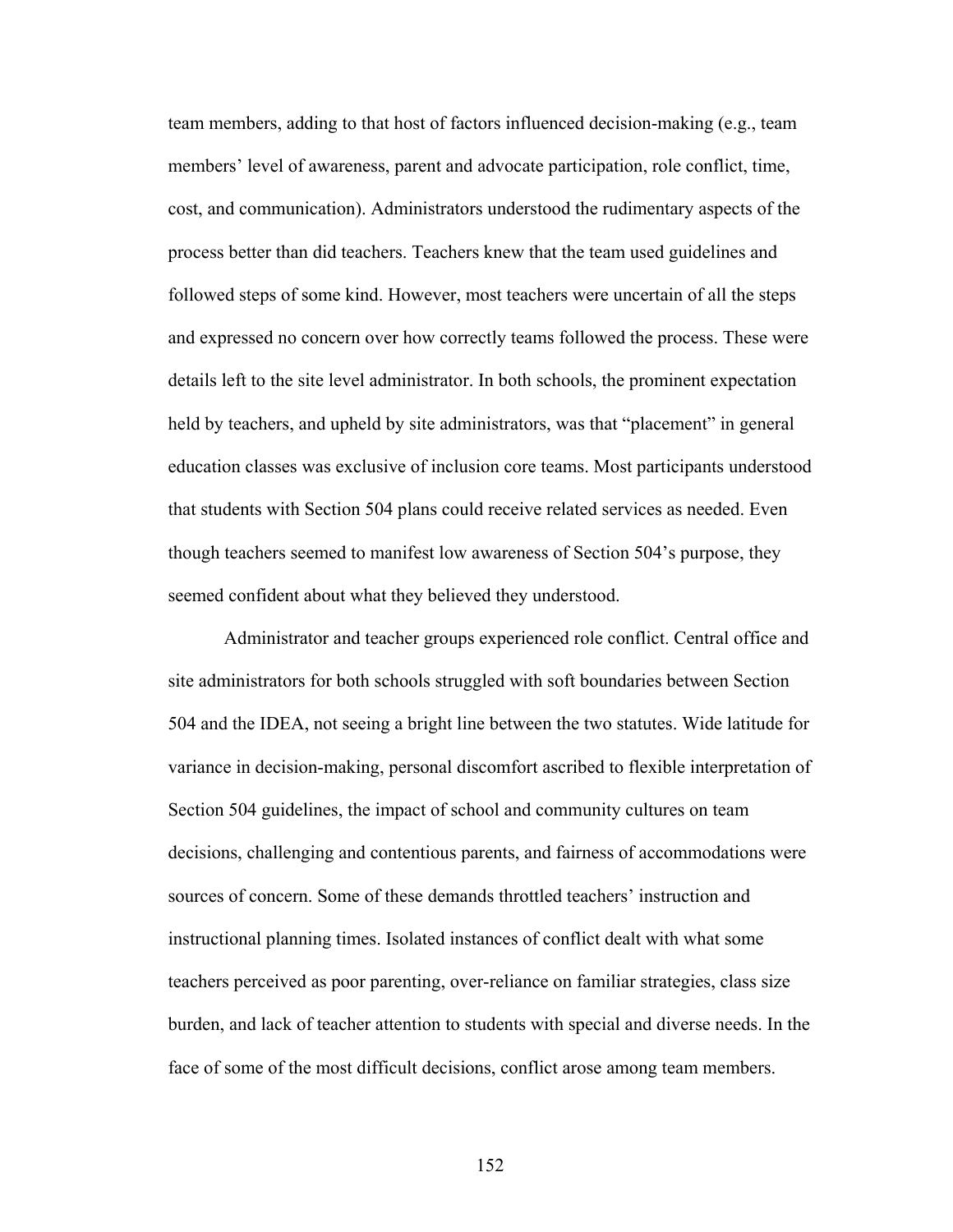Plan development, a post-eligibility function required for students found eligible for Section 504 coverage, gave rise to time conflicts for teachers in both schools who had to participate in this aspect of the process. In both schools, team facilitators showed sensitivity and responsiveness to the actual or implied costs of accommodations, burden on teachers and other students, and other factors inherent to the culture of the school or the community. Responsibilities designated to parents ensured their participation in the process and served as a measure of reciprocal accountability for plan implementation.

 A subgroup of the team (the student's teachers, parents, and an administrator) developed the plan. Teachers bore the primary responsibility for plan implementation, but parents and students sometimes were partners in this part of the process. Teachers and administrators doubted that the accommodations enumerated in Section 504 plans cured the academic or behavior issues accompanying ADD/ADHD. For the most part, accommodations were easy to implement, but remarks about time necessitated examination of that factor as well.

 Time requirements were intrusive, leaving administrators and teachers in both schools to deal with conflict involving participation in the process and development of the plan. Additional tension existed in terms of demands on administrators and facilitators to administer the process, loss of administrators' and teachers' personal time, loss of teachers' instructional and planning time, and low gain in time required for staff development and capacity-building.

 Even though schools absorbed most costs unique to their Section 504 implementation process, other costs abounded in terms of direct service needs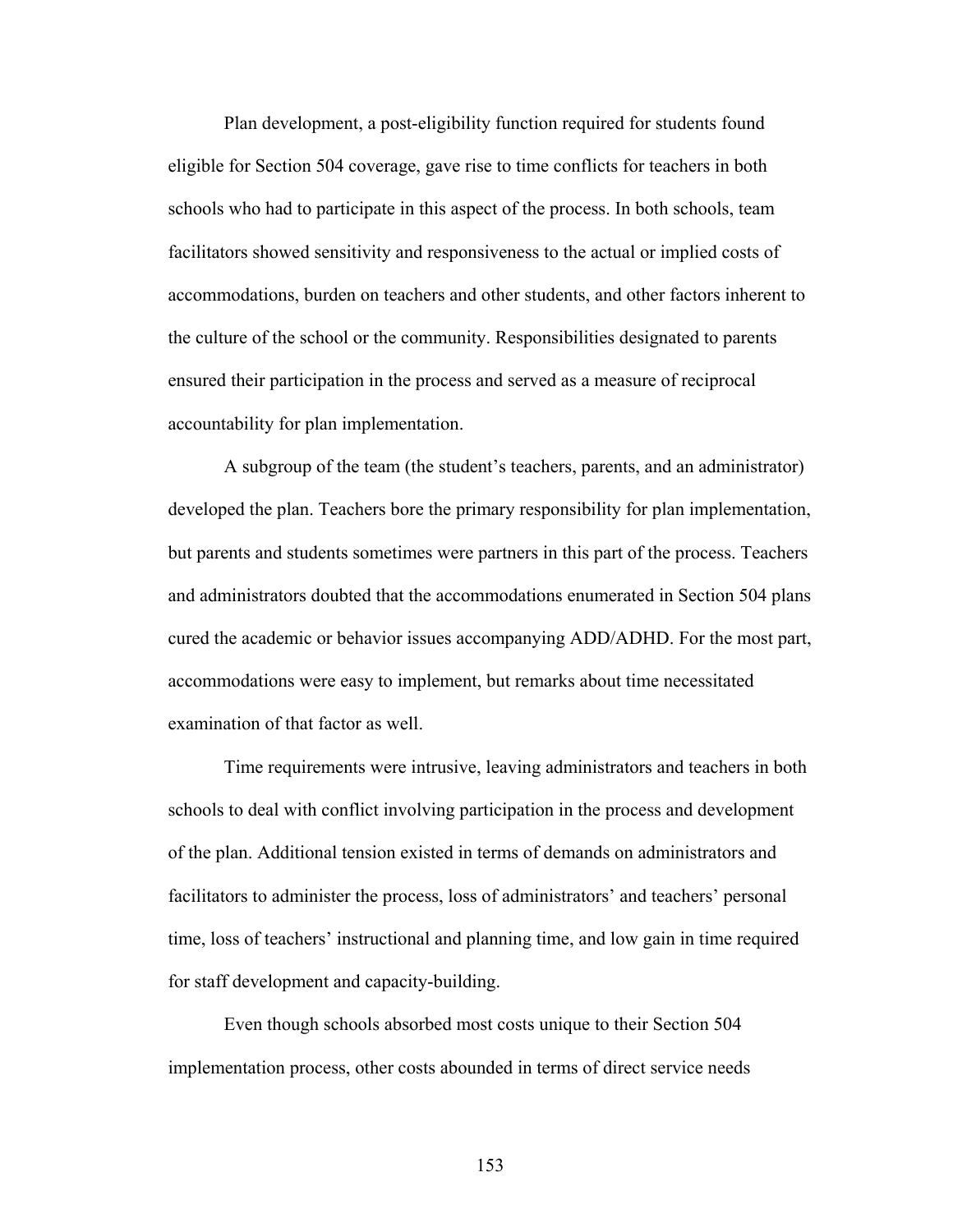(interpreters, occupational and physical therapy, psychological counseling, transportation), handling legal fees, and creating barrier free environments. Anticipated costs were inherent in the provision of staff development, materials, and equipment. Teachers recognized little in the way of costs related to the process, albeit time demands made before plan implementation were of great concern to them.

 An obvious need for staff development, heretofore described as top-down and inconsistent, emerged from the data. However, ambiguity in the quality of federal regulations and local Section 504 guidelines, identification of mentors for the facilitator, and ways to monitor the Section 504 process across the school district seemed continuously problematic for central office administrators. Furthermore, the relegation of some staff development activities to the status of "optional attendance" continued to provide an obscure loophole for misinformation and lack of understanding pertaining to Section 504. For instance, site administrators' level of awareness was partially dependent upon the frequency and quality of training received from their central office administrator, building principal (or designee) or upon the quality and extent of information they acquired through other mediums (Internet, periodicals, etc.). Teachers on the other hand gained their awareness of Section 504 from mandatory or voluntary inservice, through various print mediums, or as directed by the building principal. Their level of awareness appeared heavily linked to the quality, availability, and consistency of information about Section 504.

## Discussion of the Factors

 In terms of awareness of the Section 504 process, personnel employed a team approach to make decisions about the Section 504 process. The process they followed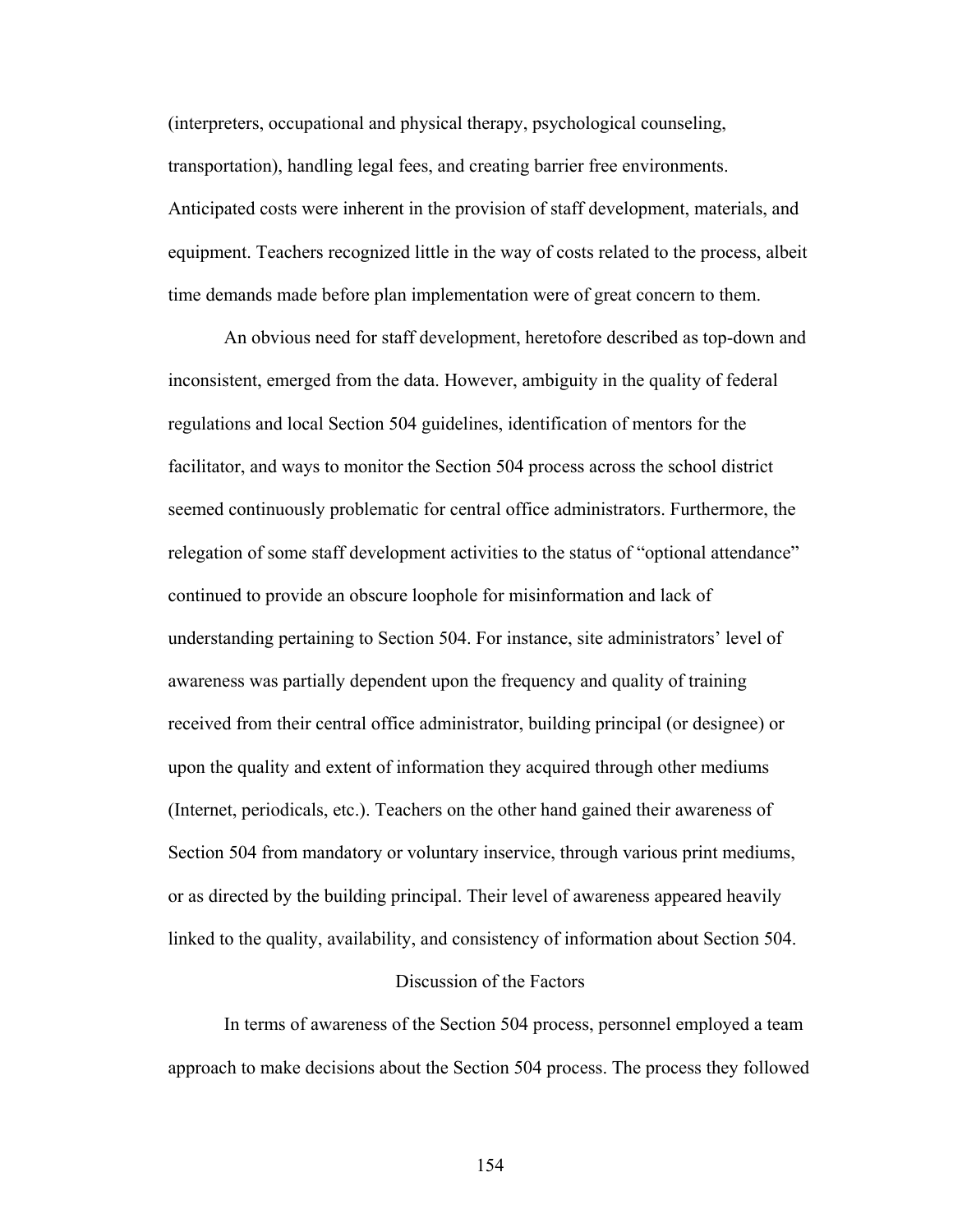from the school district's local Section 504 guidelines resembled their procedures for the IDEA. Decision-making was affected by factors such team members' uneven levels of awareness, parent participation, role conflict, time, cost, and communication.

Levels of awareness varied. For instance, site administrators' level of awareness was influenced by the quantity and quality of training received from their central office administrator, their building principal or designee, and by how much information they acquired through other mediums. Unless teachers received information through other means, their level of awareness about Section 504 rested upon how much they gained from mandatory or voluntary inservices held at the direction of their building principal. It seems that an obvious means of minimizing variance would be to make staff development uniform, mandatory, and periodic. This was not an option staff developers exercised. Team structure also may have partially contributed to how levels of awareness varied. Some teachers attended meetings at staggered intervals or were unable to attend at all because of scheduling or other attendance conflicts. For similar reasons, technology and physical education specialists seldom attended these meetings. Teachers are critical to the process. They know how students function within the ecology of their classes. Every teacher who works with a student on a Section 504 plan needs to understand the nature of the student's impairment and the teacher's role within the context of Section 504 policy. Site administrators, who were designees themselves, sometimes appointed other designees while they fulfilled other role responsibilities. When the Section 504 administrator relinquishes her role, even temporarily, one would expect that the recipient would have the skill required to properly execute the process. If skill is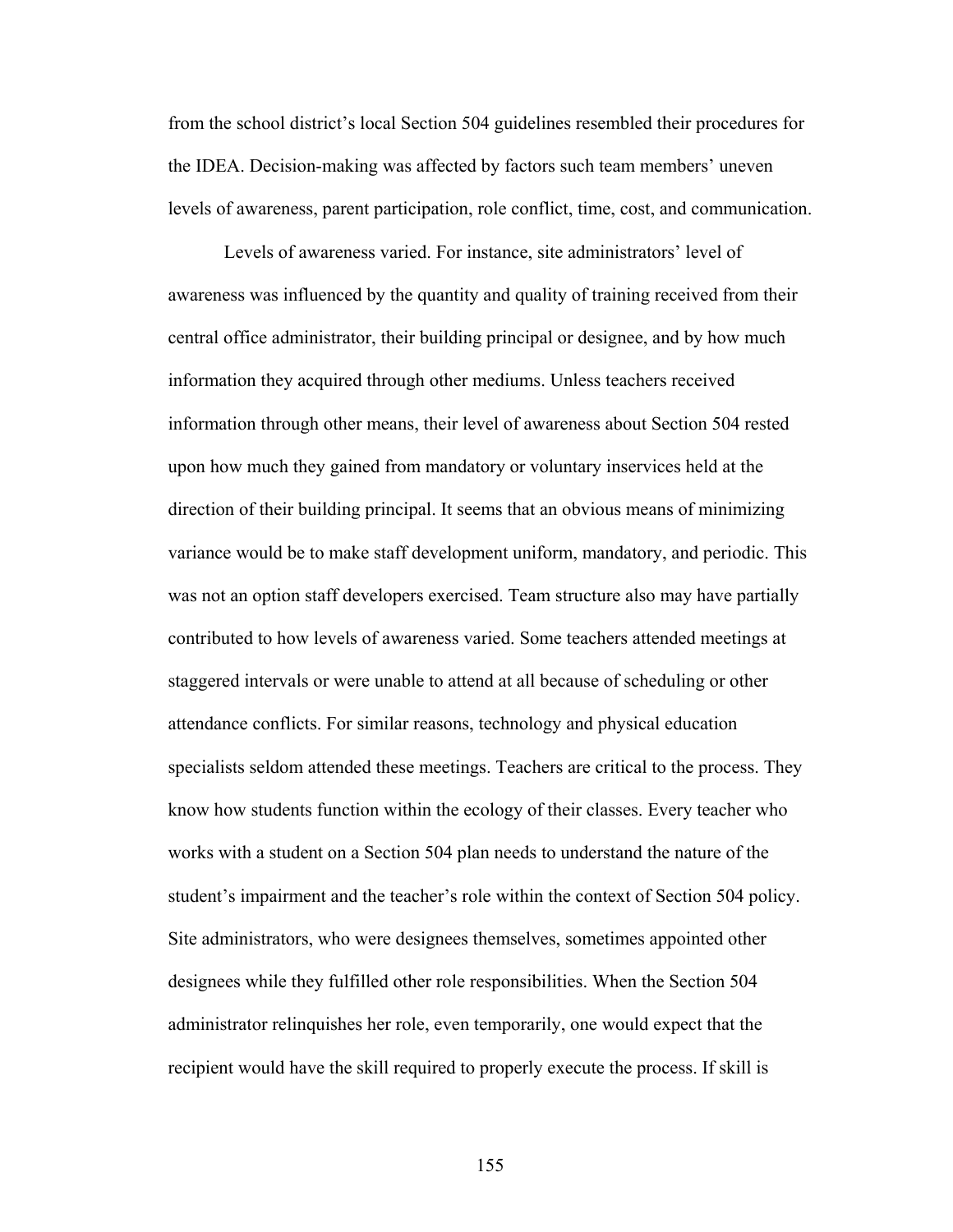lacking, faulty implementation may take place. The results of faulty implementation under certain circumstances are resolvable only in legal arenas.

 Adding to variable levels of awareness was lack of clarity pertaining to Section 504's purpose. Central office and site level administrators in both schools understood Section 504's purpose, and legalities surrounding it, better than did their teachers. Central office administrators and site administrators were sensitive to legal aspects, but site administrators seemed more concerned with Section 504's relationship to academics. Teachers in both schools believed Section 504 ensured students' academic success, opportunity to learn, and improved socialization. However, teachers were the least likely to emphasize the intended purpose of the mandate—to ensure that students with disabilities are given educational opportunities comparable to those of students without disabilities. The level of understanding found among teachers also appeared heavily linked to options exercised in receiving information on Section 504. Central office administrators better understood referral, evaluation and assessment, eligibility determination, and placement, which were rudimentary aspects of the process. Site administrators understood these, too. Teachers knew that the team followed some type of guideline, but teachers were uncertain of the steps in the process. They participated in evaluation and assessment and understood that placement usually meant general education classrooms. A prominent expectation of teachers and site administrators was that "placement" typically referred to general education classes, exclusive of inclusion core teams. Exclusion of Section 504 students from inclusion core teams was viewed as neither discriminatory, nor as entitlement to special education services through a Section 504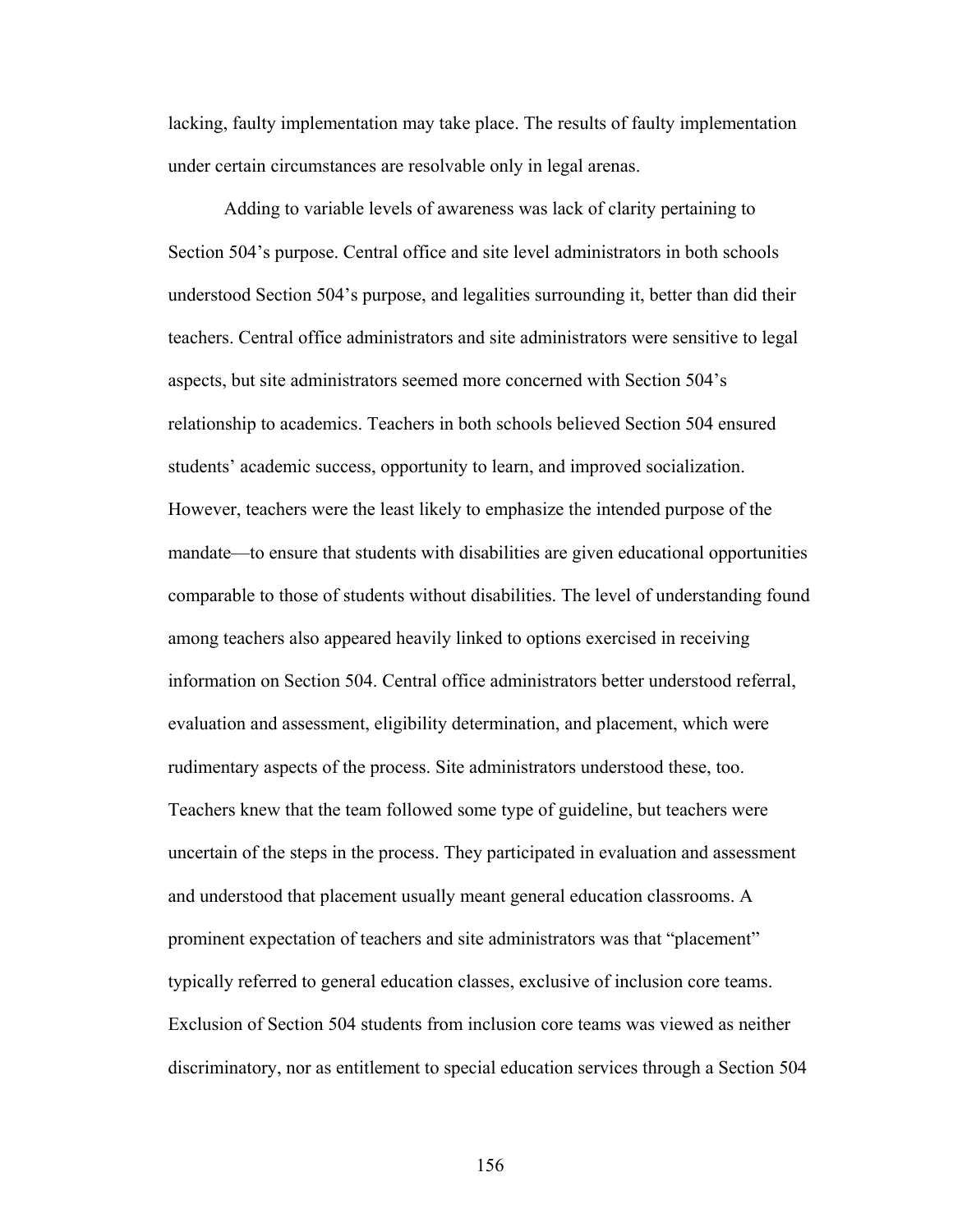provision. Although teachers may have perceived it otherwise due to confidence in their knowledge of Section 504, their awareness of Section 504 was low. Because guidelines were less definitive, team facilitators (the site administrator and guidance counselor in School HPU and the site administrator-special education teacher in School LPU) creatively addressed team issues. Consequently, actions taken by site administrators on Section 504 matters contributed to increased demands on: (1) their executive management of the team, (2) the time required to implement the steps in the process, (3) the teachers' perceptions of devaluation of their contributions, and (4) in one teacher's perception, administrative competence. Section 504 site administrators in both schools were sensitive to actual or implied costs of accommodations, to the potential burden for teachers and other students, and to a host of other factors inherent in their school-community culture.

 Parents were primary initiators of Section 504 referrals, especially in School HPU. For the most part, they participated in all aspects of the Section 504 process. Administrators and teachers regarded them as valuable contributors of useful knowledge about their children and their children's needs. Parents' level of participation and awareness of the Section 504 process varied simultaneously with their level of education, and with the manner and extent to which they accessed information individually or obtained it from their advocates. Even though participation varied, parents influenced eligibility and placement and, at times, unilaterally influenced the selection, purchase, and use of certain accommodations. Their resourcefulness was bewildering and, from time to time, perceived as negative in its influence over school staffs and abusive of Section 504. Parents participated in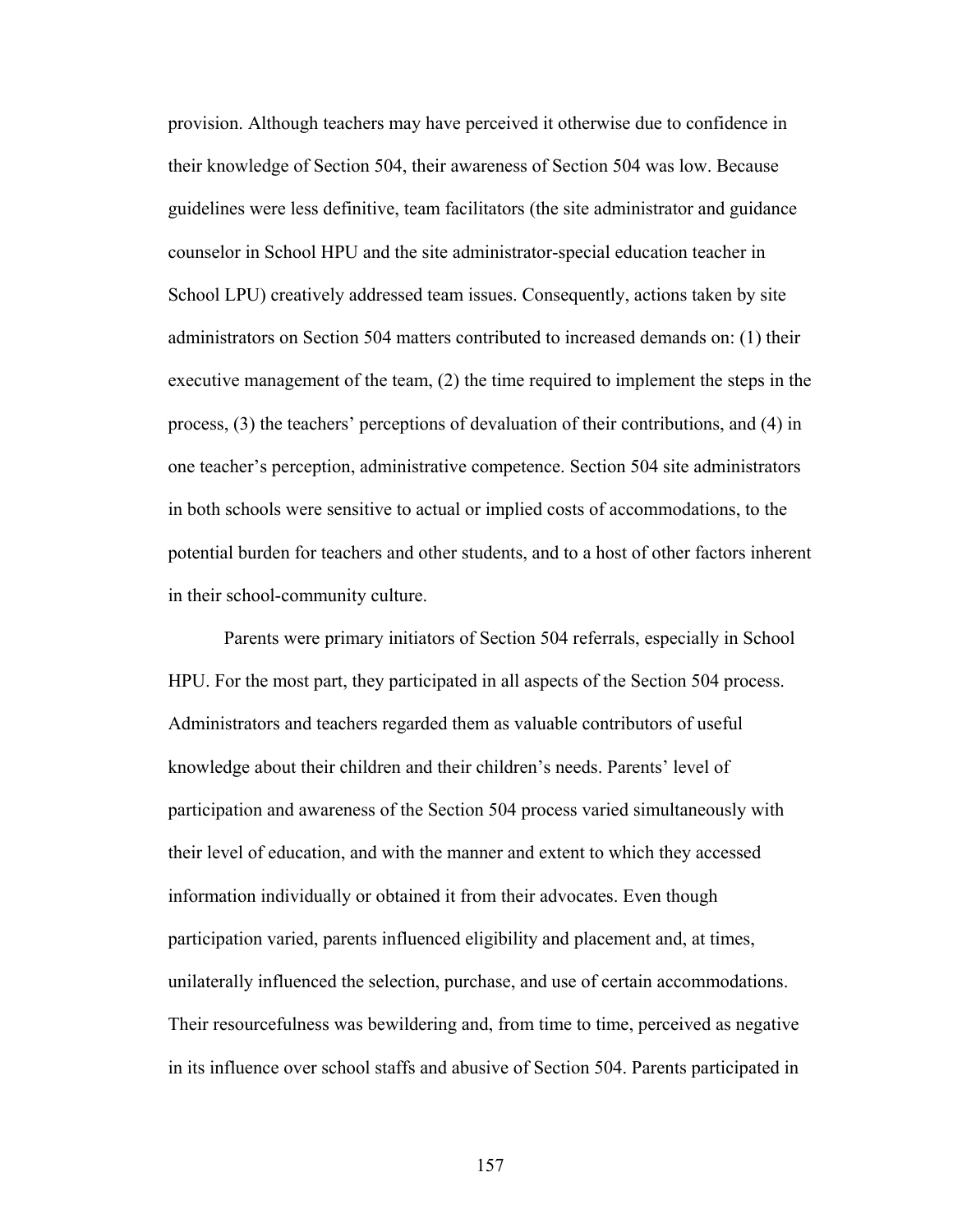the process, being both responsible and willing to serve as a measure of reciprocal accountability for plan implementation, a measure unenforceable under Section 504 policy. Parents of low socioeconomic levels engaged in community support less often than did those from high socioeconomic levels. These parents also failed at times to communicate information that might have more favorably influenced team decisions.

 Administrators and teacher groups at all levels appeared conflicted in their thoughts and feelings about Section 504 policy. Central office and site administrators at both levels found some difficulty in finding a bright line between Section 504 and the IDEA, a difficulty that might be expected when working with processes that are somewhat similar. Section 504 does not require school districts to pattern Section 504 policy after the IDEA. Observing the tenets of the IDEA mandate is but a means of meeting the requirements of Section 504. Perhaps a bright line might be identifiable between the school district's Section 504 policy and the IDEA if the school district's Section 504 policy had a pattern dissimilar to that of the IDEA. However, the flexibility accompanying Section 504 policy could be continually preemptive to resolving variance in decision-making, personal discomfort, issues grounded in school and community cultures, battles with challenging and contentious parents, and questions of fairness if awareness among some team members remains low.

 Teachers in both schools experienced conflict with the time required to implement IAPs. Particularly, demands were made concerning time to teach and do lesson planning. Compounding these issue were conflicts dealing with what some teachers perceived as poor parenting, over-reliance on familiar strategies, class size burden, and lack of teacher attention to students with special and diverse needs. When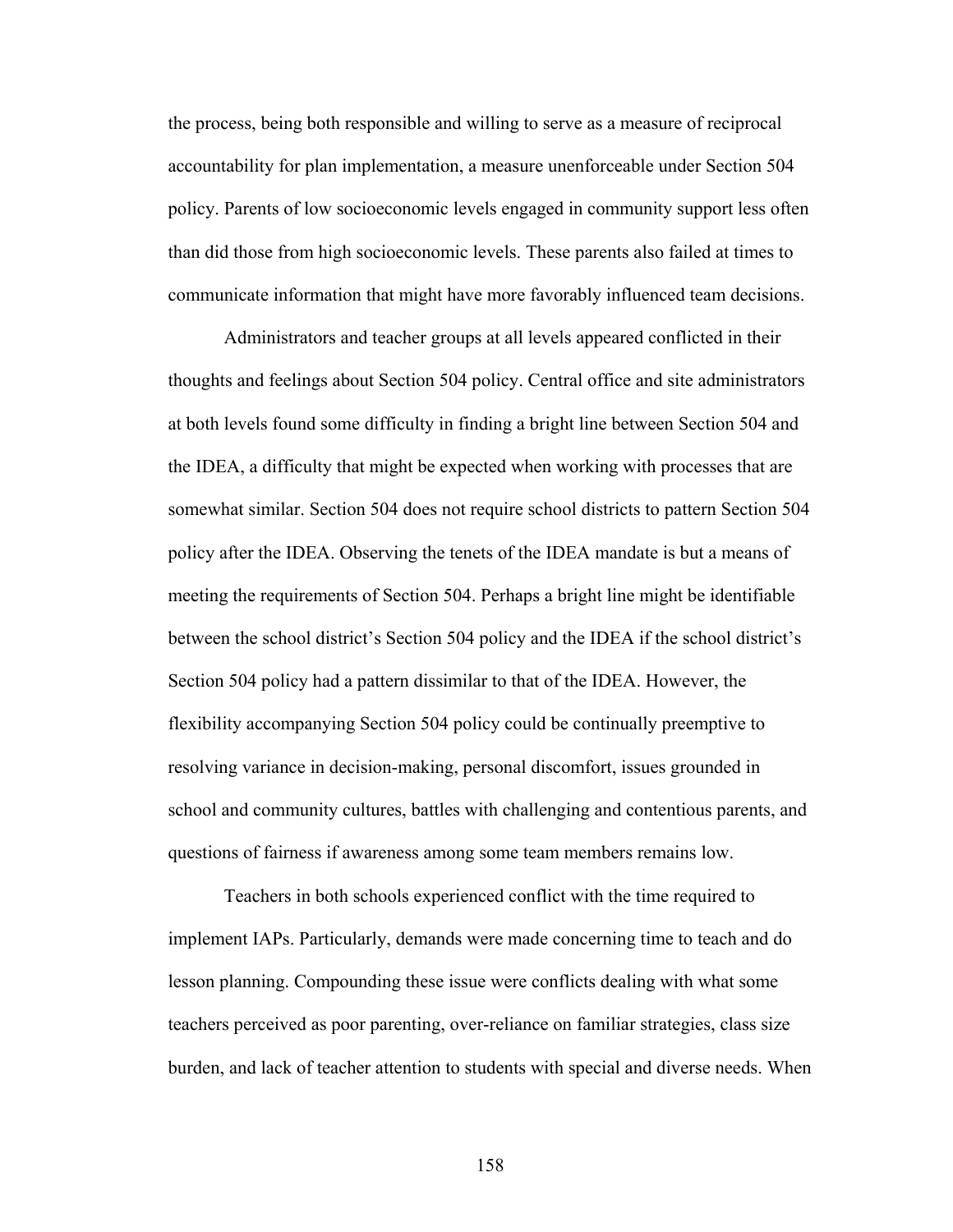parenting becomes a real issue, Section 504 teams may include parent training in a student's plan, but parents are not obligated to obtain or participate in such training. Over-reliance on familiar strategies suggests an underutilization of the team's skill. It is possible that the team fragmentation induced by scheduling and other problems diluted the richness of solutions inherent within the simultaneous and collective contributions of team members. The burden of class size was not pervasive, even though the class size ratio for School LPU was higher than that of School HPU. The belief that some teachers gave little attention to students with special and diverse needs suggests a possible need for school-wide diversity awareness training. Training of type could enhance Child Find. Difficulties encountered from other team members when tough decisions were necessary, suggest that awareness may have been lower among other team members, not just among teachers.

 Time requirements were heavy for administrators and facilitators who had to administer the process. Personal time was lost for administrators and teachers. Administrators lost time required for completing other duties. Teachers also lost instructional and planning time. Staff development and capacity-building time was lost as well. When significant portions of time are lost, teams probably should examine how efficiently they operate. This examination should include the benefits of establishing and adhering to timelines, and rescheduling unfinished business.

 About cost, schools absorbed costs unique to their Section 504 teams. However, latent costs existed in terms of direct services, legal fees, and barrier free environments. Anticipated costs involved materials, equipment, and staff development. Costs accompanied the process. The notion of a free appropriate public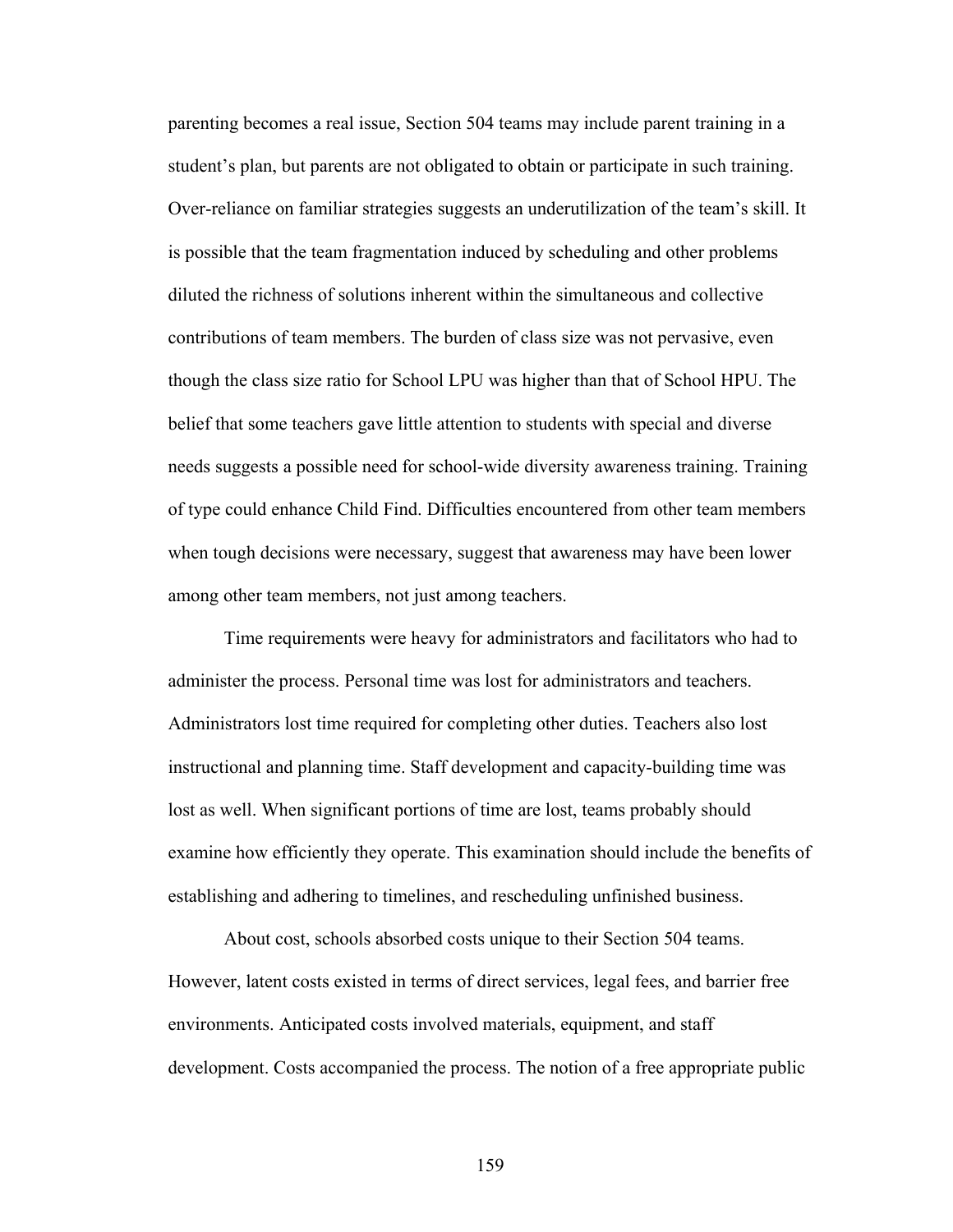education accompanies Section 504, except when such costs are required of the general student population. Schools should expect and prepare their budgets for such costs. Teachers had no out-of-pocket costs related to the process, but time for meetings held before actual plan implementation greatly concerned them. Meetings held before plan implementation are worthy time investments. In as much as they are a part of the decision-making process, opportunities for ensuring the appropriateness of evaluation and assessment and eligibility decisions improve. Consequently, these meetings become the substance for subsequent decisions about necessary accommodations. Teachers should be involved in this process.

Staff development needs were obvious. Teachers felt ambivalent about staff development. This feeling may have arisen from the fact that they were not privy to certain staff development efforts concerning Section 504. Optional attendance granted to some teachers may have minimized the importance of understanding Section 504. Communication was top-down and inconsistent. As information passed on, it is possible that critical information went unnoticed or seemed insignificant to staff at certain levels. There were gaps in communication. Schools should identify and close these gaps. Central office administrators needed more training. Admittedly, they experienced challenges associated with the quality of federal regulations and local Section 504 guidelines and with having to monitor the Section 504 process in their schools, a process they believed resided with general rather than special education. Miscommunication spread among parents about the availability of accommodations. Educating parents and their advocates about Section 504 could minimize or eliminate miscommunication. Some school audiences, particularly teachers, ill-regarded the use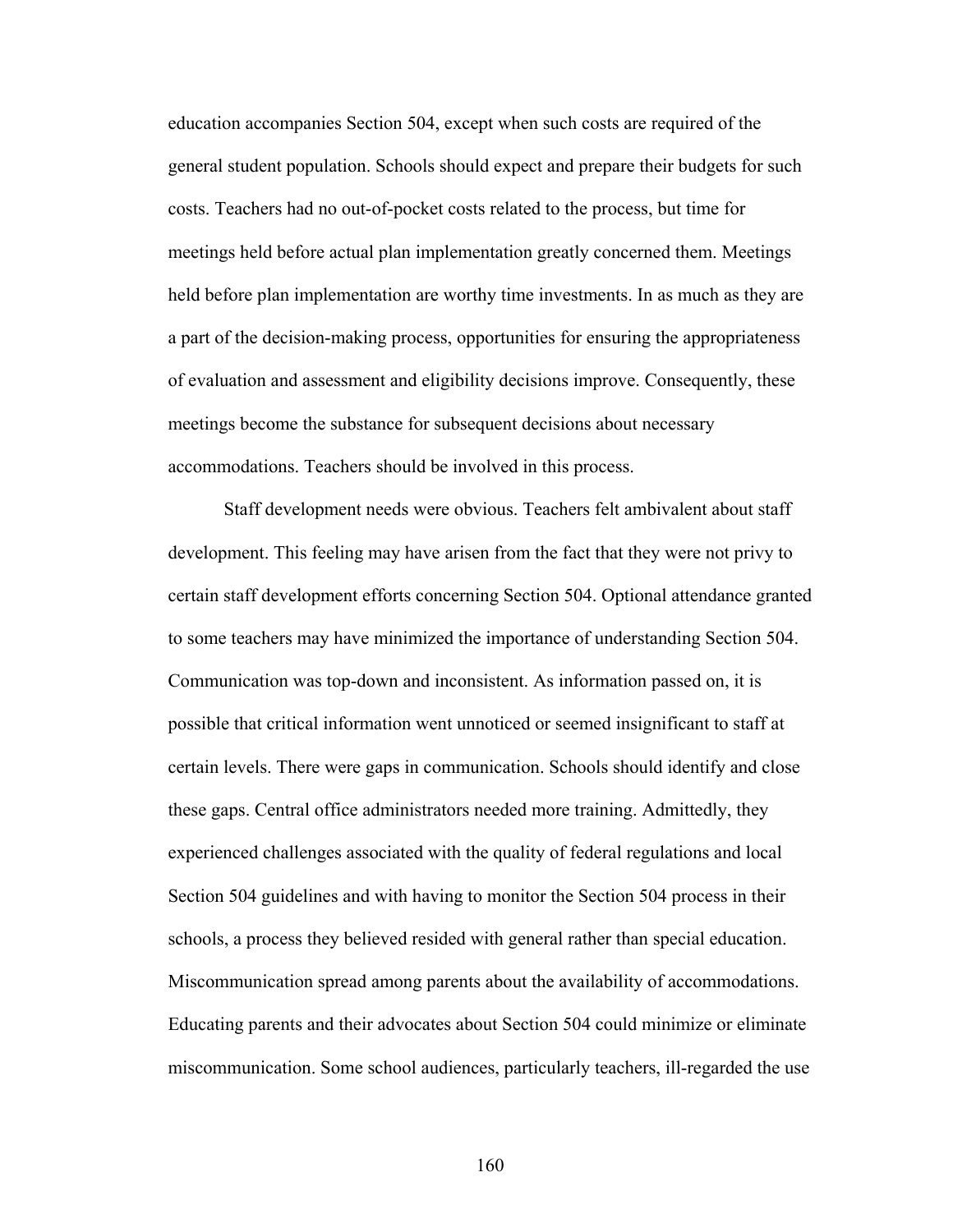of staff development as a means of communicating information about Section 504 or viewed it as untimely. Perhaps these perceptions grew out of the top-down or optional manner in which staff development occurred. Some staff believed that a few teachers communicated less well with students from diverse backgrounds and this "teacher problem" sometimes lead to a Section 504 referral.

 Themes emerging from these findings are school-based teams, time counts, counting costs, and developing staff competence.

#### School-based Teams

 In the absence of understanding, school-based teams may create splintered pathways to deal with aspects of antidiscrimination laws that for their purpose according to Heyward (1992)— are deliberately mutable. Flexibility embedded in the process sometimes led to fragmentation among team members. Team fragmentation negligibly influenced trust in the process and, in one instance, trust in the competence of the site administrator. In both schools, administrators and teachers understood that a process dependent, team-based function did exist. Teams used local guidelines, which were "nothing etched in stone." Ecological intrusions, viewed as both necessary and possibly unavoidable, peppered the process. These intrusions account, in part, for the lower level of teachers' awareness about Section 504. As an example, core team teachers of a particular student were not present simultaneously at meetings due to incongruent class schedules or lack of substitute teachers and other staffs to cover their classes. Some teachers believed the quality of information provided about the student diminished under such circumstances. As another example, most teachers were uncertain of steps in evaluation. Evaluation and eligibility are critical steps in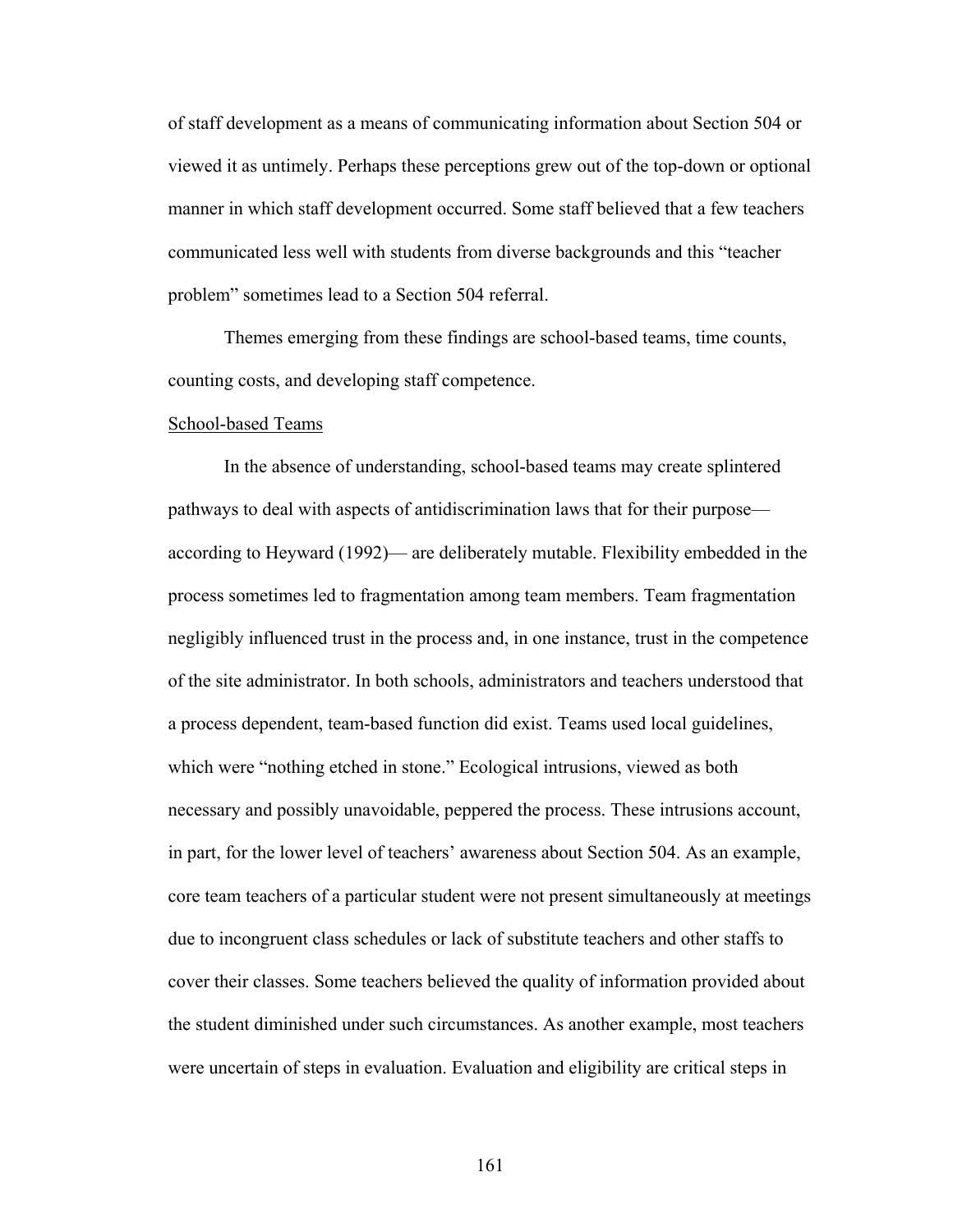the process. Because noncompliance generally involves evaluation and eligibility issues, teachers need more clarification in this area (Reid  $& K$ atsiyannis, 1995; Schweinbeck, 1995).

 The majority of administrators and teachers in both schools understood what "placement" meant. However, site administrators and teachers seemed to agree with the practice of excluding Section 504 students from placement on inclusion core teams. Under the Section 504 mandate, removal from the general education setting occurs only when it can be demonstrated that education in that setting cannot be achieved satisfactorily, even with the support of supplementary aids and services (34 C.F.R. §104.34[a]). Students with disabilities should receive an opportunity to benefit from their educational placement. Schools must alter programs, and perhaps erroneous beliefs, to serve these students, rather than yield to the presumption of a need to first alter the student (Schweinbeck, 1995).

 Generally, most participants understood the provision of related services. Some teachers believed related services fell under an IDEA entitlement rather than Section 504. Teachers understood that evaluation and assessment occurred, but they were often vague in their descriptions of it. Teacher accountability is required in the evaluation process and teachers should receive training accordingly (Schweinbeck, 1995). Individuals engaged in team processes must come to understand that their involvement transcends the mere application of [the right thing to do]. Their collective expertise and parity should add value to the team's purpose and strengthen their decision-making practices.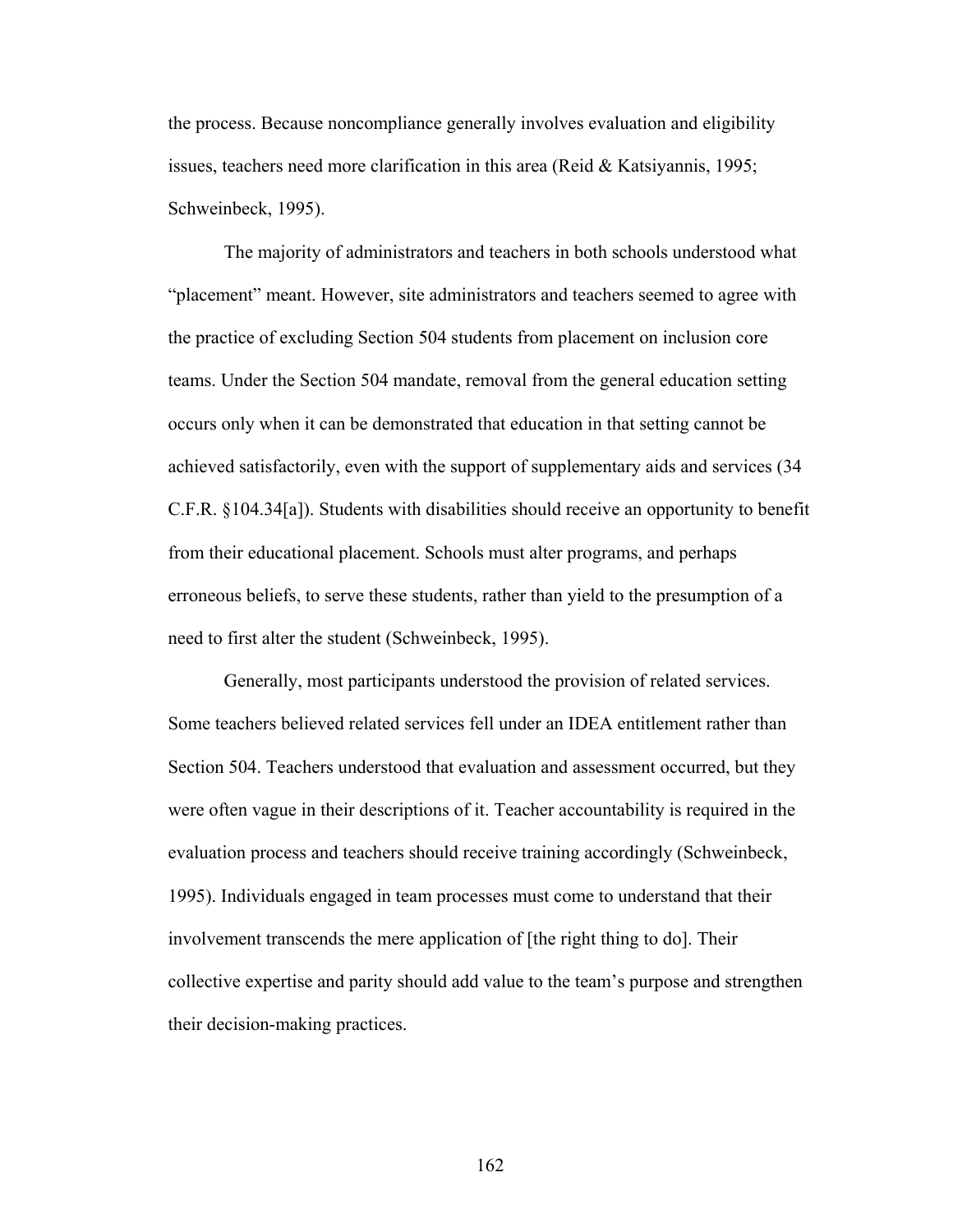# Time Counts

 Time emerged as a factor that influenced the implementation process. At a glance, it appears to be the enemy of the Section 504 process. Closer inspection of the effects of time indicates that time factors into cost as well as into the level of organizational support experienced by teams. Dealing solely with organizational support, central office administrators identified concerns about the lack of technical assistance from a school district Section 504 coordinator, someone they desired to have oversee the process, attend conferences, conduct staff development, and immediately address their questions. Without a school district Section 504 coordinator for educational issues, they were forced to "find time" within their schedules to assist schools with Section 504 issues, which are essentially general education matters. Site administrators also dealt with high time demands in performing their executive or managerial functions. Attempts to balance these demands sometimes resulted in a redesignation or truncation of their roles in order to satisfy other aspects of their professional or personal responsibilities. For example, the site administrator in School HPU ensured that teachers attended meetings, substitutes were hired, and that certain functions fell to the guidance counselor in the site administrator's absence. When numerous meetings were required, frequent and noticeable time costs occurred among school staff and among parents. Lack of time influenced how the team congealed to receive or provide information.

 Administrators and teachers regarded some time demands as substantial, especially in terms of making modifications or fundamental alterations to the curriculum. Most accommodations were less time-consuming for teachers. Even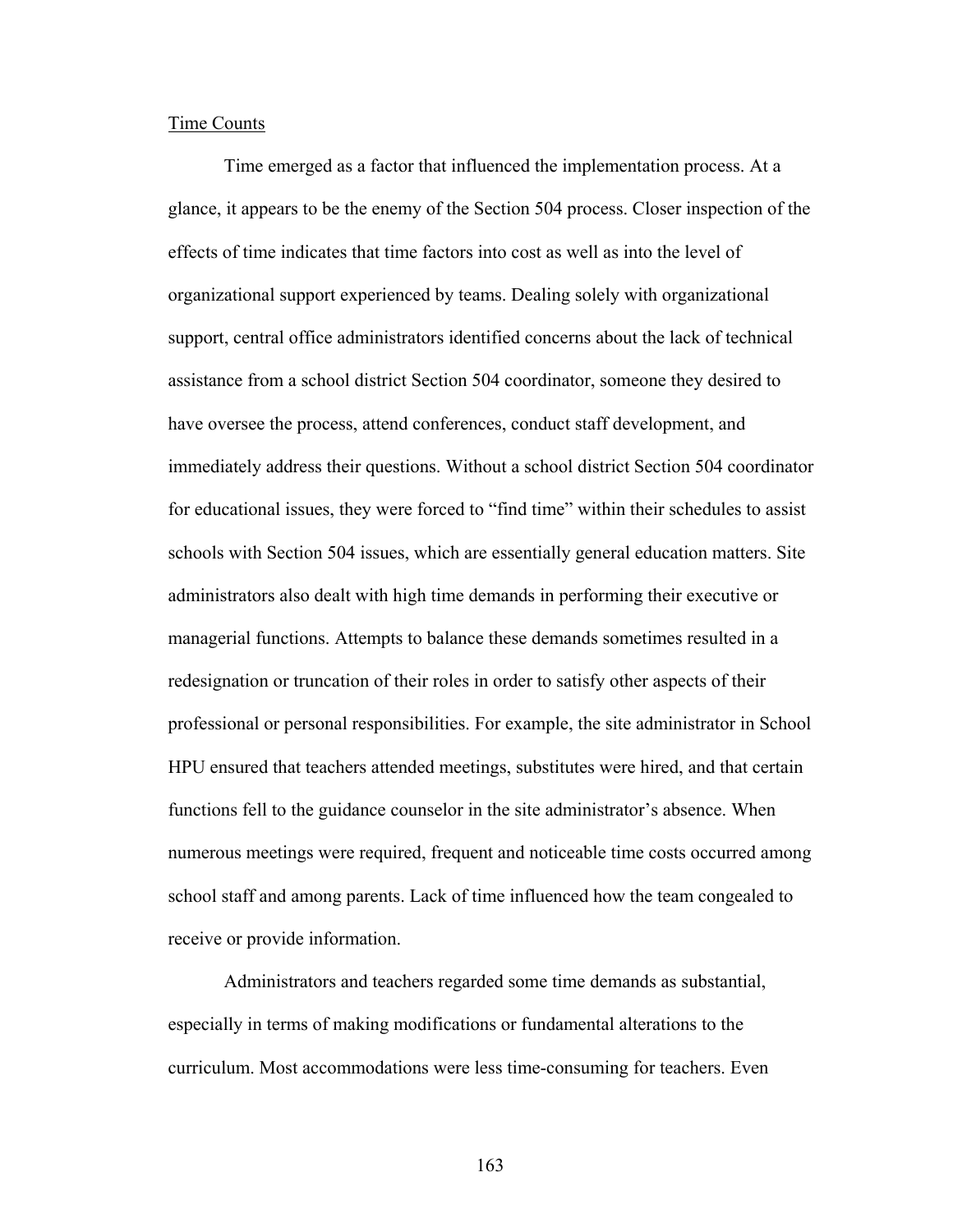though some administrators and teachers suggested extraordinary time demands related to the actual implementation of plans, these time demands appeared largely unsubstantiated. Staff development represented a time requirement in both schools in so far as ensuring that teachers received necessary information. Mandatory time beyond contract hours signified latent monetary costs in School HPU and personal time costs in School LPU. Schools can resolve their own issues concerning time. Based on reports, it is quite possible that the absence of some teachers from the entirety of team meetings eroded trust, team cohesiveness, and the quality of information presented to the team. In fact, the manner in which teachers received information after meetings had been held may have inadvertently fostered a belief among a few teachers that implementation of accommodations was optional, an incorrect and potentially costly assumption.

## Counting Costs

 Cost issues were negligible for material and equipment, but time presented a cost in this study. Discussions about costs are limited due to the paucity of research on costs related to Section 504 (McKiernan, 1997); however, findings from McKiernan's study suggest a need for cost vigilance. Each school purchased materials and equipment when the impact on their budgets was relatively low. Central office assisted with costs for some materials and equipment. Time costs applied to teacher participation and the idea that teachers deserved compensation for meetings held well beyond the contract day. These were personal time costs. Teachers, however, mainly associated time costs with meetings to develop plans, but not with plan implementation. Essentially, schools funded their own time costs, which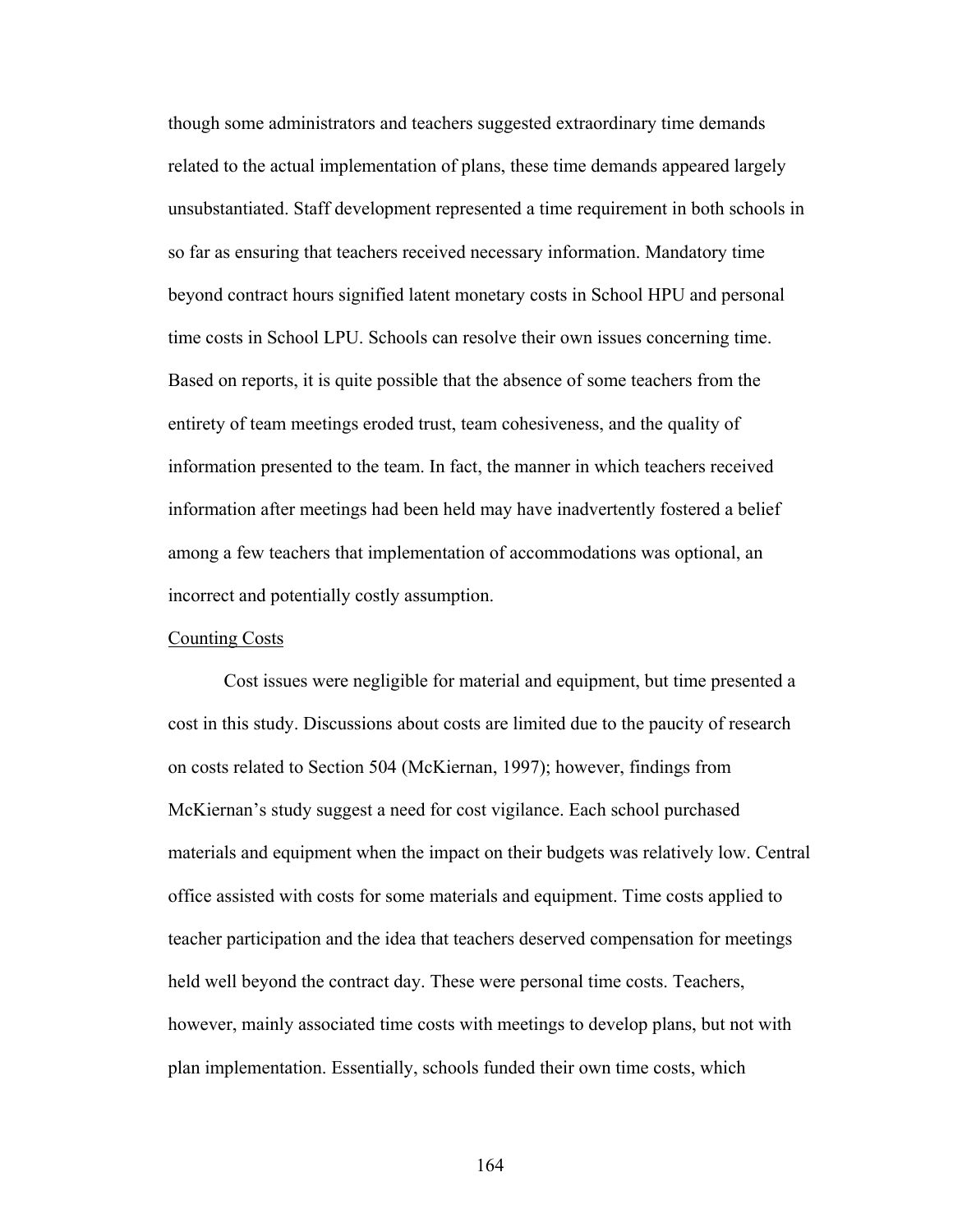ultimately seemed to influence plan content more than plan numbers. Monetary costs were more obvious to administrators (e.g., implicit costs pertaining to the purchase of materials, equipment, legal services, compensation for teachers, barrier-free environments, transportation, or purchased services).

 Substantial costs involved both time and human resource issues. Explicit monetary costs tied to materials and equipment, appropriation of human resources, and other purchased services existed. Parents purchased some equipment. This practice, and the expectation that teachers would find it acceptable, pales the reality of a free and appropriate education (FAPE). It even may appear duplicitous to onlookers.

 In "Irreconcilable Differences? Defining the Rising Conflict Between Regular and Special Education," Meredith & Underwood (as cited in the Center for Education Finance, 1999-2000) posited that an issue of resource competition between general and special education students is evolving as a major concern. "The cost of educating disabled students . . . is threatening our ability to educate nondisabled students in many districts and, therefore, is placing the entire public education edifice potentially at risk" (p. 4). Section 504 has no funding stream. Moreover, while Section 504 is not special education, the potentiality for intrusion into general education budgets does exist. For this reason, school districts need to know that Section 504 may be what Weatherly (1999) proffered, a "sleeping giant." In this study, schools received no directive to contain cost; however, cost containment had been implied and heeded.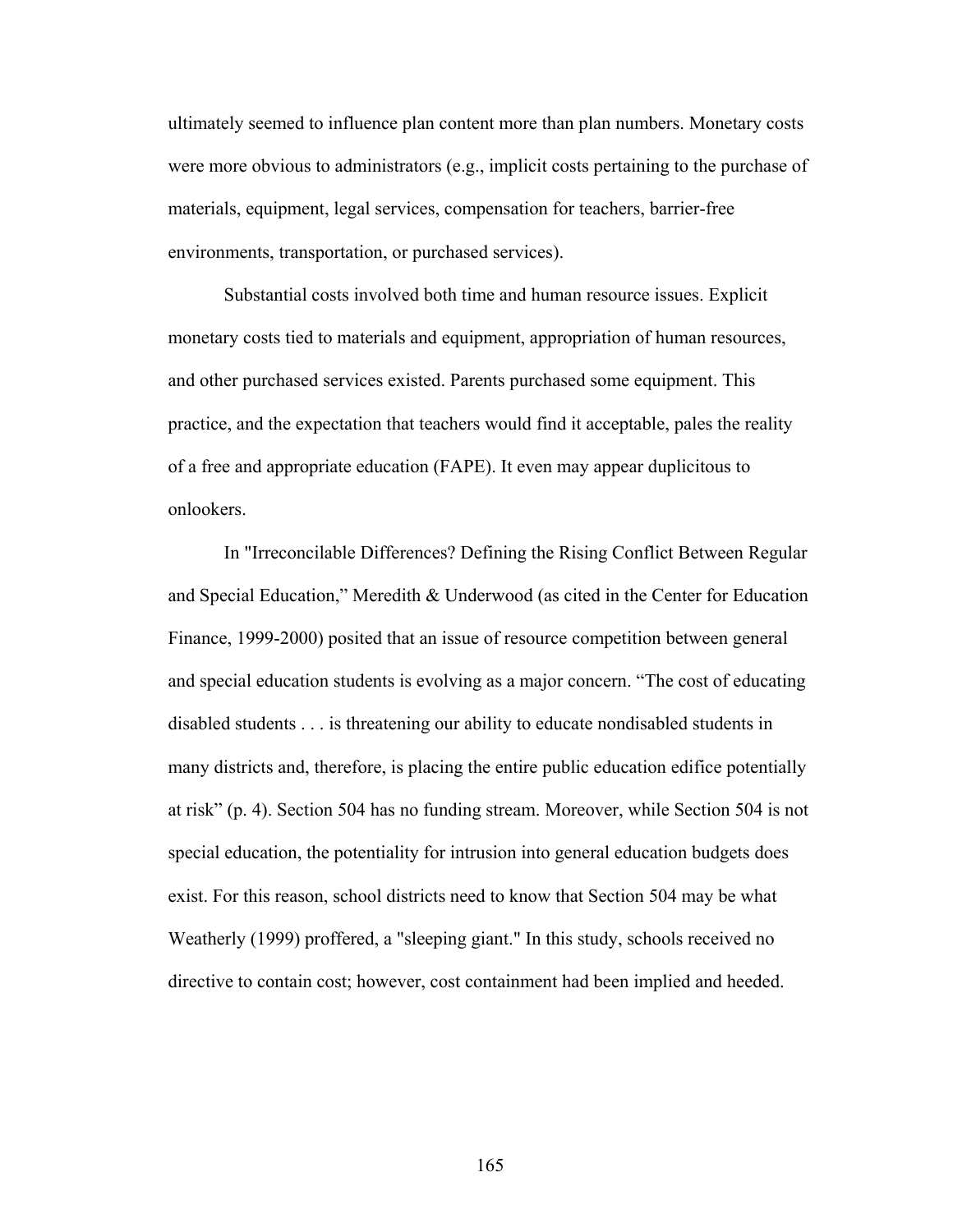#### Developing Staff Competence

 Staff development was the final factor identified. School staff cited this factor among factors of organizational support they valued. Among central office and site level Section 504 administrators, the manner in which they received information precipitated their desire for additional guidance and support. Central office Section 504 technical assistance providers wanted to reverse the top-down flow of communication by engaging in fruitful discourse with the OCR, or other school district personnel, on the school district's role in serving students under Section 504. Combinations of voluntary and mandatory staff development on Section 504 regulations occurred for building level Section 504 administrators. Reportedly, having a history of difficulty related to Section 504 implementation increased the likelihood of such inservices in schools.

 Central office administrators perceived that support from higher levels was low. This perception may have induced feelings of personal and professional inadequacy among central office administrators, the technical assistance providers to school teams. Administrators in the study desired accessible mentors or individuals to provide immediate guidance concerning Section 504. The Section 504 facilitators wore multiple hats. Facilitation of the Section 504 process was only one of their many responsibilities. New information concerning policies and case law on Section 504 "trickled-down" to building level staff. With this kind of communication process, qualitative content may be lost. Training methods thwarted opportunities conducive to building the capacity of the team and other staff to become more aware of Section 504 policy, procedures, and case law. Successful team functioning seems predicated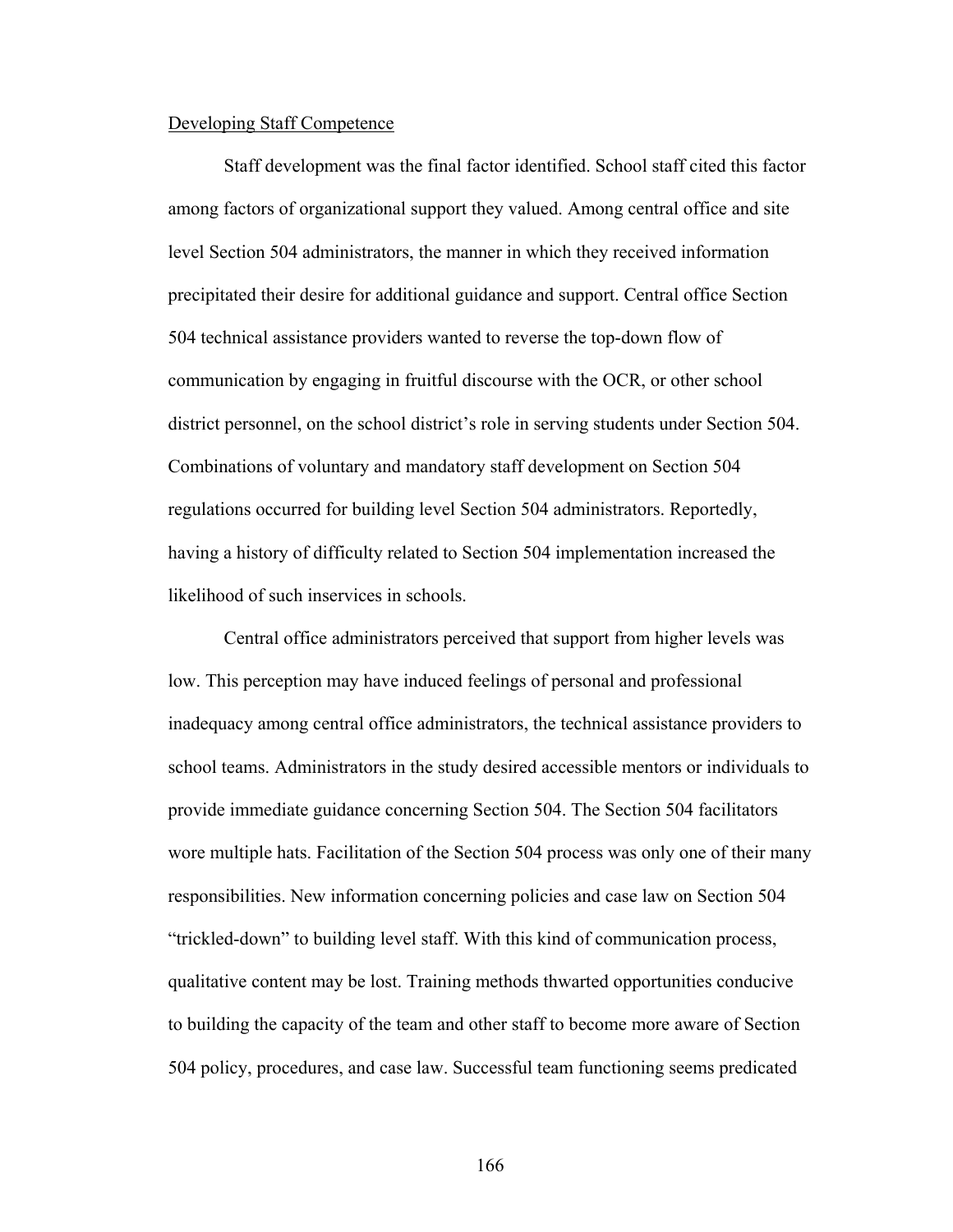on support of the collaborative structure at the site level and by the organization as a whole. Therefore, structures that enhance success, such as release time for meetings, training, and resources, should be both reasonably definitive and available.

 In both schools, information received and shared emanated from national experts to central office special education staff who imparted it to Section 504 site level administrators or building administrators at mandatory inservices. Building principals then negotiated decisions about information sharing at subsequent levels at their sites. Teachers rarely were the conveyors of information. Decisions to eliminate them from the sharing of some information may have negligibly affected their understanding of the process. A few teachers remained uncertain of inservices offered, quite possibly due to the existing practice of permitting teachers to engage in optional participation in staff development. Implications were that some building administrators designated the facilitation and administration of Section 504 to individuals who had not participated in mandatory or voluntary training offered through the special education office. Consequently, the effectiveness of information shared weakened and time costs became more evident. "Teachers need support and guidance in dealing with this multifaceted law. . . . The OCR has frequently noted ignorance of teachers and administrative staff among their findings during investigations of complaints" (Schweinbeck, 1995, p. 131). Staff development is critical.

 Scott, Vitale, and Masten (1998) found that teachers easily implemented reasonable or feasible accommodations, but once left to their own devices tended to do little in the way of differentiating instruction at a level more beneficial to some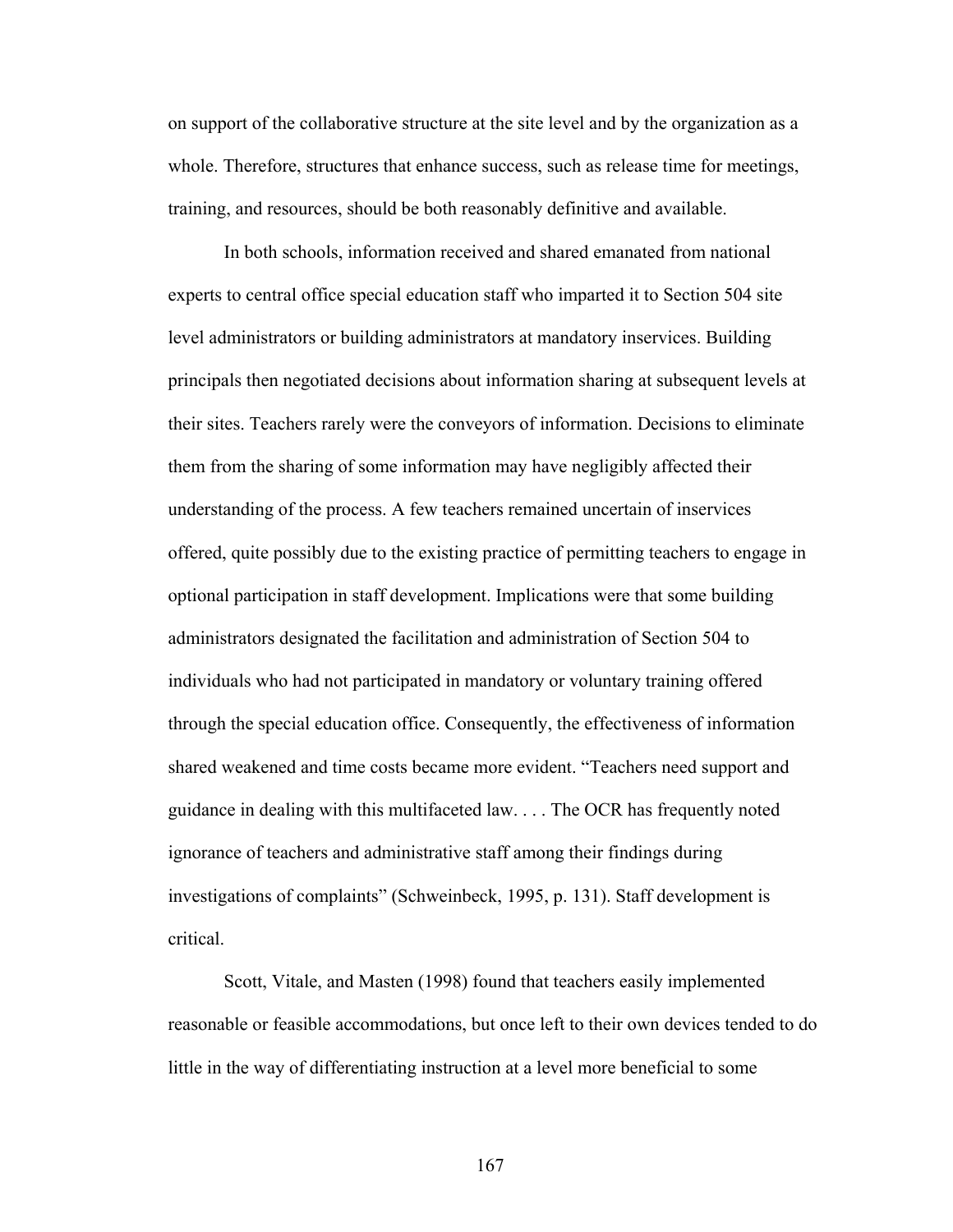students with disabilities. They cited lack of training and knowledge and limited school supports as significant barriers to effective implementation of adaptations. In this study, teachers in both schools seemed to agree that most accommodations were reasonable to implement. Only one teacher indicated that the implementation of some accommodations is too difficult. Teachers inclined towards nonimplementation of plans must understand the impact of the Doe v. Withers' (1993) decision wherein a teacher was required to pay damages for willfully ignoring his responsibility for accommodation implementation. On the other hand, accommodations under Section 504 policy are not required when they provide more than needed to eliminate discrimination (Lyons v. Smith, 1993). Excuses such as "I don't discriminate because I treat everyone the same" are unacceptable (Schweinbeck, 1995, p.132). Training is required to duly inform teachers and other staff about the do's and don'ts of nondiscriminatory programming.

Section IV: Examining the Implications of Section 504 Policy-A Theoretical Explanation for the Difference in the Number of IAPs Utilized By the Two Schools

 This study also sought to identify factors that explain the difference in the number of plans utilized in the two schools. It seemed that these factors would emerge from the grounded theory inherent in the coupling of findings from previous explorations with explorations into data derived from asking two additional questions. The first question asked was, "In a ranking of numbers of plans in middle schools across the district, your school's (low/high). Why is this so?" The second question further explored connections into seven demographic factors (enrollment totals,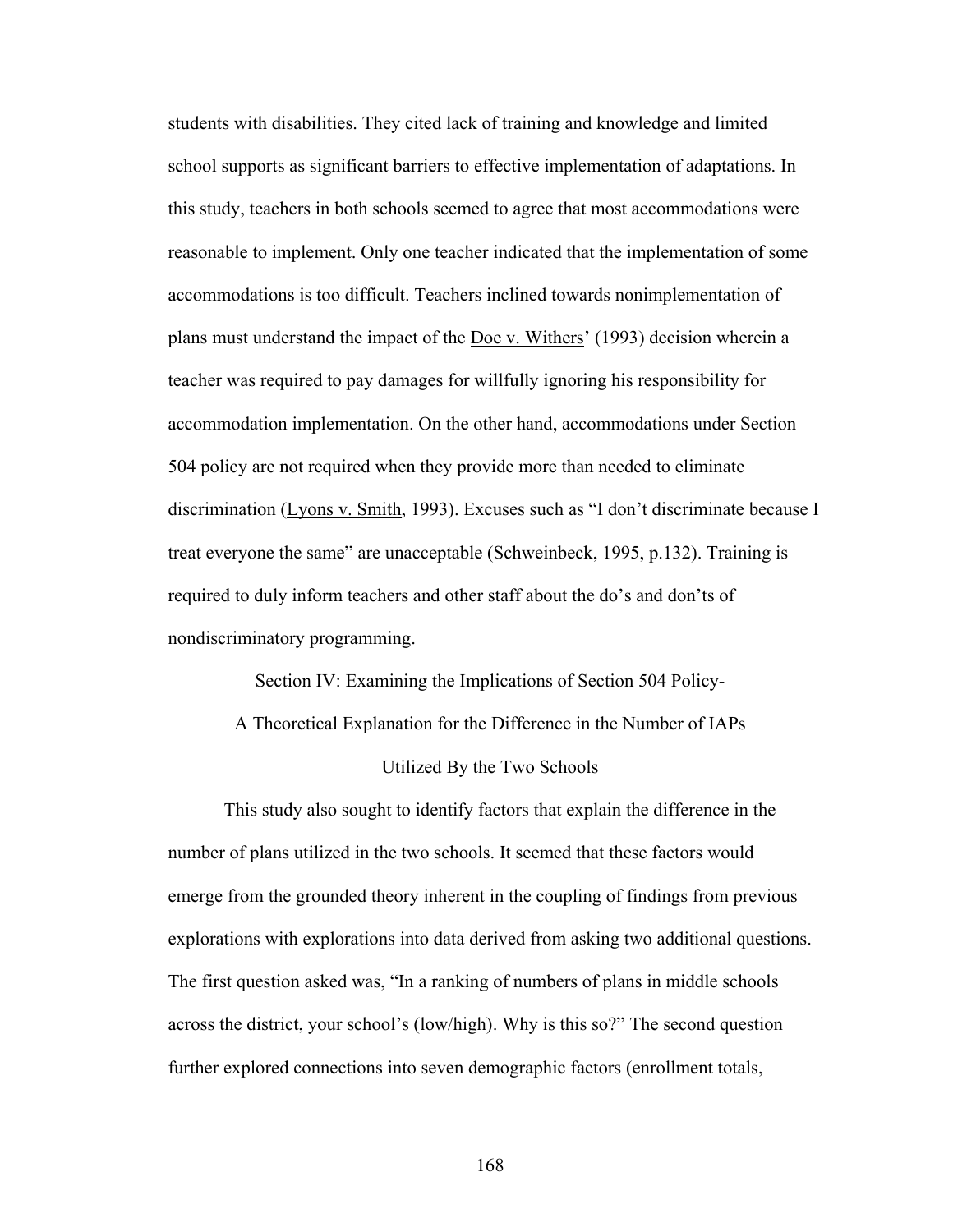ethnic groups, school/teacher-pupil ratio, free and reduced-price lunch, number of students previously receiving special education, retention, and mobility) that seemed to bear some influence on the identification of students with disabilities. Because it was believed that site-level administrators and teachers closest to the process could better address demographic questions about their school, central office administrators were asked to address only the first question.

## Reasons for Variability in Plan Numbers

Based on interview responses, the overall high plan number in School HPU seemed specifically attributable to parental influence, student enrollment, misidentification, abuse of Section 504, and moderate to high SES. In the School LPU, the low plan number was attributed to unique school demographics (school size, high special education numbers, low SES, and transience), teacher-initiated strategies, low Child Find, school culture, and administrative and staff support.

 School HPU. The central office administrator for the high plan usage school explained her school's high plan number in this way:

I know when the Section 504 guideline first came out from our school division, it wasn't very specific. It was at a point that parents brought in a Ritalin bottle and a list of accommodations because an advocate helped write them up (or they got the list from the state department) and the school felt a little bit intimidated by those parents and those advocates. Not knowing what else to do, they provided the Section 504 plans. I think if they were to look at the new guidelines—following the new guidelines today—and if they're asking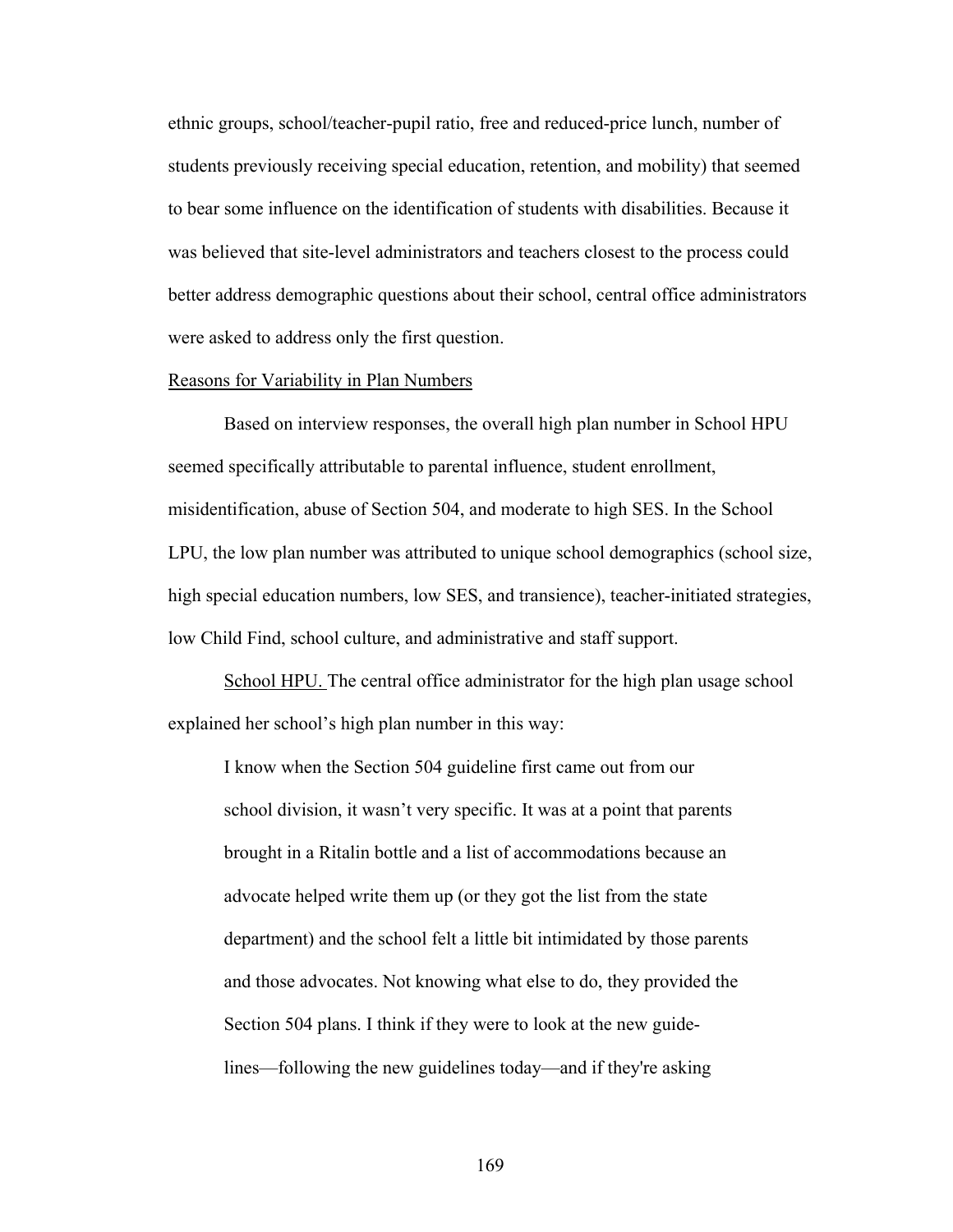the right questions, they may not be as apt to have students eligible for Section 504 plans that should not be eligible. I think it's a misnomer that if you have a disability, you're automatically eligible for Section 504. Now we do a little bit better job letting the school know that [the impairment] has to disable him within that educational environment . . . (L5-17).

 The site administrator linked high plan numbers to three factors. First, she described the parents as "a group of people who were well-informed. . . . I'm not going to say, money's no object, but . . . there are a host of advocacy groups . . . where the school is located . . ." (HPU-SA, L8-11). Next, parents "have an underground of information [and find it easy] to have a diagnosis and have a prescription" for their child (L8-14). Lastly, she cited large student enrollment. "[The] greater the number of students, the greater the number of Section 504 plans" (L14-15).

In addition to findings from administrators interviewed, teachers attributed high plan numbers to misidentification of students, parent involvement, lack of proper parenting, abuse of Section 504, and socioeconomic background. For example, one teacher observed:

 Well, I would think we should not have as many, but if we do, it's because once again, I think a lot of the kids that are Section 504s are not Section 504s. It's because [of] the parents. Their child is so unique, and they're not willing to do the parenting and to make their kids sit there and read. It's an excuse for the behavior. They want an excuse for the nonperformance. . . . Once again, I think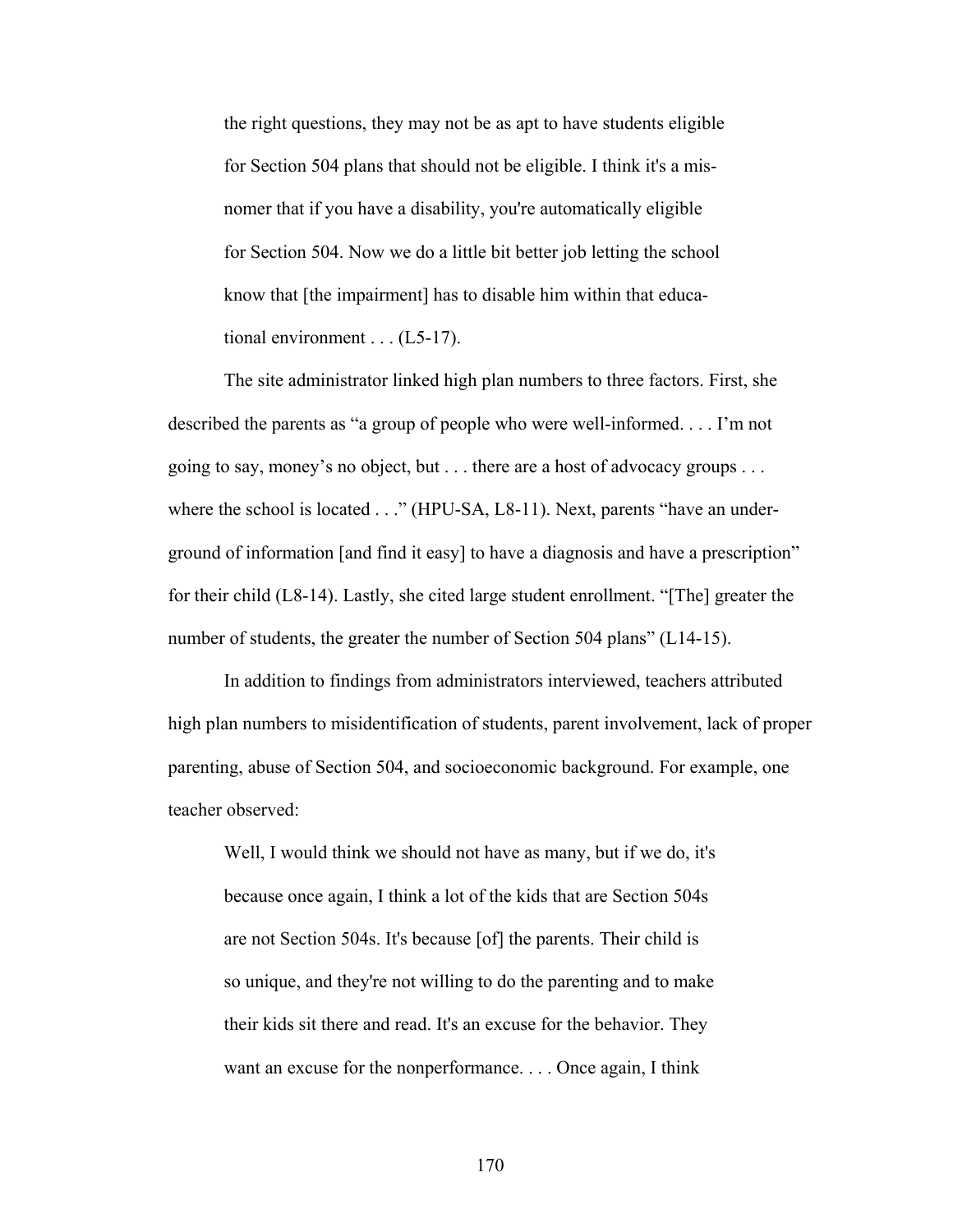we've mislabeled -- I'm not saying that the special education teachers have because they come in and they go through guidance first. . . . Of course, you have to follow through legally. So, you have to follow through the process, but a lot of these kids we're bringing up and labeling are not Section 504s. It's a matter of the parents not accepting their responsibility. That's why we have too many  $(L1-17)$ .

Another teacher said, "[They are] demanding parents! We have a lot of parents who demand that their students have some type of modification or LD classification demand it" (T3, L1-3). Plan number most likely linked to "socioeconomic backgrounds" and to parents who are "really knowledgeable on Section 504, knowledgeable on their rights, and want to make sure that their accommodations and their child's needs are met"  $(T5, L1-4)$ .

#### School LPU

 The LPU central office administrator linked low plan number in School LPU to unique school demographics. She explained:

[It's] the size of the school. They're high in special education . . . in my opinion . . . very high in special education for the proportion of students. . . . It's a tiny school for middle school. . . . So, I think either kids come already special education . . . therefore, they're not Section 504 solely, or when they come up for eligibility, they fall under the IDEA special education law rather than Section 504. It's a unique school in that it draws a large number of students from a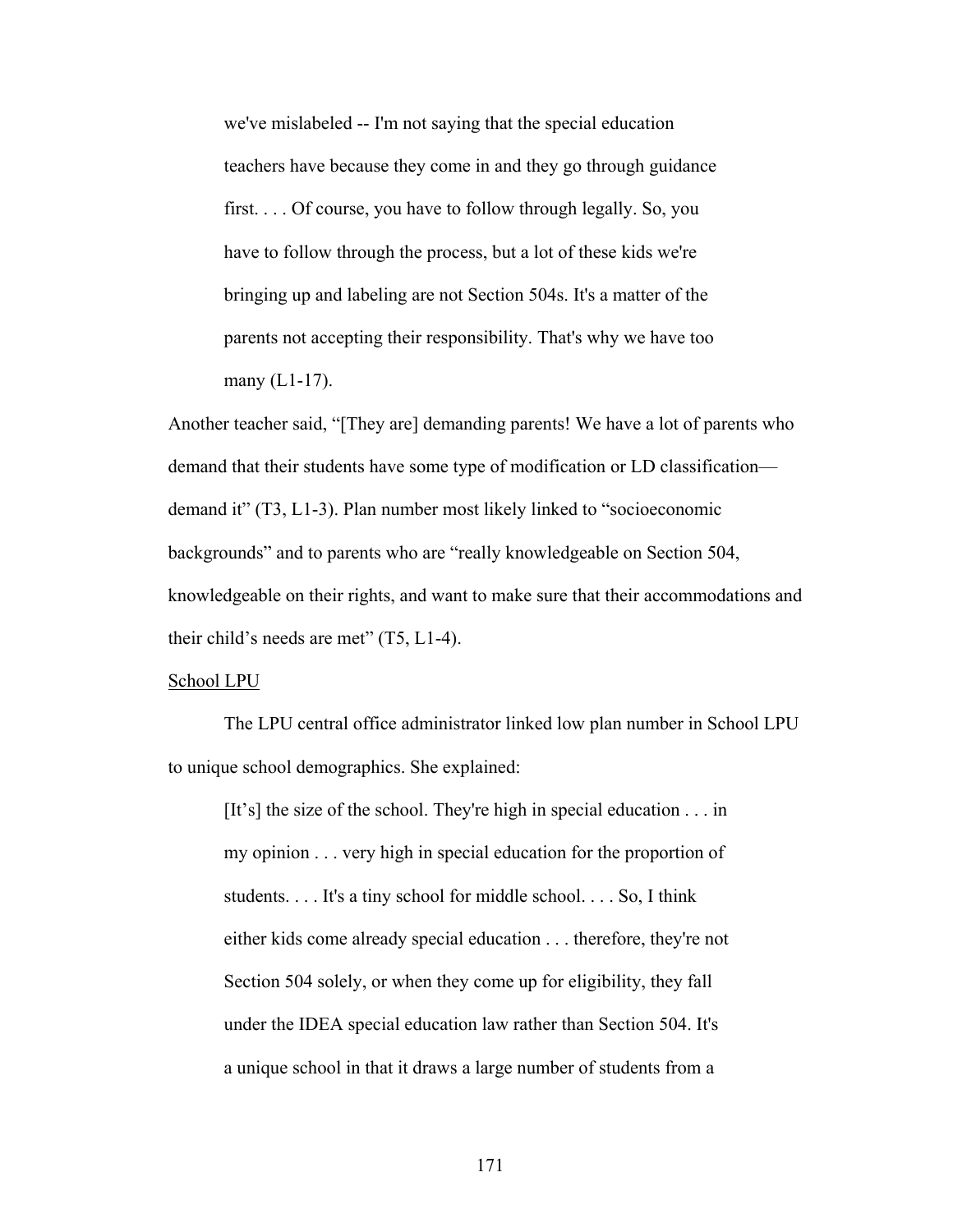very transient setting—the hotel kids. It draws from a very poor population of students . . . but it also draws from some very wealthy families (LPU-COA, L1-16).

 The LPU site administrator attributed low plan numbers to effective teacher strategies, low referrals, and high special education enrollments. Responding to why plan numbers are low, she stated:

 I honestly don't know. I know when I look at all of the 6th grade, and when I look at the feeder schools . . . all the classes and the students that are coming in from the feeder schools, there aren't many Section 504s. . . . [Our] teachers are very good at con ferencing daily about students. . . . They try to implement their own little strategies. So, there is a lot of communication. I think there's good work between the team members in our school in dealing with the students. We do get some teacher-initiated Section 504s . . . and then we deal with them, but then we don't get that many quite truthfully. It's the same with the parent; they're just not initiated. . . . We always try to see how it's impacting their educa tion . . . if it's not negatively impacting, then a Section 504 plan isn't really necessary. [I] know we have a very high number of special education students for our enrollment . . . basically 650 students . . . about 130 are identified as special education and that's a high percentage. I do believe the demographics of our pool definitely has something to do with that high number! Now Section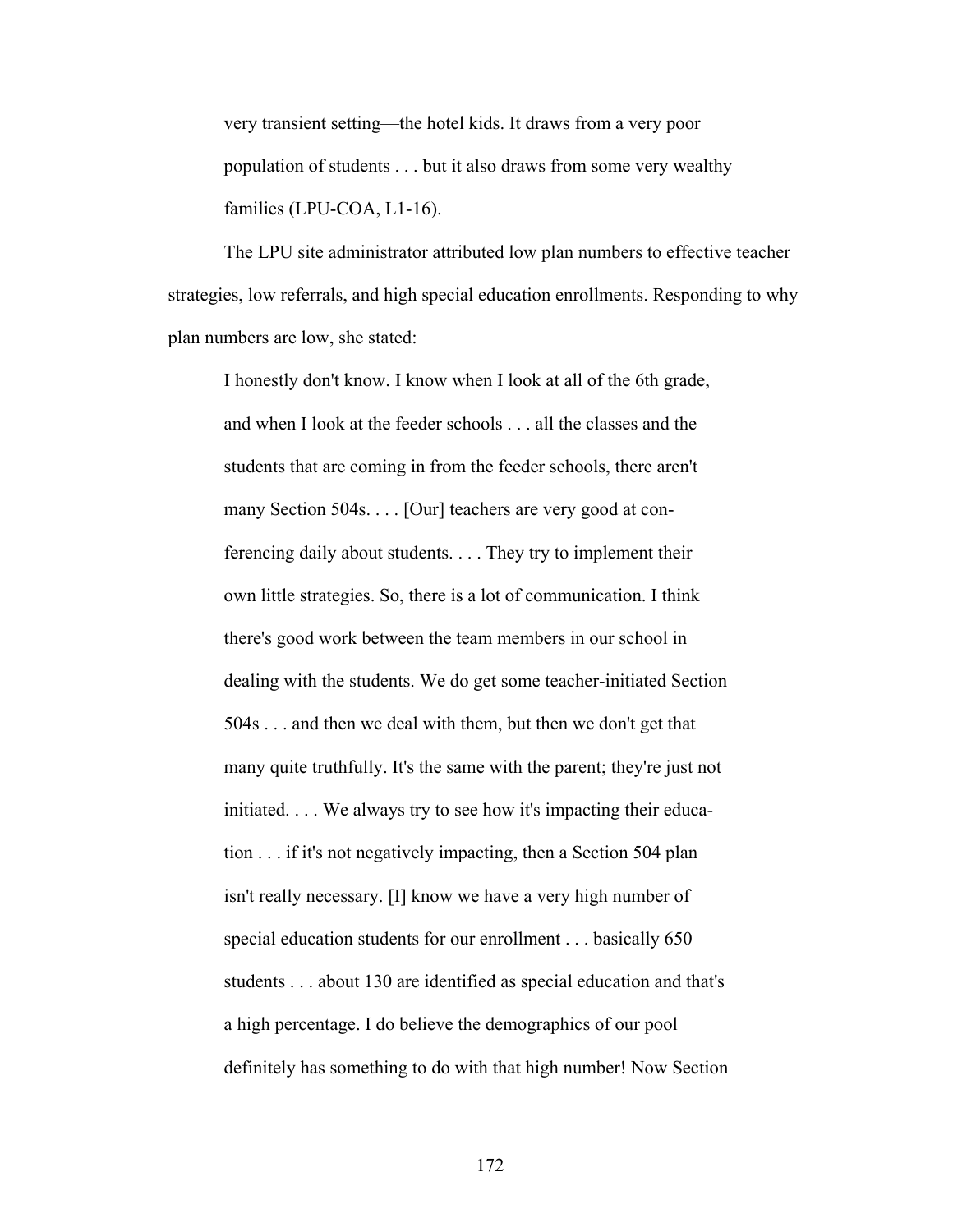504, maybe--I honestly don't know. (LPU-SA, L1-23).

Teachers cited other reasons for the low plan number. One teacher stated, "We're a little neighborhood school. We've got a lot of neat things going on.... We've got a good administration, staff support, [and] a faculty that . . . cares. We get a lot of parents . . . [and] a lot of other community partners involved" (LPU-T1, L109-111). Another teacher linked plan number to enrollment, transience, and low Child Find:

It is the number of enrollment that we have. Because we're so transient, by the time we identify one that's in trouble, they're gone. I mean they're transient here. They're not here in homebase per say a lot. We either have got the hotels, [or] we have got the military; they're in and out so much. We also have a smaller population in general, too. I still haven't seen the school though very intense on trying to identify students and really helping them out even though it's a small population. Some have not qualified, not saying they're not being looked at—we have a long way to go, but of all the middle schools I've ever taught at in VA, this school and the staff here have really stepped beyond really trying. Even the parents I've had sit here in a meeting and go 'I can't believe–at least he's getting [something]' (LPU-T3, L1-12).

Cross-case Analysis of Reasons for Variability in Plan Numbers

 Themes that emerged across cases in relation to reasons for variability in plan numbers include school culture, school demographics, parent involvement, and abuse of Section 504.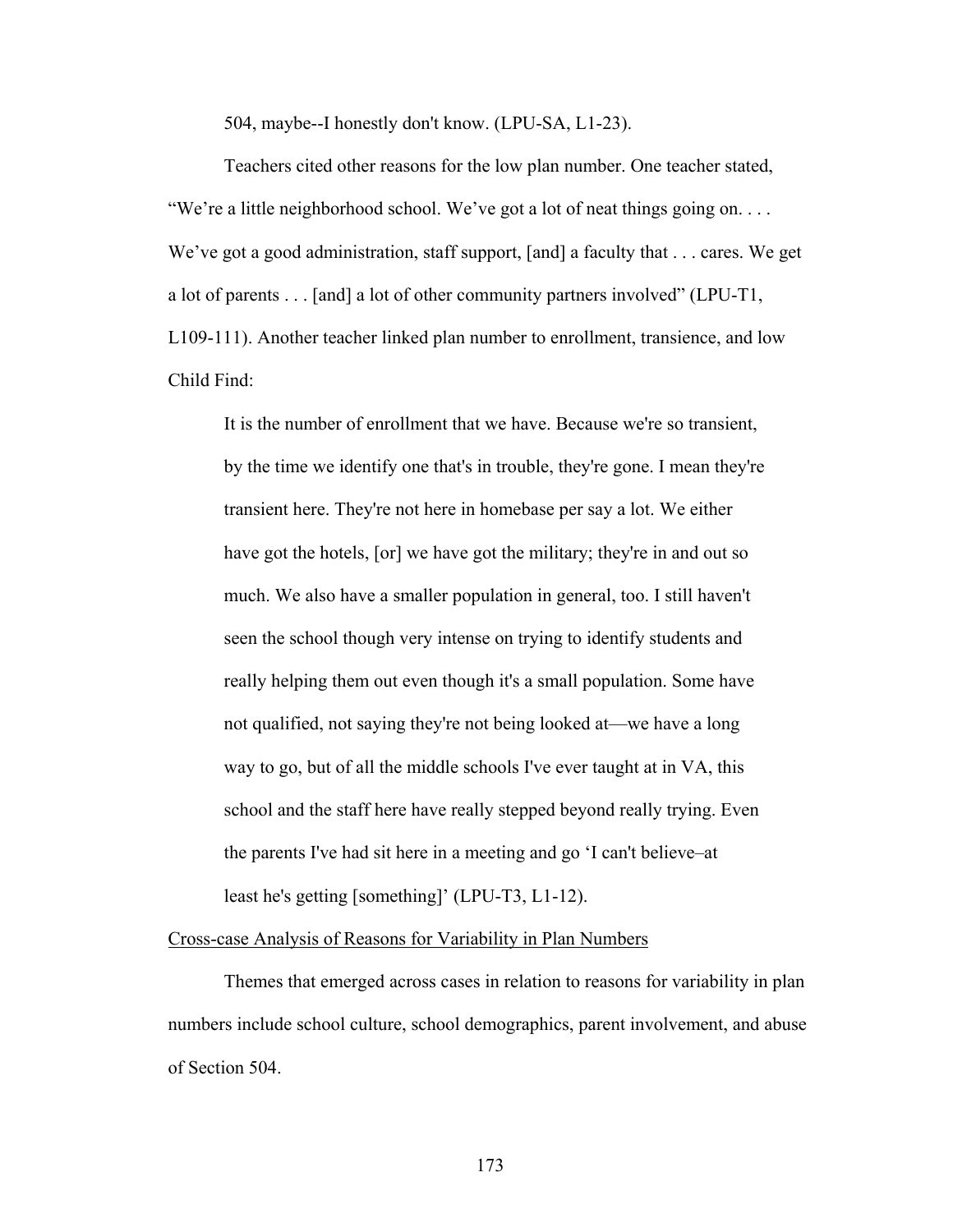School culture. Small neighborhood schools that are culturally responsive may have low plan numbers. Within such a culture, one may find good support from the administration and staff, a caring faculty, a lot of neat programs, parent and community partnerships, and parents who trust the school. A faculty may appear to be caring if its teachers have good teamwork, routinely implement strategies, conference daily with students about students' performance, and have good communication amongst its members. Where such is the case, teacher and parent-initiated referrals to the Section 504 team may be low.

School demographics. In schools where enrollment is high and a high number of students come from high socioeconomic backgrounds, plan numbers are likely to be high. Plan numbers are likely to be low in tiny schools where enrollment numbers are low, school size is small, a large number of poor students attended, transience is high, a large number of students receive special education, and few students transfer in from feeder schools with plans.

Parent involvement. Well-informed parents sometimes employed advocates, accessed underground sources of information and, reportedly, utilized easy access to diagnoses and prescriptions from the medical or mental health communities to obtain plans. Teachers viewed such parents as demanding, in need of parenting skills, or in search of an excuse for their child's nonperformance. Plan numbers are likely to be high in schools with such levels of parent involvement. When parent involvement is such that few referrals come to the team, plan number is likely to be low.

Abuse of Section 504. When a team or the facilitator of a Section 504 team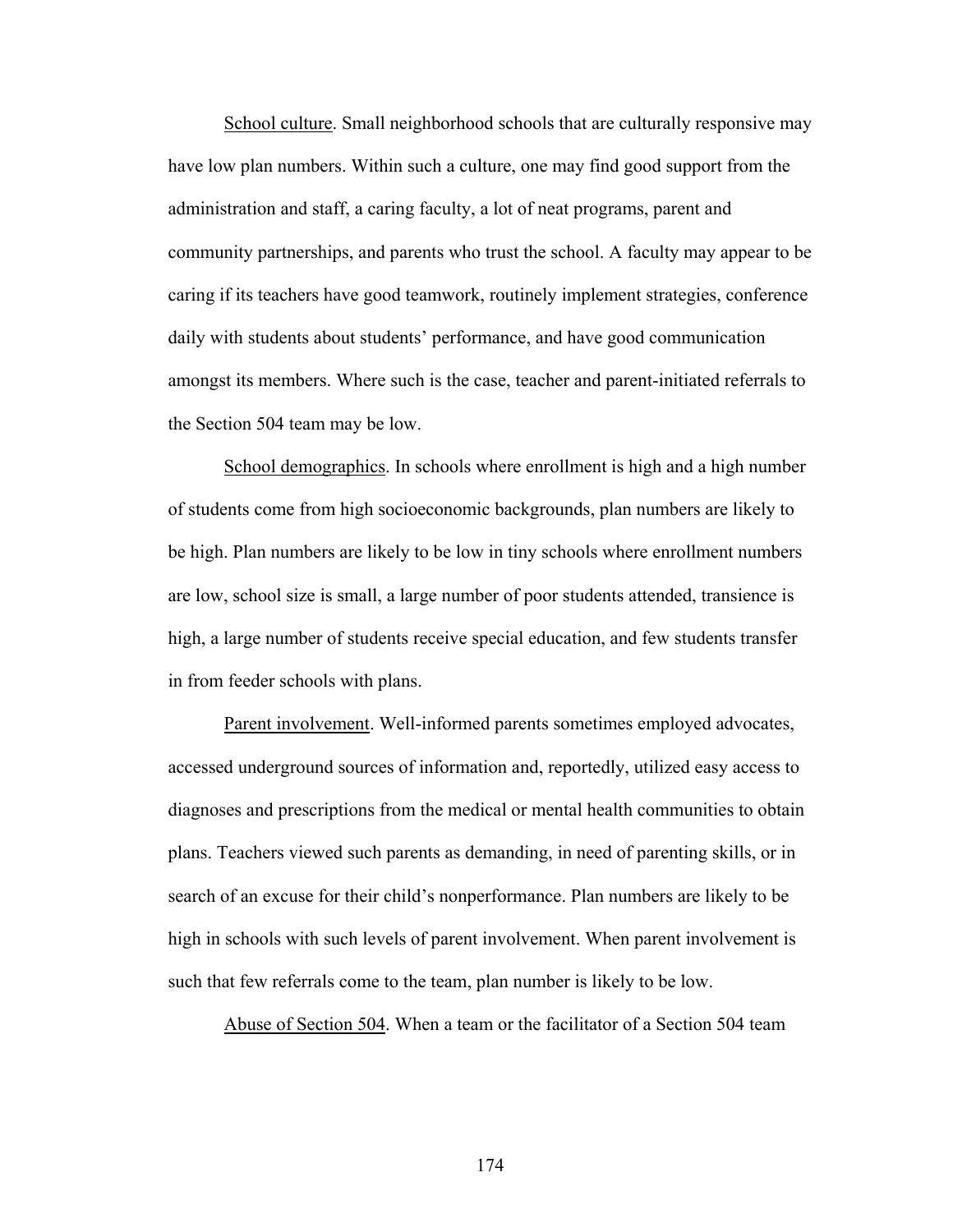perceives Section 504 guidelines to be loosely prescriptive of what is needed to properly manage the process, and low awareness of the process exists between them, students may be misidentified. Similarly, when team decisions result from intimidation by parents and their advocates, the potential for abuse exists. If the process is abused, the probability exists that plan numbers may be high or low. Summary of Cross-case Analysis of Reasons for Variability in Plan Numbers

 Comparing both schools, school culture, school demographics, parent involvement, and abuse of Section 504 influenced plan numbers. Administrators and teachers from both schools believed that school demographics figured prominently into plan number. Therefore, the need to examine selected demographic variables became more apparent.

#### Demographic Influence of Variability in Plan Numbers

 Based on involvement with the Office for Civil Rights, and an even longer base of experience in the field of special education administration, the researcher entered the study with some a priori assumptions (Strauss & Corbin, 1998) about who was served by Section 504 plans and why plan numbers varied across schools. These assumptions related to demographic factors. Study participants first were asked why they believed their school's IAP numbers were high (or low). The intent was to minimize bias that could have occurred in asking the second question which specifically probed seven demographic factors: (a) enrollment totals, (b) ethnic groups, (c) school teacher/pupil ratio, (d) free and reduced-price lunch, (e) number of students previously served in special education, (f) number of retentions, and (g) mobility. Data points evident in a local document entitled School Profiles (1997) also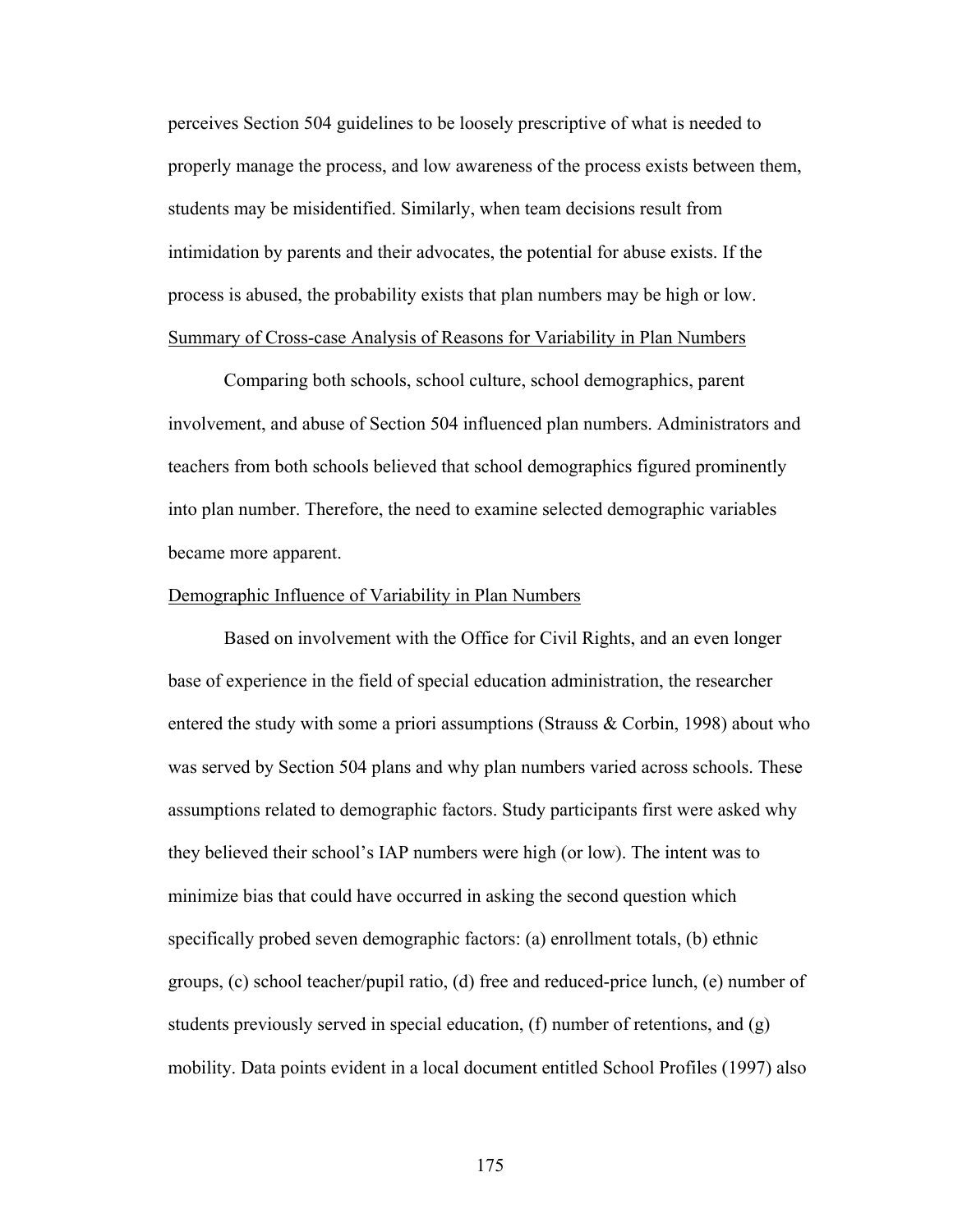influenced the selection of these factors. It appeared that demographic factors would in some way influence IAP number. Again, this aspect of the interview process excludes central office administrators. Under each factor, illustrative quotes help to convey the findings of this exploration.

#### Enrollment Totals

The HPU site administrator said, "Outside of the fact that the greater the number of students, the greater the number of Section 504 plans? For a school with 200, you would expect a few. In a school of 2000, you would certainly expect more" (HPU-SA, L19-20). Three of five teachers held beliefs similar to that of Teacher 3 who stated, "We're not considered a big school . . . I really don't think that enrollment size would dictate" plan numbers (HPU-T3, L4-6).

 In School LPU, the site administrator responded, "[Well] the class size, unfortunately is not small. I would say [it is] average for most of the city. I wouldn't say that has an impact. Could be [why the number of plans is low]" (LPU-SA, L24- 26). All teachers in School LPU agreed that their school has a small student body, believing that low enrollment influenced their school's low plan number. For example, one teacher stated, "It's a small middle school . . . I really don't know the answer to all that—the particulars—but knowing how transient it is . . ." (LPU-T3, L19-21). Another teacher said, "[If] you were to look overall, the smaller the school is, the fewer the numbers you're going to have in any category. I tend to think that that's part of the reason why our Section 504 plans are fewer" (LPU-T2, L2-4). A third teacher responded, "I tend to think [that] because of the size of our school, more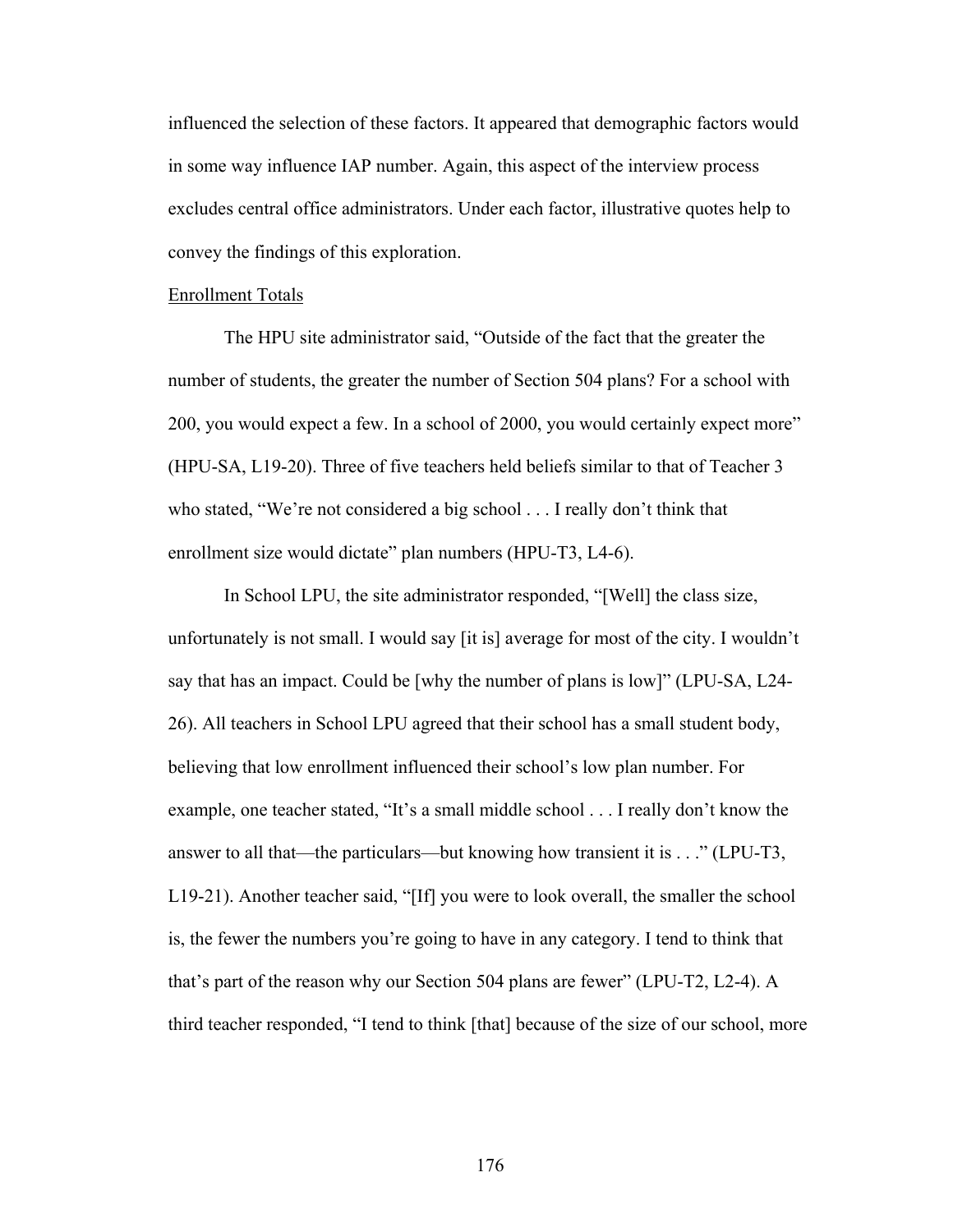individualized attention is given to the students . . . even though our class sizes may be similar to the bigger schools" (LPU-T4, L3-5).

#### Cross-case Analysis of Enrollment Totals

 Section 504 totals were more than four times higher in School HPU (33) than in School LPU (8). Enrollment totals for the entire school population of School HPU and School LPU, respectively, were 1184 and 1010; these totals seem to support the notion that the school's enrollment totals resulted in higher IAP numbers. However, this finding may apply only if such populations are stable. When populations are transient as they were in School LPU, then one might expect that enrollment totals might average out somewhat lower than they might have been in actuality. Considering transience, one might expect a lower IAP number. Thus, the number of IAPs in School LPU appears somewhat lower than would be expected. It seems that these findings alone, however, do not account for the range of variance found between the plan numbers for each school.

#### Ethnic Groups

The HPU site administrator believed that "ethnicity should have nothing to do with" plan numbers (HPU-SA, L21). Although one teacher did not respond, two teachers agreed with the position taken by the site administrator. For example, Teacher 5 stated, "No. . . . On our team, most of the students are Caucasian . . . I think we have four African Americans . . . two Hawaiians . . . and the other one I believe is Asian" (HPU-SA, L14-18). Three of the five teachers responding agreed with Teacher 3, "Caucasian student[s] . . . more males" were served more often by Section 504 (HPU, L11-12).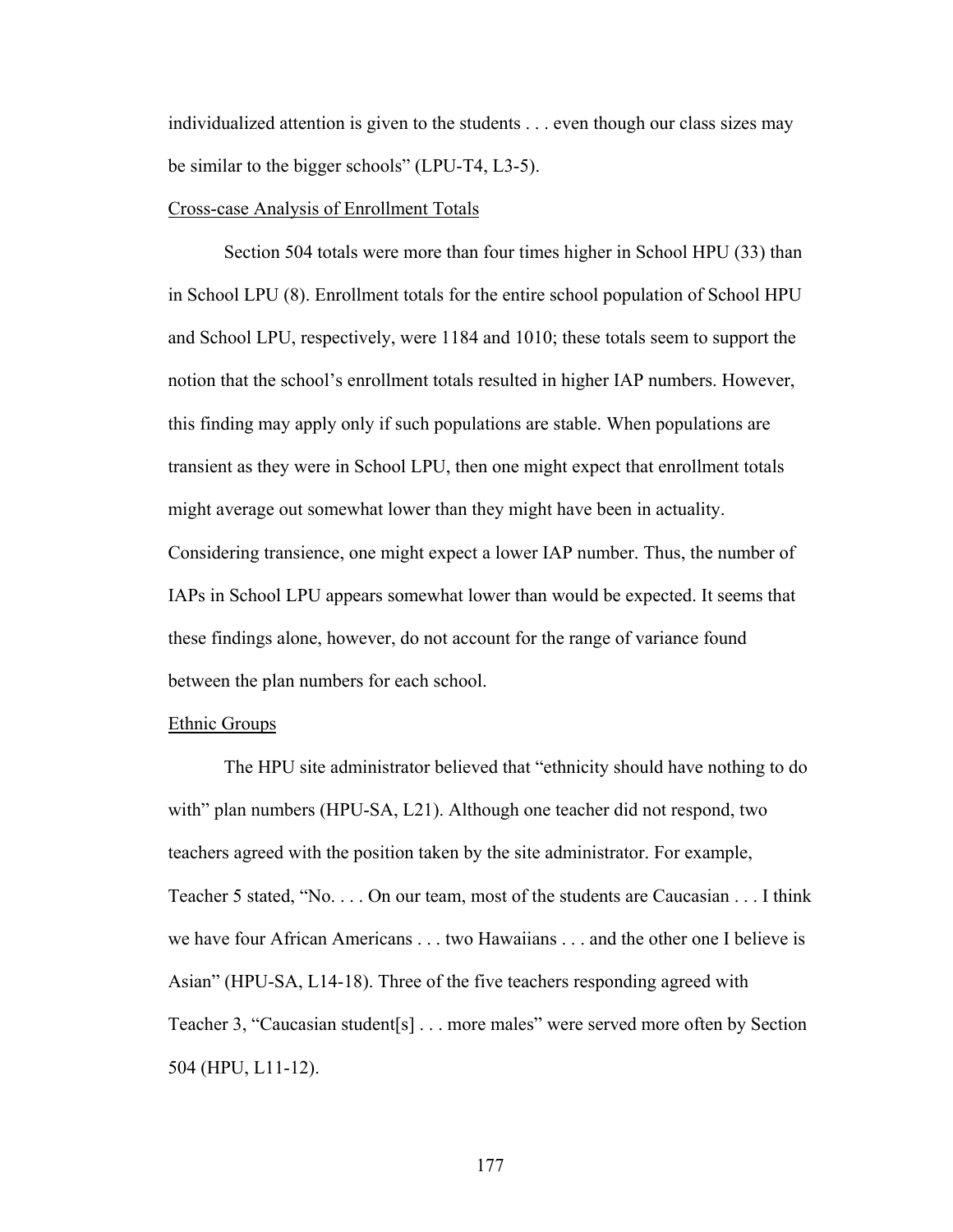In the School LPU, the site administrator said about ethnic groups: I don't know if Section 504 is more of the elite group—so to speak—because generally, . . . the students that have been Section 504, they're from the upper socioeconomic level. It's probably more boys—but basically—there have been girls, too. . . . Caucasian probably. I mean if you look at the demographics of our school, yeah. We have a high percentage of minorities" (LPU-SA, L39-43).

Even though one teacher gave no response, three of four teachers agreed that Caucasian students received services more often than any other group of students. For instance, one of these teachers said, "The [students] I dealt with particularly were Caucasian; however, a lot of Black students—I really feel like—got lost in the shuffle" (T3, L24-25).

#### Ethnic Groups Across Cases

 Based on the responses made by site administrators and teachers in both schools, findings on ethnic groups tell who received Section 504 protection more than revealing the influence of a particular ethnic group on IAP number. In both schools, Caucasians males were eligible more often than any other ethnic group or gender. In School HPU, the percent of Caucasians (91%) in the study exceeded the representation of this group (84%) in the total school population. In School LPU, the representation of Caucasians (75%) in the study slightly exceeded the representation of this group (70%) in the total student population. A similar comparison of minority students revealed a somewhat lower representation of minority students with Section 504 plans (9%) in School HPU than would be expected given the representation of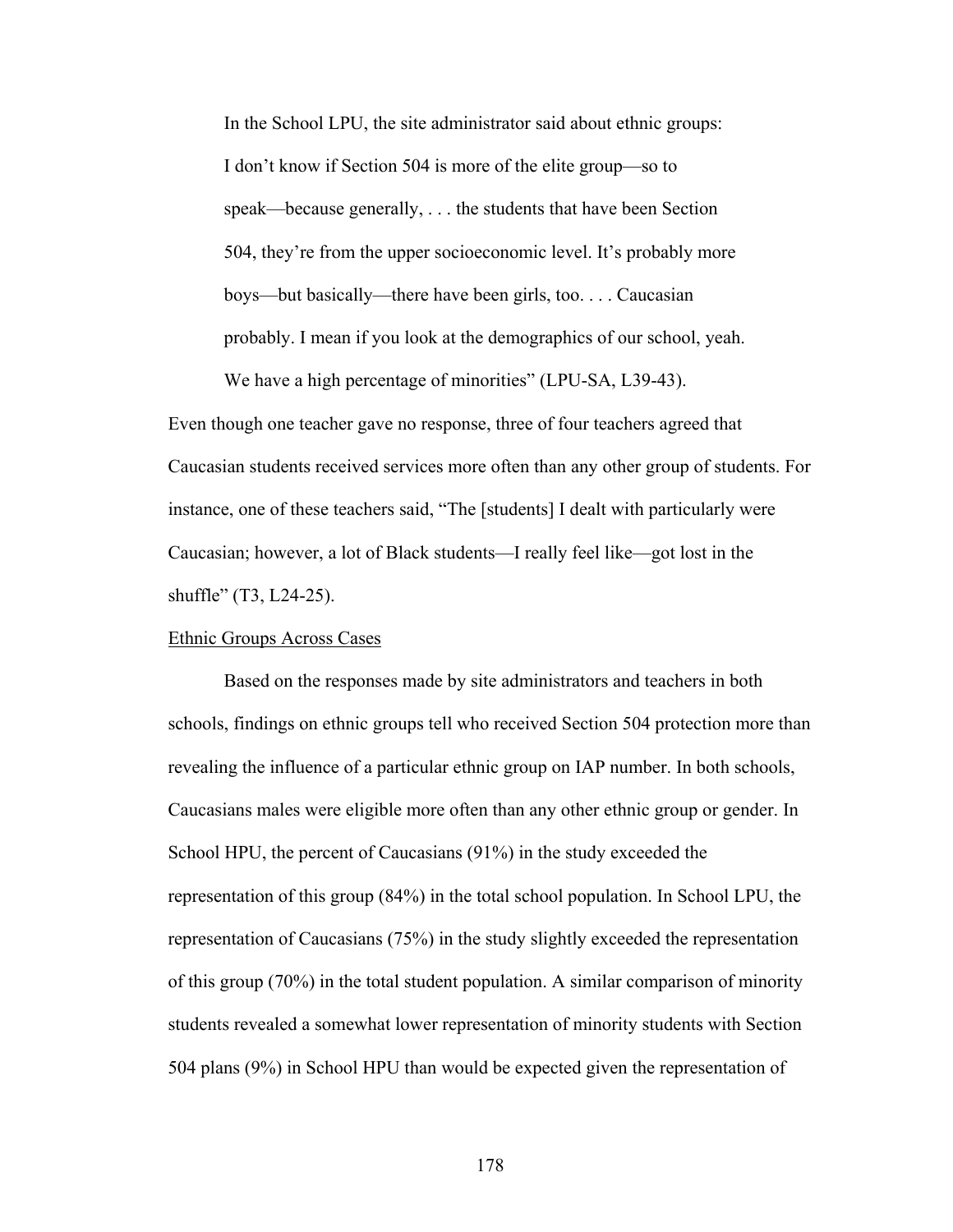this group (17%) in the total school body. Within-case comparisons show the representation of minority students with IAPs in School LPU (25%) as slightly lower than the representation of these groups (30%) in the total school population. Other findings emerged from the exploration of ethnic groups. Surprisingly, the site administrator and the majority of teachers in School LPU implied that the identification of minority students, particularly "Blacks" should be higher. Fueling this belief were low Child Find, teacher frustration, and high mobility. Low referral of African American (Blacks) or other minority students in School LPU was partially attributed to the fact that these students "got lost in the shuffle." Low referral of these students may have been compounded by the reluctance of some teachers to refer minority students for help, feelings of uncertainty in how to meet these students' diverse needs, or a sense of futility in referring students believed more likely to move prior to completion of the process. For the purposes of this study, ethnic groups appear to have little influence on plan number.

## School/Teacher-Pupil Ratio

Addressing the query on school/teacher-pupil ratio, the HPU site administrator stated:

That's interesting! Golly. I would guess the larger your class, the more difficult it would be to give any kind of . . . are you asking me then if a teacher has a large class, would it be more possible Section 504 candidates there? I wouldn't think so. I don't see it as a connection. (HPU-L25-26)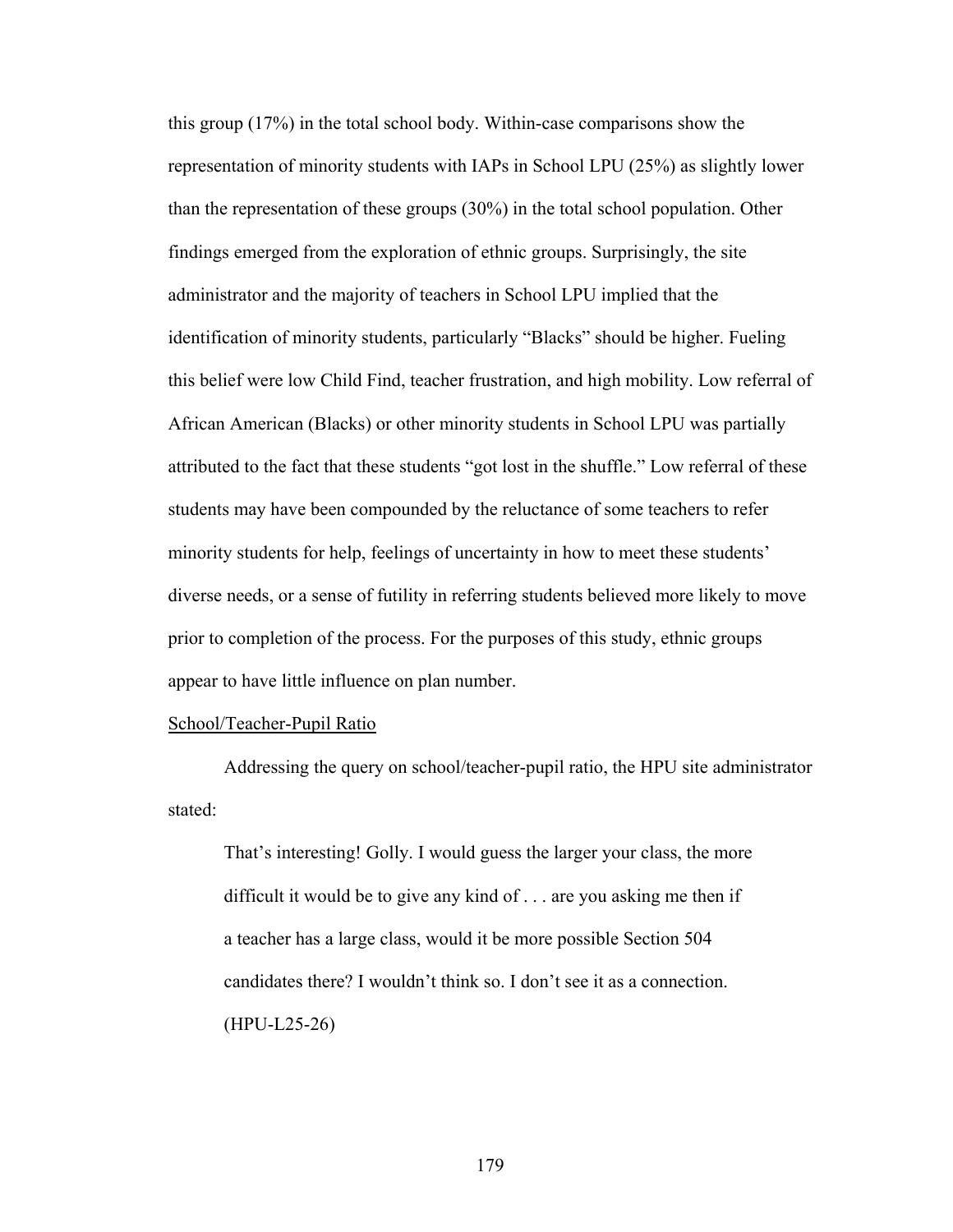Three of five teachers believed that school/teacher-pupil ratio had no influence on their school's high plan number. In fact, one of these teachers remarked, "No, we have it very good I would think. Usually, it's 20, 22, 23 to one. I don't think that would have a strong effect . . ." (T3, L13-15). One teacher was uncertain of any type of influence and another teacher had no opinion on the issue.

As for school/teacher-pupil ratio (class size) in School LPU, the site administrator stated, "Well the class size unfortunately. . . is not small. I would say [it's] average for most of the city. I wouldn't say that has an impact" (LPU-SA, L25). Three of four teachers agreed that it was a small middle school with class size comparable to that of other middle schools across the school division. One of the teachers stated, "[Our] class size tends to average out like the rest of the school system" (T4, L40-42). However, none of the teachers responding expressed the opinion that class size or school/teacher pupil ratio influenced their school's low plan number.

#### Analysis of School/Teacher-Pupil Ratio Across Cases

 Site administrators and the majority of teachers in both schools believed that their school/teacher-pupil ratio was average compared to other middle schools across the school district. Site administrators believed that school/teacher pupil ratio had little or no influence on IAP number. Only three of the nine teachers believed that school/teacher-pupil ratio influenced plan number, five teachers were uncertain, and one did not respond. Considering total school populations, class size averages were 22:1 for School HPU and 25:1 for School LPU (Table 2). Even though a higher teacher-pupil ratio existed School LPU, within and cross-case comparisons showed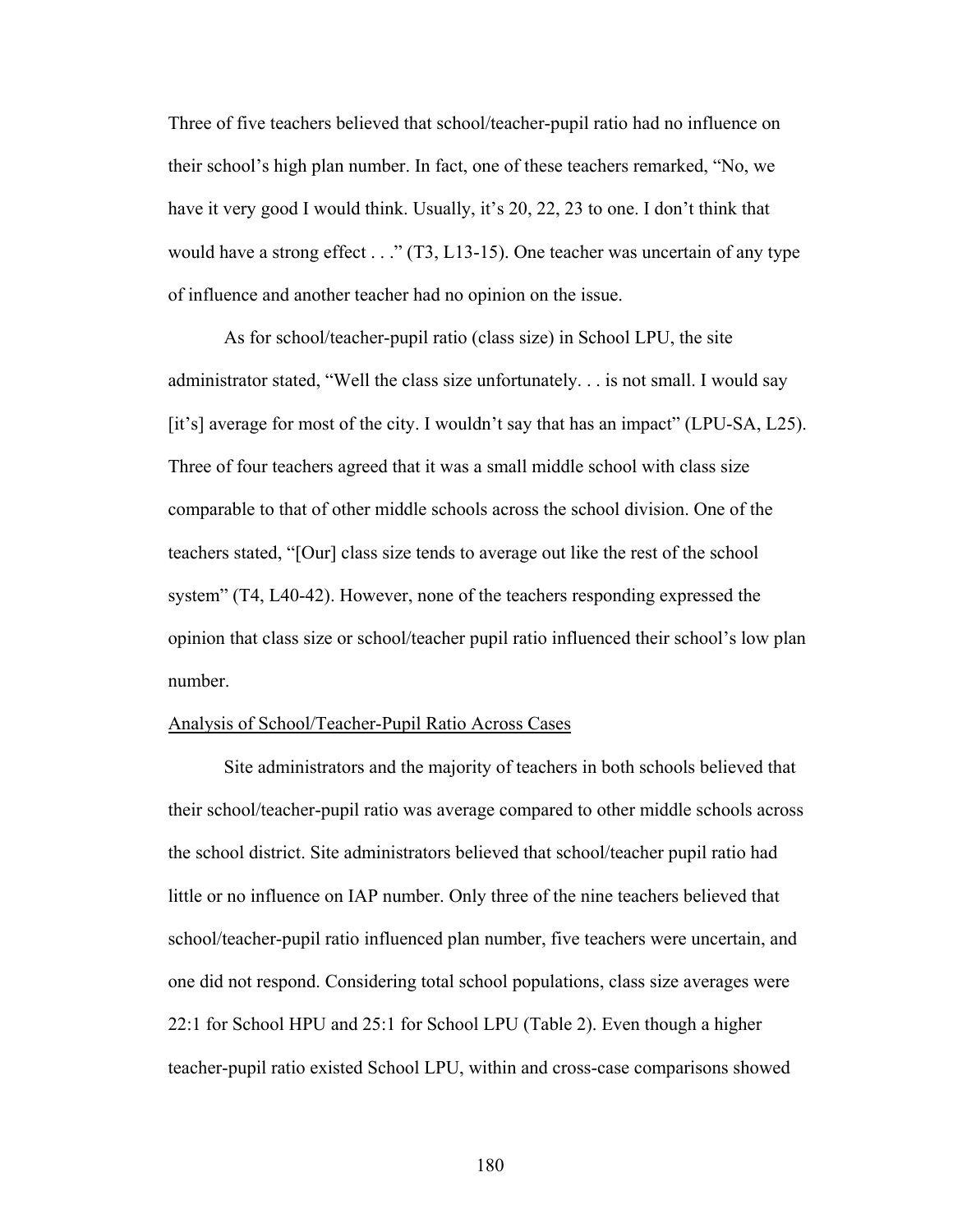that beyond this finding, site administrators and the majority of teachers recognized no strong effect of school/teacher pupil ratio on their school's high or low plan number.

### Free and Reduced-Price Lunch

The HPU site administrator indicated, "The higher the SES, the greater the probability for a parent requesting Section 504, and persevering to get a Section 504—providing documentation for the condition for a Section 504 [plan]" (HPU-SA, L27-29). Three of five teachers' expressed the view held by Teacher 1 concerning the influence of free and reduced-price lunch on high plan number. She remarked, "No, because I've seen some [students with IAPs] with lots of money" (HPU-T1, L25). A fourth teacher was uncertain and a fifth teacher gave no response.

In regard to free and reduced-price lunch at School LPU, the site administrator said, "Probably . . . just in thinking who right now has Section 504 plans, and we're not talking about many, none of them have been on free and reduced lunch" (LPU-SA, L44-46). Three of four teachers shared the site administrator's opinion. For example one teacher stated emphatically, "It was usually the more influential families. Yes, in a sense—again—if you're on free and reduced lunch (and that's your lower SES group) . . . those families . . . didn't usually follow-through on Section 504 plans" (T2, L7-11). Teacher 4 remarked, "You're talking kids; you're definitely leaning towards middle class" (T4, L51-52). A fourth teacher was unresponsive.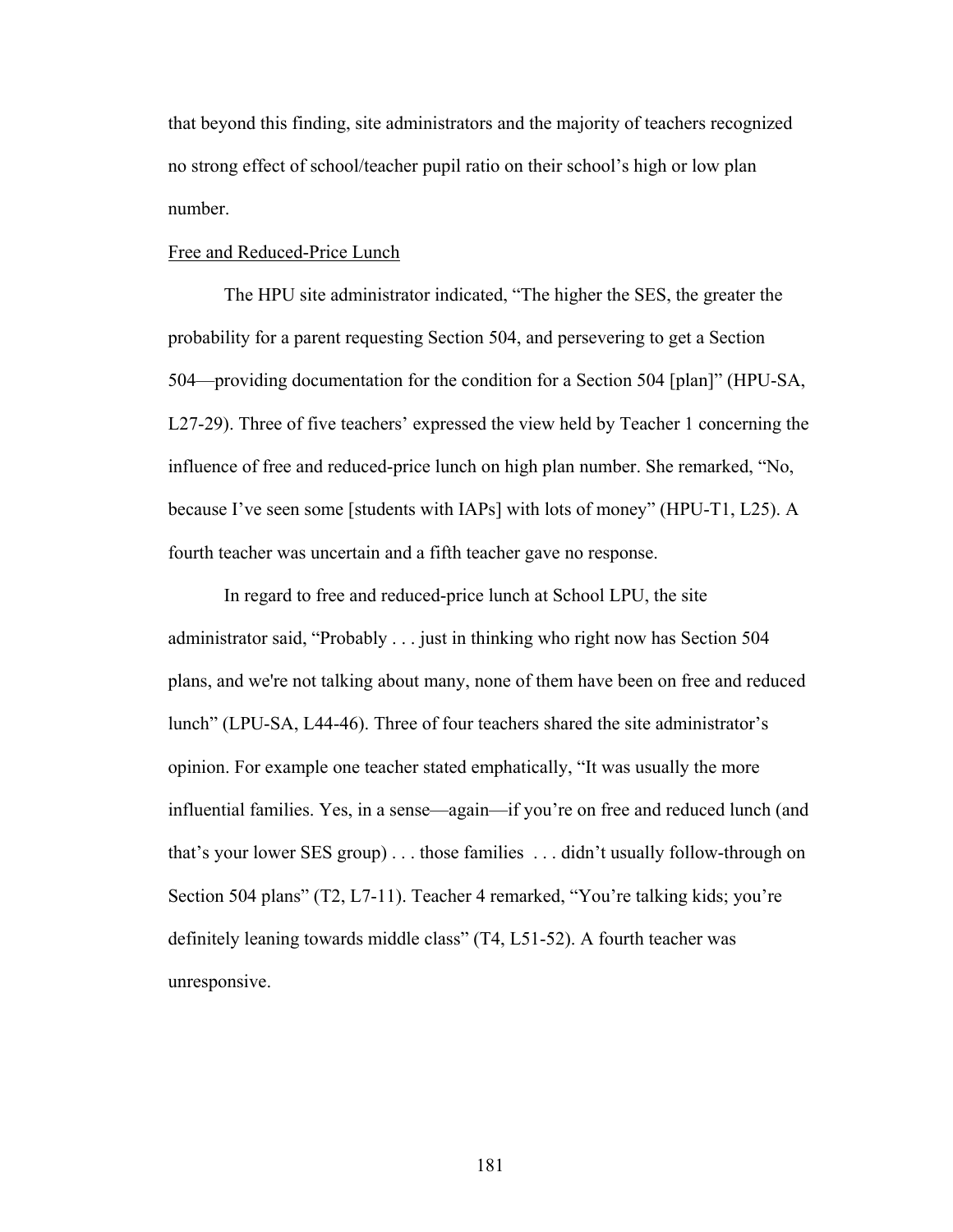#### Cross-case Analysis of Free and Reduced-Price Lunch

The majority of IAPs in both schools served students who were nonrecipients of free and reduced-priced lunch (F/RPL). Because F/RPL is an entitlement for students whose parents have notably low levels of income (Roscigno, 1998), F/RPL strongly links to low SES. In each school, only two students with Section 504 plans received F/RPL. The prevalence of F/RPL in School HPU was approximately four times higher for students in the general population than for students in the study. Similarly, F/RPL in School LPU was approximately twice as high for students in the general population than for those in the study. Consequently, this finding led to a belief that the majority of students with Section 504 plans were from families of higher rather than lower socioeconomic levels. Concerning these two schools, higher proportions of students from upper socioeconomic levels is likely to result in a higher number of such students with Section 504 plans. Conversely, where these two cases are concerned, the lower the school's SES, the lower the number of students served under Section 504 plans, but of those students served by plans, the likelihood is greater that the majority served will those from moderate to high SES. The rationale supporting this finding is that parents from moderate to high SES are more likely to be middle class, influential families who would more than likely request plans, persevere to get them, and provide documentation required to influence conditions for plan qualification. Therefore, it appears that SES can influence plan number. Number of Students Previously Receiving Special Education

The HPU site administrator believed that special education strongly linked to her school's high plan number. She stated: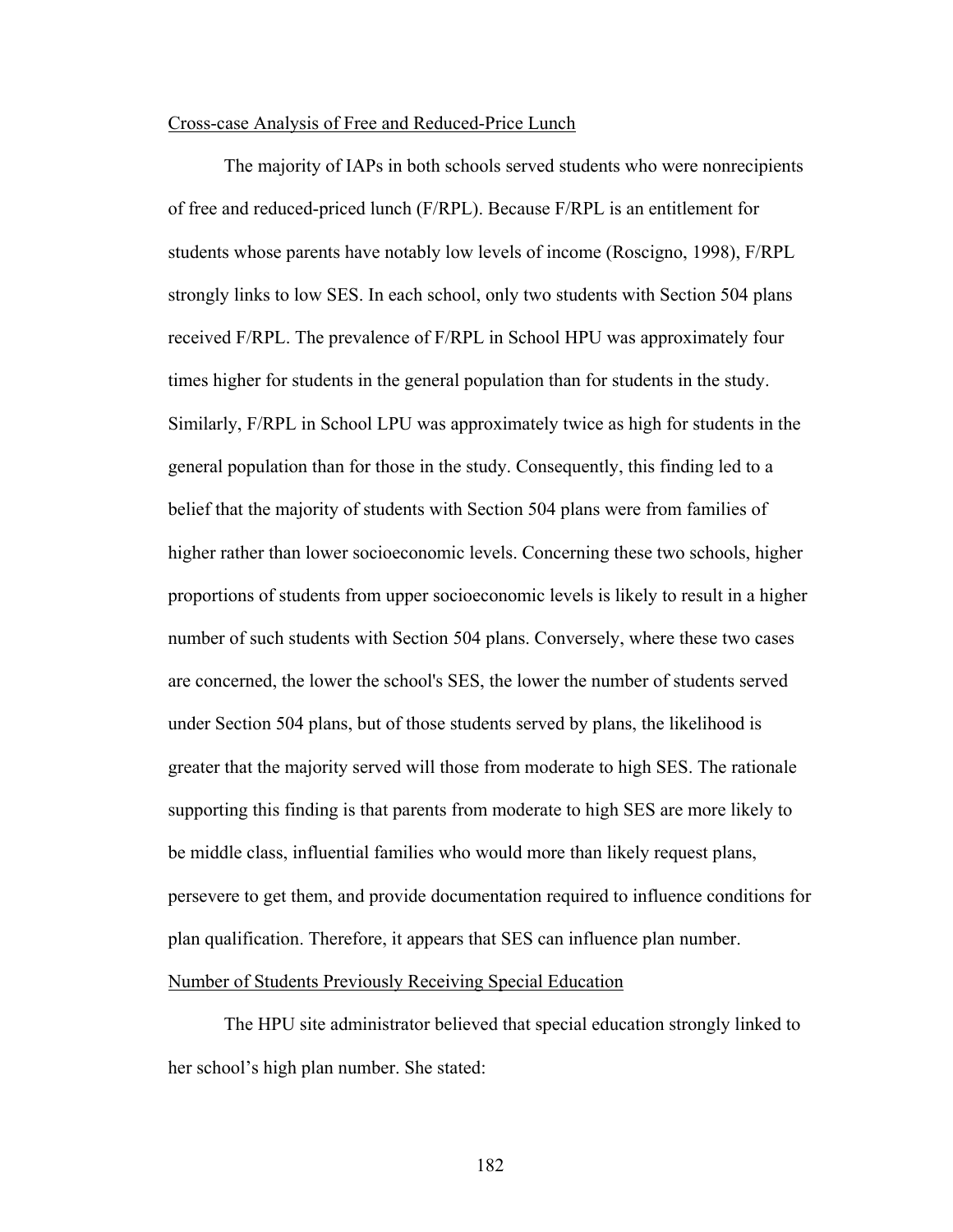[I] definitely think it is related to special education. . . . Well we had several special programs . . . so we might have had a disproportionate number [of students in special education] and I would think there might be a link between the percentage of [students in special education] and the number of parents coming—I mean we have parents coming in all the time saying 'This child has her own teacher assistant. Look, they have special machines for her to spell.' I think that might not have worked out in our best interest" (HPU-SA, L31-41).

One teacher was certain that the school's special education number influenced the school's IAP number. She stated:

We have one of the largest special education populations [under the IDEA] in the city. Yes, . . . a large number of students . . . are either classified special education or come up for services [or] are not classified special education, and given modifications with a Section 504." (HPU-T3, L82-84)

Another teacher stated, "I wouldn't believe it would . . ." (HPU-T5, L24). Two other teachers were uncertain. In fact, one of them said, "I think [it could]; I'm not really sure. It's just more of a gut feeling" (HPU-T2, L10-11). A fifth teacher offered no opinion.

The LPU site administrator believed the number of students receiving special education influenced the school's low plan number. She stated, "[I] know we have a very high number of special education for our enrollment . . . we have basically 650 students here and you know, about 130 are identified special education and that's a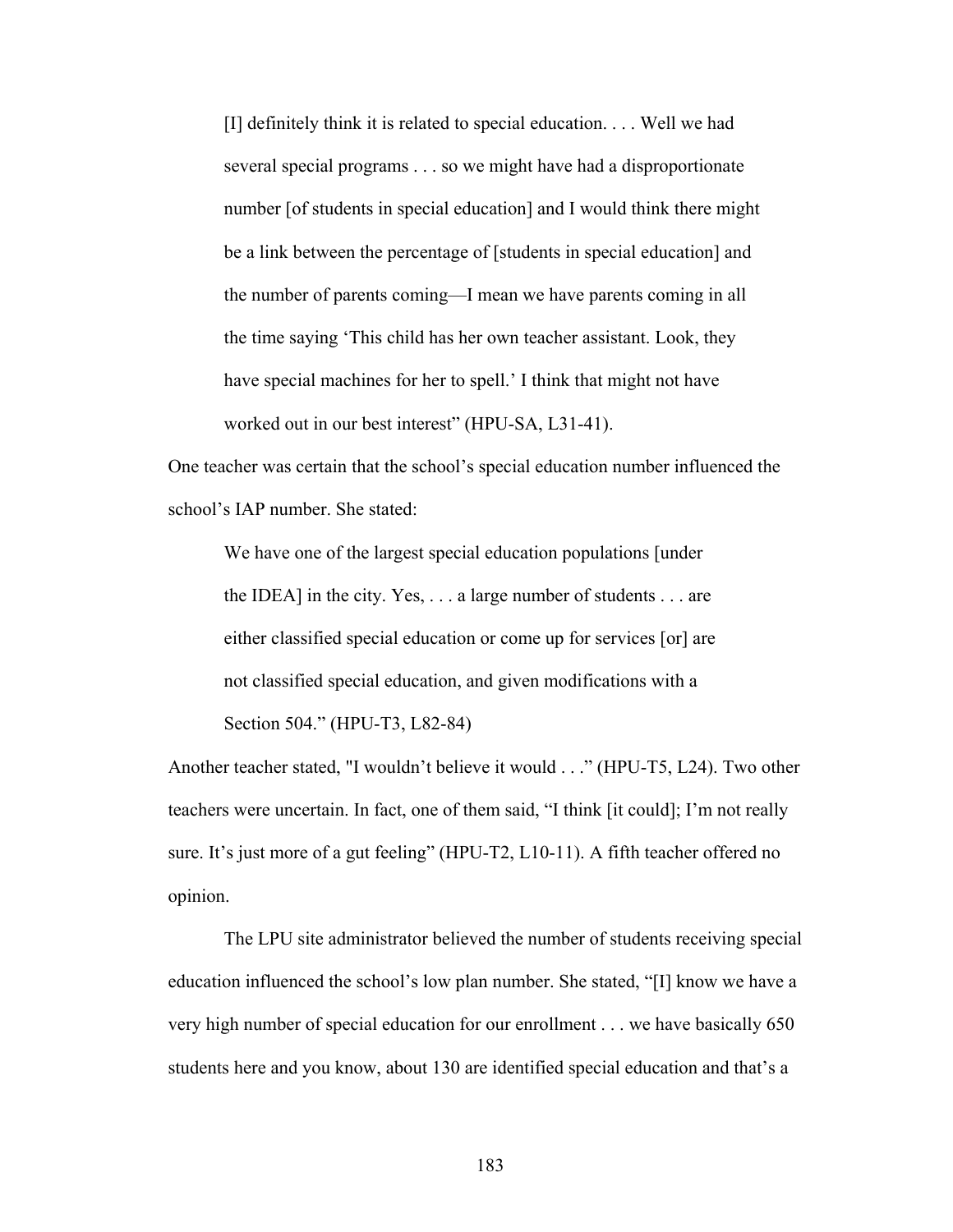high percentage" (LPU-SA, L19-22). Teachers were more ambivalent about the influence of number of students receiving special education on their school's IAP number. For example, one teacher stated, "[Once] you get a special education designation, that kind of puts them outside [of Section 504]" (T4, L55-56). Two teachers were uncertain of any influence on plan number; a fourth teacher did not respond.

#### Cross-case Analysis of Number of Student Previously Receiving Special Education

Of the 33 IAPs found in School HPU, six students previously received special education. Three of eight students in School LPU previously received special education. The special education population in School HPU and School LPU was 10% and 17%, respectively. Nationally, the prevalence rate ranged from 10-12%. Therefore, it appears that of the students served under Section 504 in these two schools, some of them previously received services under the IDEA. In fact, their prevalence may be half to a little more than half the prevalence of students with disabilities currently served in the school population under the IDEA. This suggests that in these two schools, Section 504 supports students no longer eligible for special education. When schools are aware that students who fail to qualify for special education may have Section 504 entitlement, plan numbers may increase. When schools tend to find more students eligible for special education, or believe that special education places students beyond entitlement to Section 504, growth in plan numbers are likely to be under-influenced by students previously served under the IDEA.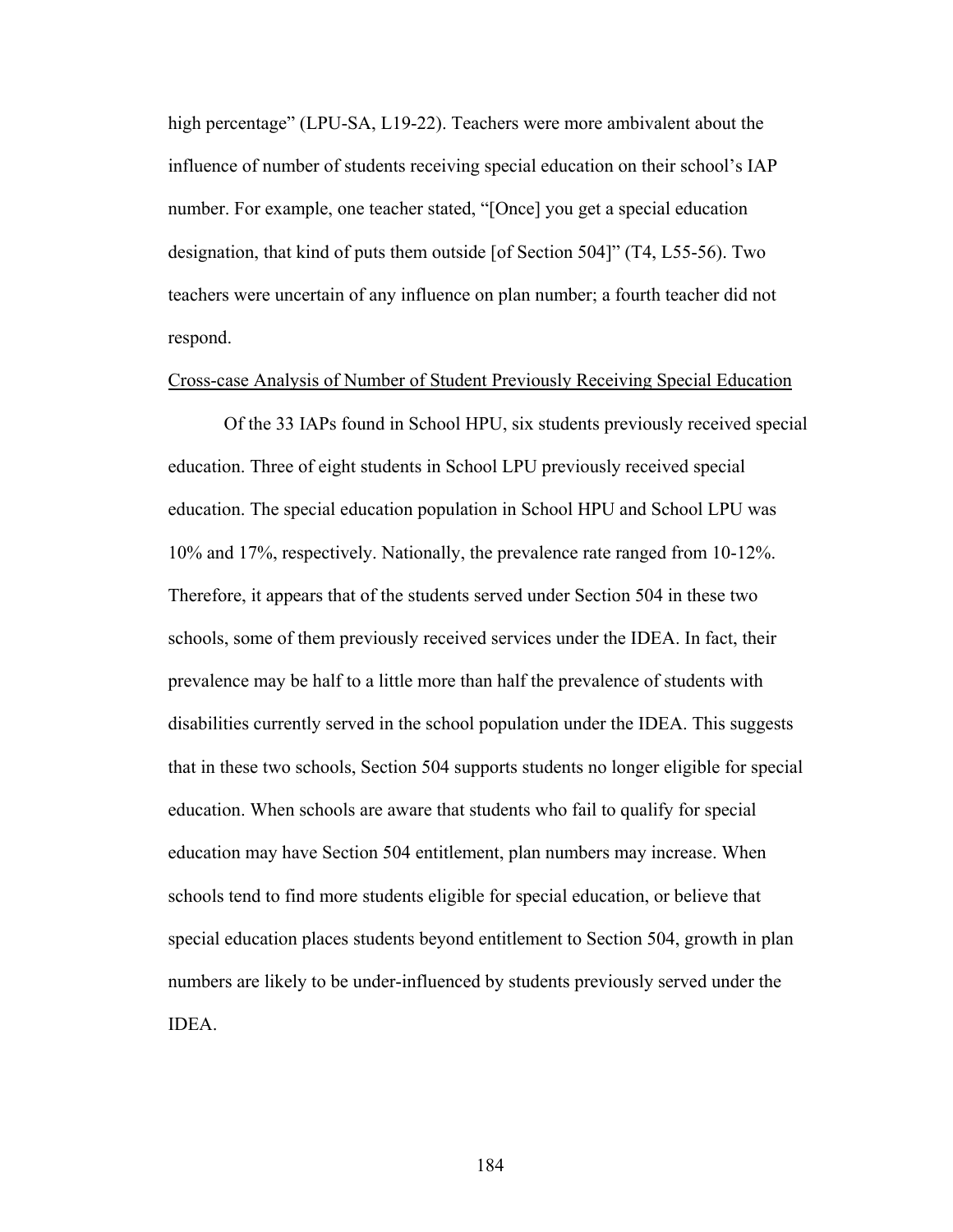Administrators and teachers in both schools believed that special education influenced plan number. In School HPU, this belief related more to cultural aspects of the school and the community. In School LPU, this belief related more to intervention as a strategy to offset the residual effects of low SES and high mobility. Four of nine teachers were certain of a link between the number of students in special education and plan number; four others were uncertain and one expressed no opinion at all. The researcher found no link between the number of students in special education and the high plan number in School HPU. However, the basis for a connection does exist about low plan number in School LPU, a school where some participants believed the high number of students in special education inversely affects their school's Section 504 plan number.

# Retention

In School HPU, the site administrator believed that "a teacher would work real hard to see that [the student] wasn't retained," which probably worked to their school's advantage" (HPU-SA, L42-43). Two of five teachers believed that retention had no influence their school's plan number. One of these teachers said, "No, because when I think of the children who've had [Section 504 plans], I don't think a single one has been retained" (HPU-T2, L11-12). However, another teacher stated, "I would think retention does. . . . So, I think that would dictate. It's not in lieu of retention. It may be the next step in ensuring that the child passes" (HPU-T3, L20-27). Two other teachers were either uncertain or unresponsive.

Concerning whether or not retention influenced plan number, the site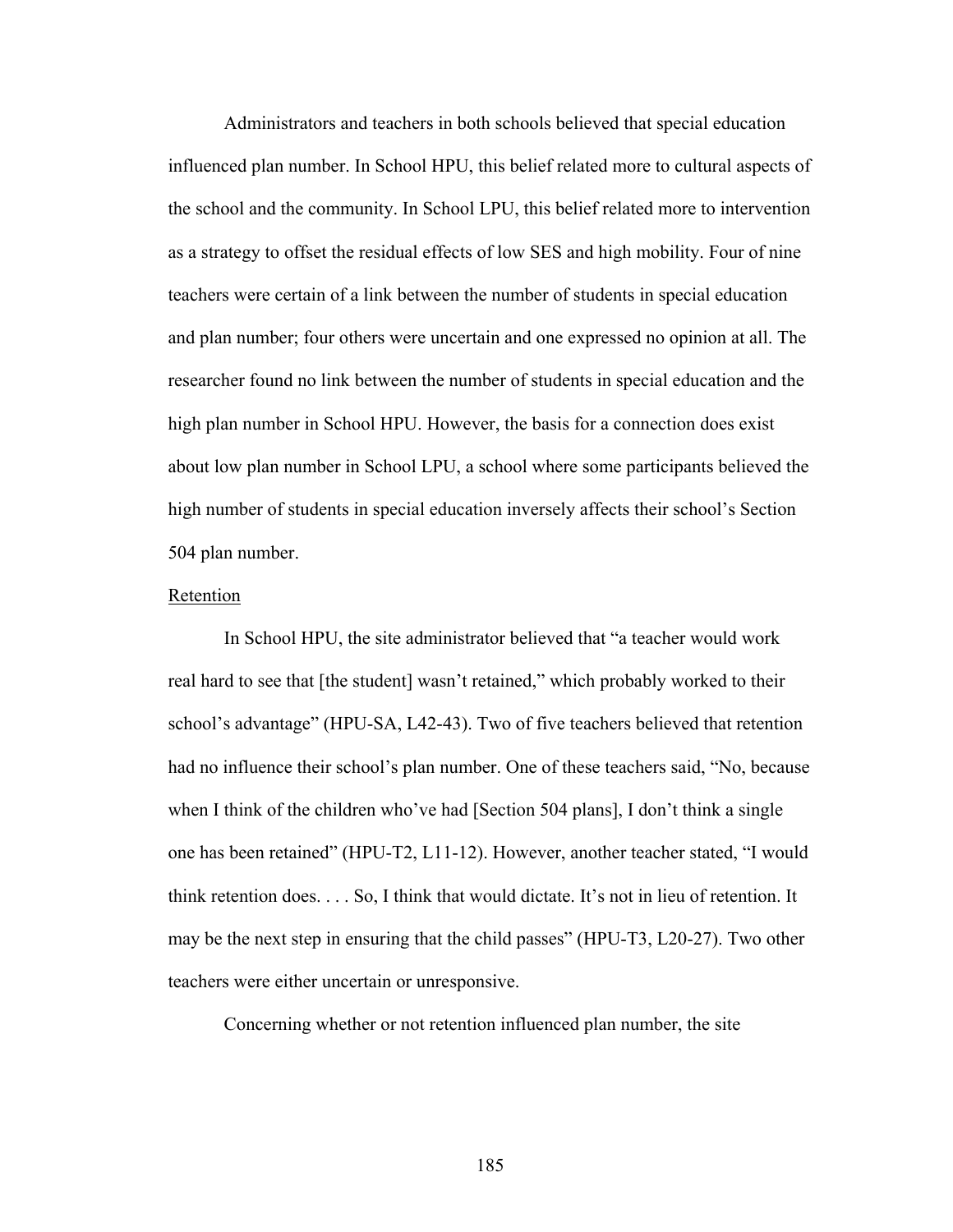administrator for School LPU stated, "No, because we try not to retain students. Overall as a school, we support going to summer school and going on . . . definitely through the special education route if there is a problem . . . " (LPU-SA, L47-49). Two teachers were unresponsive and another was unsure, but two teachers in School LPU shared the site administrator's belief that retention had no influence on plan number. For instance, Teacher 4 stated, "[Very] few if any of the kids I had Section 504s on had been retained" (LPU-T4, L68-69). "They would be a little bit less likely to be placed on a Section 504 plan" (T4, L58).

#### Cross-case Analysis of Retention

 Both site administrators agreed that retention was not an influencer of plan number in that both schools seemed to practice promotion more than retention. If a student had an IAP, teachers would work to ensure that the student passed to the next grade level. Four of nine teachers agreed with the site administrators. Two of nine teachers felt that retention influenced plan number; one was unsure. Two teachers did not respond. Only four students in School HPU failed during their years in school, compared to none who failed in School LPU. Cross-case analysis shows that the likelihood of finding retained students served under Section 504 was greater for School HPU than for School LPU. From the perspectives held by site administrators and the majority of teachers in both schools, it seemed clear that retention was less likely for students with Section 504 plans. In fact, having a Section 504 plan may have increased a student's chance of promotion or referral to additional pathways of support, such as summer school. Having the plan was assurance of promotion. Once a student had received a plan, the student was a less likely candidate for retention in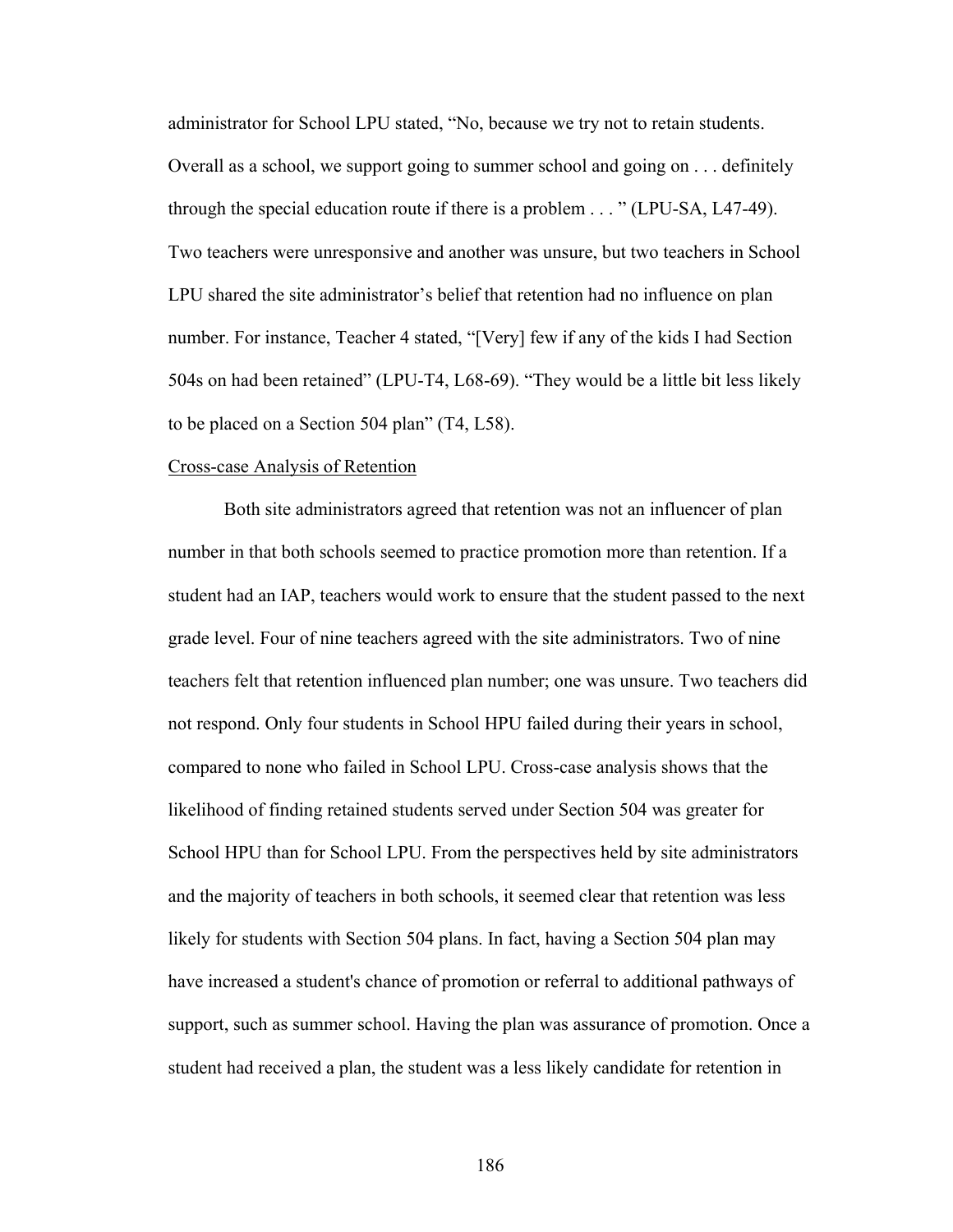these two middle schools. Would a student with a previous history of retention be more likely to receive a plan? The belief of the administrators and majority of teachers responding was, no. Even if a student had experienced retention during his or her earlier years of schooling (and had received a plan in middle school), chances are greater that the student would receive a promotion rather than retention. This was especially true in School HPU. Under the same conditions in School LPU, the student would probably receive a referral to special education.

#### Mobility

Lastly, to the query about the influence of mobility on plan number, the site administrator responded, "Yes, unqualified yes! And I say that because we [draw from a certain area] and it was explained that that area is a highly desirable place, especially for parents or families with children with special needs . . ." (HPU-SA, L44-47). Three of five teachers felt that mobility had no influence on high plan number. Students "tend not to be highly mobile" (HPU-T2, L14). Even though families moved into the area, they most often remained for stable periods. One teacher was uncertain of any influence and another teacher gave no response.

 In School LPU, the site administrator believed that mobility influenced the school's low plan number. She stated, "Quite possibly. Yeah! We're a quite transient population here. . . . I think mobility impacts everything within our school because we have a lot--with the Navy in and out, with Navy housing, the motels, definitely" (LPU-SA, L51-53). "We get kids who have been through three or four different schools where the process had been started and never finished with. So, I think that's a huge factor" (LPU-T4, L76-78). Another finding that emerged, as stated by Teacher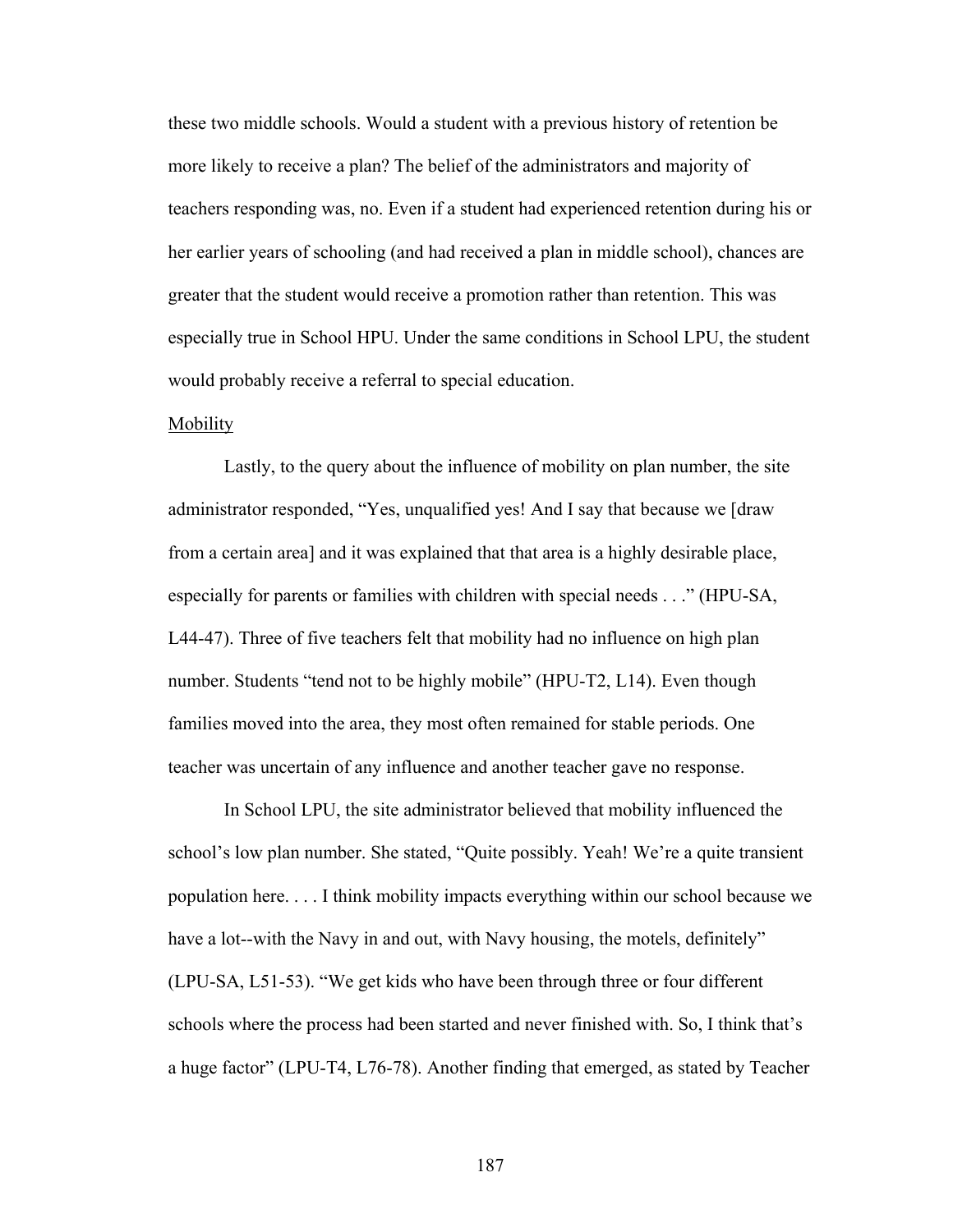4 and implied by Teacher 3, was that Section 504 plans are not implemented for certain students due to their background:

 It's quite often that the kid that comes from that lower socioeconomic [level] or from the stereotypically under- or more disadvantaged background . . . that the teachers—or maybe the administration at times—tends not to follow through [on] as much as the squeaky wheels [who] tend to be the kids that come from the money. . . . I think the people coming from a lower socioeconomic background, with perhaps less education . . . are not as savvy to what's available to them . . . so they kind of let things happen (T4, L27-36).

In all, three teachers believed that mobility influenced plan number. One teacher did not respond.

# Cross-case Analysis of Mobility

 For very different reasons, site administrators believed that mobility influenced plan number. The site administrator in School HPU believed that their neighborhood and school attracted many families of students with disabilities. Families came into the school (.21 mobility index), but thereafter, were stable. In School LPU, there was more of a revolving door in that students were more highly mobile (.41), moving both into and out of the school. As defined by the school district, a student might count more than once. As defined in this study, students were counted only once, either when they moved in or moved out of the school district during the school year. Under this condition, mobility for students with plans was .15 for School HPU and .37 for School LPU. Across cases, the percentage of highly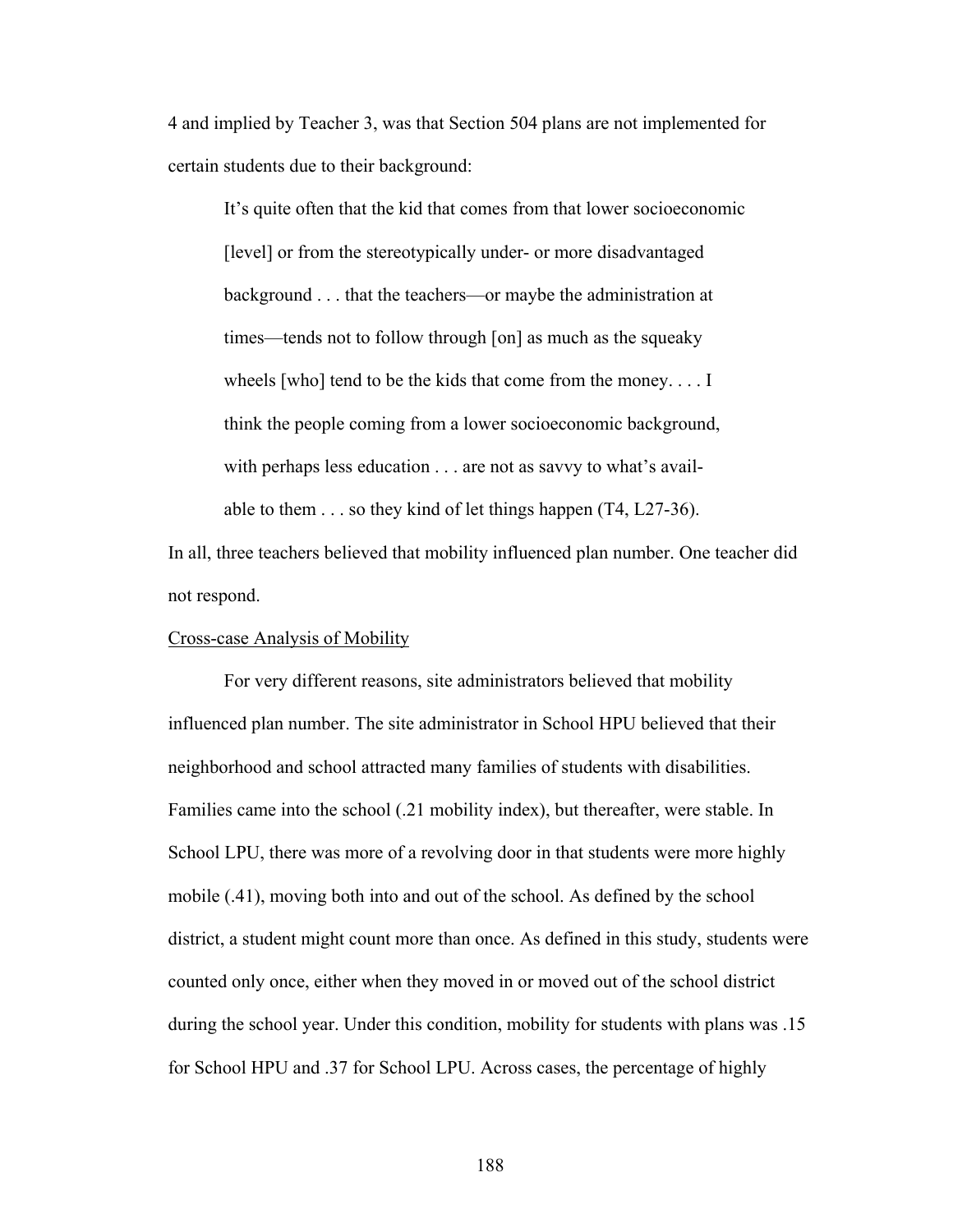mobile students with Section 504 plans was greater in School LPU than in School HPU.

The site administrator and some teachers in School HPU believed that families were attracted to their school because of socioeconomic status and military employment. High SES families reportedly were attracted to the school district and to a particular area of housing because of the city's reputation for accommodating students with special needs. These teachers viewed their neighborhoods as more stable than many neighborhoods in the school district in that its' families were not highly mobile.

Low plan users more strongly linked their low plan number to high mobility. In School LPU, mobility factored in because of the transient nature of the school population. Families of low SES were more likely to take advantage of low cost and availability associated with the seasonal variance of housing opportunities. Because of economic reasons, low SES families may have been required to relocate within the city more than once during a given school year.

In both cases, mobility appeared to be a factor influencing plan numbers. However, for the purposes of this study, this link was weak for School HPU in that a lower percentage of students moved into or out of the school over the course of the school year. Conversely, mobility registered high in School LPU and more strongly linked to low plan numbers as supported by documentation and accounts from interviewees, that mobility hindered eligibility determination and Child Find. Summary of Analysis of Demographic Variability in Plan Number Across Cases

Demographic factors most likely to strongly influence plan number are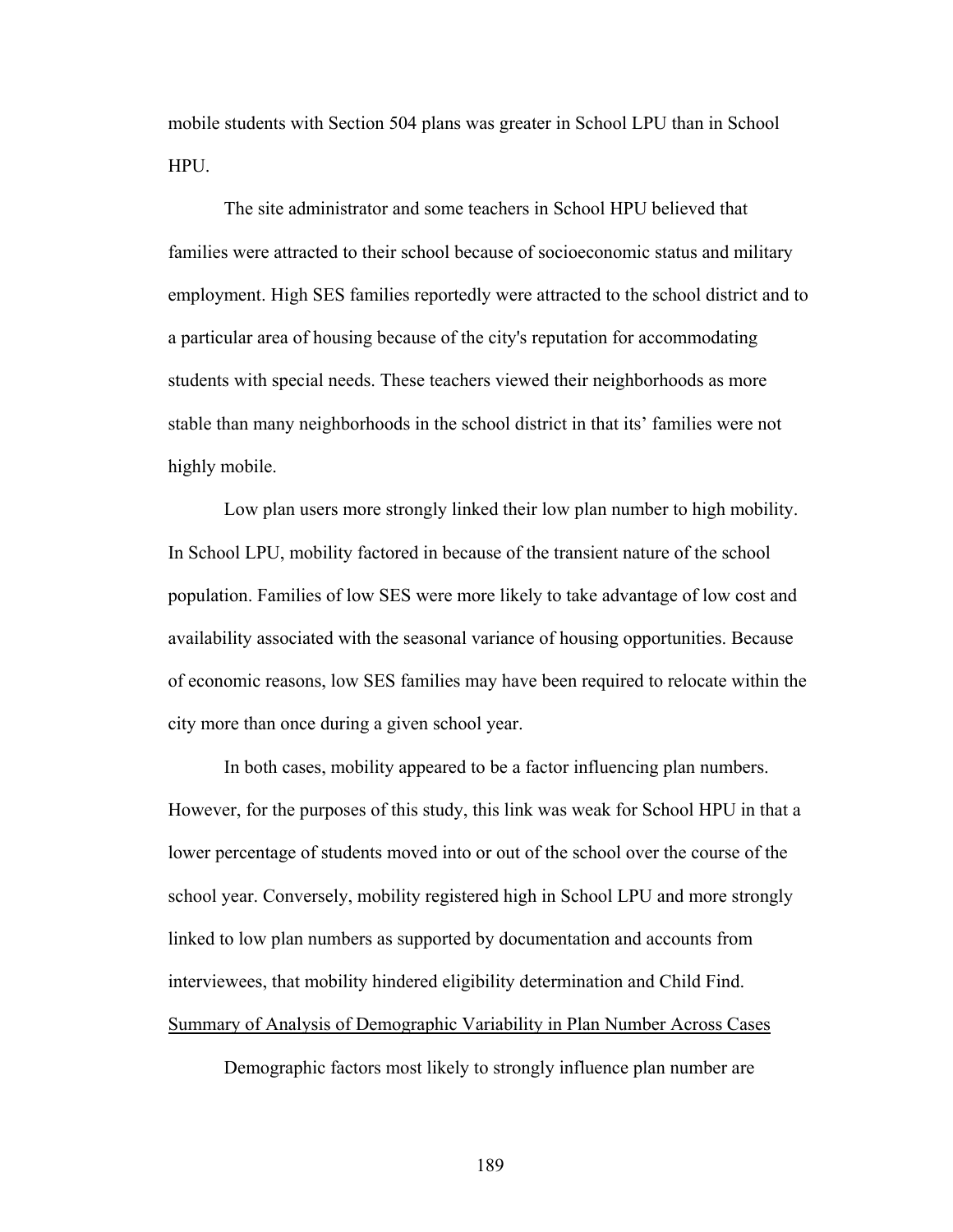free and reduced-price (SES) and mobility. Other factors more weakly influencing plan number are enrollment totals, school/teacher-pupil ratio, and number of students previously receiving special education.

A Theoretical Explanation for the Difference in the Number and Content of IAPs

#### Utilized By the Two Schools

 Six propositions emerged from explorations of the reasons for variability in plan number and content, and the demographic influence of variability in plan number in the two schools. Application of these propositions offers a theoretical explanation of the difference in the number and content of IAPs utilized by the two schools in the study.

*Proposition 1. User awareness of the purpose of Section 504 policy influences plan number and content.* 

When users of Section 504 policy believe that their Section 504 guidelines loosely prescribe (HPU-COA, LPU-COA, HPU-SA, & LPU-SA) how to properly manage the process, and are uncomfortable in applying them, the level of team awareness may be low and students may be misidentified or improperly served. The awareness level of key team members varied, but was notably low among teachers. Teachers are essential to the process because they provide direct observations or present artifacts that others on the team consider during the decision-making process. If awareness is low, individuals appearing to know more than the team may pressure the team and influence decisions. In this study, parents or their advocates coerced teams. Team decisions based on intimidation may result in abuse of Section 504. If the process is abused, the probability exists that plan numbers may be high or low. In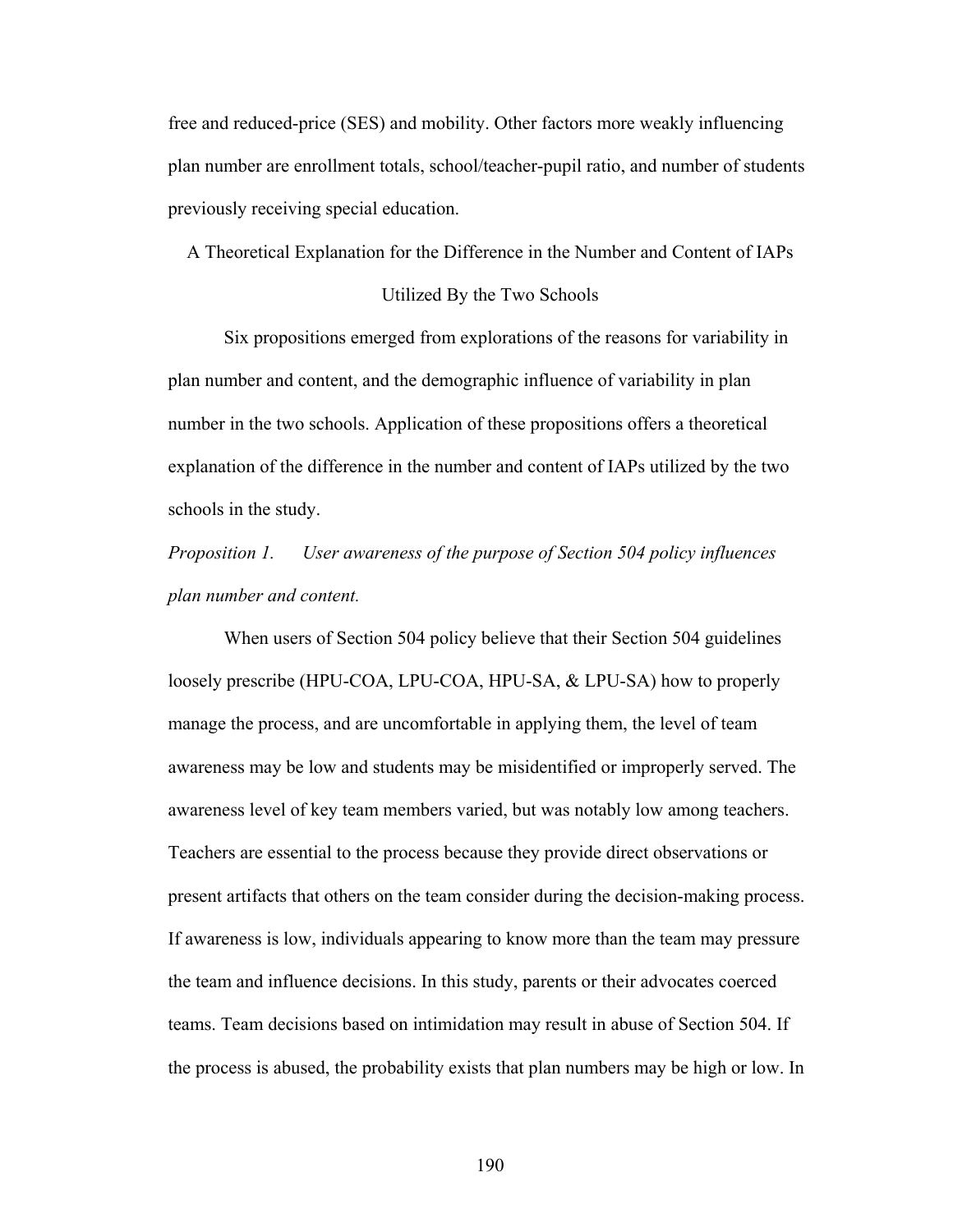this study, parents of moderate to high socioeconomic levels influenced school-based teams more. These parents had higher levels of education and knowledge, more information access and advocacy, and greater access to prior resources. Teams usually gave them a plan for their child. In some instances, they influenced content or provided companion accommodations for their children. Companion accommodations were those unsanctioned by the team. Parents of low SES did not influence teams in the same manner. These parents typically were less vigorous in their pursuit of Section 504 assistance (LPU-COA, SA, & T3), less likely to challenge decisions made by the majority of the team (LPU-COA  $&$  T1), and more likely to be encouraged to participate or be given final say in the process (LPU-SA). Best practice supports involvement by parents, but the management of Section 504 is this school district is a school-based team approach. Therefore, the legal responsibility for the process resides with the school-based team, a responsibility that teams should be aware of at all times. Section 504 is an antidiscrimnation law. Heyward (1992) tells us that discrimination laws are deliberately mutable. In essence, discrimination has to be considered individually in the context of the situation and individuals involved at the time. There is no mold for easy resolution or for making it disappear, but the law does provide a framework for reasonable people to seek reasonable solutions in helping students overcome or prevent barriers they face because of having impairments. That framework in this case is Section 504. It requires reasonable individuals, school personnel familiar with the context of schools and school programs and activities, to engage in decision-making processes that neutralize barriers to equal access and opportunity for students with disabilities. It may not be a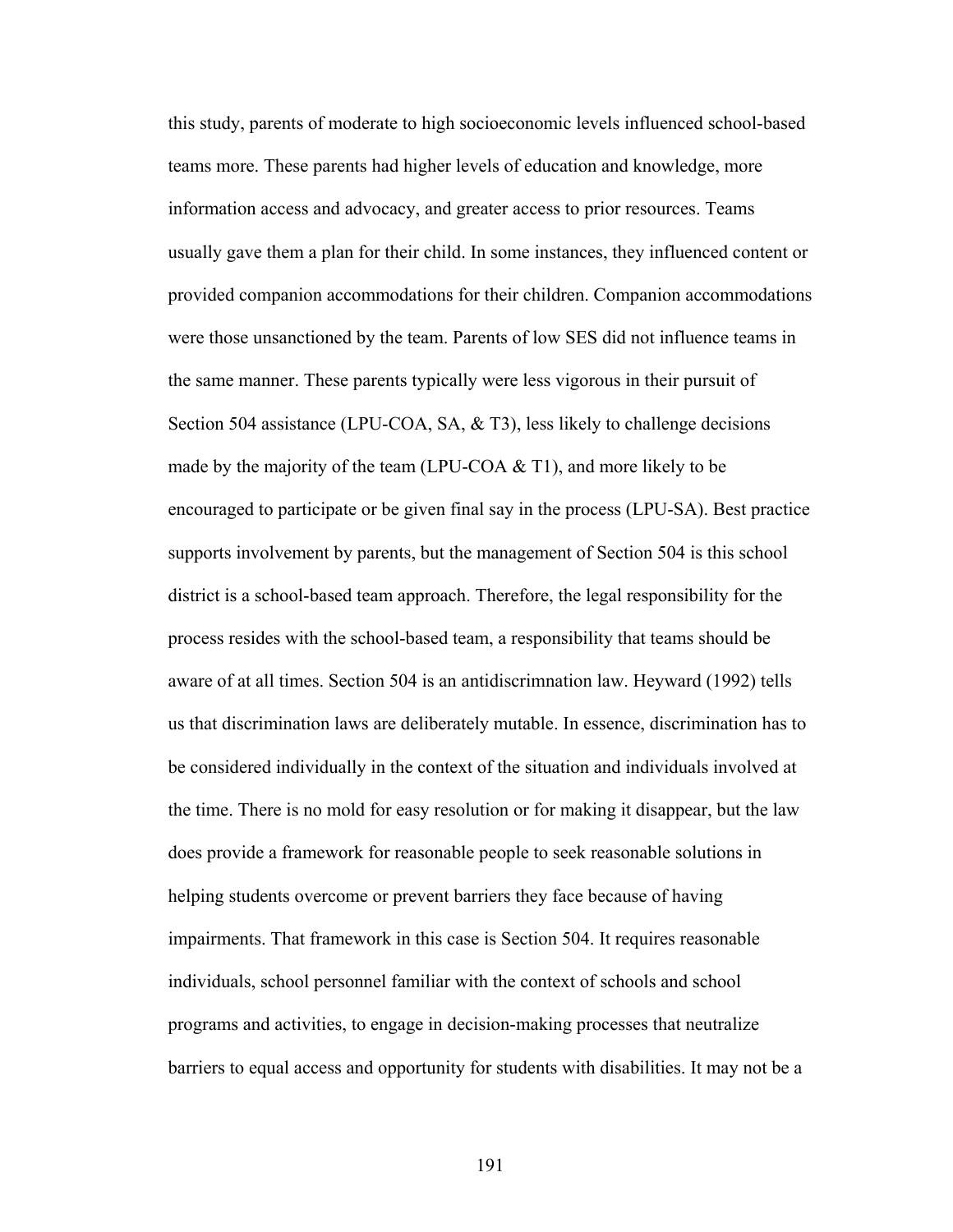comfortable process, but awareness and understanding of the team's purpose is critical to meaningful decision-making.

### *Proposition 2. Organizational support influences plan number and content.*

When adequate organizational support is available (e. g., mandatory training and attendance, administrator support, release time for meetings), plan numbers may be low. Organizational support is the extent to which conditions help facilitate the implementation and outcomes of an innovation. Four factors linked to organizational support are administrator support, perceived purpose of collaboration, coworker social support, and training (Bahr, Whitten, Dieker, Kocarek, & Hanson, 1999). Organizational support seemed more prominent in School LPU (e.g., administrator support, trust in the facilitator, time to explore student records, support among teachers, frequent conferences and face-to-face meetings with teachers about students' progress) where plan number was low. Three organizational support factors (perceived purpose of collaboration, coworker social support, and administrator support) emerged in School LPU, a tiny neighborhood school with a "lot of neat things going on in all facets of the school" (LPU-T1). Teachers conferenced daily" (LPU-SA) about their students, exercised initiative in implementing their own little strategies, and engaged in a lot of ongoing communication. "Good work" (LPU-SA) existed between core team teachers. In terms of coworker social support, the faculty was caring, stepped beyond merely trying, and was supportive (LPU-T3). As far as administrator support, participants in the process had confidence in their Section 504 site administrator and in their administration, one that encouraged parent involvement and use of community partners. The small size of the student body and small size of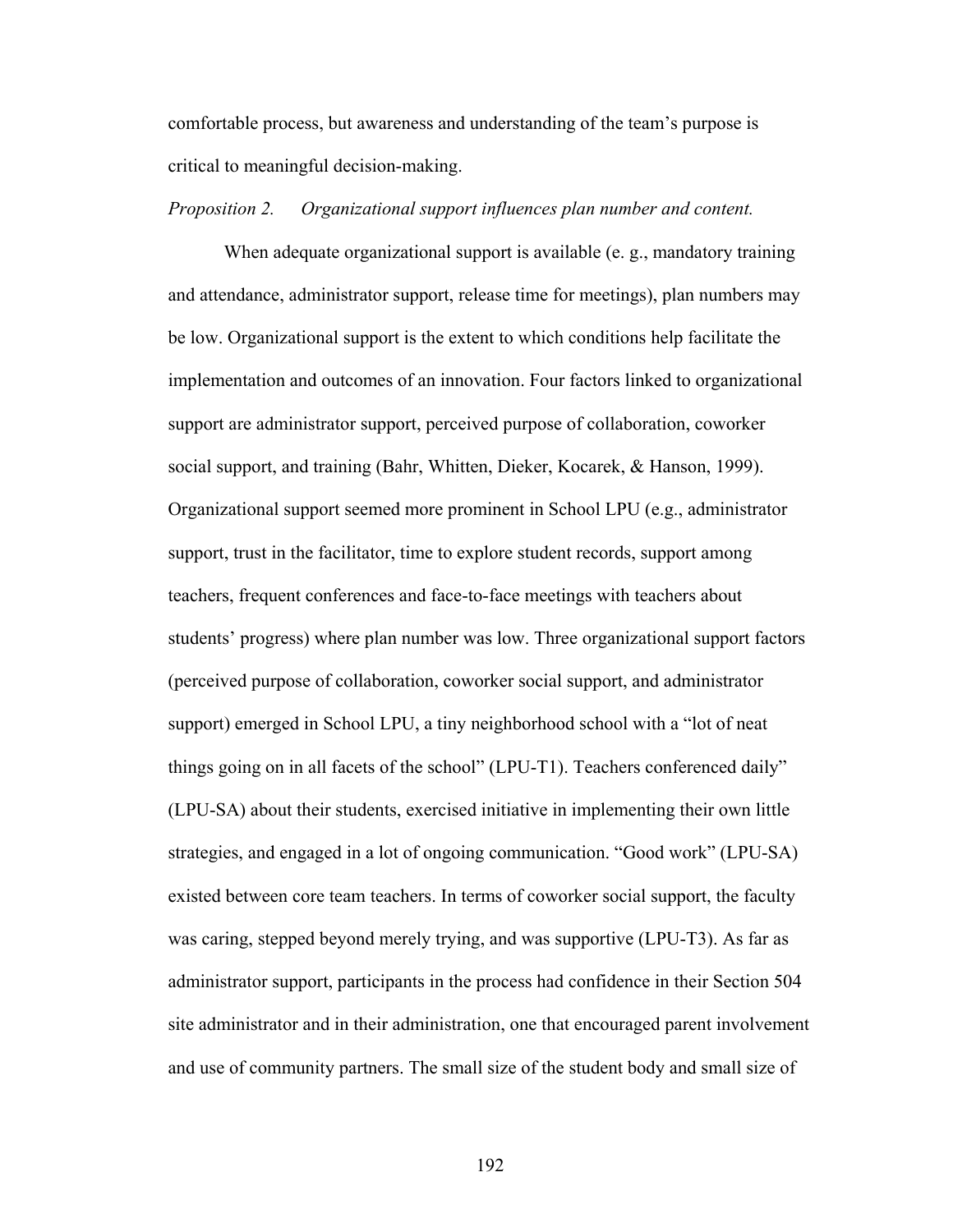the school contributed to the individualized attention given to students who "tended to bond more" with faculty (LPU-T4). Reportedly, these students felt they were part of a family (LPU-T4). Organizational support is required to further the capacity of teams to understand their function and support students in overcoming barriers to learning. In School HPU, support was available from the central office administrator. The site administrator believed the central office administrator did a "fantastic" job and worked them through the process (HPU-SA). Yet, even with the central office administrator's quality of technical assistance, the team at School HPU experienced intimidation by parents and advocates to a degree that may have resulted in parent abuse of the process. School LPU also experienced intimidation from parents' lawyers (LPU-SA). When schools are intimidated and permit abuse of the Section 504 process, plan number may be higher.

 In terms of plan content, when schools routinely use instructional strategies that include tenets of effective teaching, and the accommodations needed by the student are largely effective teaching strategies, then fewer accommodations may be required in plan content (Schweinbeck, 1995). School HPU included more instructional strategies in their plan content. School LPU included fewer instructional strategies in plan content, possibly because this school used instructional strategies on a day-to-day basis in their school. Evidence from documentation and interviews revealed a higher level of alignment for plan content espoused by School LPU. In fact, all categories of accommodations mentioned during interviews appeared in plan content. For School HPU, slightly fewer instructional supports emerged during interviews than listed among plan content.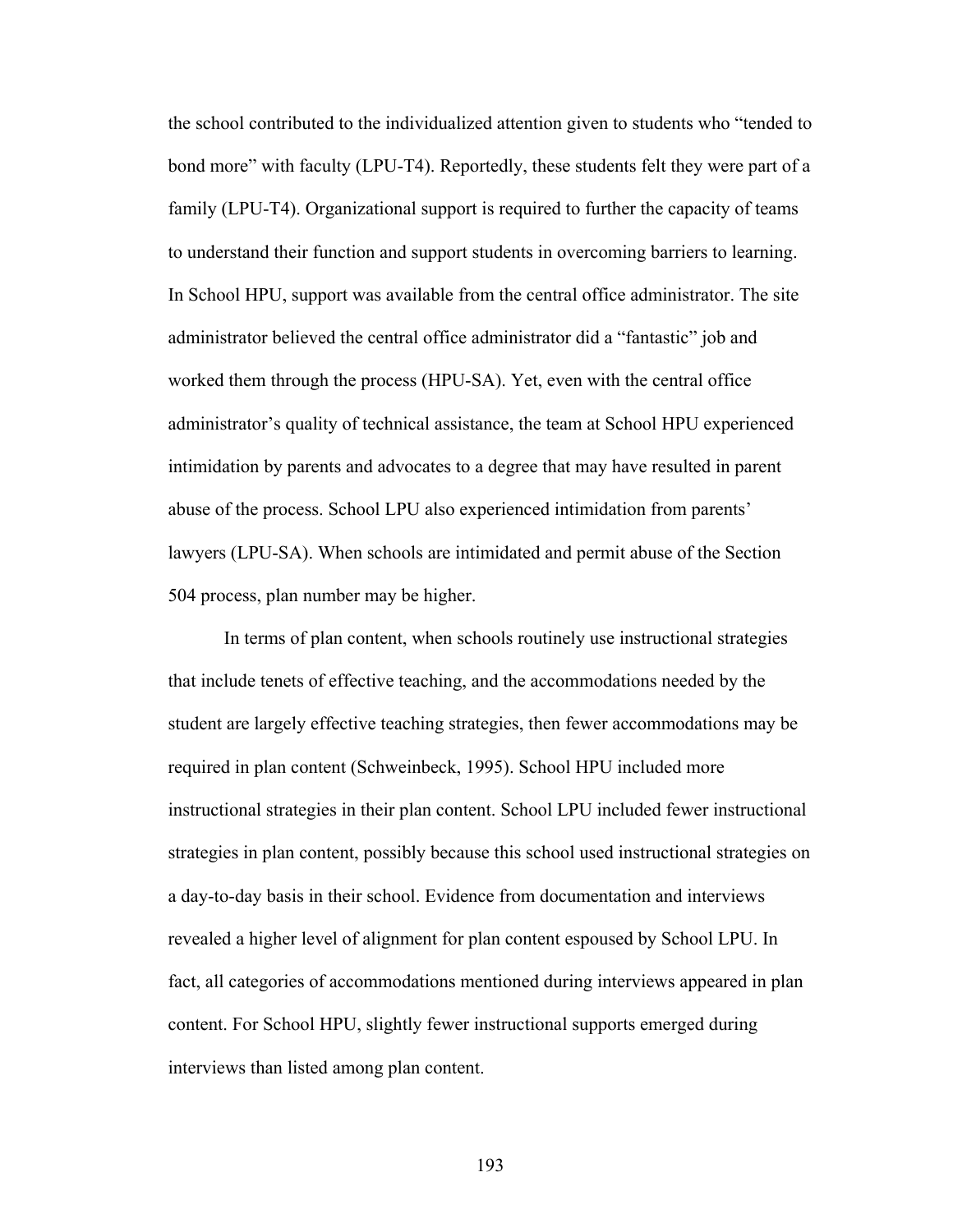Another finding was that teachers in both schools used assistive technology unlisted among students' plan content. Parents unilaterally decided upon the purchase and use if this equipment. Interestingly, there was no evidence to suggest organizational support releasing teachers from the responsibility of using this equipment. However, there was evidence that administrators were aware of these conditions, silently agreeing to teacher-use (LPU-T1) and permitting parent-purchase (HPU-T2) of the equipment. Regardless of how well intended, administrators and teachers who share in these practices, knowingly or unknowingly, become partners in questionable practices.

#### *Proposition 3. School and community culture influences plan number and content.*

 Plan number is more likely to be low in a small neighborhood school that is responsive and caring. Within such a school culture, one may find good support from the administration and staff, a caring faculty, many neat programs, parent and community partnerships, and parents who trust the school (HPU-SA; LPU-SA & T2). As derived from data, a faculty seems caring if its teachers have good teamwork, routinely implement strategies, conference daily with students about student performance, and have good communication amongst its members. In such schools, teacher and parent-initiated referrals to the Section 504 team may be low (LPU-SA). In school cultures where parent involvement is high and resources are available (HPU-COA, SA, T2,  $\&$  T3) plan number may increase. This may be truer of school cultures where communication among parents is high, types of accommodations are highly visible, and the school readily accommodates the needs of students with disabilities (HPU-SA).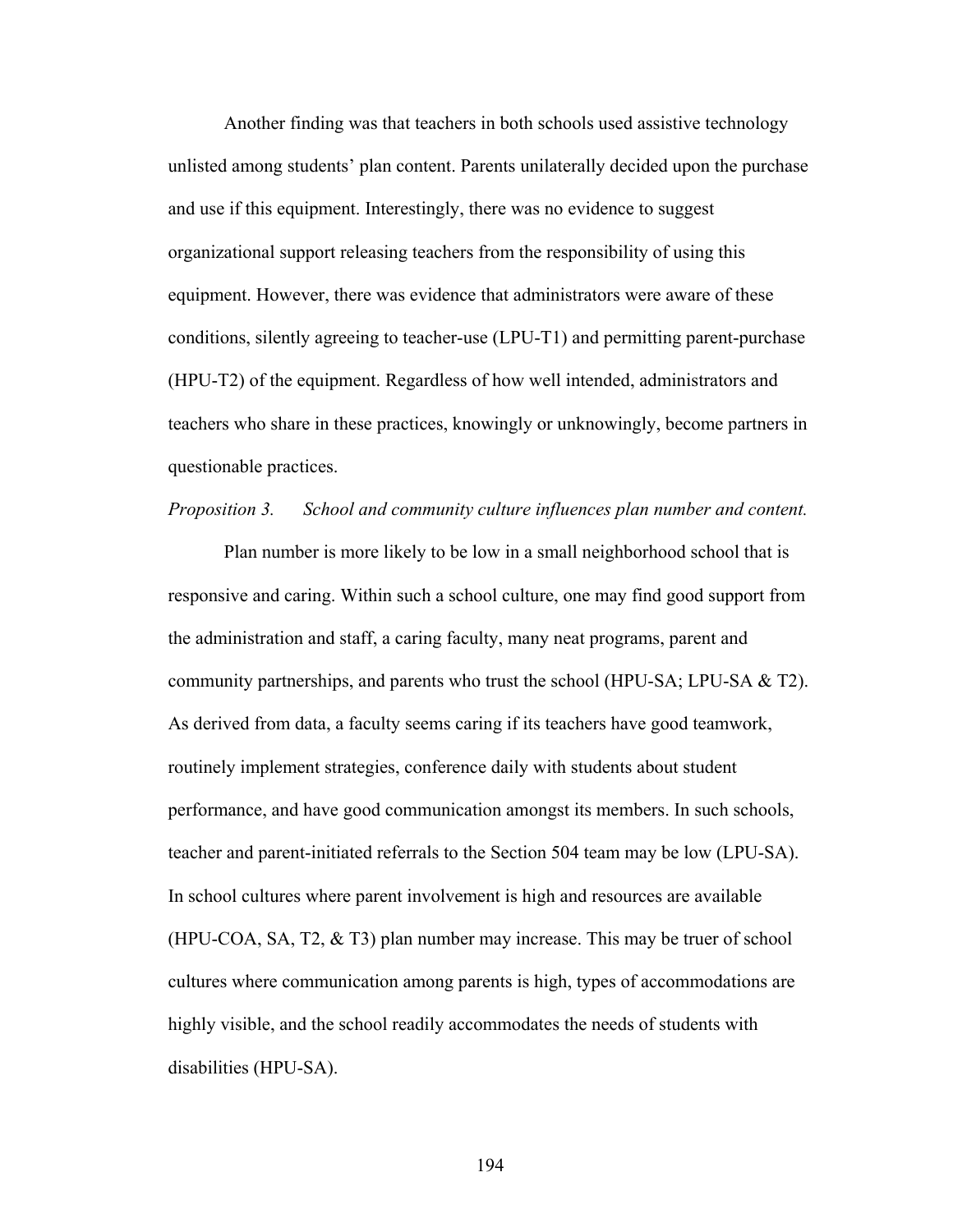In terms of plan content, parents who are well informed, have a high level of information access, and utilize advocates are more likely to intimidate teams that have low awareness. Under conditions of intimidation, parents or advocates may influence teams to accommodate or over accommodate students. For instance, intimidation may lead teams to acquiesce to parents' requests for companion accommodations, accommodations unsupported in plan documentation. Parents may make unilateral decisions to assume costs associated with the use of such accommodations.

#### *Proposition 4. Parents' social class influences plan number and content.*

 Parents of high socioeconomic levels were more likely to be successful procurers of Section 504 plans and influencers of plan content. A school with a substantially higher number of students from low socioeconomic levels may have lower plan numbers, but of those students with plans, most are more likely to have come from families of moderate to high socioeconomic levels. In either case, parents of high socioeconomic levels exert a formidable influence over plan number in both schools. The higher the socioeconomic level, the greater the probability of a parent requesting a Section 504 plan, providing documentation of the condition for Section 504, and persevering to obtain a plan (HPU-SA). Parents of low socioeconomic levels were less vigorous in their pursuit of Section 504 assistance. Decisions made by the majority of the team often went unchallenged by these parents (LPU-COA, SA,  $\&$ T1). They may have avoided seeking services because they feared the process or the label their child would receive (LPU-T1). Because some of these parents moved often to adapt to the seasonal availability of low-cost housing (LPU-COA  $\&$  SA), their high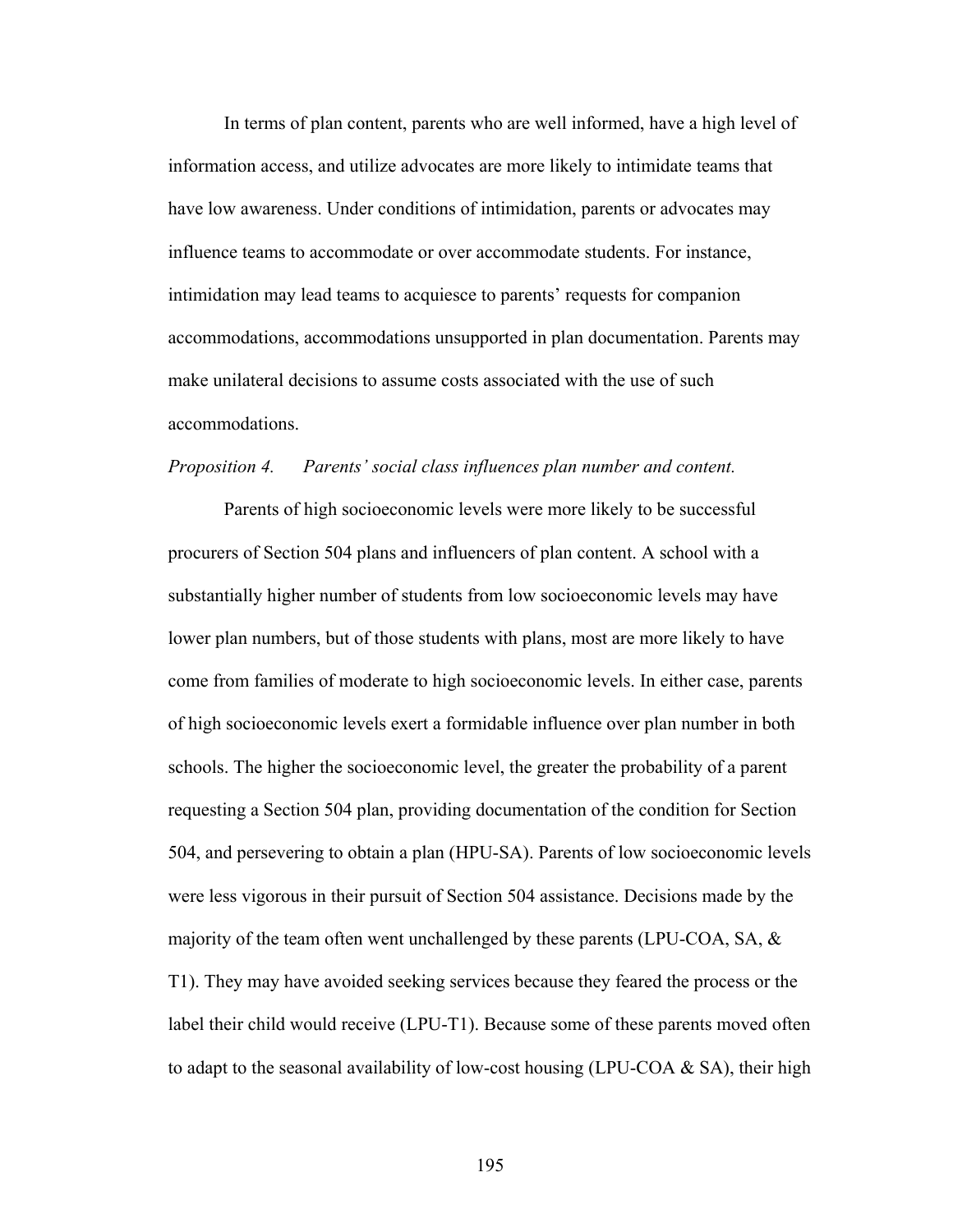mobility was a restrainer of Section 504 referral and identification, and ultimately, of growth in plan numbers.

 Parent involvement and communication within the school and throughout the community provided an "underground of information" used to influence plan content (HPU-SA). This was observed more so in School HPU. Parents were resourceful in obtaining information and using the results of their research to unilaterally design their own plans. Parents clarified and provided information on how and where to obtain materials and equipment (School LPU). They actually were more likely to expend their own monetary resources to purchase materials and equipment unsanctioned by the team, with the expectation of its' use by their child's teachers (School HPU & LPU).

#### *Proposition 5. School demographics influence plan number.*

 If enrollment is somewhat high (1184) and a high number of students come from moderate to high socioeconomic backgrounds (88%), plan numbers are likely to be high. In such a school, the school/teacher pupil ratio may be 22:1, 22% of the students may receive free and reduced-price lunch, 10% of the students may receive special education, 1% of the students may be retained, and the mobility index may be .21. In School HPU, 3% of the student had plans. Demographics were similar between the total school population and the population with plans only in the areas of dominant ethnic group (Caucasian) and school/teacher-pupil ratio. Other demographic areas were markedly lower in the study than in the general school population.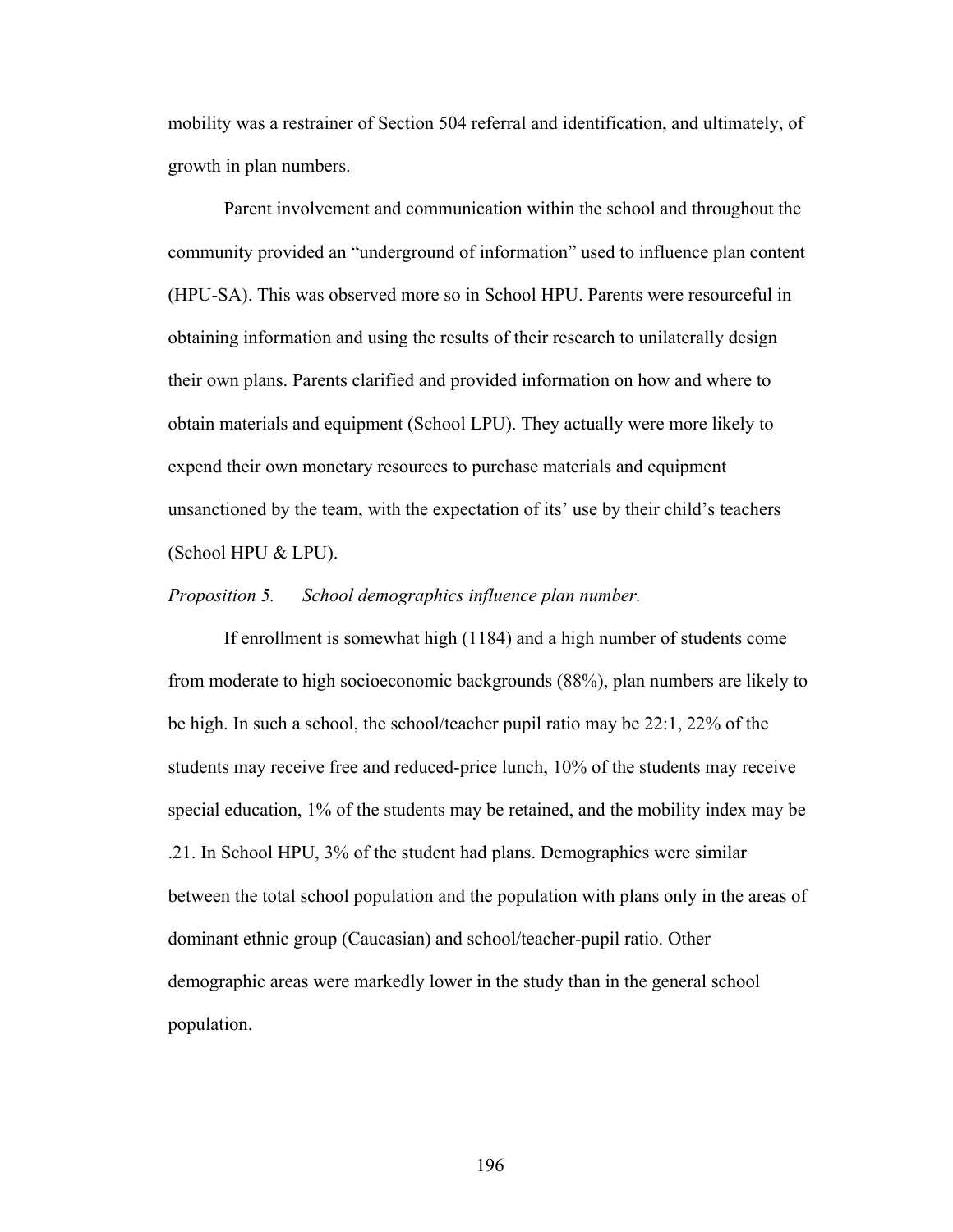Plan numbers are likely to be lower in a tiny school where enrollment numbers are low (1010), school size is small, 45% of the students receive free and reduced-price lunch, 16% of the student body receives special education, 11% of the students are retained, and the mobility index is .41. Seventy percent of the student body was Caucasian and 30% were minorities. In School LPU, less than 1% of the student body had plans. Comparing demographics for the total school population with those of students with plans, close similarities existed for dominant ethnic group (Caucasian, 74%) and minorities served (26%), school/teacher-pupil ratio (25:1), and mobility (.38).

#### *Proposition 6. High mobility is a potential restrainer of plan number.*

 Respondents in both schools believed that mobility influenced plan number. As defined in this study, mobility was relevant when students moved into or out of a school during the school year. Mobility creates turbulent changes that affect staffing, building capacity, class size, teachers' instructional preparations, textbooks, technology-access, etc. Additionally, high mobility contributes to low achievement, discontinuities in performance, and limited school success to a pronounced degree among students from families of low socioeconomic status (Asher, 1991; Straits, 1987; & Sewell, 1982). Furthermore, literature documents the possibility that some teachers may feel bias towards students who initially enter their classes during the second semester (Walberg  $&$  Fowler, 1991). These students are more likely to require additional assistance to bridge gaps created in their instruction. Referral to the Section 504 team may be appropriate for these students, if teachers are aware of the purpose of Section 504 and are tolerant of students' needs. In the wake of intolerance, students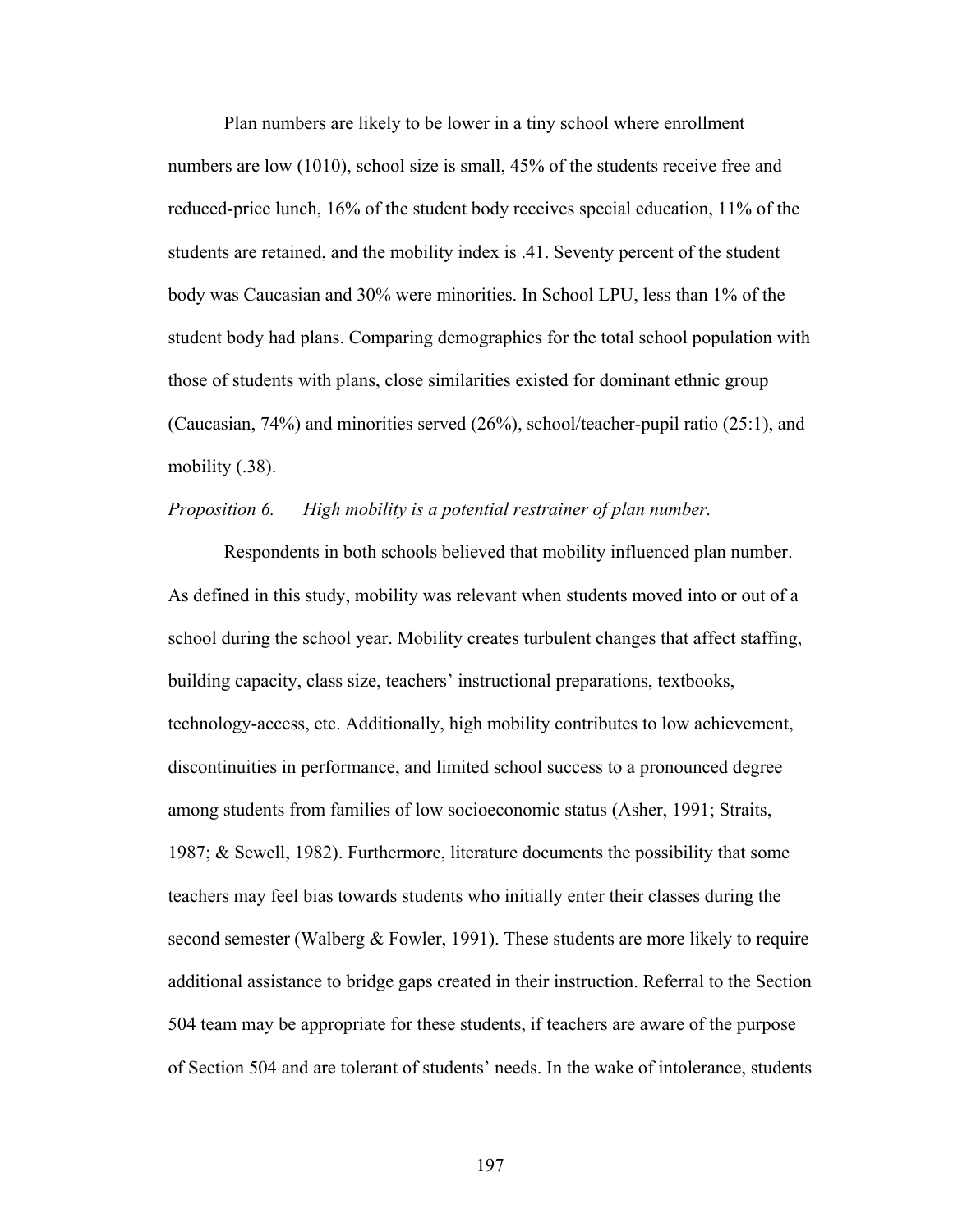may remain unqualified for Section 504 protection; hence, plan numbers may remain low.

 Additionally, mobility interrupts the referral process because students may move before its completion, or their records may be lost or delayed during transfers between schools. Even though lost records occurred in both cases, the influence of mobility in other respects stands out more in School LPU based on interview data (LPU-COA, T3 & T4). If records are lost, eligible students experience delays in services and do not exist among plan numbers, even if they are present in school. Therefore, mobility also is a deterrent to Child Find. Because these parents moved often in response to the economic availability of low-cost and affordable housing (LPU-SA), their high mobility was a restrainer of Section 504 referral and identification, and ultimately, to growth in plan numbers.

 The propositions previously described and listed in Table 4.3 offer possible explanations for the difference in number and content of plans developed by two middle schools. They are not an explanation of what initially seemed to be growth in plan number across the school district or in individual schools. Perhaps they will be of some value in confirming or disconfirming future discovery. The next section addresses team decision-making pertaining to Section 504.

Section V: Relevant Factors Affecting the Implementation

## of Section 504 Policy

 One of the purposes of this study was to explore the implementation of Section 504 policy in terms of how teams make decisions. In so doing, factors—if any—and how they affect decision-making would emerge.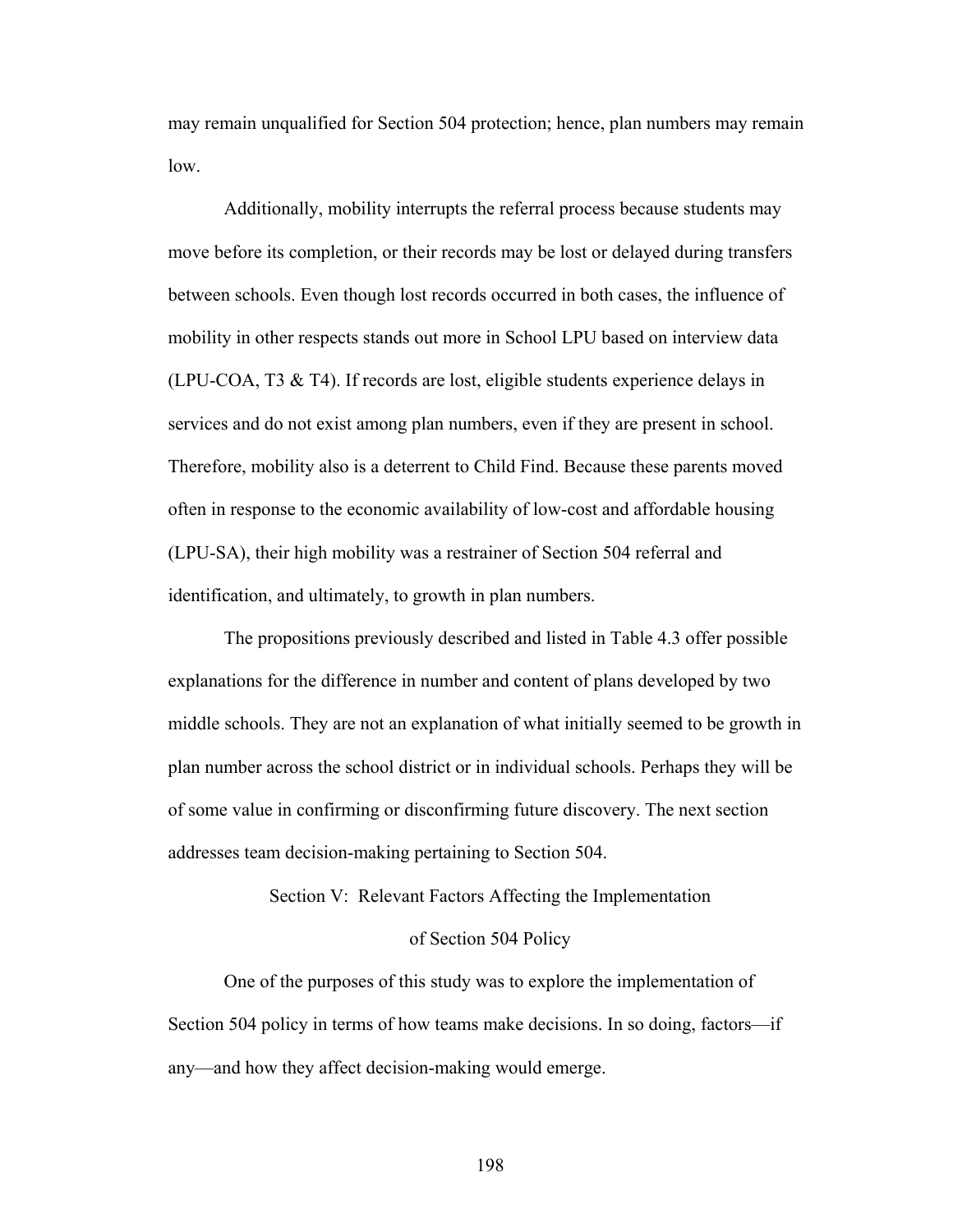# Table 4.3

A Theoretical Explanation of the Difference in Number and Content of

Individualized Accommodation Plans (IAPs) Utilized By the Two Schools

| Explanation of Difference in Number of IAPs |                                                         |
|---------------------------------------------|---------------------------------------------------------|
| Number                                      | Proposition                                             |
| 1.                                          | User awareness of the purpose of Section 504 policy     |
|                                             | influences plan number and content.                     |
| 2.                                          | Organizational support influence plan number and        |
|                                             | content.                                                |
| 3.                                          | School and community culture influences plan number     |
|                                             | and content.                                            |
| 4.                                          | Parents' social class influences plan number and        |
|                                             | content.                                                |
| 5.                                          | School demographics influence plan number.              |
| 6.                                          | High mobility is a potential restrainer of plan number. |
|                                             |                                                         |

 In Section I, demographic profiles of the students served under Section 504 in the two middle schools emerged. Parallels appeared between schools in terms of ethnic group, socioeconomic level, and dominant category of impairment. Section II revealed that accommodations under the category of instructional supports occurred in both schools more other accommodation categories. However, the single most frequently used accommodation across both schools, preferential seating, emerged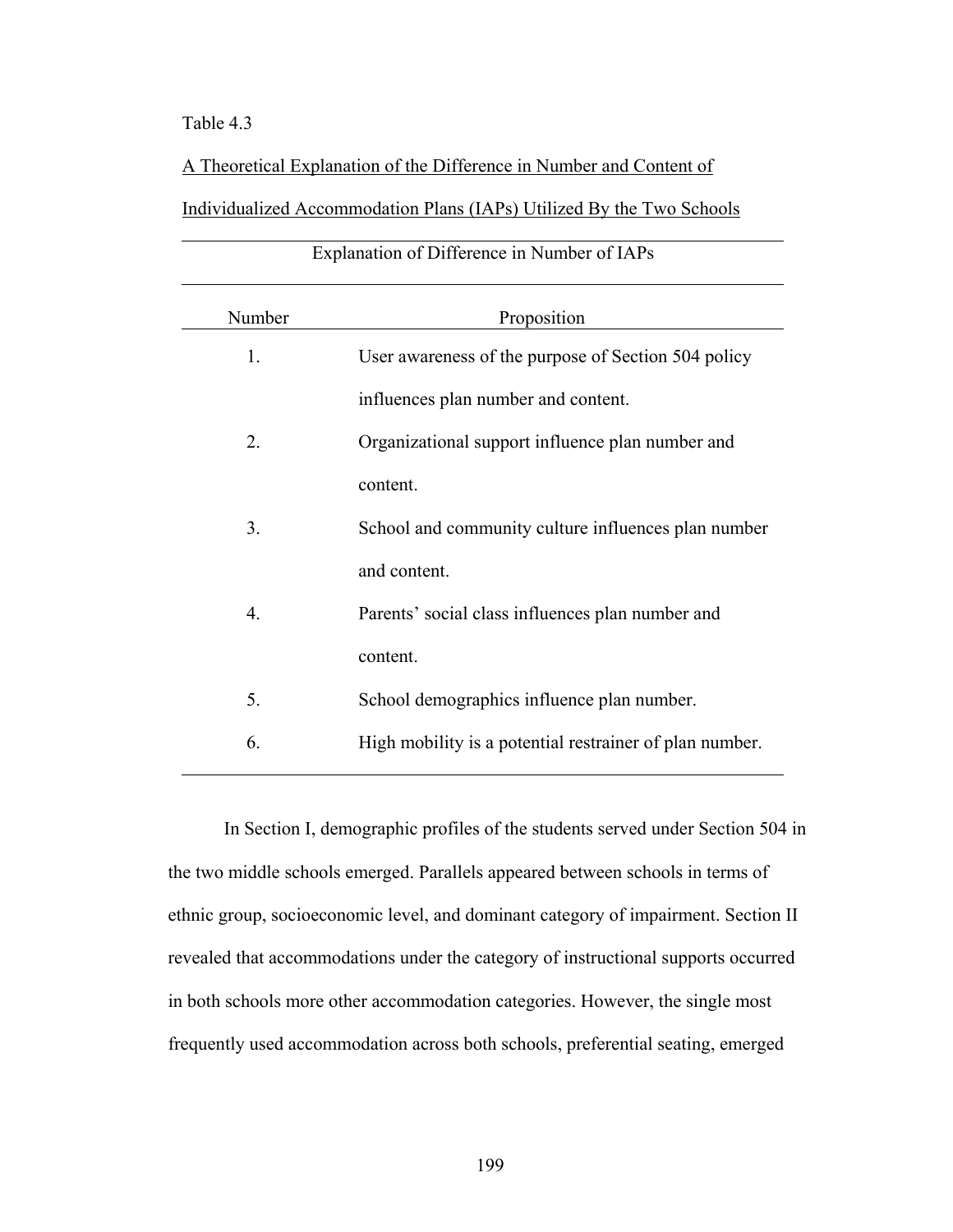from the category of environmental adaptations and modifications. In Section III, factors identified as school-based teams, time, cost, and staff competence emerged in relation to plan implementation. Section IV proposes that user awareness of Section 504's purpose, organizational support, school and community culture, parent's social class, school demographics, and high mobility affect plan number and content. In this section, propositions emerged from the findings pertaining to the implementation of Section 504 policy. These propositions appear in Table 4.4.

*Proposition 1. Considering administrators and teachers involved in the Section 504 process, awareness of procedures will be lowest among teachers.* 

 Central office and site level administrators had a higher level of awareness of Section 504's purpose and procedures than did teachers. Teachers in both schools believed that Section 504 resulted in academic success and prevention of academic failure. Few teachers mentioned equalization of opportunity. Teachers received less staff development on Section 504, were not present throughout the entirety of team processes, and had to rely on the interpretations of others to understand the who, what when, where, why, and how of team decisions. Teachers less informed were more willing to concede unquestionably to parental requests for accommodations. Teachers seemed unaware that they could justifiably refuse to honor the implementation of accommodations not sanctioned by the team. Teachers forced to concede to such requests are likely to lose trust in the team and it's leader, thereby undermining the intent of Section 504 and its' relevance to the class of students it was designed to protect. On the other hand, teachers who refuse to implement accommodations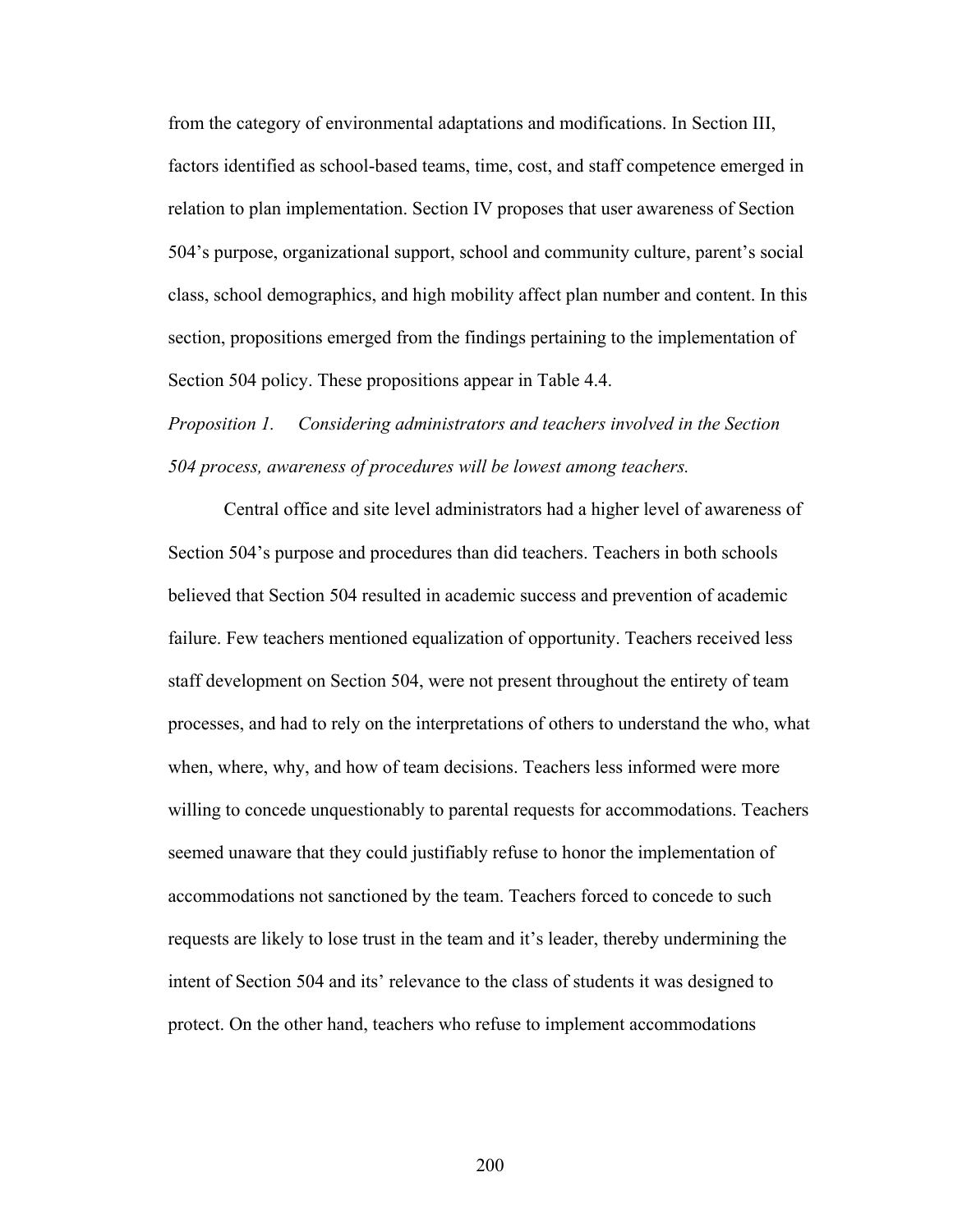# Table 4.4

# A Theoretical Explanation of How Section 504 Policy Was Implemented in the Two Schools

| Number           | Proposition                                                        |
|------------------|--------------------------------------------------------------------|
| 1.               | Considering administrators and teachers involved with the Section  |
|                  | 504 process, awareness of procedures will be lowest among          |
|                  | teachers.                                                          |
| 2.               | Parents identify more students for services than do schools.       |
| 3.               | Schools have no formal procedures for determining plan             |
|                  | effectiveness.                                                     |
| $\overline{4}$ . | Parents' socioeconomic status influences the Section 504           |
|                  | implementation process.                                            |
| 5.               | Disparities exist in the manner and extent to which accommodations |
|                  | listed on IAPs are actually used.                                  |
| 6.               | Students previously retained are more likely referrals to special  |
|                  | education committees than to Section 504 teams.                    |
| 7.               | Students with Section 504 plans are more likely candidates for     |
|                  | social promotion.                                                  |
| 8.               | Lack of time affects the implementation of Section 504 policy.     |
| 9.               | Schools are unprepared for costs related to the implementation     |
|                  | of Section 504 policy.                                             |
| 10.              | Staff development was lacking.                                     |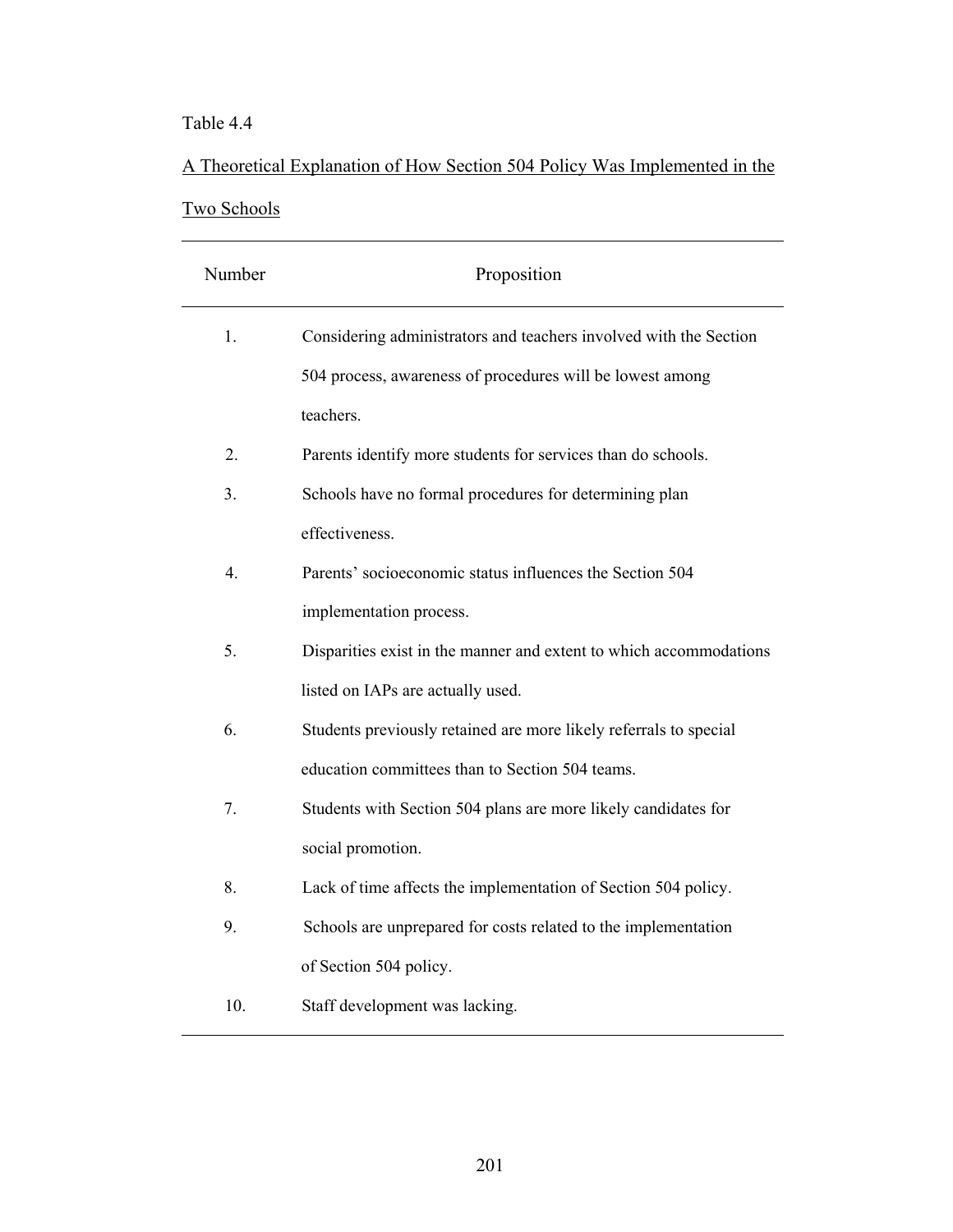written in plans would seemingly risk incurring allegations of bad faith or gross misconduct requiring settlement by the courts. Refusal to implement a plan may be justifiably indefensible. Likewise, exclusion of students from inclusion teams based on an inherent burden to general education teachers may be both discriminatory and challengeable in the eyes of the OCR.

#### *Proposition 2. Parents identify more students for services than do schools.*

 Observed more in School HPU than in School LPU was the fact that parents identified more students than did schools. Advocates or others in the medical or mental health communities assisted parents in obtaining services for their children. Parents approached schools with information certain to result in having their children found eligible for Section 504 services. Central office and site administrators, and some teachers, agreed that parents knew their children best; therefore, parent participation was vital to decisions about eligibility, plan development, and plan implementation. Similar findings emerged about the influence of School LPU parents and their advocates on team decisions. Parents and advocates intimidated schoolbased teams. If these advocates were attorneys or physicians, teams generally capitulated to parents' requests for plans. It became obvious in some cases that parents and sources external to the team were permitted to predetermine eligibility and plan content, thereby usurping the team's purpose and responsibility. At times, teams willingly relinquished their responsibility to parents, perhaps leading parents to believe that parents know more about the process than do schools. Schools were intent on having parents share responsibility for plan implementation and determination of plan effectiveness. Some parents took advantage of the team's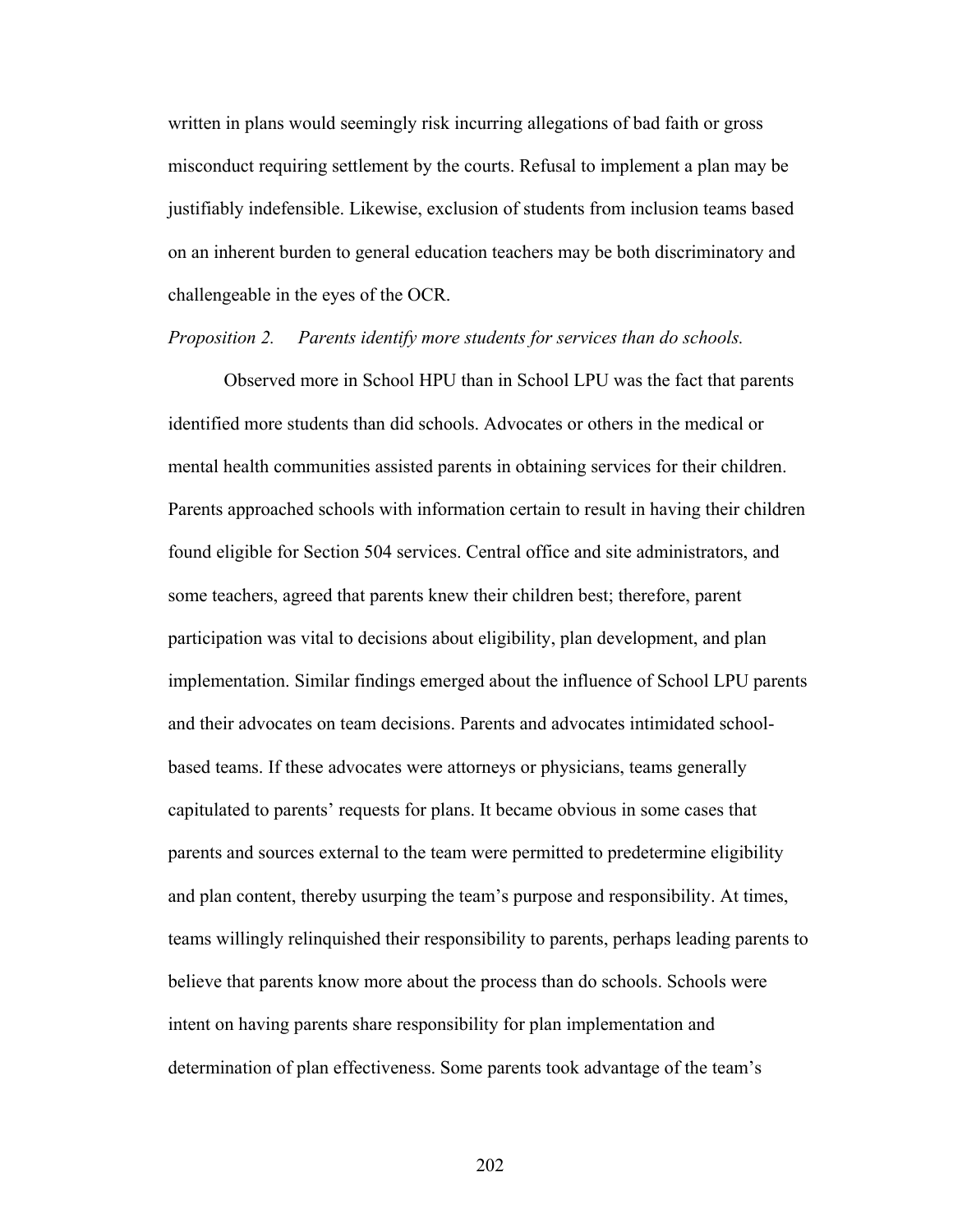leniency by purchasing and directing the use of unsupported accommodations. Parents may have observed that individuals other than the Section 504 site administrator facilitated the process. Perhaps differences were observed in how the process was managed when this occurred, differences that made parents question whether schools did indeed know how to implement the process.

*Proposition 3. Schools have no formal procedures for determining plan effectiveness.* 

 Local guidelines gave schools no directives on how to determine plan effectiveness. Neither formal nor informal procedures existed at state or federal levels. Consequently, interpretations of plan effectiveness varied among the perceptions of team members, and among teachers who implemented the plans. If no inquiry of plan effectiveness arose, team members assumed that "No news was good news" (LPU-SA). As what could have been a kind of assurance of effectiveness, schools relied on parents to alert them if plan effectiveness became questionable. In fact, parents' input on plan effectiveness sometimes led to plan modifications. Because accountability for plan implementation falls on schools, guidance on determining plan effectiveness (if accommodations are working) is both necessary and valuable to all concerned with implementing the process correctly. One of the questions asked by the OCR when disputes arise deals with whether the student was benefiting from the plan. Schools must be able to support the response they make to such a query.

*Proposition 4. Parents' socioeconomic status influences the Section 504 implementation process.*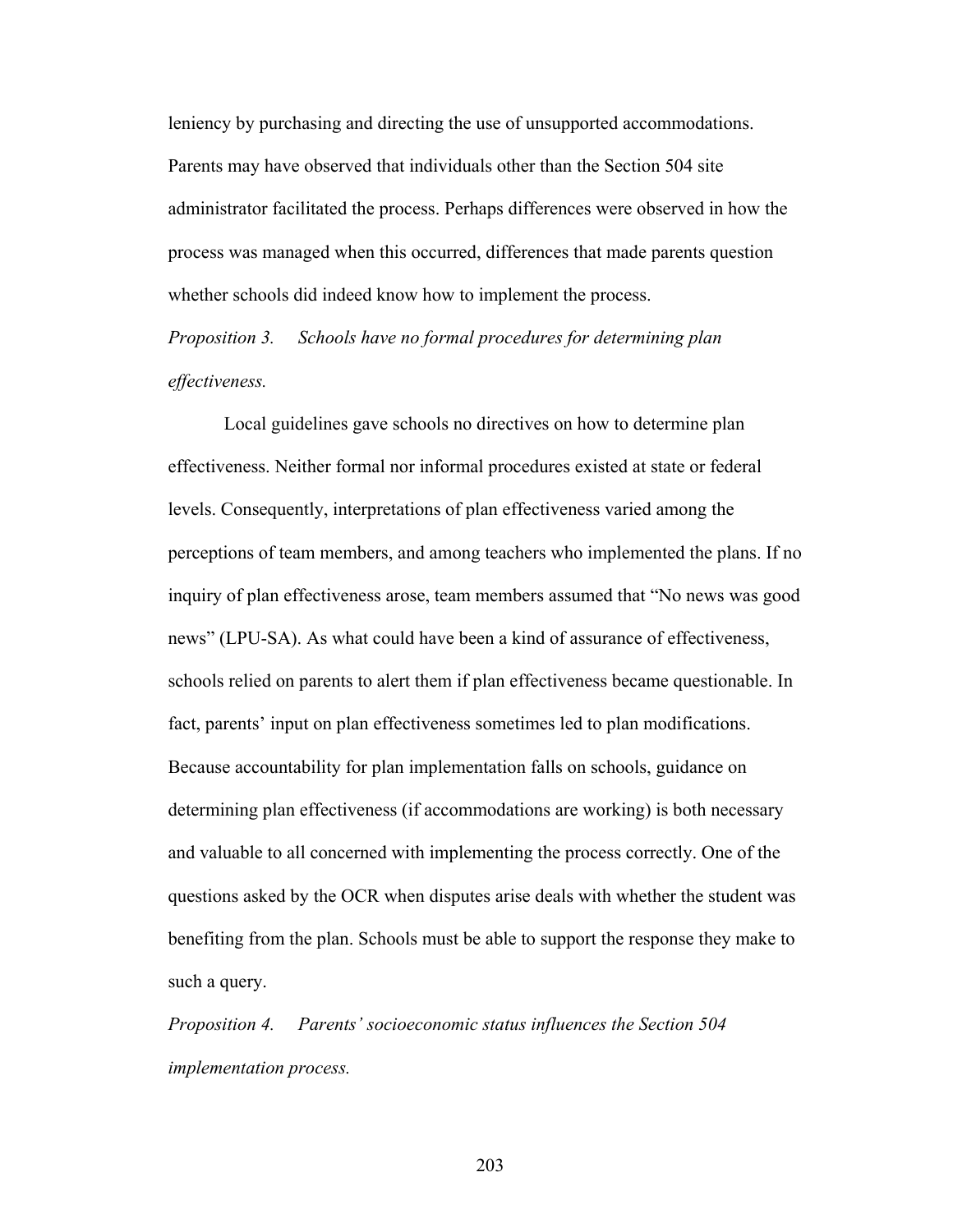As previously mentioned, parents of high SES influenced the process in a manner and to an extent that influenced eligibility decisions and plan content. Their access to and involvement in the school and the community was high. Their use of resources and support from advocates were formidable, sometimes contentious, but often effective in obtaining their desired results. Some parents intimidated teams.

 Team decisions were unchallenged by parents of low socioeconomic levels, even when parents received much encouragement to participate, or received final say in the process (LPU-SA). Information parents contributed varied qualitatively based on their socioeconomic status and on their trust in the team. Among this group of parents, the desire for accommodations was secondary to a greater desire to avoid labeling their children. They wanted the help, not the label. Some low SES parents were viewed as "products of accommodations," uncertain of which choices to make and willing to relinquish their decision making authority to the majority of the team (LPU-T1). These parents were infrequent and inconsistent participants in their children's Section 504 plans, often the "Yes" person in the process (LPU-COA). On the other hand, missed opportunities for identifying students was a systemic problem in that referrals on some students from low SES levels were often abandoned or "lost in the shuffle" associated with high mobility (LPU-T4). Because of process abandonment and low use of Child Find activities, eligible students could be lost in the system.

*Proposition 5. Disparities exist in the manner and extent to which accommodations listed on IAPs are actually used.*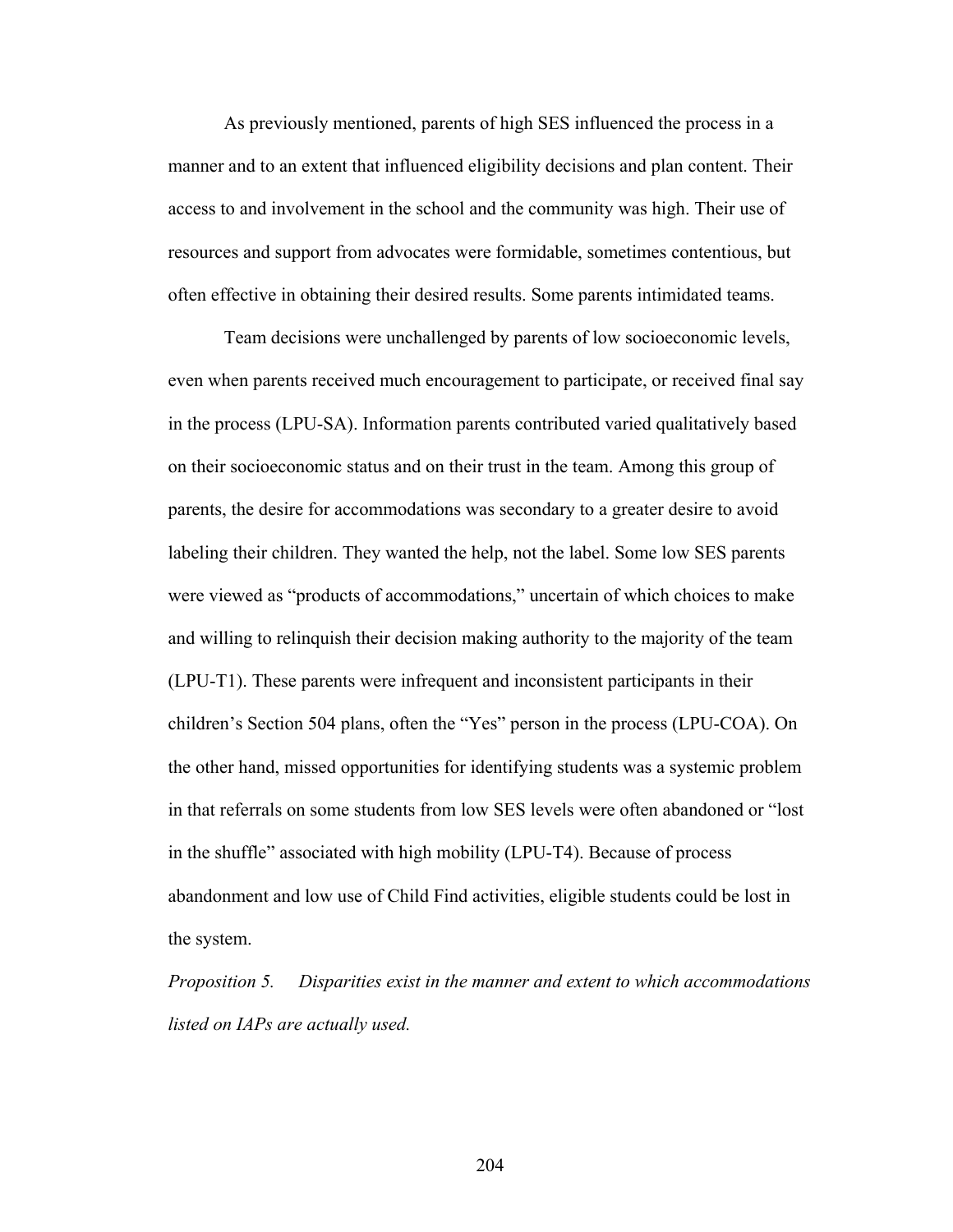Comparing accommodations recalled during interviews with content listed on IAPs, disparities existed. This occurrence was most obvious in School HPU where a total of seventy-eight accommodations spanned seven plan content categories. Comparing IAP content with accommodations recalled during interviews, alignment occurred among only half of the plan content categories. For example, mention of items in the category of assistive technology emerged three times during interviews, but none of these accommodations showed up on plans.

 Slight differences were evident in School LPU. Of the 28 accommodations listed across the seven categories of accommodations, 30 of them emerged during interviews. This finding reflects close alignment between intended accommodations and those reported as being used by teachers or other staff.

 These findings raise questions about the extent to which schools actually implemented plan content. How do schools address students' needs if content is not used, or is it that schools, students, or parents are engaging more in optional use of supports?

*Proposition 6. Students previously retained are more likely referrals to special education committees than to Section 504 teams.* 

 Reportedly, neither school practiced retention. In terms of the overall school population, retention for School HPU and School LPU was 15% and 11%, respectively. Findings on retention for students in the study were 12% for School HPU and 0% for School LPU.

 In School HPU, findings showed that four students had a history of retention. All were males. Of the students retained, two had high mobility and none had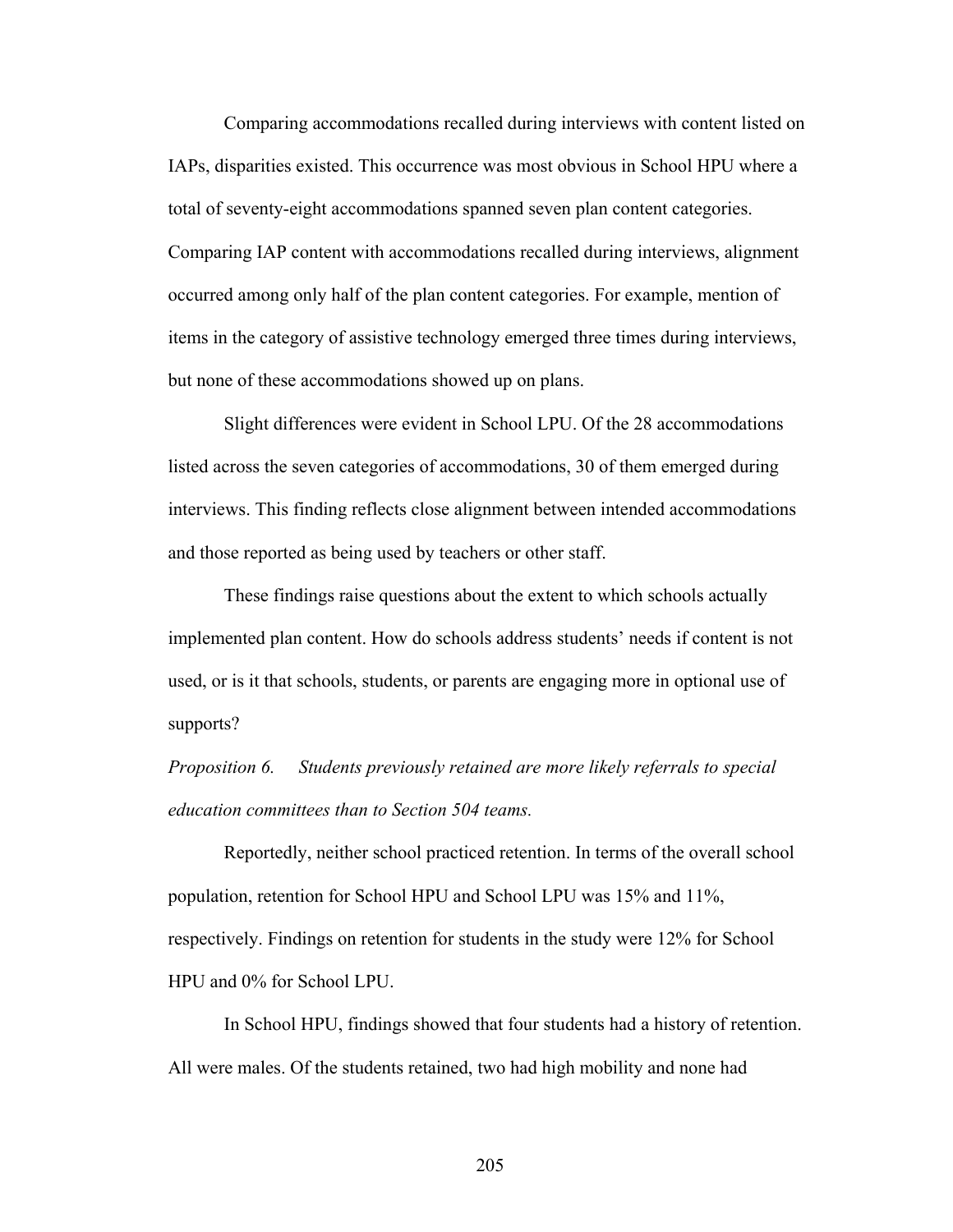previously received special education. For a student with a history of retention, a referral went to the Section 504 team. School LPU reported that if the school retained a student, chances were greater that a referral went to the special education committee rather than to the Section 504 committee (LPU-COA). It is likely that the impact of mobility lead teams to give more support to students using the special education pathway rather using Section 504. Mobility was high for only three of these students, two of whom were female. None of the three students with high mobility experienced retention during their years in school, or previously received special education. Two students received free and reduced-price lunch. Therefore, School LPU seems less likely to refer a retained student to the Section 504 team.

Of the 33 IAPs found in School HPU, six students previously received special education. Three of eight students in School LPU previously received special education. Therefore, it appears that of students served under Section 504 in these two schools, some of them previously received services under the IDEA. This suggests that in these two schools, Section 504 supports students no longer eligible for special education. If school knew that students who fail to qualify for special education be eligible for Section 504 entitlement, it is likely that staff would make referrals to the Section 504 team on behalf of these students. Some of these students will be eligible and plan number will increase. When schools tend to find more students eligible for special education, or believe that special education places students beyond entitlement to Section 504, growth in plan number is likely to be under-influenced by students previously served under the IDEA. Most participants in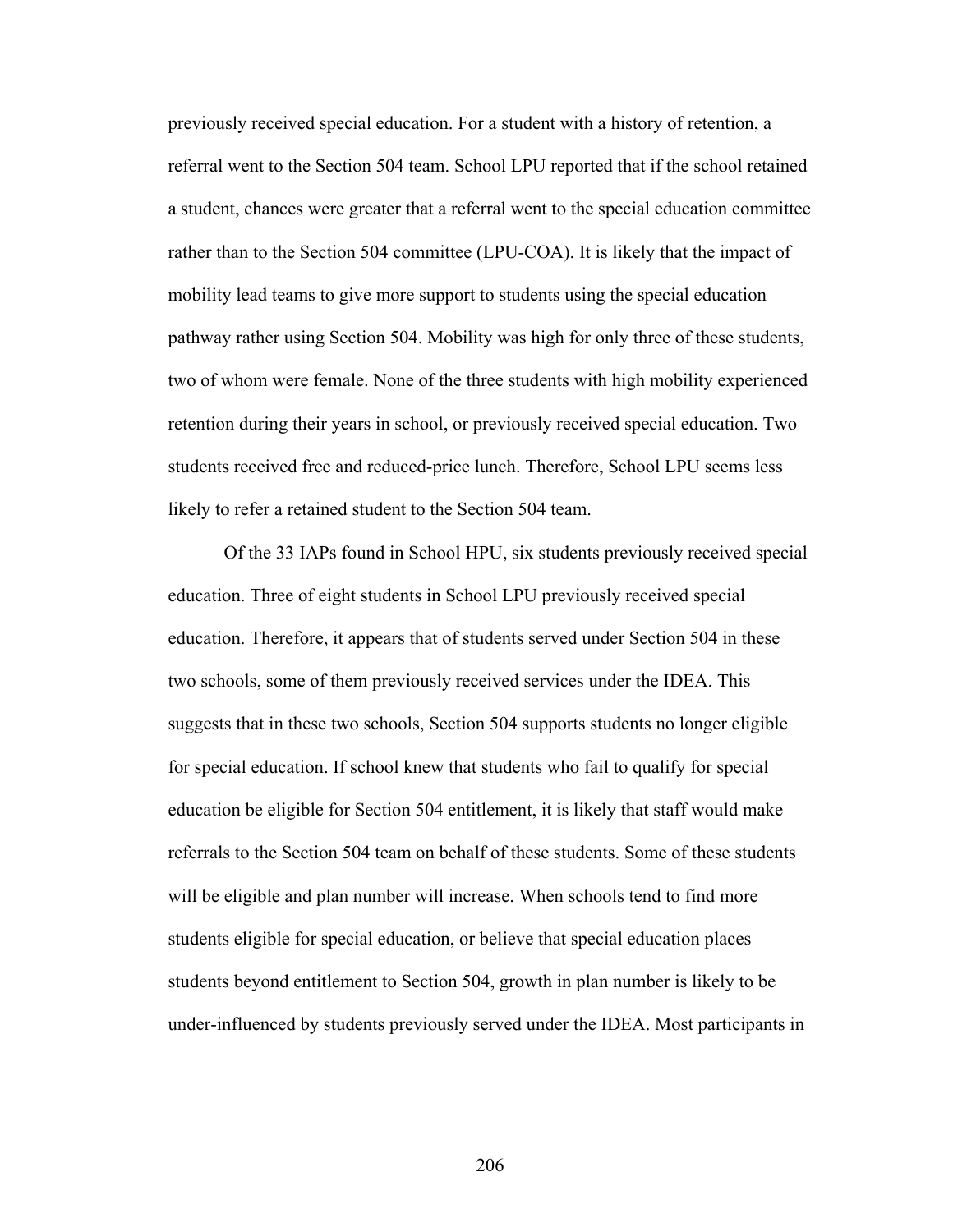School LPU believed that the high number of students in special education inversely affects their school's Section 504 plan number.

*Proposition 7. Students with Section 504 plans are more likely candidates for social promotion.* 

 In the School HPU, Section 504 students were more likely candidates for social promotion. It appears that Section 504 protections added an assurance of promotion and that socioeconomic status, as well as having not previously received special education, plays a role in this outcome. Both schools practiced promotion more than retention. If a student had an IAP, teachers would work to ensure that the student passed to the next grade level. Two site administrators and four of nine teachers agreed. Only four students in School HPU failed during their years in school, compared to none who failed in School LPU. From the perspectives held by site administrators and the majority of teachers in both schools, it seemed clear that retention was less likely for students with Section 504 plans. In fact, having a Section 504 plan may have increased a student's chance of promotion or referral to additional pathways of support, such as summer school. Having the plan was an assurance of promotion. Once a student had received a plan, the student was a less likely candidate for retention in these two middle schools. Even if a student had experienced retention during a previous year of schooling, and had received a plan in middle school, the student would have a greater chance of being promoted, rather than retained again. *Proposition 8. Lack of time affects the implementation of Section 504 policy.* 

 Restrainers of awareness were splintered team functioning, multi-tasking required of the Section 504 site administrator, organizational support, and cost. Time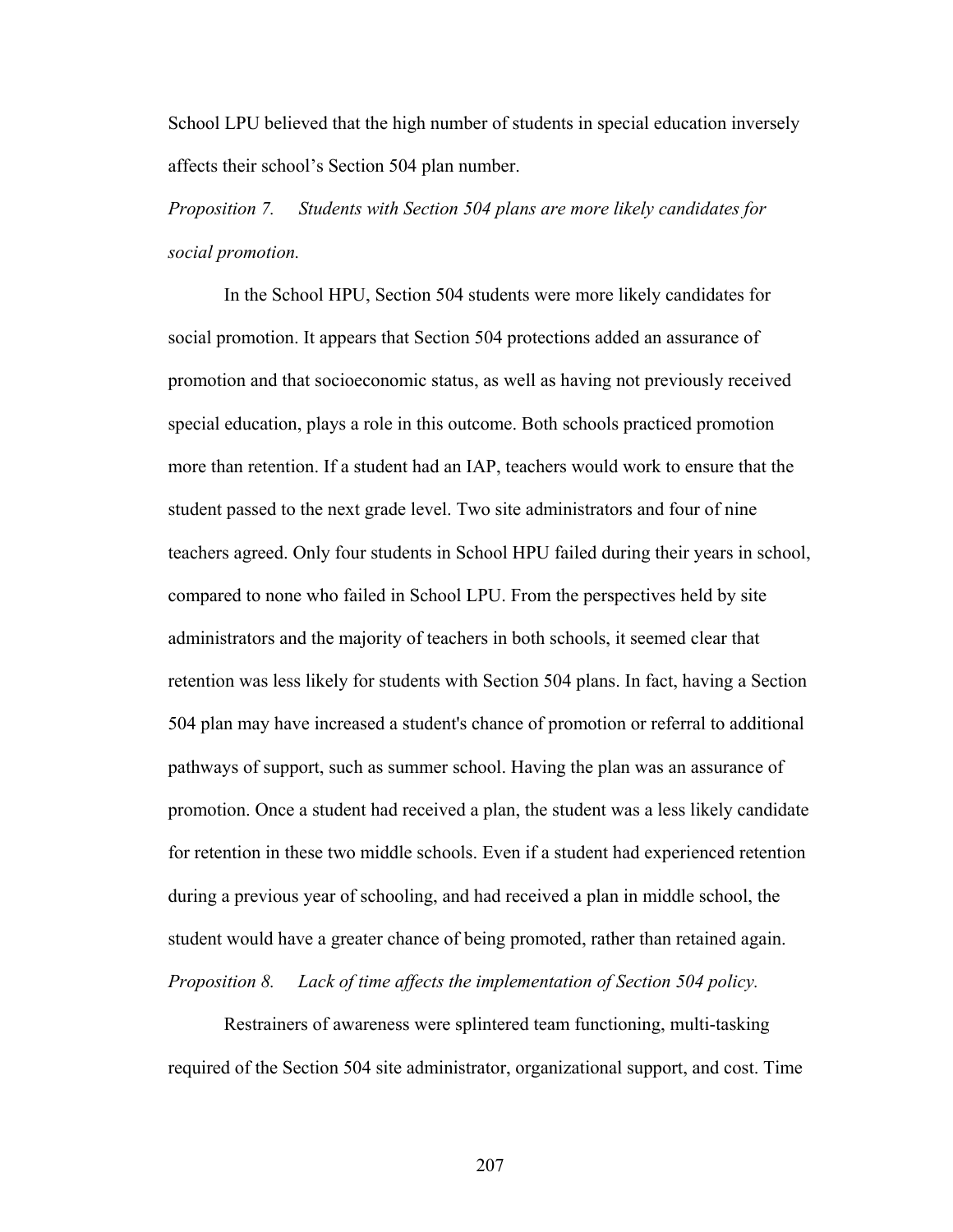(more specifically lack of time) affected each of these variables. Time was a scare commodity throughout any school day. Presiding over a team, while simultaneously filling other equally demanding roles, suggests that some duties may go lacking. For example, the special education teacher in School LPU served her special education caseload, performed special education department chairperson functions, and served as the chairperson/facilitator of the Child Study Team, Special Education Committee, and the Section 504 Team. Each of these teams has similar procedures and extracts similar time demands on executive functions. Fulfillment of roles on other committees, or simply filling teaching duties, sheds light on why the LPU site administrator exited herself from the plan development stage of the process. She made no mention of the organizational supports received to fill these various roles. Whether arranging and attending team meetings, notifying and inviting parents, rescheduling meetings, holding meetings before or after school, monitoring the process, performing added steps in the process to ensure that the meeting ran smoothly, or dealing with advocates, a great deal of time was required of site administrators. Teams followed local administrative guidelines. Staff development was top-down and inconsistent. In some schools, teachers could opt in or opt out, but time was still required to conduct, attend or receive training. This barrage of responsibility may account in part for the perception of incompetence believed of one substitute Section 504 administrator designee. If little time is available to plan and prepare (and renew), and organizational support is weak, team members my find it difficult to guard the process, make sound decisions for students, ensure the appropriate selection of plan content, and monitor plan numbers. Time also must be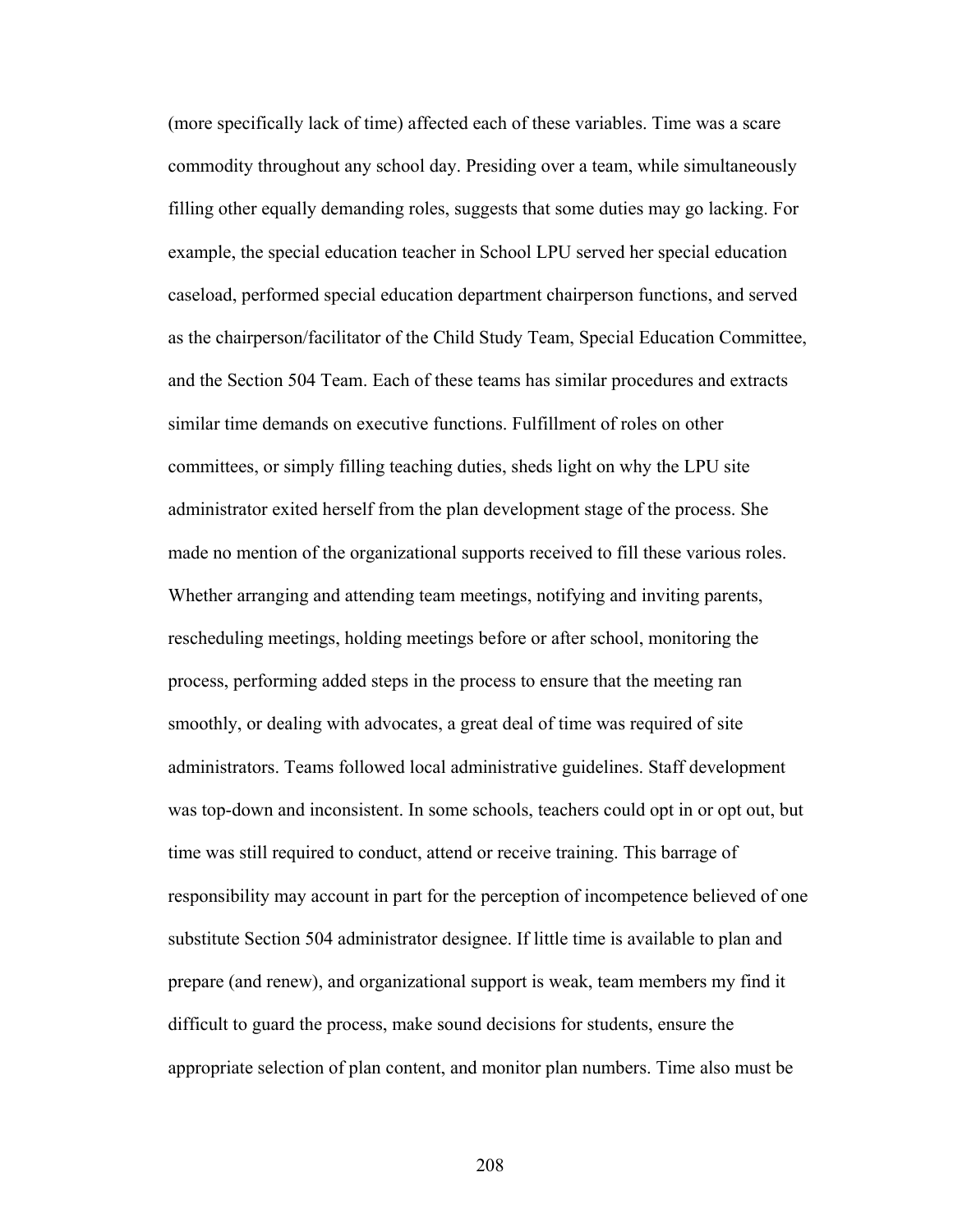available for teachers to attend meetings, and while in attendance, give undivided attention to valuable and legitimate outcomes for students.

*Proposition 9. Schools are unprepared for costs related to the implementation of Section 504.* 

 Implementation can be explicitly and implicitly costly. The HPU central office administrator noted an estimated yearly expenditure of \$50,000 for Section 504 contingencies based on the size of the school district. Considering the cost magnitude of low awareness, this cost may be an underestimate. Materials and equipment presented no monetary costs to teachers, beyond time. Considering in-kind costs linked to meeting beyond the school day, procuring substitutes, interrupting learning, and losing opportunities learn, costs could indeed be substantial. However, efforts to avoid costs should not threaten implementation appropriateness. For example, schools should provide students with extra sets of books, when appropriate to do so, without regard for costs, fear of reprisal, or a perceived lack of organizational supports. Schools need to be aware of costs in terms of staff development or capacity building. These costs are minimal compared to the inherent cost of "ignorance, intimidation and niceness" (Zirkel, 2000). Because central office handled costs of certain magnitudes, it seems unlikely that the current structure of site-based budgets supports the containment of certain costs. Even though schools received no caution against incurring costs, indications are that school-based teams considered costs.

#### *Proposition 10. Staff development was lacking.*

 Staff development is a prerequisite to innovation. If the Section 504 process is an innovation, schools should train individuals likely to be involved with its use.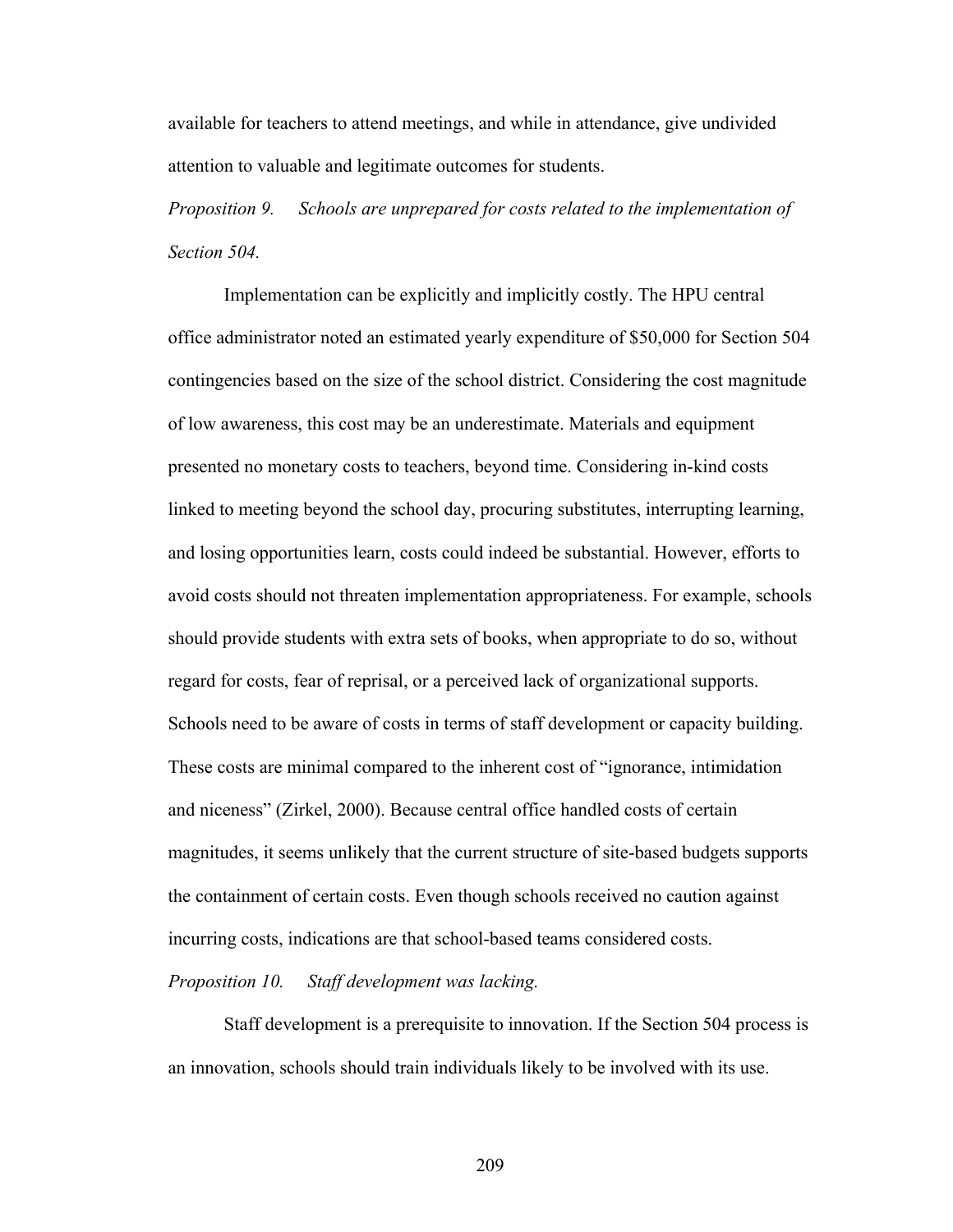Because Section 504 is a legal statute, and a legal statute can change based on case law, those who use the process need continuous training. Policy users require mandatory training.

 In summary, the purpose of Section 504 is to "level the playing field" and provide qualified students with access to educational programs and services. If awareness is low, services to students may be improper, overlooked, or abused. Teachers need a higher level of awareness about Section 504. Parents are vital and formidable participants in the process, influencing plan number, content, and the decision-making process. They simply want the best for their children. When teams follow procedures outlined in the local Section 504 guidelines, but perceive them as "nothing etched in stone" (LPU-SA), the purpose of Section 504 may blur. Implementation may become faulty and teams may overlook legalities. Indications are that central office may need to provide more support and technical assistance. When external individuals are more knowledgeable, or others perceive them to be more knowledgeable than those at the school level, teams may be intimidated. If the goal of more knowledgeable individuals is to obtain service under Section 504, and school-based teams allow intimidation, then plan numbers may increase and content may be affected. Central office and site level administrators of Section 504 were aware of its purpose, much more so than teachers. Certainly, the overall level of awareness for teachers was low. Other team members seemed knowledgeable in their respective disciplines (LPU-SA) and added balance and moderation to the committee (HPU-SA). So their level of awareness about Section 504 is unclear, with the exception of remarks attributed to guidance counselors both schools. If the site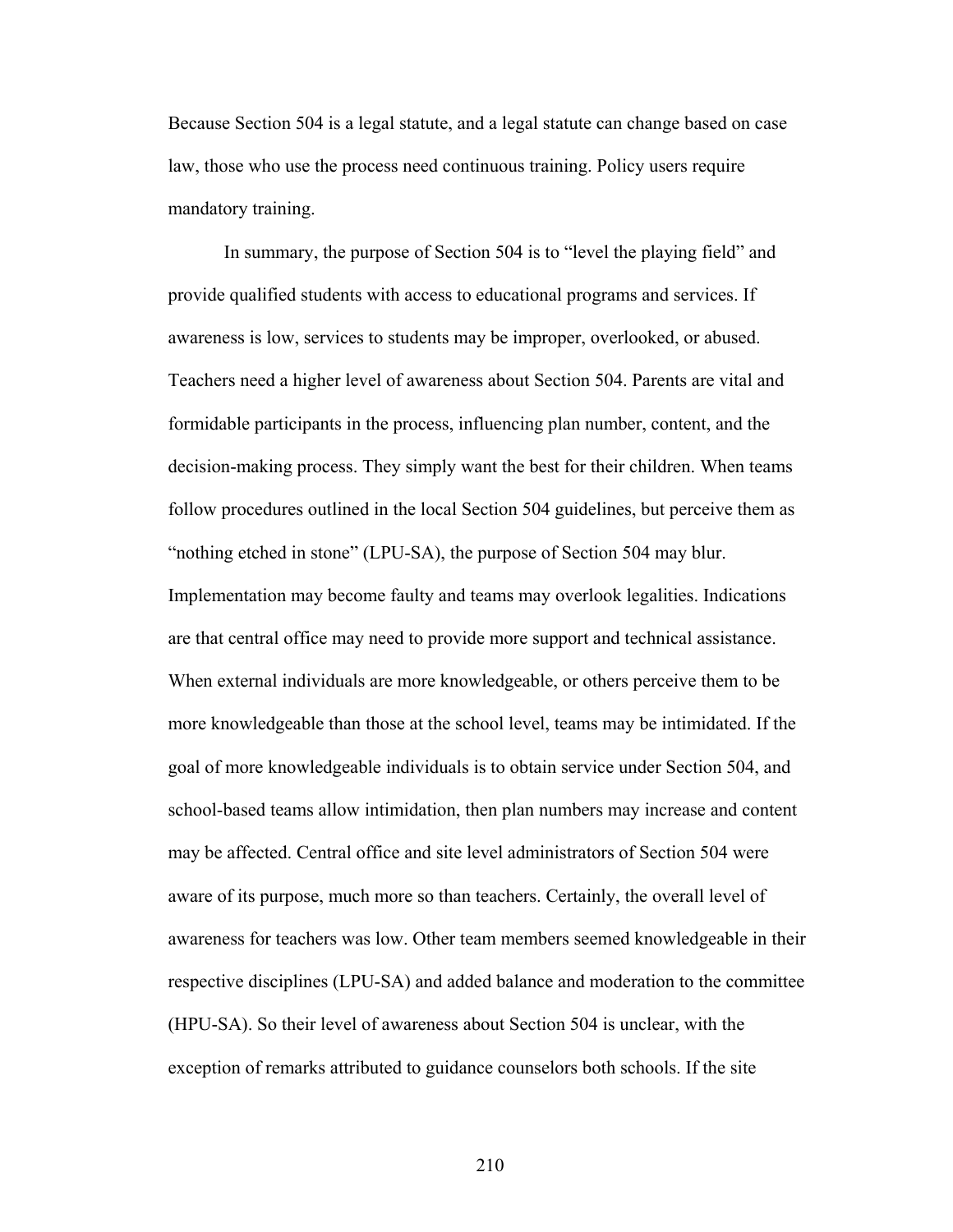administrator is trained, present at the meeting, resistant to intimidation, and has team support, plan number is more likely to be lower. In team-based functions, balance is required to strengthen decisions. The strength of decisions is contingent upon how aware team members are of the team's purpose, their roles, steps in the process, and whether team members have been trained. Awareness leads to preparedness. If team awareness is low, the imbalance in levels of awareness is likely to affect decisionmaking. In such instances, teams may accommodate parents more than accommodate the students this law serves. If teams are not in charge of the process, other factors may influence plan number and plan content. Enhancement of the organizational support found in both schools would provide opportunities to increase awareness among team members.

 The HPU site administrator and some teachers viewed the school's enrollment as high and considered it precipitous of growth in plan numbers. Administrators and only a few teachers believed that mobility influenced. Interview results revealed that socioeconomic status most often influenced plan number in both schools. In terms of socioeconomic status, the majority of the students served by Section 504 plans were from families of high socioeconomic status. Parents of upper socioeconomic levels were more likely to be well educated and have greater information access. Schoolcommunity culture also influenced the plan number. As far as school/community culture, parents reportedly were attracted to the community because of the school's reputation for educational opportunity and support for students with disabilities. Parents maintained high visibility in the school and took advantage of information access and opportunities to preview accommodations used with student in special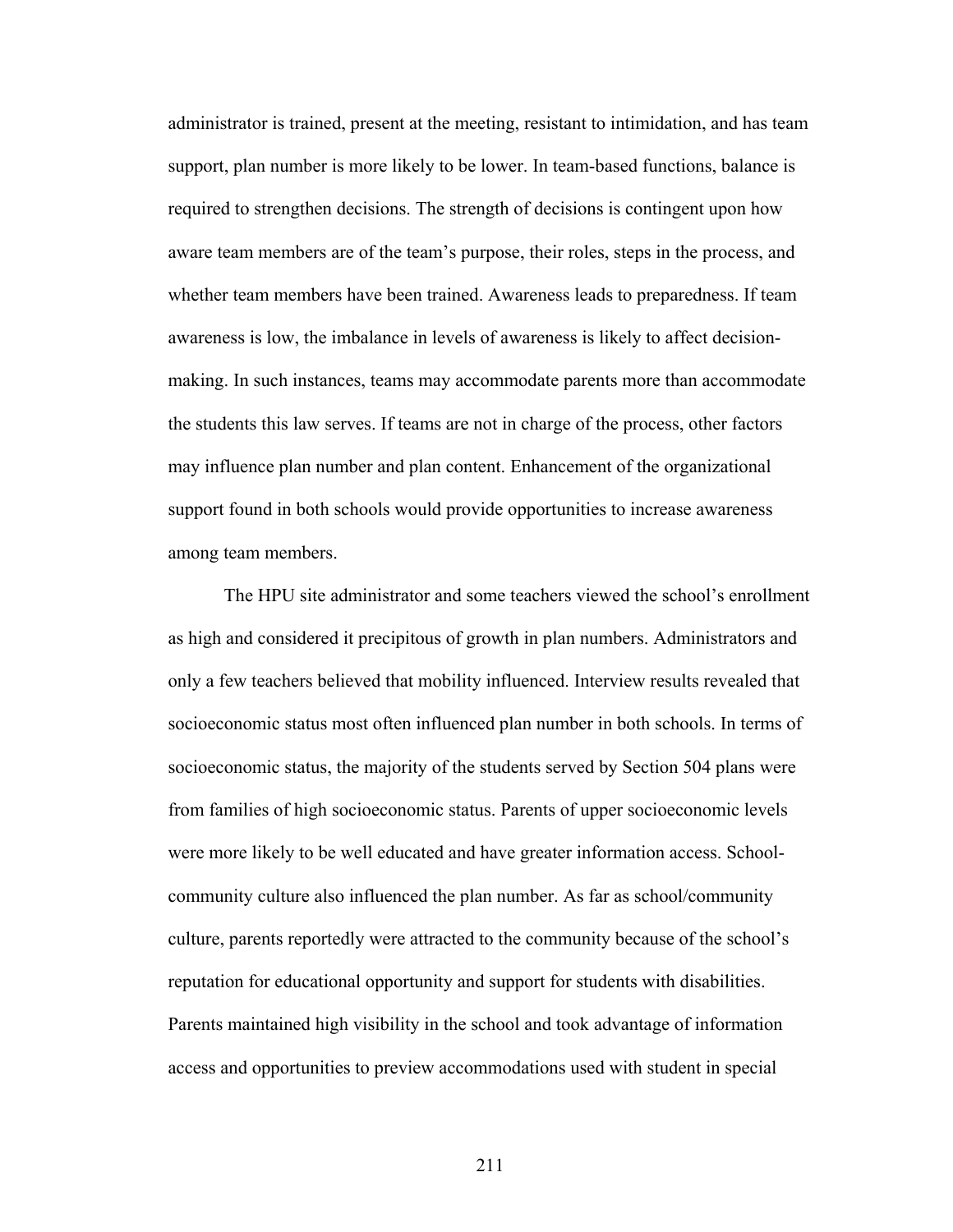education or learn about accommodations they wished their child to use. Their resourcefulness, observed in their ability to communicate insights or acquired knowledge with other parents in the community, constituted to some extent, an abuse of Section 504. The impact of their influence, while welcomed by some teachers, was a source of contention for administrators and other teachers.

 In School LPU, school/community culture also influenced the school's low plan number. School culture affected low plan number. School LPU was a small school with class sizes similar to those of middle schools in the city. Small school size seemed an asset in School LPU. Even though class size was comparable to that of other middle schools, teachers at School LPU were better able to take advantage of the community aspect ascribed to middle school design. They also held daily conferences with students, voluntarily applied a variety of instructional strategies, bonded with students, and received support from the principal and faculty. Collaboration often occurred and they pooled their efforts to communicate caring to their students. As a caveat to the caring shown by most teachers, several teachers believed a few of their colleagues were unsure of how to instruct and relate to minority students. Additionally, some teachers felt frustrated in addressing their students' needs. They cited students' lack of home support and low motivation to excel as barriers to high expectation and referral to the Section 504 team. Examining those served most often in School LPU, these students were from families of high socioeconomic levels. As a group, these parents demonstrated similar use of school/community resources and exerted similar influences on eligibility determinations, as did those parents in School HPU. In general, teachers and parents